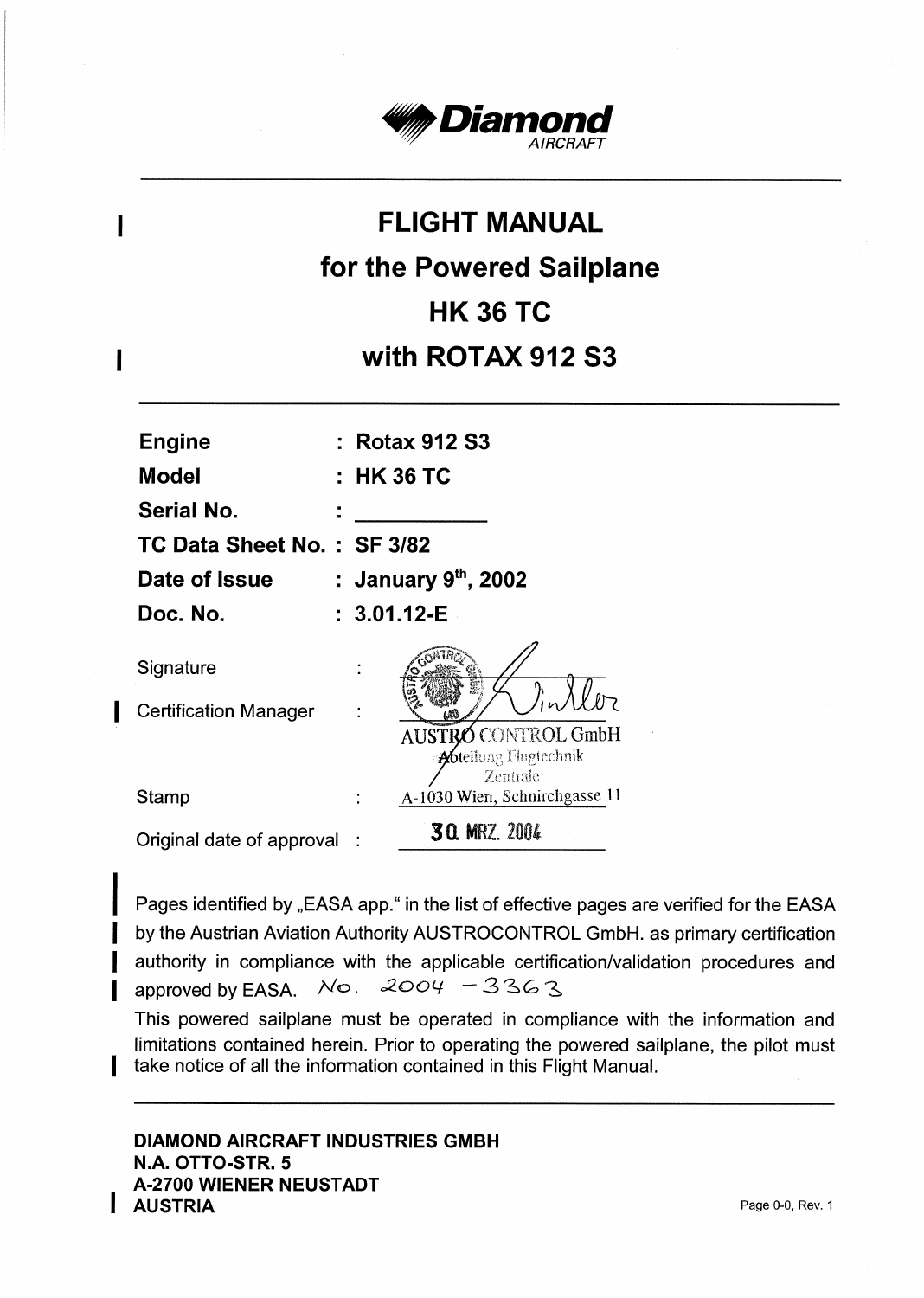HK 36 TC with Rotax 912 S3



## **0.1 PREFACE**

Congratulations on your choice of the HK 36 TC powered sailplane.

Skillful operation of a powered sailplane will ensure your safety and provide you with hours of enjoyment. Therefore, you should take the time to get familiar with your new HK 36 TC.

We ask you to read this manual thoroughly and to pay attention to the recommendations given in it. If you do, you can expect many hours of incident-free flight operation from your powered sailplane.

Translation of this Flight Manual has been done by best knowledge and judgement. In any case, the original document in the German language (Doc. No. 3.01.12) is authoritative.

This document is protected by copyright. All associated rights, in particular those of translation, reprinting, radio transmission, reproduction by photo-mechanical or similar means and storing in data processing facilities, in whole or part, are reserved.

Copyright © by: DIAMOND AIRCRAFT INDUSTRIES GMBH N.A. Otto-Straße 5 A-2700 Wiener Neustadt, Austria Phone : +43-2622-26700 Fax : +43-2622-26780 E-Mail : office@diamond-air.at

| Page 0 - 1<br>Doc. No. 3.01.12-E<br>06 Oct 2003<br>Rev. 1 |
|-----------------------------------------------------------|
|-----------------------------------------------------------|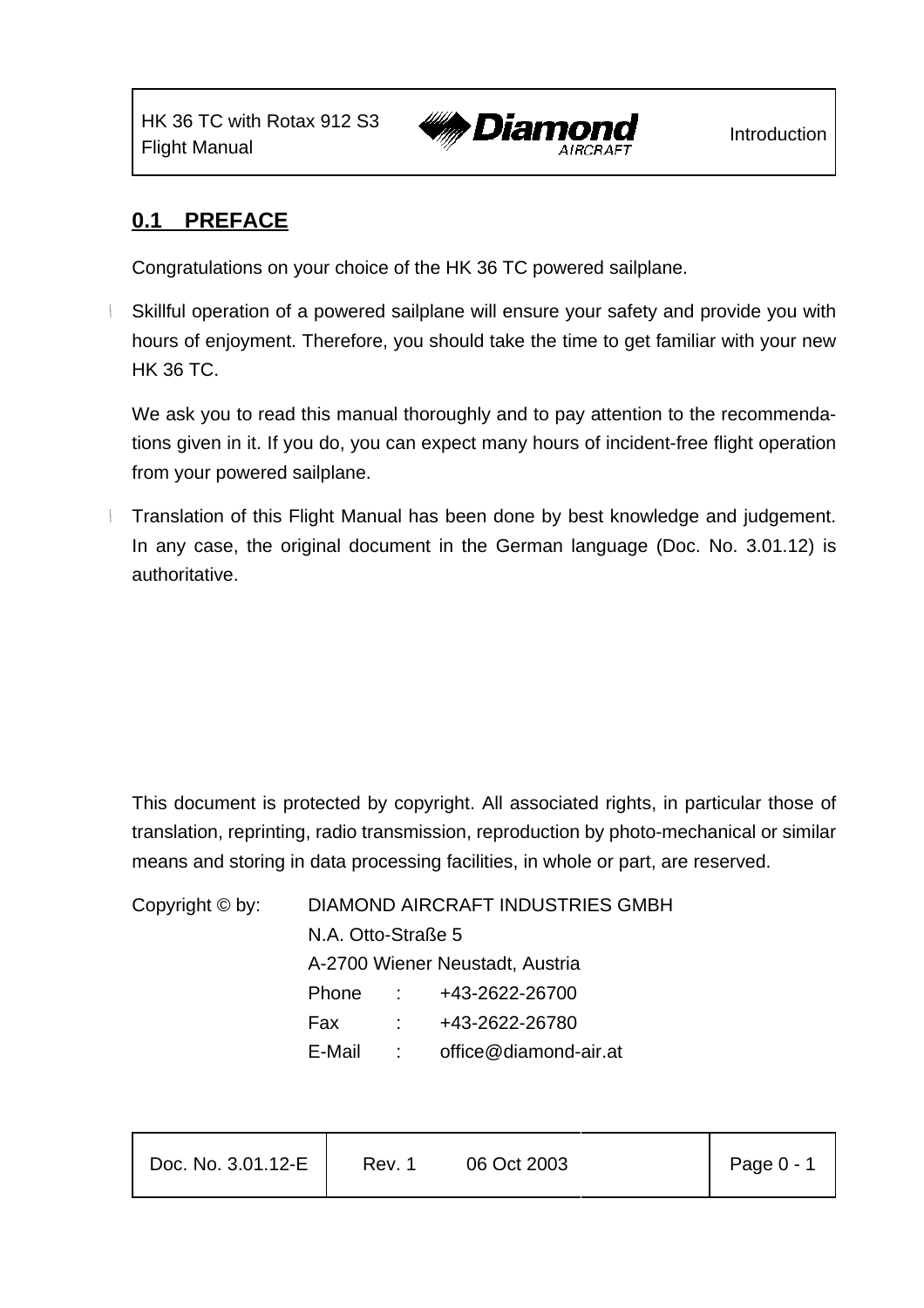

#### $0.2$ **RECORD OF REVISIONS**

Any revision of the present manual, except current weighing data, must be recorded in the following table and in the case of approved sections endorsed by Austro Control GmbH (ACG).

The new or amended text in the revised page will be indicated by a black vertical line in the left hand margin, and the Revision No. and the date will be shown on the bottom of the page.

In the event that you have obtained your HK 36 TC second-hand, please let us know your address, so that we can supply you with the publications necessary for the safe operation of your powered sailplane.

| No. | Rev. Reason           | Chap-<br>ter | Page(s) | Date of<br><b>Revision</b> | <b>EASA</b><br><b>Approval</b><br>No. | ACG<br>verification | Date<br>Inserted | Signature |
|-----|-----------------------|--------------|---------|----------------------------|---------------------------------------|---------------------|------------------|-----------|
| 1   | FAA require-<br>ments | all          | all     | Oct 06, 2003               | 2004-3339                             | MKC.                |                  |           |
|     |                       |              |         |                            |                                       |                     |                  |           |
|     |                       |              |         |                            |                                       |                     |                  |           |
|     |                       |              |         |                            |                                       |                     |                  |           |
|     |                       |              |         |                            |                                       |                     |                  |           |

| Doc. No. 3.01.12-E | Rev. 1 | 06 Oct 2003 | Page 0 - 2 |
|--------------------|--------|-------------|------------|
|                    |        |             |            |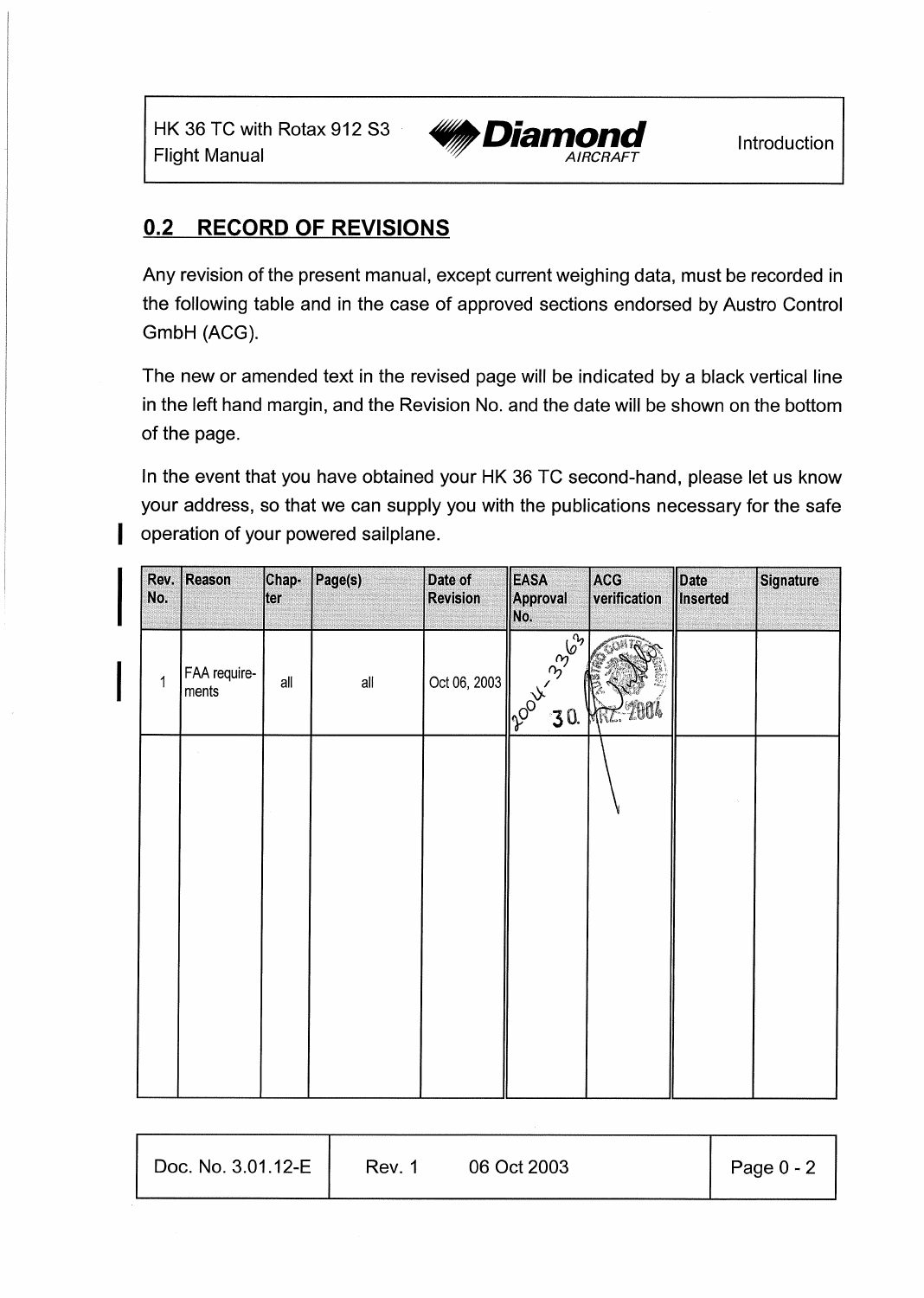# HK 36 TC with Rotax 912 S3



| No. | Rev. Reason | Chap-<br>ter | Page(s) | Date of<br>Revision | EASA<br>Approval<br>No. | ACG<br>verification | Date<br>Inserted | Signature |
|-----|-------------|--------------|---------|---------------------|-------------------------|---------------------|------------------|-----------|
|     |             |              |         |                     |                         |                     |                  |           |
|     |             |              |         |                     |                         |                     |                  |           |
|     |             |              |         |                     |                         |                     |                  |           |
|     |             |              |         |                     |                         |                     |                  |           |
|     |             |              |         |                     |                         |                     |                  |           |
|     |             |              |         |                     |                         |                     |                  |           |
|     |             |              |         |                     |                         |                     |                  |           |
|     |             |              |         |                     |                         |                     |                  |           |
|     |             |              |         |                     |                         |                     |                  |           |
|     |             |              |         |                     |                         |                     |                  |           |
|     |             |              |         |                     |                         |                     |                  |           |
|     |             |              |         |                     |                         |                     |                  |           |

| Doc. No. 3.01.12-E | Rev. 1 | 06 Oct 2003 | Page 0 - 3 |
|--------------------|--------|-------------|------------|
|                    |        |             |            |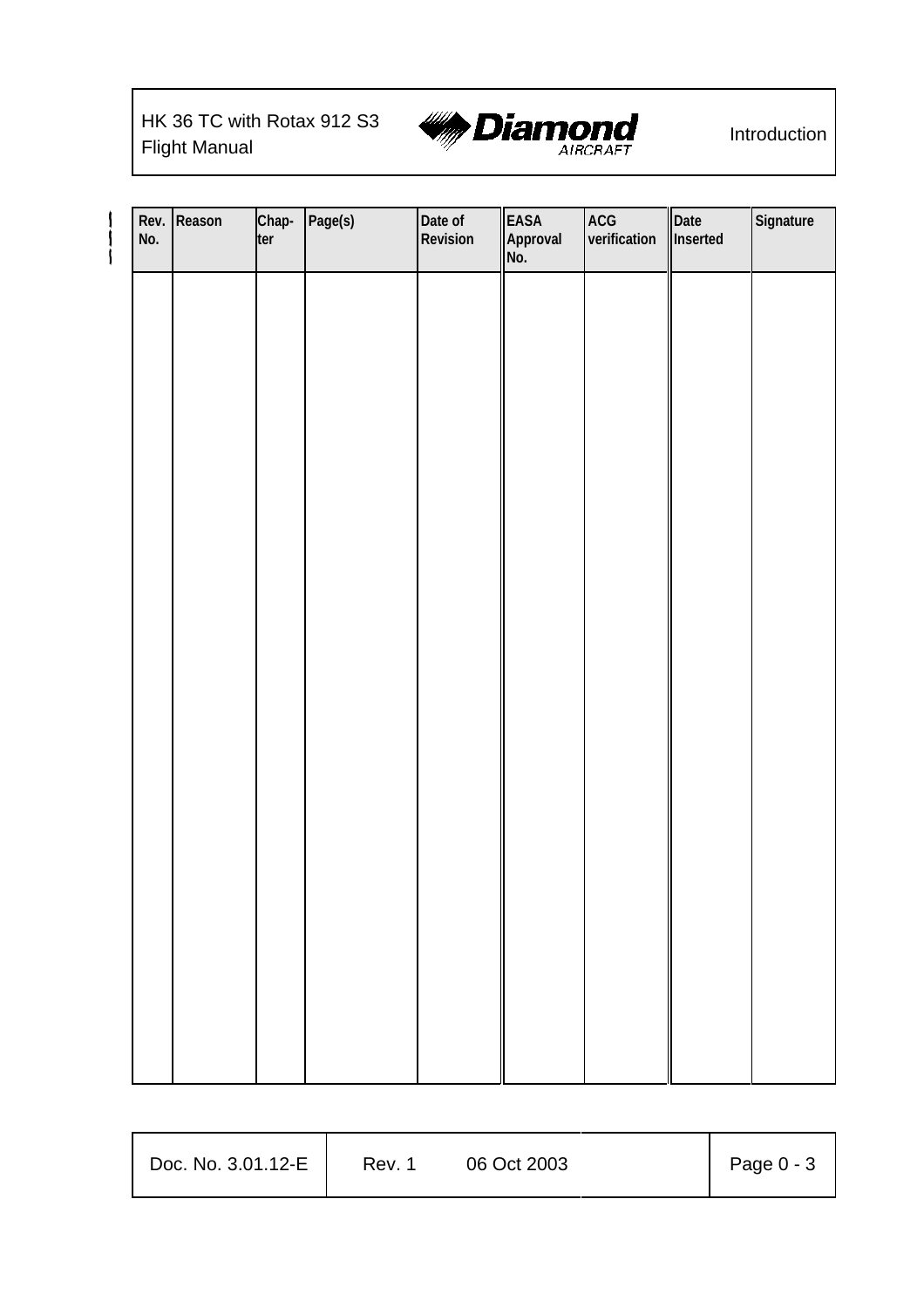HK 36 TC with Rotax 912 S3 HK 36 TC with Rotax 912 S3 **WANDIAN DESCRIPTION** Introduction



## **0.3 LIST OF EFFECTIVE PAGES**

| Ch.            | Page                                                                                                                                                                                                                                                                                                                                                                    | Date                                                                                                                                                                                                                                                        | Ch.            | Page                                                                                                                                                                                                                                                                                                                                                                                         | Date                                                                                                                                                                                                                                                                       |
|----------------|-------------------------------------------------------------------------------------------------------------------------------------------------------------------------------------------------------------------------------------------------------------------------------------------------------------------------------------------------------------------------|-------------------------------------------------------------------------------------------------------------------------------------------------------------------------------------------------------------------------------------------------------------|----------------|----------------------------------------------------------------------------------------------------------------------------------------------------------------------------------------------------------------------------------------------------------------------------------------------------------------------------------------------------------------------------------------------|----------------------------------------------------------------------------------------------------------------------------------------------------------------------------------------------------------------------------------------------------------------------------|
| $\overline{0}$ | $0-0$<br>$0 - 1$<br>$0 - 2$<br>$0 - 3$<br>$0 - 4$<br>$0-5$<br>$0-6$                                                                                                                                                                                                                                                                                                     | 06 Oct 2003<br>06 Oct 2003<br>06 Oct 2003<br>06 Oct 2003<br>06 Oct 2003<br>06 Oct 2003<br>06 Oct 2003                                                                                                                                                       | 3              | $3 - 1$<br>$3 - 2$<br>EASA-appr.<br>$3 - 3$<br>EASA-appr.<br>EASA-appr.<br>$3 - 4$<br>EASA-appr.<br>$3-5$<br>EASA-appr.<br>$3-6$<br>EASA-appr.<br>$3 - 7$<br>EASA-appr.<br>$3 - 8$                                                                                                                                                                                                           | 06 Oct 2003<br>06 Oct 2003<br>06 Oct 2003<br>06 Oct 2003<br>06 Oct 2003<br>06 Oct 2003<br>06 Oct 2003<br>06 Oct 2003                                                                                                                                                       |
| 1              | $1 - 1$<br>$1 - 2$<br>$1 - 3$<br>$1 - 4$<br>$1 - 5$<br>$1 - 6$<br>$1 - 7$                                                                                                                                                                                                                                                                                               | 06 Oct 2003<br>06 Oct 2003<br>06 Oct 2003<br>06 Oct 2003<br>06 Oct 2003<br>06 Oct 2003<br>06 Oct 2003                                                                                                                                                       |                | EASA-appr.<br>$3-9$<br>EASA-appr. 3-10<br>EASA-appr. 3-11<br>EASA-appr. 3-12<br>EASA-appr. 3-13<br>EASA-appr. 3-14<br>EASA-appr. 3-15                                                                                                                                                                                                                                                        | 06 Oct 2003<br>06 Oct 2003<br>06 Oct 2003<br>06 Oct 2003<br>06 Oct 2003<br>06 Oct 2003<br>06 Oct 2003                                                                                                                                                                      |
|                | $1 - 8$<br>$1 - 9$                                                                                                                                                                                                                                                                                                                                                      | 06 Oct 2003<br>06 Oct 2003                                                                                                                                                                                                                                  |                | $4 - 1$<br>$4 - 2$<br>EASA-appr.                                                                                                                                                                                                                                                                                                                                                             | 06 Oct 2003<br>06 Oct 2003                                                                                                                                                                                                                                                 |
| $\overline{2}$ | $2 - 1$<br>$2 - 2$<br>EASA-appr.<br>EASA-appr.<br>$2 - 3$<br>EASA-appr.<br>$2 - 4$<br>EASA-appr.<br>$2 - 5$<br>EASA-appr.<br>$2 - 6$<br>EASA-appr.<br>$2 - 7$<br>EASA-appr.<br>$2 - 8$<br>EASA-appr.<br>$2 - 9$<br>EASA-appr. 2-10<br>EASA-appr. 2-11<br>EASA-appr. 2-12<br>EASA-appr. 2-13<br>EASA-appr. 2-14<br>EASA-appr. 2-15<br>EASA-appr. 2-16<br>EASA-appr. 2-17 | 06 Oct 2003<br>06 Oct 2003<br>06 Oct 2003<br>06 Oct 2003<br>06 Oct 2003<br>06 Oct 2003<br>06 Oct 2003<br>06 Oct 2003<br>06 Oct 2003<br>06 Oct 2003<br>06 Oct 2003<br>06 Oct 2003<br>06 Oct 2003<br>06 Oct 2003<br>06 Oct 2003<br>06 Oct 2003<br>06 Oct 2003 | $\overline{4}$ | EASA-appr.<br>$4 - 3$<br>EASA-appr.<br>$4 - 4$<br>EASA-appr.<br>$4 - 5$<br>EASA-appr.<br>$4 - 6$<br>EASA-appr.<br>$4 - 7$<br>EASA-appr.<br>$4 - 8$<br>EASA-appr.<br>$4 - 9$<br>EASA-appr. 4-10<br>EASA-appr. 4-11<br>EASA-appr. 4-12<br>EASA-appr. 4-13<br>EASA-appr. 4-14<br>EASA-appr. 4-15<br>EASA-appr. 4-16<br>EASA-appr. 4-17<br>EASA-appr. 4-18<br>EASA-appr. 4-19<br>EASA-appr. 4-20 | 06 Oct 2003<br>06 Oct 2003<br>06 Oct 2003<br>06 Oct 2003<br>06 Oct 2003<br>06 Oct 2003<br>06 Oct 2003<br>06 Oct 2003<br>06 Oct 2003<br>06 Oct 2003<br>06 Oct 2003<br>06 Oct 2003<br>06 Oct 2003<br>06 Oct 2003<br>06 Oct 2003<br>06 Oct 2003<br>06 Oct 2003<br>06 Oct 2003 |

| Doc. No. 3.01.12-E | Rev. 1 | 06 Oct 2003 | $\vert$ Page 0 - 4 |
|--------------------|--------|-------------|--------------------|
|                    |        |             |                    |

Т

T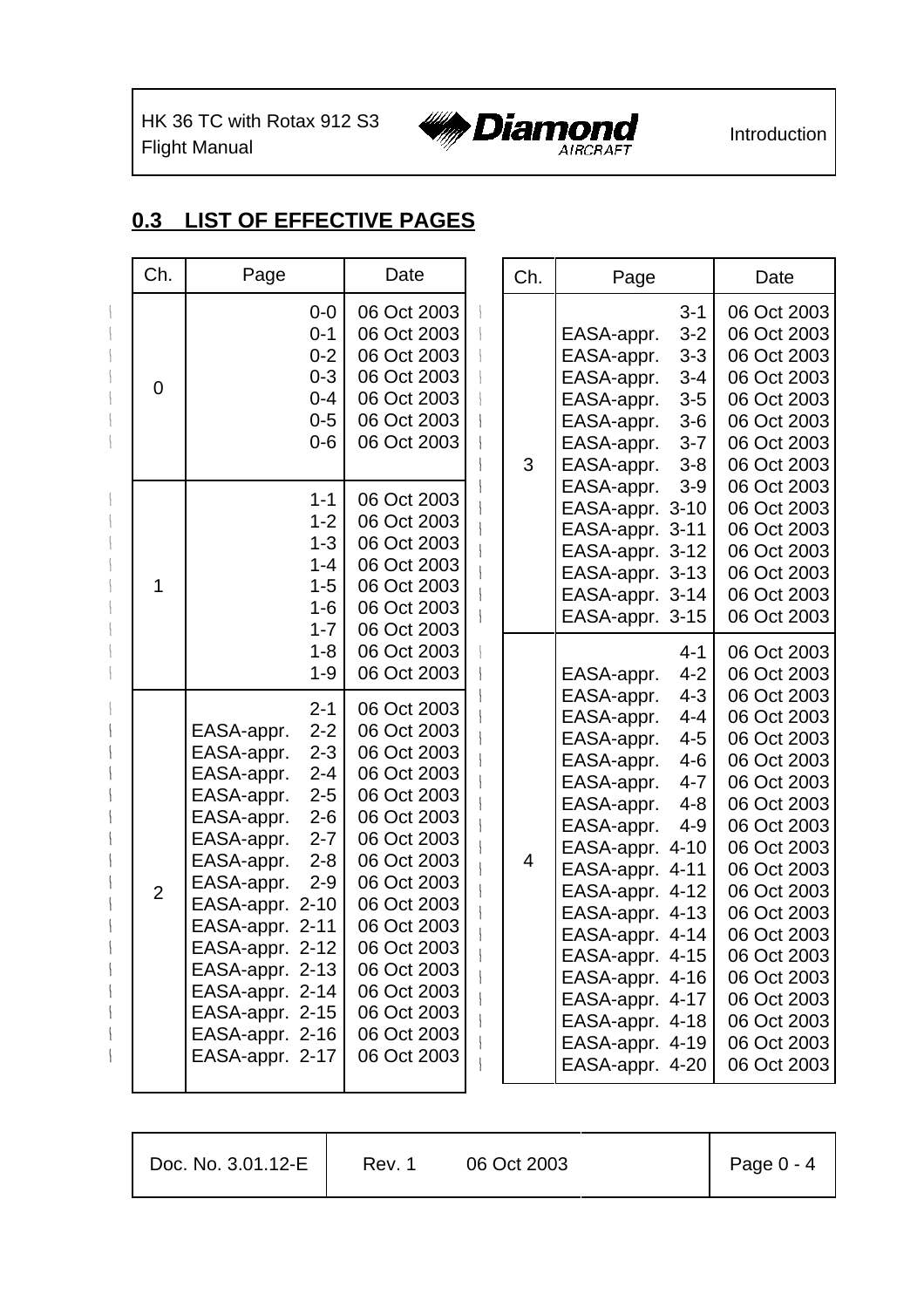HK 36 TC with Rotax 912 S3 HK 36 TC with Rotax 912 S3 **WANDIAN DESCRIPT 11** Introduction



| Ch. | Page                                                                                                                                                                                       | Date                                                                                                                                                              | Ch.            | Page                                                                                                                                                                                                                                                                                         | Date                                                                                                                                               |
|-----|--------------------------------------------------------------------------------------------------------------------------------------------------------------------------------------------|-------------------------------------------------------------------------------------------------------------------------------------------------------------------|----------------|----------------------------------------------------------------------------------------------------------------------------------------------------------------------------------------------------------------------------------------------------------------------------------------------|----------------------------------------------------------------------------------------------------------------------------------------------------|
| 4   | EASA-appr. 4-21<br>EASA-appr. 4-22<br>EASA-appr. 4-23<br>EASA-appr. 4-24<br>EASA-appr. 4-25<br>EASA-appr. 4-26<br>EASA-appr. 4-27<br>EASA-appr. 4-28<br>EASA-appr. 4-29<br>EASA-appr. 4-30 | 06 Oct 2003<br>06 Oct 2003<br>06 Oct 2003<br>06 Oct 2003<br>06 Oct 2003<br>06 Oct 2003<br>06 Oct 2003<br>06 Oct 2003<br>06 Oct 2003<br>06 Oct 2003                |                | 06 Oct 2003<br>$7 - 1$<br>06 Oct 2003<br>$7 - 2$<br>06 Oct 2003<br>$7 - 3$<br>06 Oct 2003<br>$7 - 4$<br>06 Oct 2003<br>$7 - 5$<br>06 Oct 2003<br>$7 - 6$<br>$7 - 7$<br>06 Oct 2003<br>06 Oct 2003<br>$7 - 8$<br>06 Oct 2003<br>$7 - 9$<br>$7 - 10$<br>06 Oct 2003<br>$7 - 11$<br>06 Oct 2003 |                                                                                                                                                    |
| 5   | $5 - 1$<br>$5 - 2$<br>EASA-appr.<br>$5-3$<br>EASA-appr.<br>EASA-appr.<br>$5-4$<br>EASA-appr.<br>$5-5$<br>$5-6$<br>$5 - 7$<br>$5 - 8$<br>$5-9$<br>$5 - 10$<br>$5 - 11$                      | 06 Oct 2003<br>06 Oct 2003<br>06 Oct 2003<br>06 Oct 2003<br>06 Oct 2003<br>06 Oct 2003<br>06 Oct 2003<br>06 Oct 2003<br>06 Oct 2003<br>06 Oct 2003<br>06 Oct 2003 | $\overline{7}$ | $7 - 12$<br>$7 - 13$<br>$7 - 14$<br>$7 - 15$<br>$7 - 16$<br>$7 - 17$<br>$7 - 18$<br>$7 - 19$<br>$7 - 20$<br>$7 - 21$                                                                                                                                                                         | 06 Oct 2003<br>06 Oct 2003<br>06 Oct 2003<br>06 Oct 2003<br>06 Oct 2003<br>06 Oct 2003<br>06 Oct 2003<br>06 Oct 2003<br>06 Oct 2003<br>06 Oct 2003 |
|     | $6 - 1$<br>$6 - 2$<br>$6 - 3$<br>$6 - 4$<br>$6-5$<br>$6-6$<br>$6 - 7$                                                                                                                      | 06 Oct 2003<br>06 Oct 2003<br>06 Oct 2003<br>06 Oct 2003<br>06 Oct 2003<br>06 Oct 2003<br>06 Oct 2003                                                             | 8              | $8 - 1$<br>$8 - 2$<br>$8 - 3$                                                                                                                                                                                                                                                                | 06 Oct 2003<br>06 Oct 2003<br>06 Oct 2003                                                                                                          |
| 6   | $6 - 8$<br>$6-9$<br>$6 - 10$<br>$6 - 11$<br>$6 - 12$                                                                                                                                       | 06 Oct 2003<br>06 Oct 2003<br>06 Oct 2003<br>06 Oct 2003<br>06 Oct 2003                                                                                           | 9              | $9 - 1$<br>$9 - 2$<br>$9 - 3$                                                                                                                                                                                                                                                                | 06 Oct 2003<br>06 Oct 2003<br>06 Oct 2003                                                                                                          |

| Doc. No. 3.01.12-E | Rev. 1 | 06 Oct 2003 | Page $0 - 5$ |
|--------------------|--------|-------------|--------------|
|                    |        |             |              |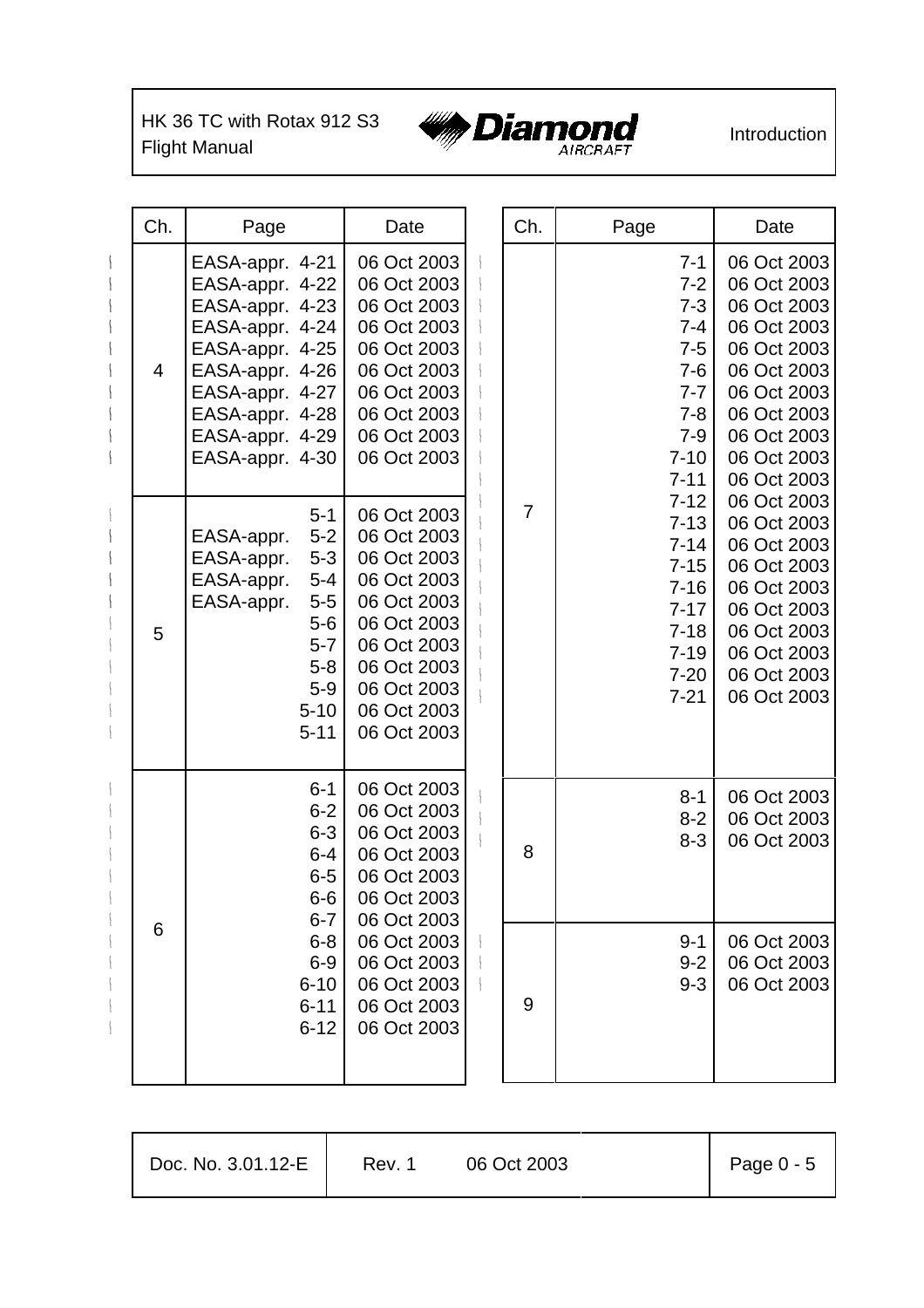

## **0.4 TABLE OF CONTENTS**

| <b>GENERAL</b>                                   |  |
|--------------------------------------------------|--|
| <b>OPERATING LIMITATIONS</b>                     |  |
| <b>EMERGENCY PROCEDURES</b>                      |  |
| <b>NORMAL PROCEDURES</b>                         |  |
| <b>PERFORMANCE</b>                               |  |
| MASS (WEIGHT) AND BALANCE                        |  |
| POWERED SAILPLANE AND SYSTEMS DESCRIPTION        |  |
| POWERED SAILPLANE HANDLING, CARE AND MAINTENANCE |  |
| <b>SUPPLEMENTS</b>                               |  |

| Doc. No. 3.01.12-E | Rev. 1 | 06 Oct 2003 | Page $0 - 6$ |
|--------------------|--------|-------------|--------------|
|--------------------|--------|-------------|--------------|

Т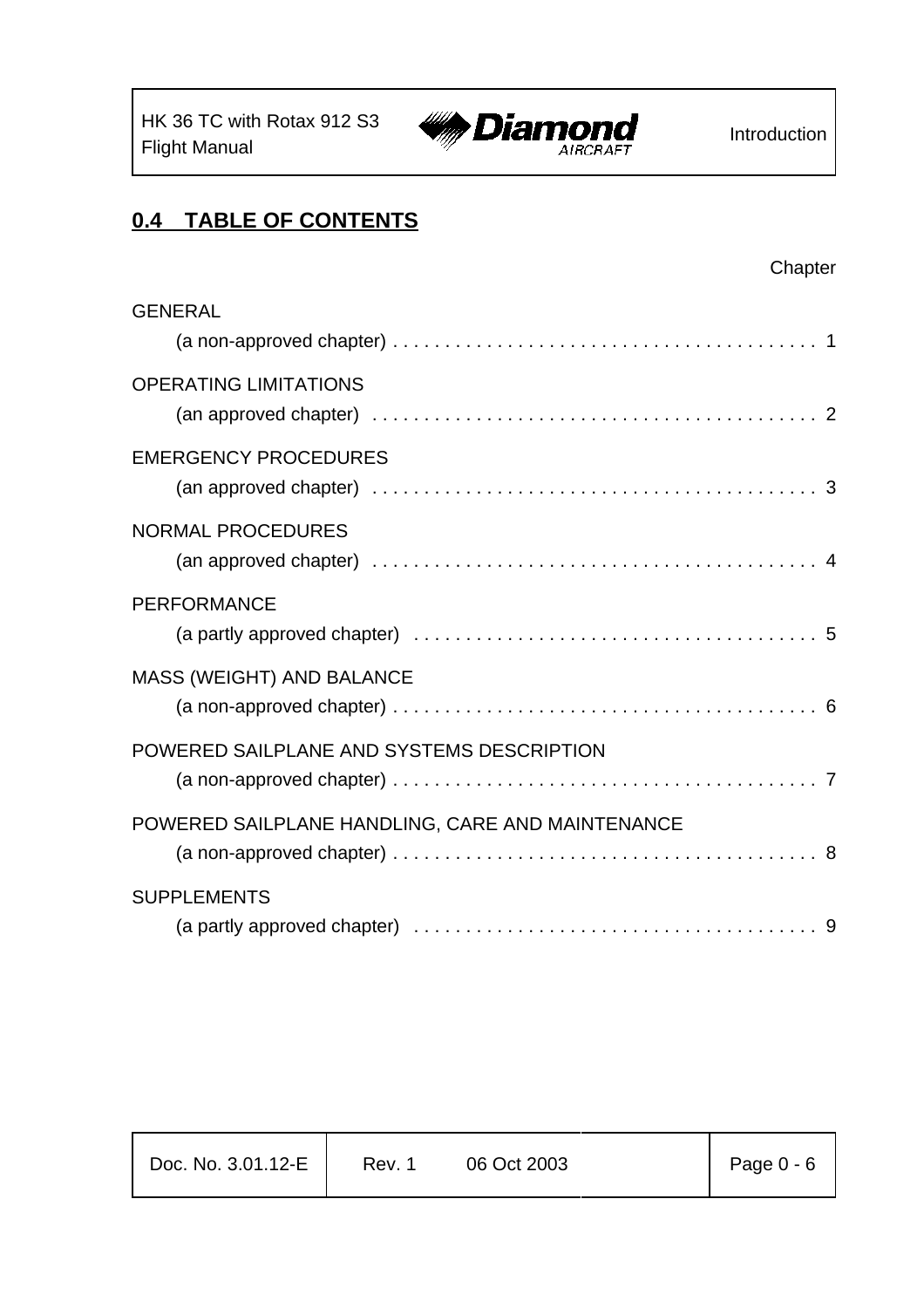

# **CHAPTER 1 GENERAL**

#### Page

| 1.3 WARNINGS, CAUTIONS AND NOTES  1-3   |  |
|-----------------------------------------|--|
| 1.4 EXPLANATIONS AND ABBREVIATIONS  1-4 |  |
|                                         |  |
|                                         |  |
|                                         |  |
|                                         |  |

| Doc. No. 3.01.12-E | Rev. 1 | 06 Oct 2003 | Page $1 - 1$ |
|--------------------|--------|-------------|--------------|
|                    |        |             |              |

T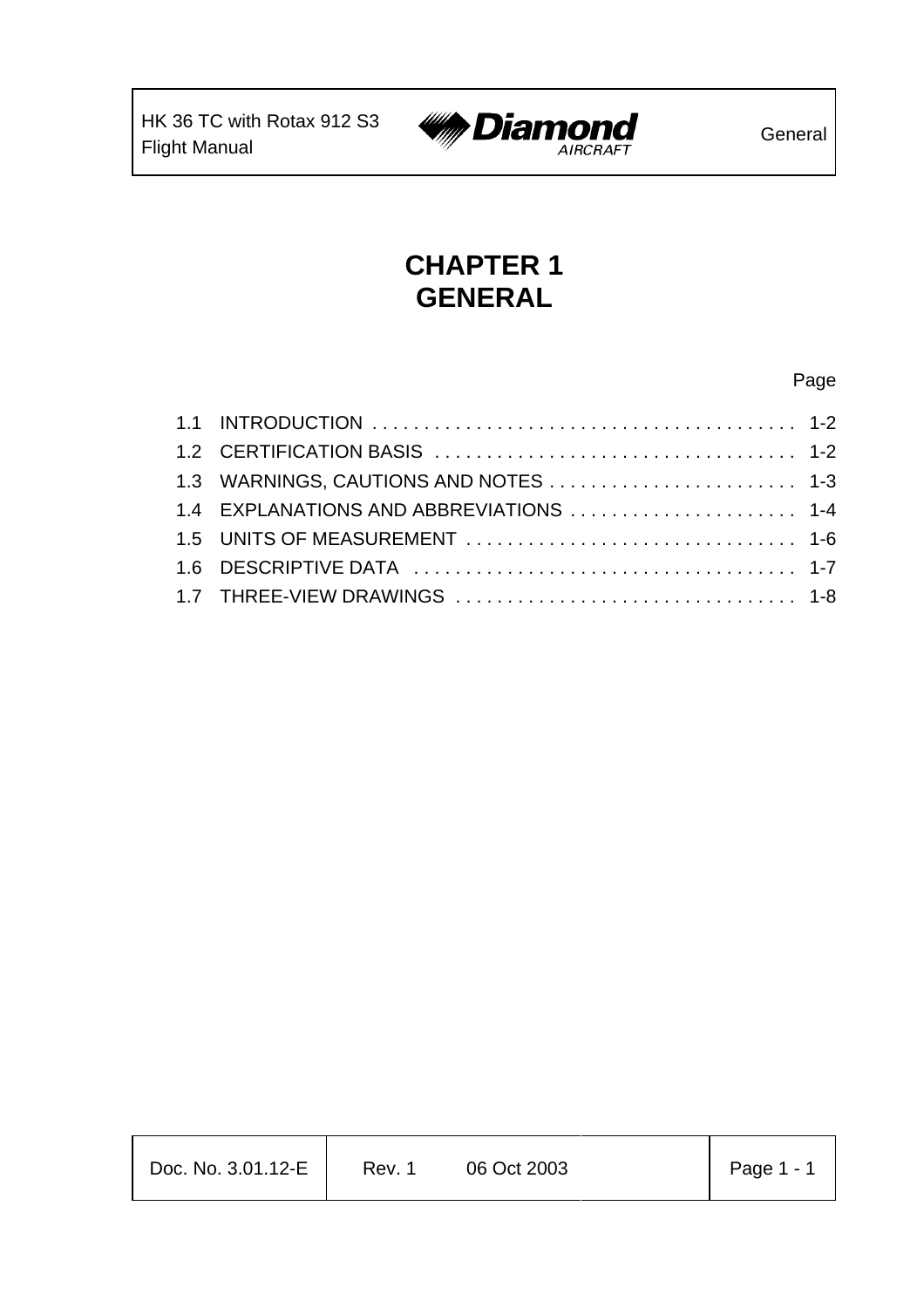

## **1.1 INTRODUCTION**

% This Powered Sailplane Flight Manual has been prepared to provide pilots and instructors with all the information that is necessary for the safe and efficient operation of the powered sailplane.

This manual includes the material required to be furnished to the pilot by JAR-22. It also contains supplementary data supplied by the powered sailplane manufacturer.

- % This Flight Manual conforms to the current version of the customer's powered sail-
- % plane. However, any optional equipment (COM, NAV, etc.) is not considered. For their operation, the operation manuals of the respective manufacturers must be followed.
- % This must always be kept onboard the powered sailplane.

## **1.2 CERTIFICATION BASIS**

The HK 36 TC powered sailplane with Rotax 912 S engine has been type certified by Austro Control GmbH (ACG) in accordance with Change 5 of JAR-22 for sailplanes and powered sailplanes as a derivative of the HK 36 TC. The Type Certificate Data Sheet No. SF 3/82 has been amended.

Category of Airworthiness: Utility.

| Doc. No. 3.01.12-E | Rev. 1 | 06 Oct 2003 | $\vert$ Page 1 - 2 |
|--------------------|--------|-------------|--------------------|
|                    |        |             |                    |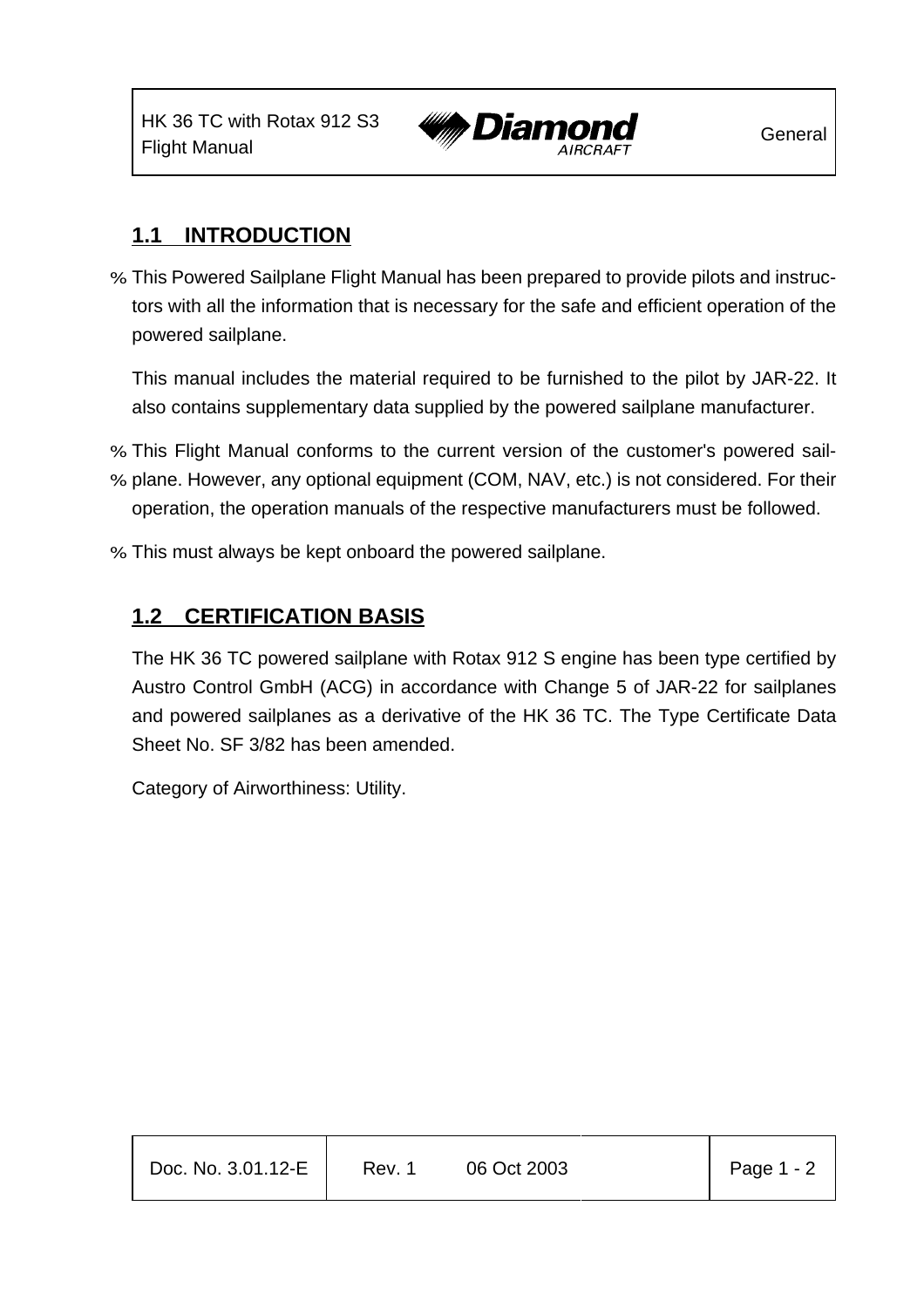

## **1.3 WARNINGS, CAUTIONS AND NOTES**

% The following definitions apply to warnings, cautions and notes used in the Flight % Manual.

## **WARNING**

Means that the non-observation of the corresponding procedure leads to an immediate or important degradation in flight safety.

## **CAUTION**

Means that the non-observation of the corresponding procedure leads to a minor or to a more or less long-term degradation in flight safety.

## **NOTE**

Draws the attention on any special item not directly related to safety but which is important or unusual.

| Doc. No. 3.01.12-E | Rev. 1 | 06 Oct 2003 | Page $1 - 3$ |
|--------------------|--------|-------------|--------------|
|                    |        |             |              |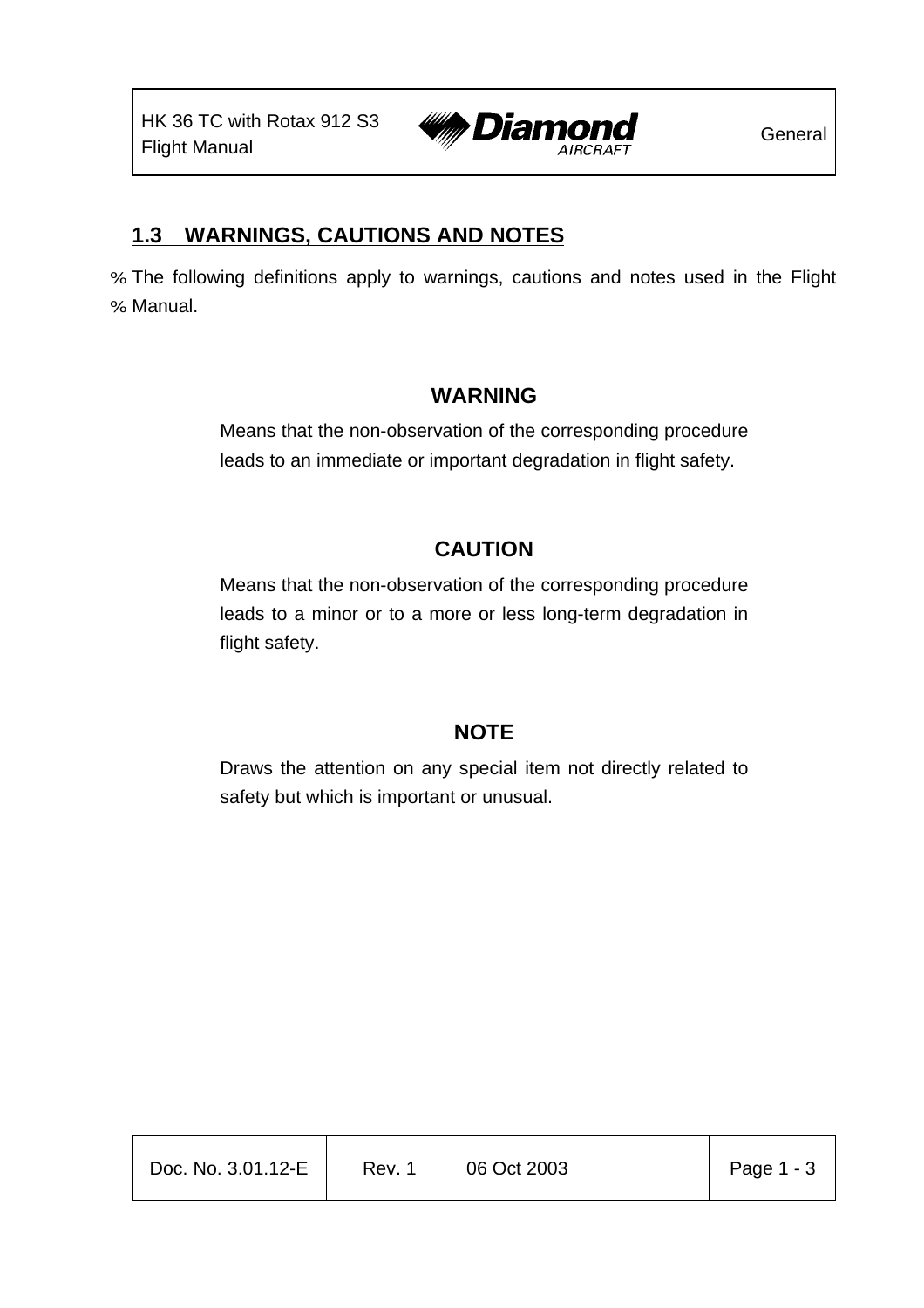

## **1.4 EXPLANATIONS AND ABBREVIATIONS**

#### a) Airspeeds

- IAS Indicated Airspeed. Airspeed read on airspeed indicator without any correction of errors.
- CAS Calibrated Airspeed. Indicated airspeed, corrected for installation and instrument errors.
- % TAS True Airspeed. The speed of the powered sailplane relative to the air. TAS is CAS corrected for errors due to altitude and temperature.

#### b) Meteorological terms

Pressure altitude Altitude indicated by the altimeter when the subscale is set to 1013.25 hPa or 29.92 inHg.

#### c) Flight performance

- Take-off roll Distance between the start of the take-off run and the lift-off point.
- Take-off distance Distance between the start of the take-off run and the point % above which the powered sailplane is able to clear a 15 m (50 ft) ob-stacle.
	- Service ceiling Maximum altitude that can be reached with a climb rate of at least 0.5 m/s (100 fpm).

| Doc. No. 3.01.12-E | Rev. 1 | 06 Oct 2003 | Page $1 - 4$ |
|--------------------|--------|-------------|--------------|
|                    |        |             |              |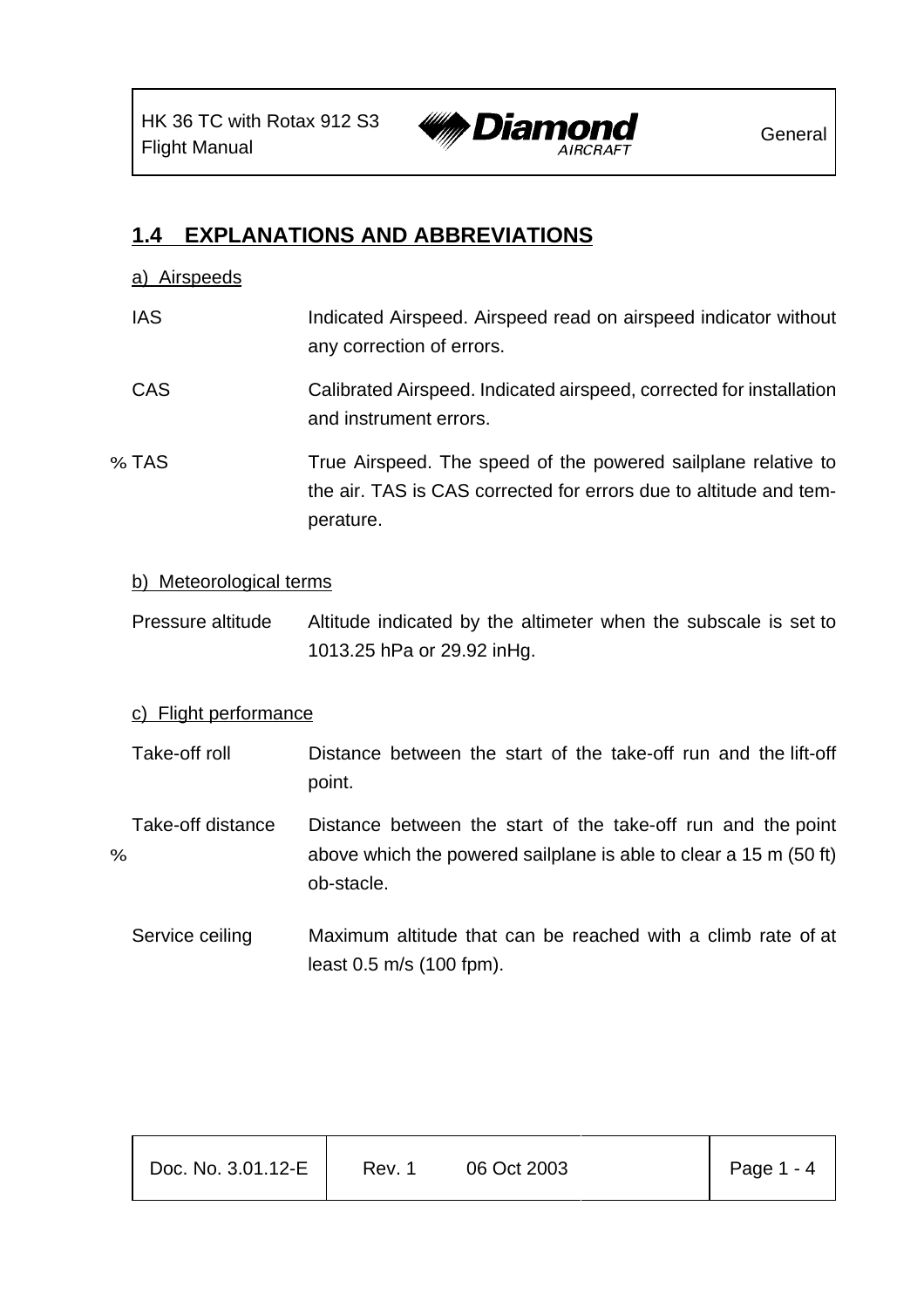

## c) Mass and balance

| Non-lifting parts |  | Fuselage, rudder, horizontal tail surfaces and useful load |  |
|-------------------|--|------------------------------------------------------------|--|
|-------------------|--|------------------------------------------------------------|--|

Useful load Occupants, baggage and fuel

#### d) Miscellaneous

| <b>ACL</b>  | Anti Collision Light (Strobe Light)                              |
|-------------|------------------------------------------------------------------|
| <b>AGL</b>  | <b>Above Ground Level</b>                                        |
| <b>CG</b>   | <b>Center of Gravity</b>                                         |
| <b>ELT</b>  | <b>Emergency Locator Transmitter</b>                             |
| <b>GFRP</b> | Glass fiber reinforced plastic                                   |
| <b>CFRP</b> | Carbon fiber reinforced plastic                                  |
|             |                                                                  |
| <b>ACG</b>  | Austro Control GmbH (formerly Bundesamt für Zivilluftfahrt, BAZ) |
| MÄM         | <b>Mandatory Design Change Advisory</b>                          |
| <b>OÄM</b>  | <b>Optional Design Change Advisory</b>                           |

| Doc. No. 3.01.12-E | Rev. 1 | 06 Oct 2003 | Page $1 - 5$ |
|--------------------|--------|-------------|--------------|
|                    |        |             |              |

Т

т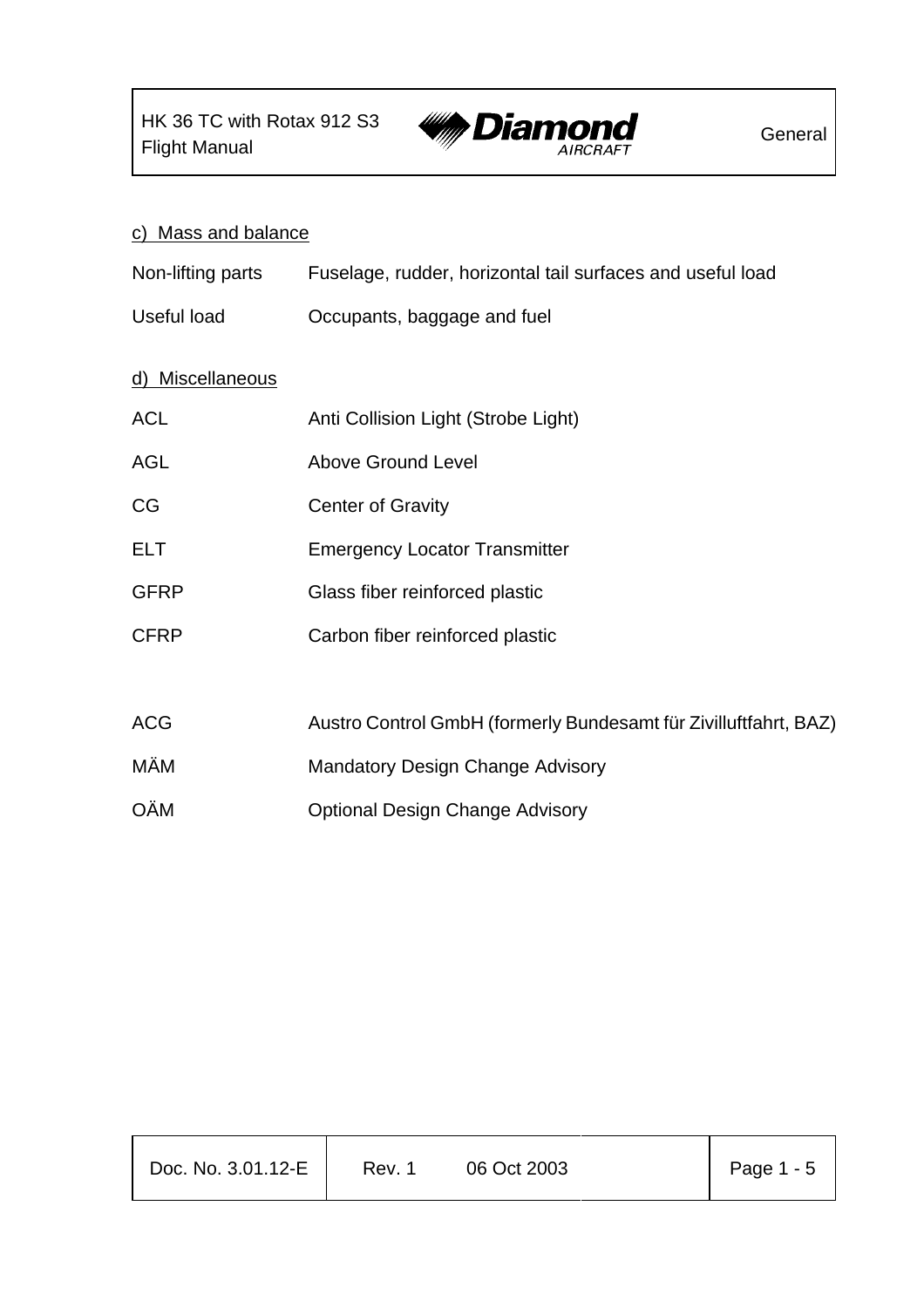

## **1.5 UNITS OF MEASUREMENT**

| <b>Dimension</b>                            | <b>SI Units</b>          |                                                | <b>US Units</b>         |                                                   | <b>Conversions</b>                                                                    |
|---------------------------------------------|--------------------------|------------------------------------------------|-------------------------|---------------------------------------------------|---------------------------------------------------------------------------------------|
| Length                                      | [mm]<br>[m]<br>[km]      | millimeters<br>meters<br>kilometers            | [in]<br>[ft]<br>[NM]    | inches<br>feet<br>nautical miles                  | $[mm] / 25.4 = [in]$<br>$[m] / 0.3048 = [ft]$<br>$[km] / 1.852 = [NM]$                |
| Volume                                      | $[1]$                    | liters                                         | [qts]                   | [US gal] US gallons<br>US quarts                  | $[1] / 3.7854 = [US gal]$<br>$[1] / 0.9464 = [qts]$                                   |
| Speed                                       | [km/h]<br>$\text{[m/s]}$ | kilometers<br>per hour<br>meters per<br>second | [kts]<br>[mph]<br>[fpm] | knots<br>miles per hour<br>feet per minute        | $[km/h] / 1.852 = [kts]$<br>$[km/h] / 1.609 = [mph]$<br>$[m/s] \times 196.85 = [fpm]$ |
| Speed of<br>rotation                        | [RPM]                    | revolutions per minute                         |                         |                                                   |                                                                                       |
| Mass                                        | [kg]                     | kilograms                                      | [Ib]                    | pounds                                            | $[kg] \times 2.2046 = [lb]$                                                           |
| Force, weight                               | [N]                      | newtons                                        | $[I\vert bf]$           | pounds force                                      | $[N] \times 0.2248 = [Ibf]$                                                           |
| Pressure                                    | [hPa]<br>[mbar]<br>[bar] | hecto-<br>pascal<br>millibar<br>bar            | [inHg]<br>[psi]         | inches of<br>mercury<br>pounds per<br>square inch | $[hPa] = [mbar]$<br>$[hPa] / 33.86 = [inHg]$<br>$[bar] \times 14.504 = [psi]$         |
| Temperature                                 | $\lceil$ °C]             | degrees<br><b>Celsius</b>                      | [°F]                    | degrees<br>Fahrenheit                             | $[^{\circ}C] \times 1.8 + 32 = [^{\circ}F]$<br>$([°F] - 32)/1.8 = [°C]$               |
| Intensity of<br>electric<br>current         | [A]                      | ampères                                        |                         |                                                   |                                                                                       |
| Electric<br>charge<br>(battery<br>capacity) | [Ah]                     | ampère-hours                                   |                         |                                                   |                                                                                       |
| Electric<br>potential                       | [V]                      | volts                                          |                         |                                                   |                                                                                       |

| Doc. No. 3.01.12-E | Rev. 1 | 06 Oct 2003 | Page $1 - 6$ |
|--------------------|--------|-------------|--------------|
|                    |        |             |              |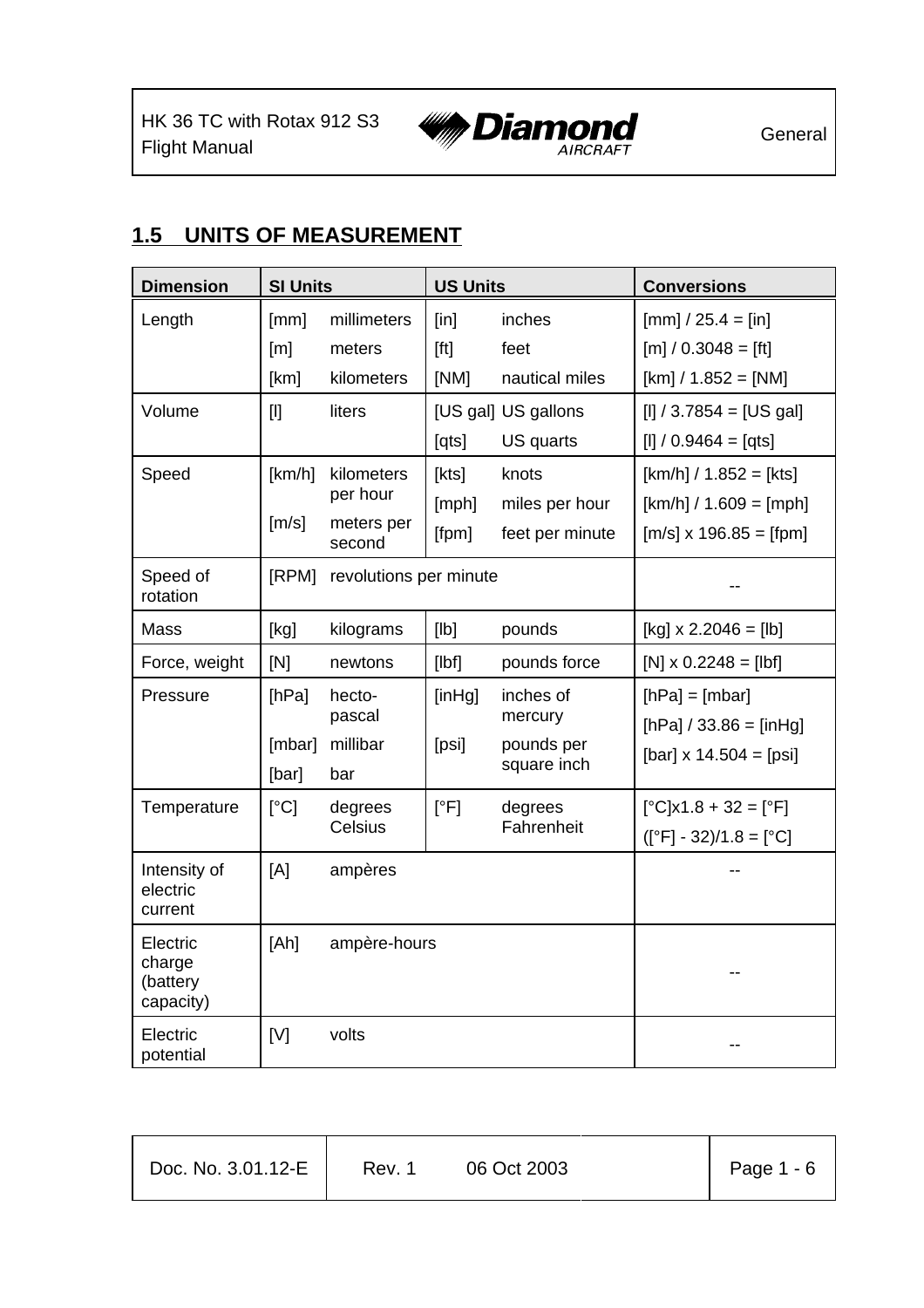HK 36 TC with Rotax 912 S3



## **1.6 DESCRIPTIVE DATA**

The HK 36 TC is a two-seated powered sailplane in fiber-composite structure, designed in compliance with JAR-22; Category of Airworthiness: Utility.

- % It is a low wing powered sailplane with T-tail, side-by-side seating configuration, tricycle landing gear and Schempp-Hirth type air brakes in the upper surface of the wings.
- % In order to enable a fast disassembly and a space-saving storage the powered sail-
- % plane can be furnished with a wing folding mechanism.

The power plant is a Rotax R 912 S3 engine with an mt-Propeller hydro-mechanically variable pitch propeller, type MTV-21-A-C-F/CF175-05.

| Span (with winglets) | 16.33 m                 | 53 ft 7 in        |
|----------------------|-------------------------|-------------------|
| Length               | 7.28 m                  | 23 ft 11 in       |
| Height               | 1.78 <sub>m</sub>       | 5 ft 10 in        |
| <b>MAC</b>           | 1.004 m                 | 3 ft $3^{1/2}$ in |
| Wing area            | 15.30 m <sup>2</sup>    | $165$ sq.ft       |
| Max. wing loading    | 50.30 kg/m <sup>2</sup> | 10.3 lb/sq.ft     |
| Aspect ratio         | 17.11                   |                   |
| Airfoil              | Wortmann FX 63-137      |                   |

| Doc. No. 3.01.12-E | Rev. 1 | 06 Oct 2003 | Page 1 - 7 |
|--------------------|--------|-------------|------------|
|                    |        |             |            |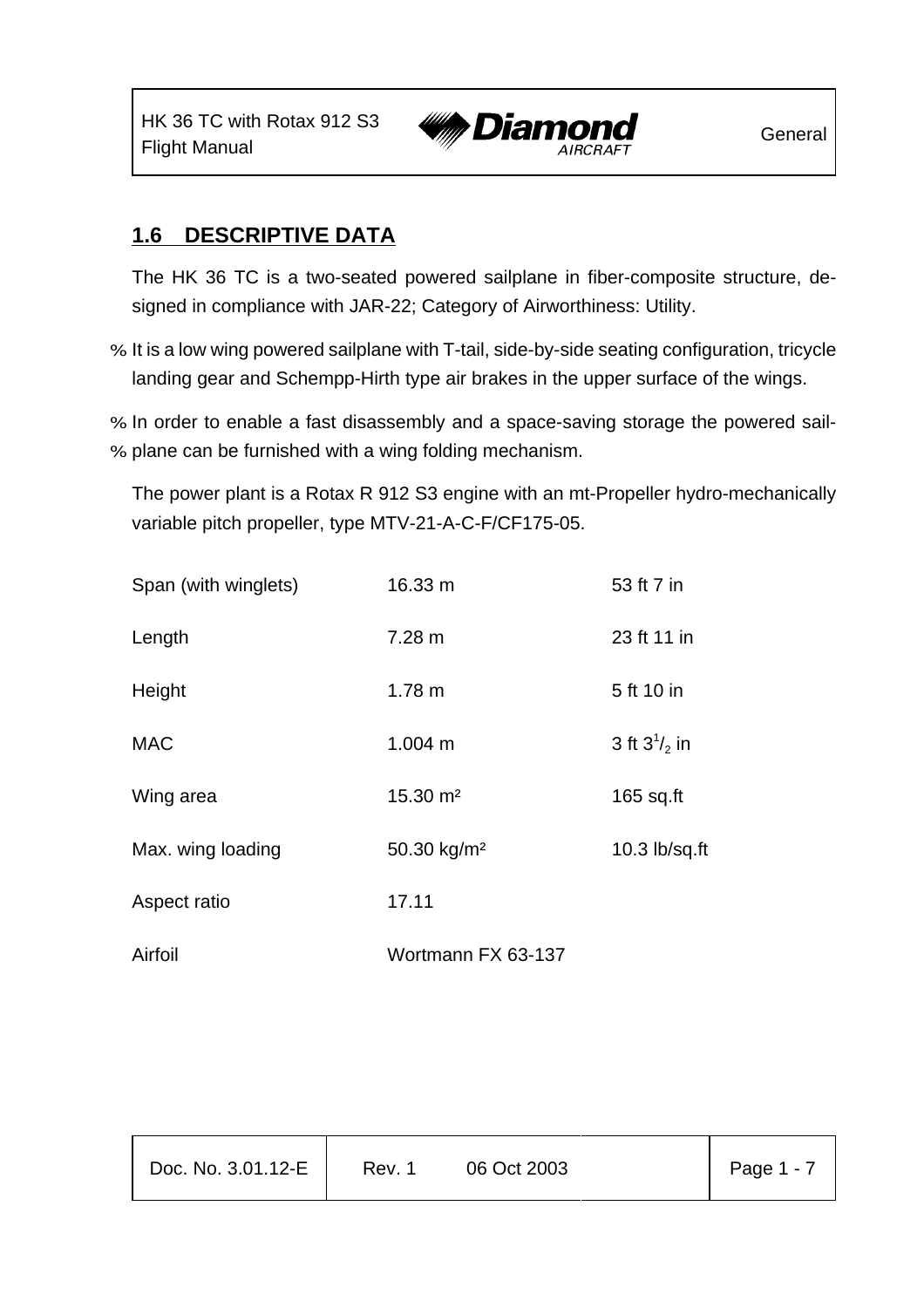HK 36 TC with Rotax 912 S3



## **1.7 THREE-VIEW DRAWINGS**

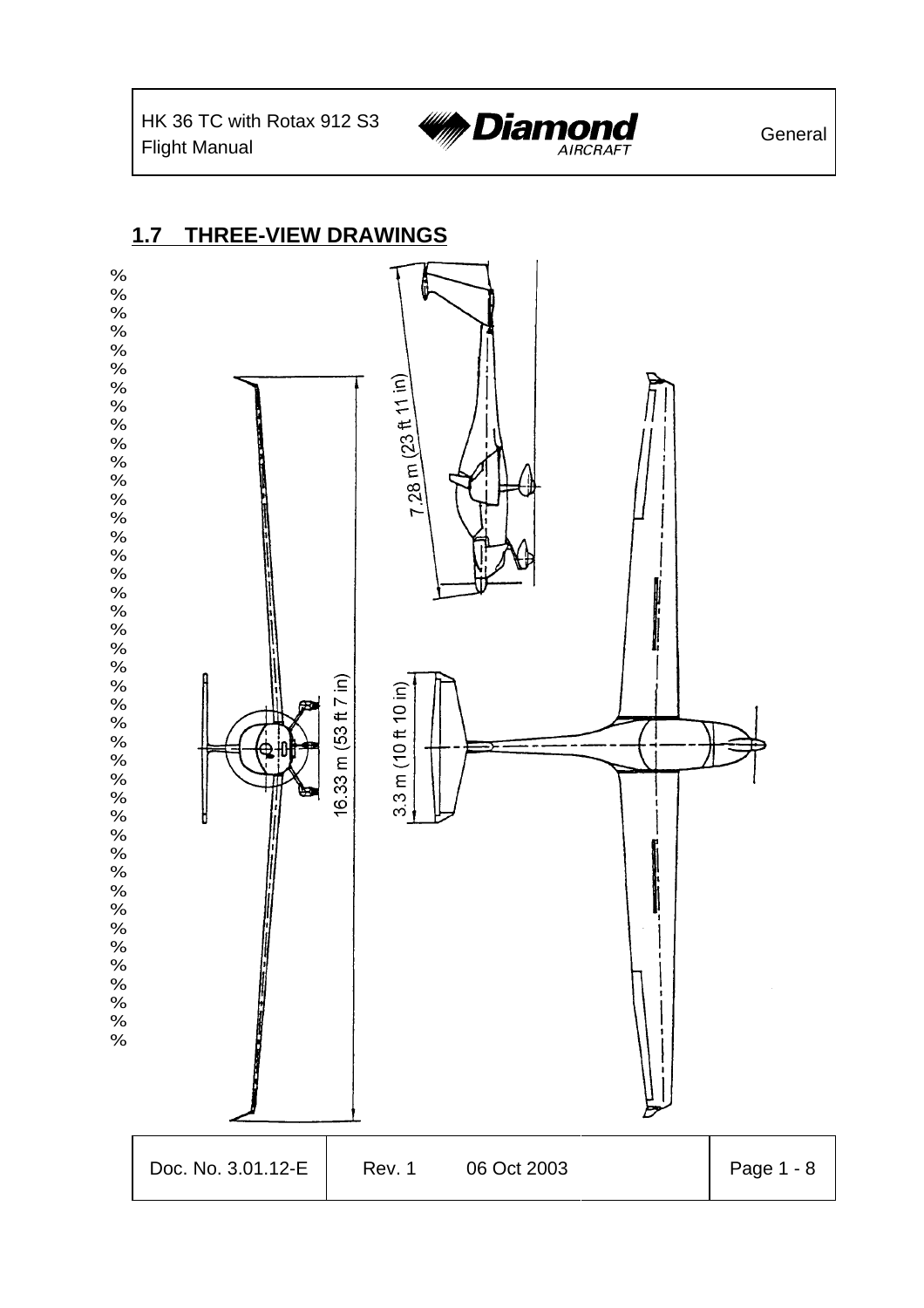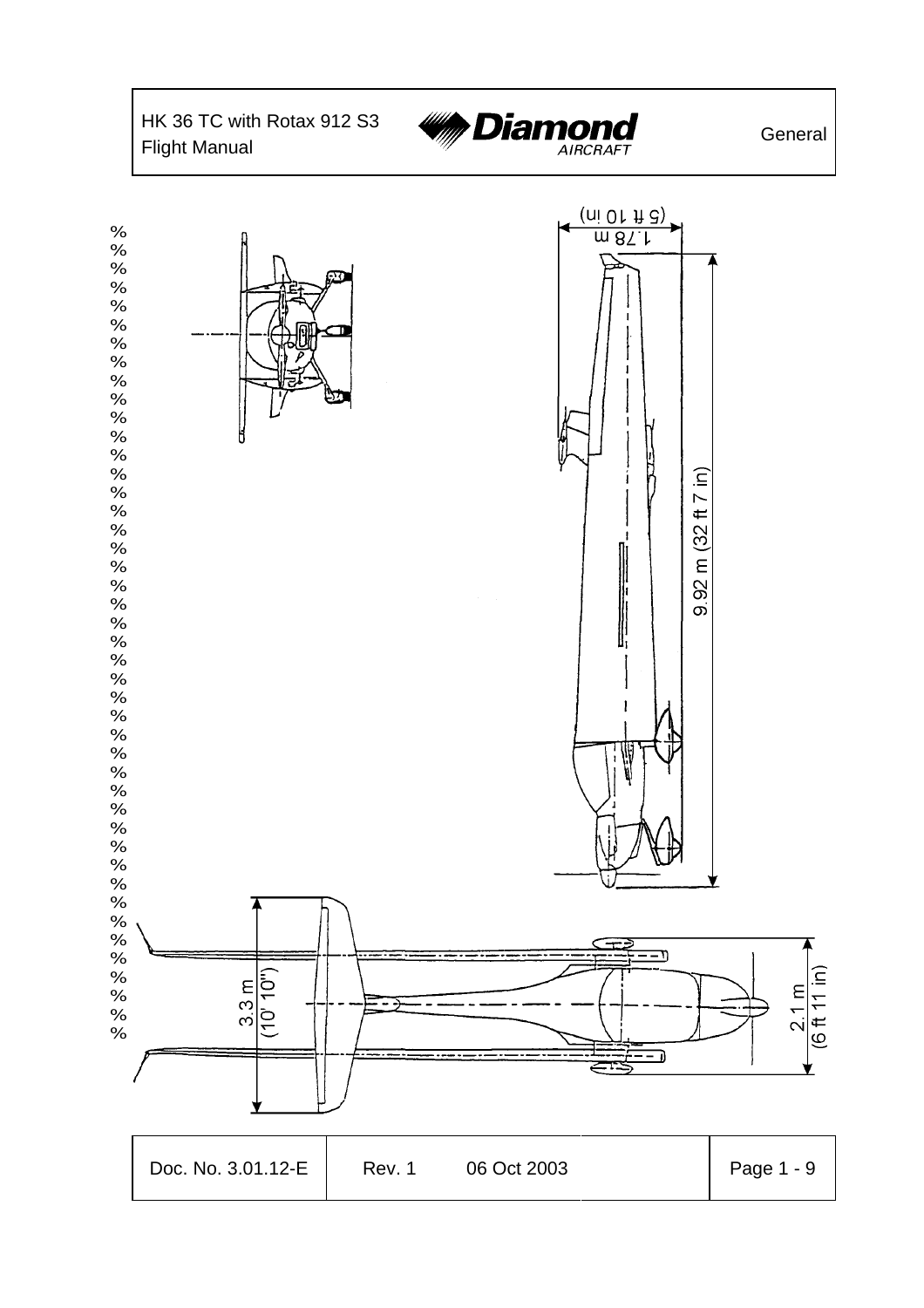$\mathbf{r}$ 



# **CHAPTER 2 OPERATING LIMITATIONS**

|   | 2.1 |                                                  |  |
|---|-----|--------------------------------------------------|--|
|   | 2.2 |                                                  |  |
|   |     | 2.2.1 AIRSPEED LIMITATIONS  2-3                  |  |
|   |     | 2.2.2 MISCELLANEOUS AIRSPEEDS  2-5               |  |
|   | 2.3 |                                                  |  |
| % | 2.4 |                                                  |  |
|   |     |                                                  |  |
| % |     |                                                  |  |
| % |     |                                                  |  |
|   |     |                                                  |  |
|   | 2.5 |                                                  |  |
|   | 2.6 |                                                  |  |
|   | 2.7 |                                                  |  |
|   | 2.8 |                                                  |  |
|   | 29  | MANEUVERING LOAD FACTORS  2-14                   |  |
|   |     |                                                  |  |
|   |     |                                                  |  |
|   |     |                                                  |  |
|   |     | 2.13 AEROTOW, WINCH AND AUTO-TOW LAUNCHING  2-15 |  |
|   |     |                                                  |  |
|   |     |                                                  |  |
|   |     |                                                  |  |

| Doc. No. 3.01.12-E | Rev. 1 | 06 Oct 2003 | Page 2 - 1 |
|--------------------|--------|-------------|------------|
|--------------------|--------|-------------|------------|

т

Т

#### Page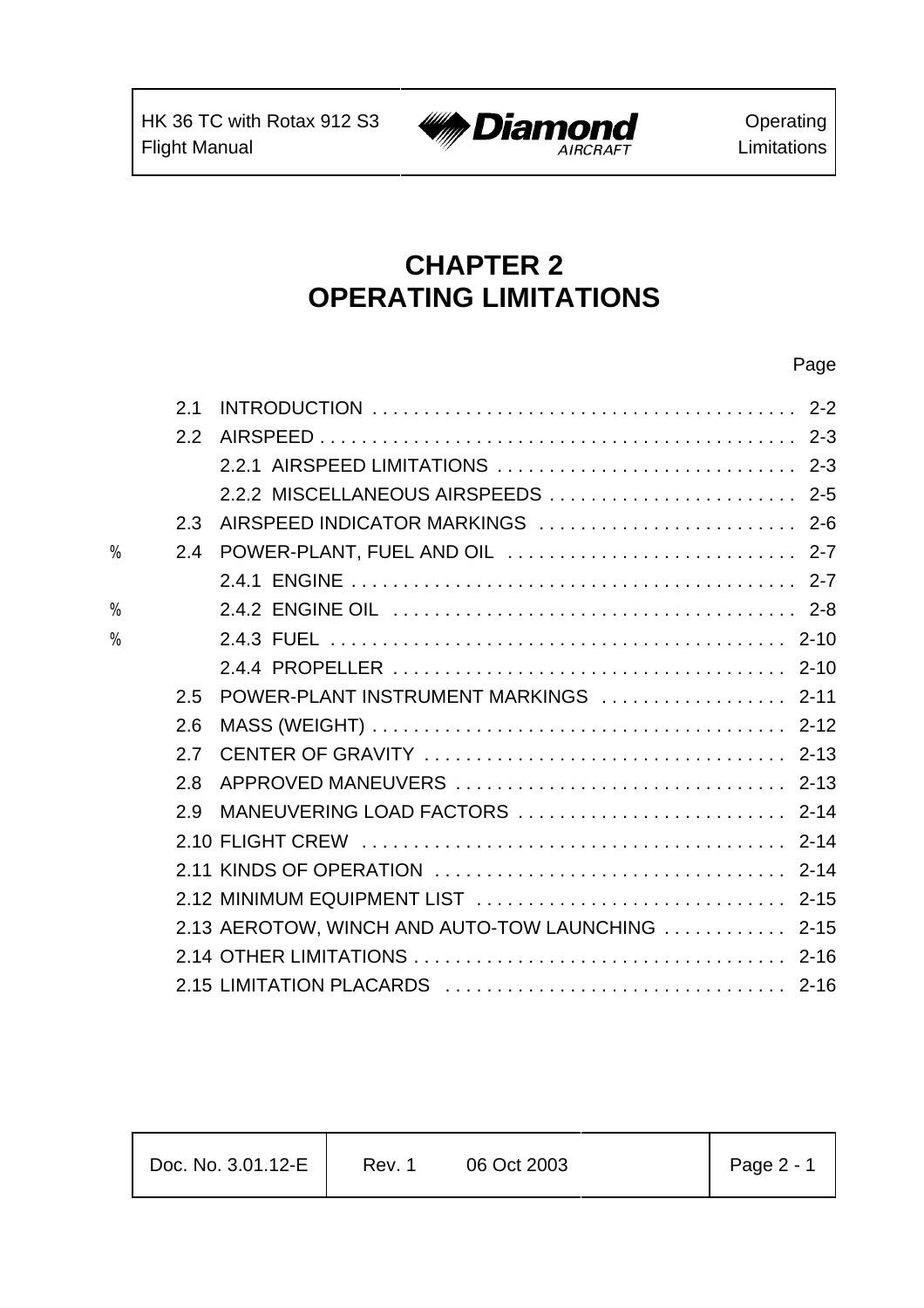

## **2.1 INTRODUCTION**

Chapter 2 includes operating limitations, instrument markings, and basic placards necessary for the safe operation of the powered sailplane, its engine, standard systems and standard equipment.

The limitations included in this chapter and in Chapter 9 have been approved by Austro Control GmbH (ACG).

#### **WARNING**

All operation values must be kept within the limits stated herein during flight.

| Doc. No. 3.01.12-E | Rev. 1 | 06 Oct 2003 | Page 2 - 2 |
|--------------------|--------|-------------|------------|
|                    |        |             |            |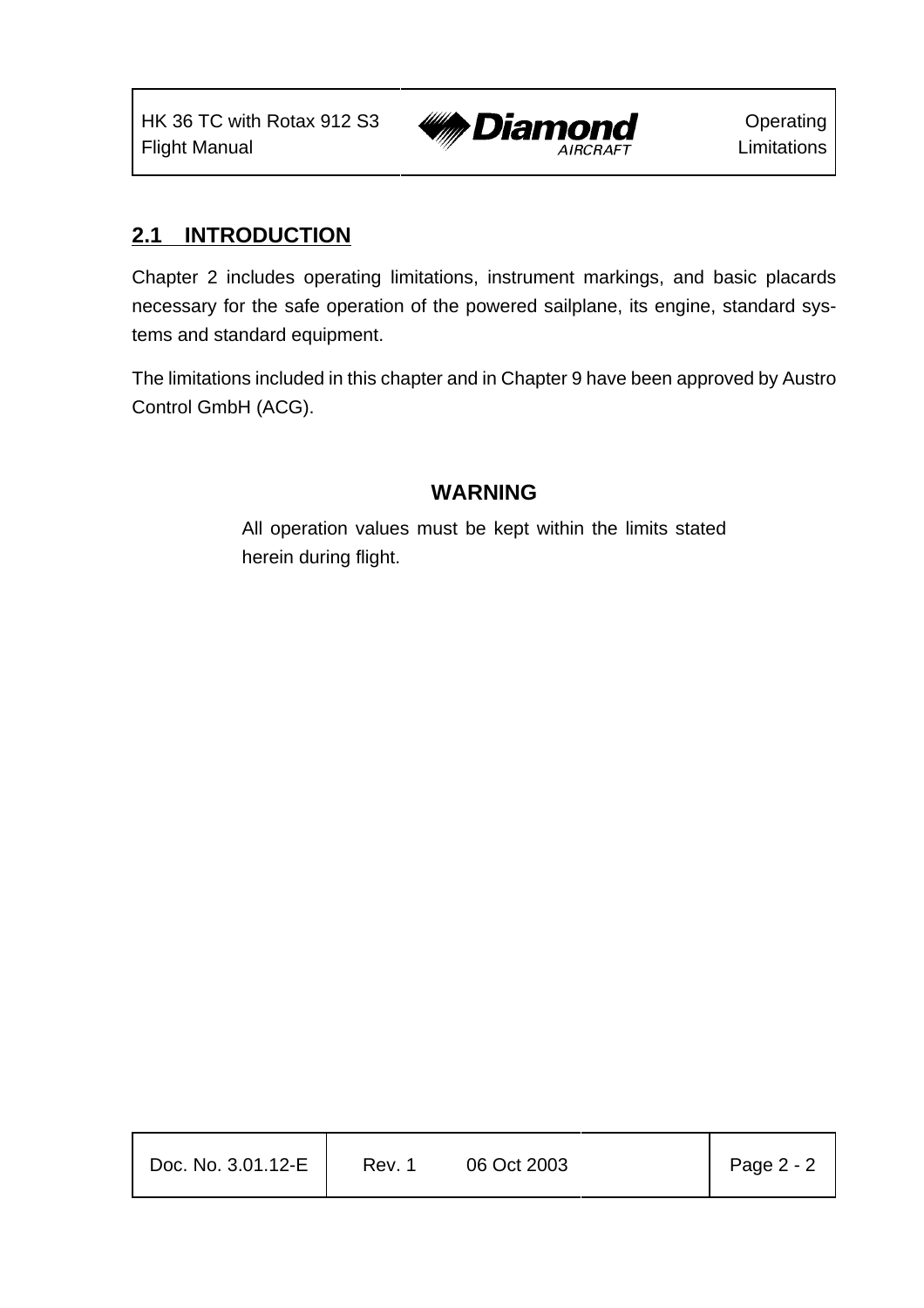

## **2.2 AIRSPEED**

## **NOTE**

The airspeeds shown below must be understood as IAS.

#### **2.2.1 AIRSPEED LIMITATIONS**

Airspeed limitations and their operational significance are shown below:

|           |                                                                                          | <b>IAS</b> |     |     | <b>Remarks</b>                                                                                                                                                  |  |
|-----------|------------------------------------------------------------------------------------------|------------|-----|-----|-----------------------------------------------------------------------------------------------------------------------------------------------------------------|--|
|           | <b>Airspeed</b>                                                                          | km/h       | kts | mph |                                                                                                                                                                 |  |
| $V_{NE}$  | Never exceed<br>speed                                                                    | 261        | 141 | 162 | Do not exceed this speed in any<br>operation and do not use more<br>than 1/3 of control deflection.                                                             |  |
| $V_{RA}$  | Rough air speed                                                                          | 210        | 113 | 130 | Do not exceed this speed except<br>in smooth air, and then only with<br>caution. Examples of rough air are<br>lee-wave rotors, thunderclouds,<br>etc.           |  |
| $V_A$     | Maneuvering<br>speed                                                                     | 176        | 95  | 109 | Do not make full or abrupt control<br>movements above this speed, as<br>the powered sailplane structure<br>could be overstressed by full con-<br>trol movement. |  |
| $V_{ABF}$ | Maximum ad-<br>missible speed<br>with air brakes<br>fixed in half-ex-<br>tended position | 150        | 81  | 93  | Above this speed the air brakes<br>can be extended inadvertently<br>over the half-extended position by<br>aerodynamic forces.                                   |  |

The WARNINGS on the following page must be complied with.

| $Page 2 - 3$<br>Doc. No. 3.01.12-E<br>06 Oct 2003<br>Rev. 1 |
|-------------------------------------------------------------|
|-------------------------------------------------------------|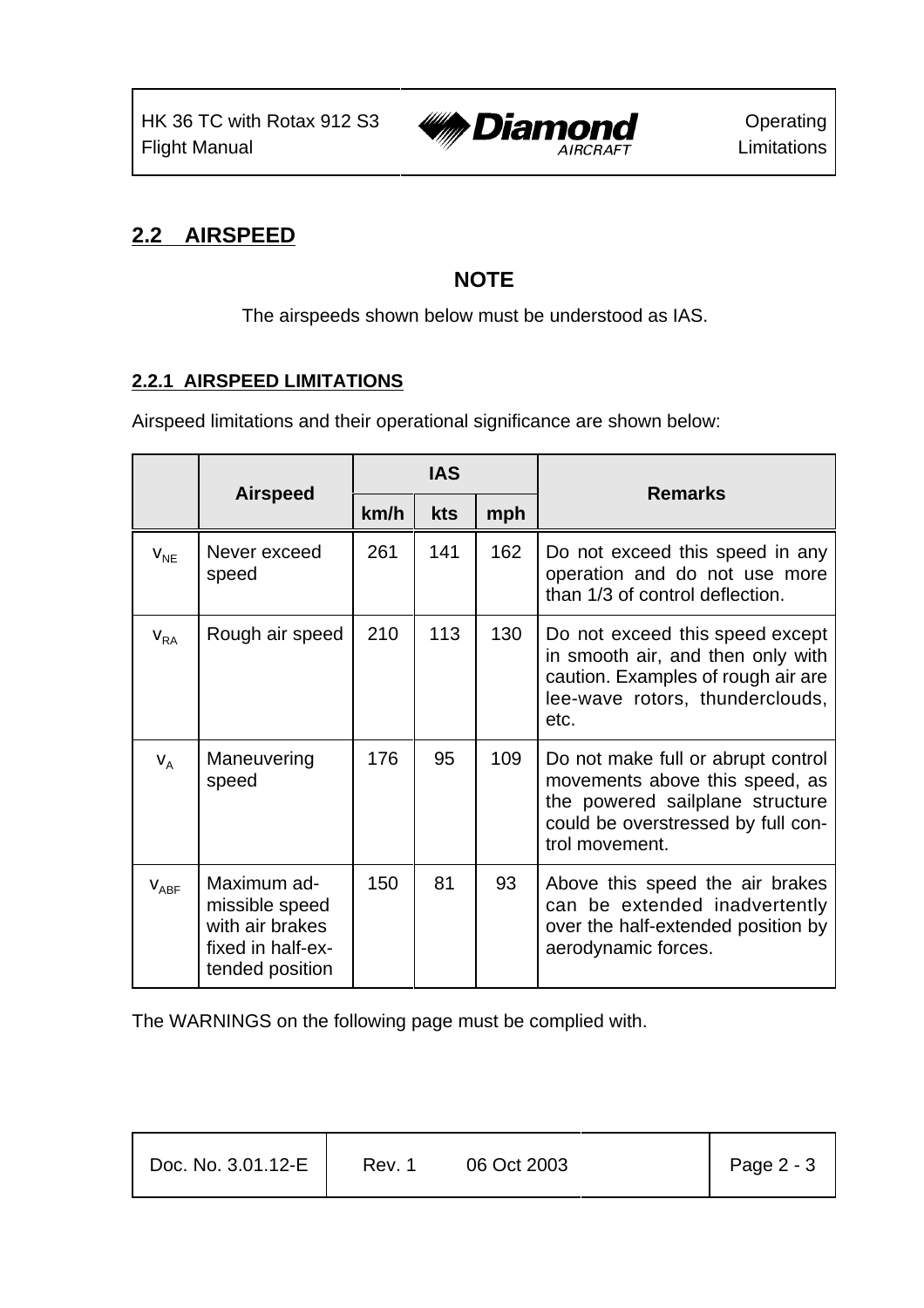

#### **WARNING**

% In order to ensure the flutter safety of the powered sail-% blane, the never exceed speed  $v_{\text{NF}}$  (IAS) is reduced at pressure altitudes above 2000 meters or 6500 ft (see Paragraph 4.5.7 HIGH ALTITUDE FLIGHT).

#### **WARNING**

 $%$  At speeds beyond the rough air speed  $v_{RA}$  the powered % sailplane may be overstressed by heavy gusts (lee-wave rotors, thunderclouds, whirlwinds and turbulence at close range to mountain ridges).

#### **WARNING**

The maneuvering speed stated on the previous page ap- % plies to the maximum T/O mass of 770 kg (1698 lb). De- % pending on the flight mass, the following limits must be complied with:

|                  | T/O mass |      | Maneuvering speed v <sub>A</sub> |     |     |  |
|------------------|----------|------|----------------------------------|-----|-----|--|
|                  | lb<br>kg |      | km/h                             | kts | mph |  |
| $\boldsymbol{v}$ | 770      | 1698 | 176                              | 95  | 109 |  |
|                  | 700      | 1543 | 168                              | 91  | 104 |  |
|                  | 650      | 1433 | 162                              | 87  | 101 |  |
|                  | 600      | 1323 | 155                              | 84  | 96  |  |

## **WARNING**

These speeds are not marked on the airspeed indicator. Simultaneous full deflection of elevator and rudder can % overstress the powered sailplane even at speeds below the maneuvering speed  $v_A$ .

| Doc. No. 3.01.12-E | Page 2 - 4  |
|--------------------|-------------|
| Rev. 1             | 06 Oct 2003 |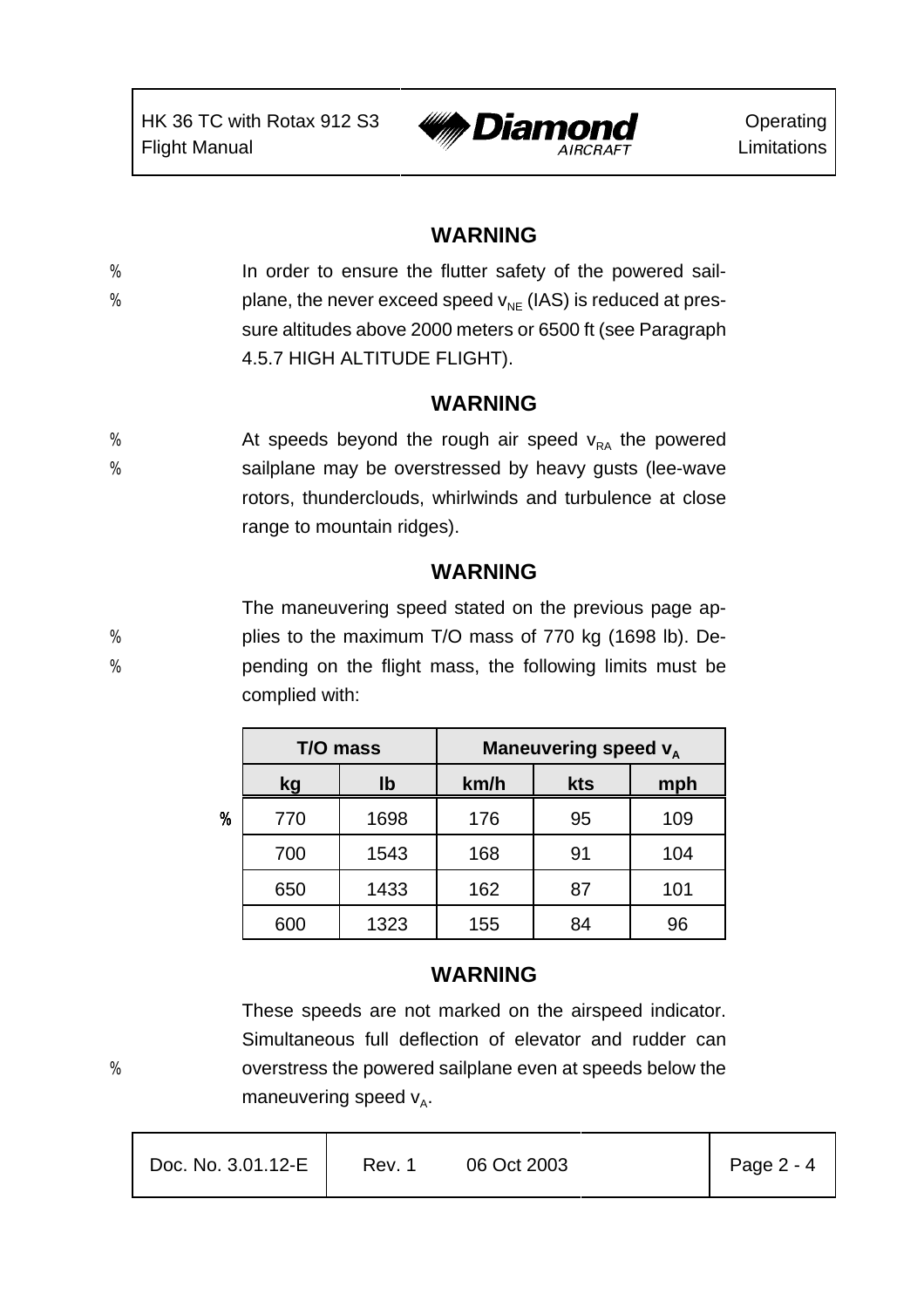

#### **2.2.2 MISCELLANEOUS AIRSPEEDS**

|      |         |                                                   |      | <b>IAS</b> |    |                                                                                                  |
|------|---------|---------------------------------------------------|------|------------|----|--------------------------------------------------------------------------------------------------|
|      |         | <b>Airspeed</b>                                   | km/h | kts<br>mph |    | <b>Remarks</b>                                                                                   |
| %    | $V_{V}$ | Best rate-of-<br>climb speed                      | 110  | 59         | 68 | At this airspeed, the powered sailplane<br>climbs with the maximum possible rate<br>of climb.    |
|      |         |                                                   |      |            |    | This airspeed is marked on the air-<br>speed indicator with a blue radial line.                  |
| $\%$ | $V_{x}$ | Best angle-of-<br>climb speed                     | 95   | 51         | 59 | At this airspeed, the powered sailplane<br>climbs with the maximum possible an-<br>gle of climb. |
|      |         |                                                   |      |            |    | This airspeed is not marked on the<br>airspeed indicator.                                        |
|      |         | Recommended<br><b>lowest</b><br>approach<br>speed | 105  | 57         | 65 | See NOTE below.                                                                                  |

## **NOTE**

Conditions such as strong headwind, danger of wind shear, turbulence, or wet wings require a higher approach speed.

#### **Stalling speeds**

see Paragraph 5.2.2 STALLING SPEEDS.

| Doc. No. 3.01.12-E | Rev. 1 | 06 Oct 2003 | Page $2 - 5$ |
|--------------------|--------|-------------|--------------|
|                    |        |             |              |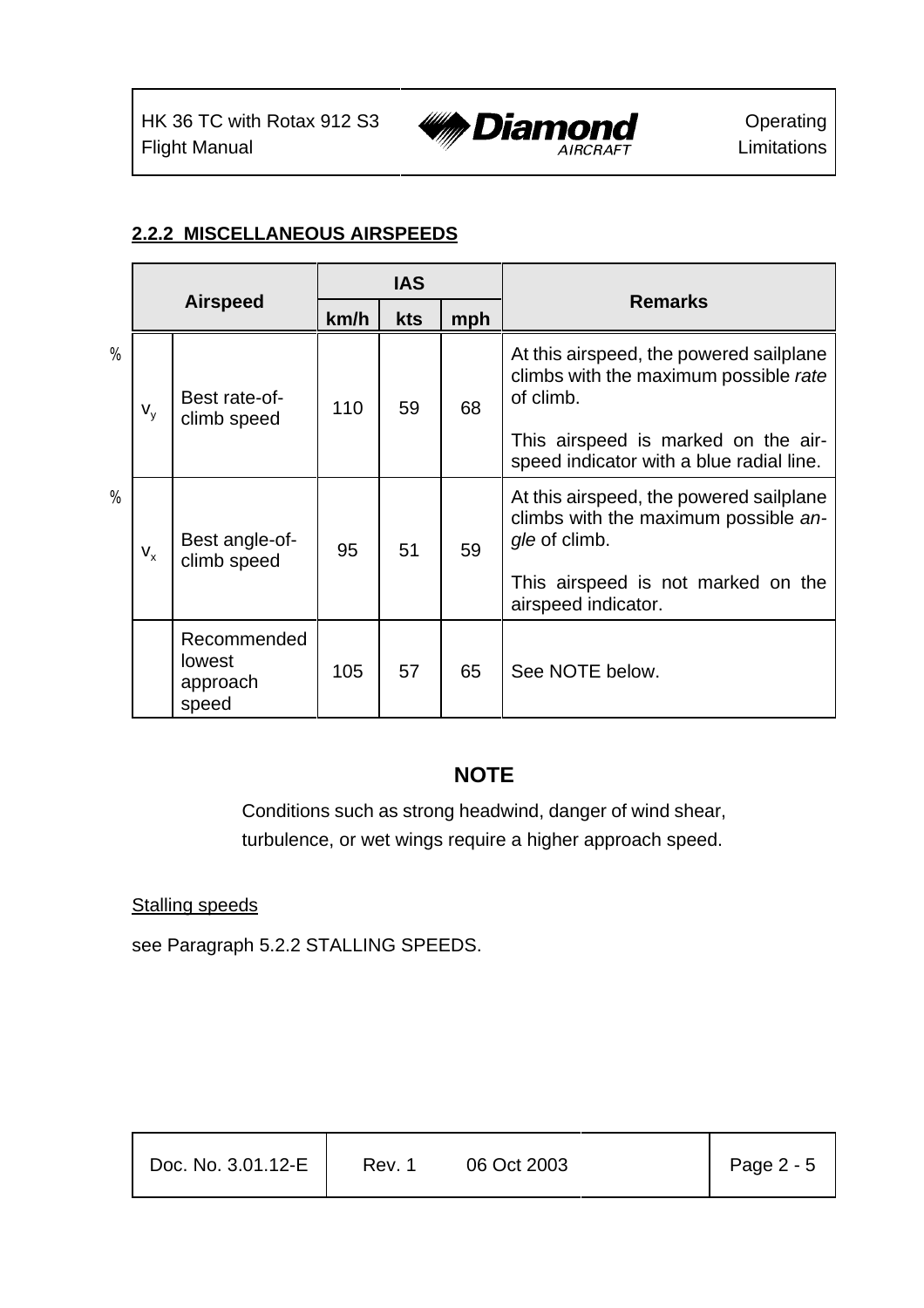

## **2.3 AIRSPEED INDICATOR MARKINGS**

Airspeed indicator markings and their color-code significance are shown below:

|                    |                       | <b>Value or Range (IAS)</b> |             | <b>Significance</b>                                                                                                  |  |
|--------------------|-----------------------|-----------------------------|-------------|----------------------------------------------------------------------------------------------------------------------|--|
| <b>Marking</b>     | km/h                  | <b>kts</b>                  | mph         |                                                                                                                      |  |
|                    |                       |                             | $53 - 130$  | Normal operating range.                                                                                              |  |
| green<br>arc       | $86 - 210$            | $46 - 113$                  |             | Lower limit is 1.1 $v_{s1}$ at max. flight<br>mass and most forward CG. Upper<br>limit is rough air speed $v_{BA}$ . |  |
| yellow             | $210 - 261$ 113 - 141 |                             | $130 - 162$ | Caution range, rough air speed $v_{RA}$<br>to never exceed speed $V_{NF}$ .                                          |  |
| arc                |                       |                             |             | Maneuvers must be conducted with<br>caution and only in smooth air.                                                  |  |
| red line           | 261                   | 141                         | 162         | Maximum speed for all operations,<br>never exceed speed $V_{NE}$ .                                                   |  |
| blue line          | 110                   | 59                          | 68          | Best rate-of-climb speed $v_{v}$ .                                                                                   |  |
| yellow<br>triangle | 105                   | 57                          | 65          | Approach speed at max. flight<br>mass.                                                                               |  |

| Doc. No. 3.01.12-E | Rev. 1 | 06 Oct 2003 | Page $2 - 6$ |
|--------------------|--------|-------------|--------------|
|                    |        |             |              |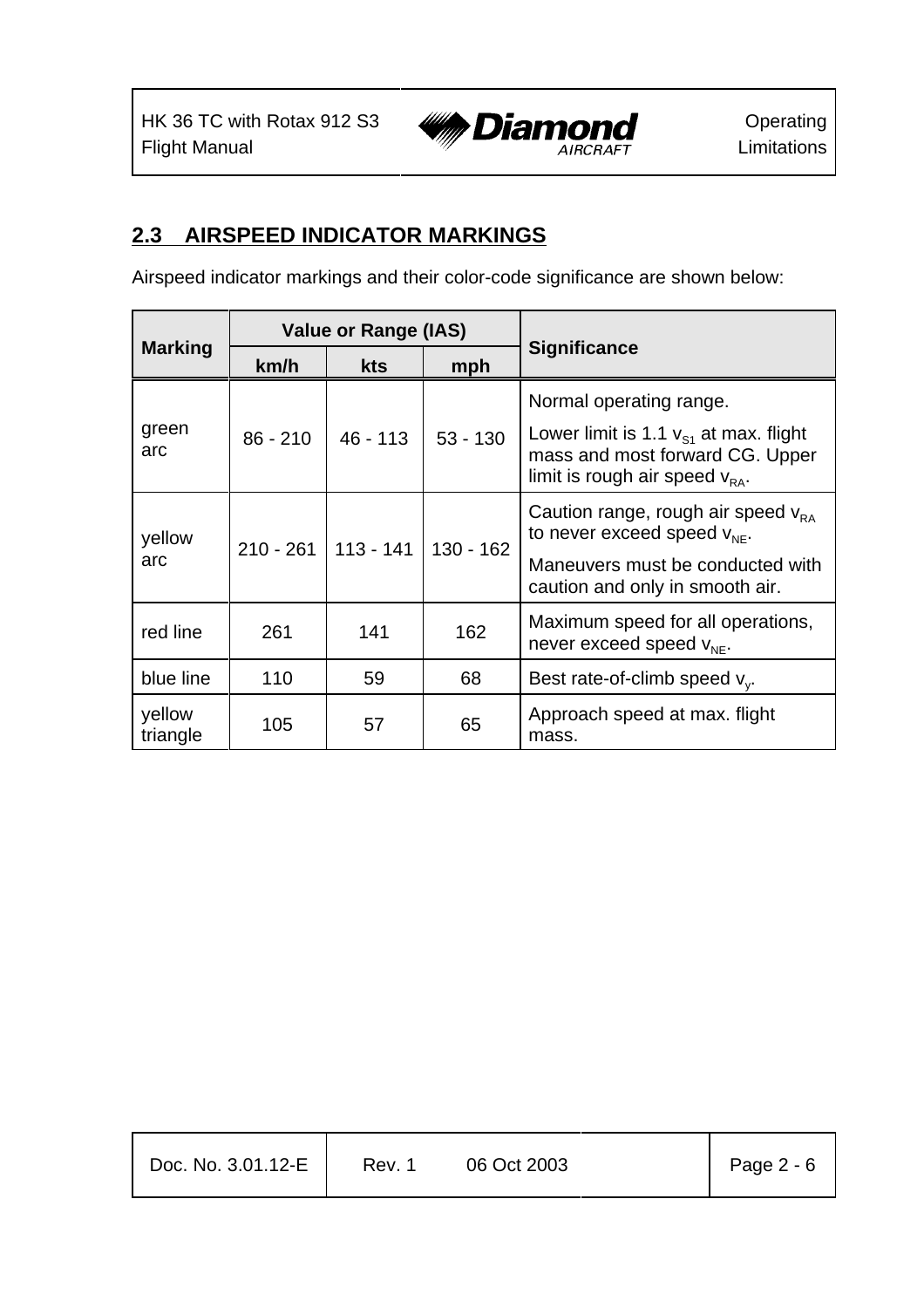

## % **2.4 POWER-PLANT, FUEL AND OIL**

#### **2.4.1 ENGINE**

|                      | Engine manufacturer  Bombardier Rotax, Gunskirchen, Austria |
|----------------------|-------------------------------------------------------------|
| Engine  Rotax 912 S3 |                                                             |

## **NOTE**

The engine drives the propeller through a speed-reducing gear with a gear ratio of 2.43:1. The RPM indicator of the % powered sailplane indicates the propeller RPM. Consequently, all RPM's given in this manual are propeller RPM's (in contrast to the engine manual).

| Max. T/O power (5 minutes)  73.5 kW / 100 DIN-hp       |  |
|--------------------------------------------------------|--|
| Max. T/O RPM 2385 RPM                                  |  |
| Max. continuous power  69 kW / 94 DIN-hp               |  |
| Max. continuous RPM 2260 RPM                           |  |
|                                                        |  |
| Power check RPM $\ldots$ 2330 ± 50 RPM                 |  |
| Maximum Cylinder Head<br>% Temperature 135 EC (275 °F) |  |
|                                                        |  |

| Doc. No. 3.01.12-E | Rev. 1 | 06 Oct 2003 |  | Page 2 - 7 |
|--------------------|--------|-------------|--|------------|
|--------------------|--------|-------------|--|------------|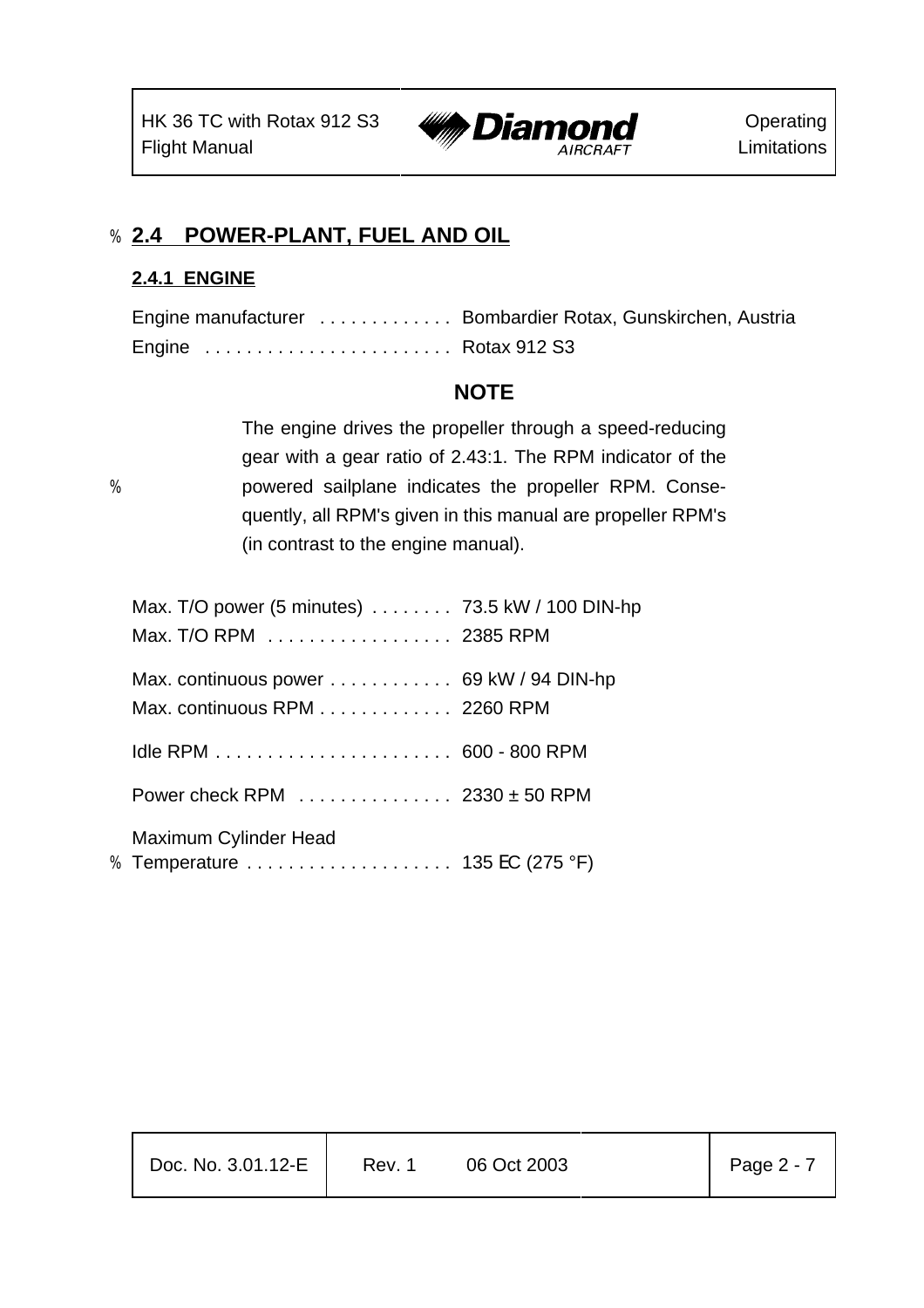

#### % **2.4.2 ENGINE OIL**

- % Oil temperature % Minimum Oil Temperature . . . . . . . . . 50 EC (122 °F) % Maximum Oil Temperature . . . . . . . . . 130 EC (266°F) % Oil pressure % Minimum oil pressure . . . . . . . . . . . . . 0.8 bar (12 psi) % Maximum oil pressure . . . . . . . . . . . . . 7 bar (102 psi) (short-term, in the event of cold start) % Normal oil pressure range . . . . . . . . . 2 to 5 bar (29 to 73 psi) % Oil quantity Minimum oil quantity . . . . . . . . . . . . . . 2.0 liters (2.1 US qts) Maximum oil quantity . . . . . . . . . . . . 3.0 liters (3.2 US qts)
- % Approved oil grades

Use only motorcycle oils of a registered brand with gear additives and with API classifi-

- % cation "SF" or "SG". The viscosity should be selected according to the table shown on
- % the following page.

## **CAUTION**

Do not use Aviation Grade oil!

| Doc. No. 3.01.12-E | Rev. 1 | 06 Oct 2003 | Page 2 - 8 |
|--------------------|--------|-------------|------------|
|                    |        |             |            |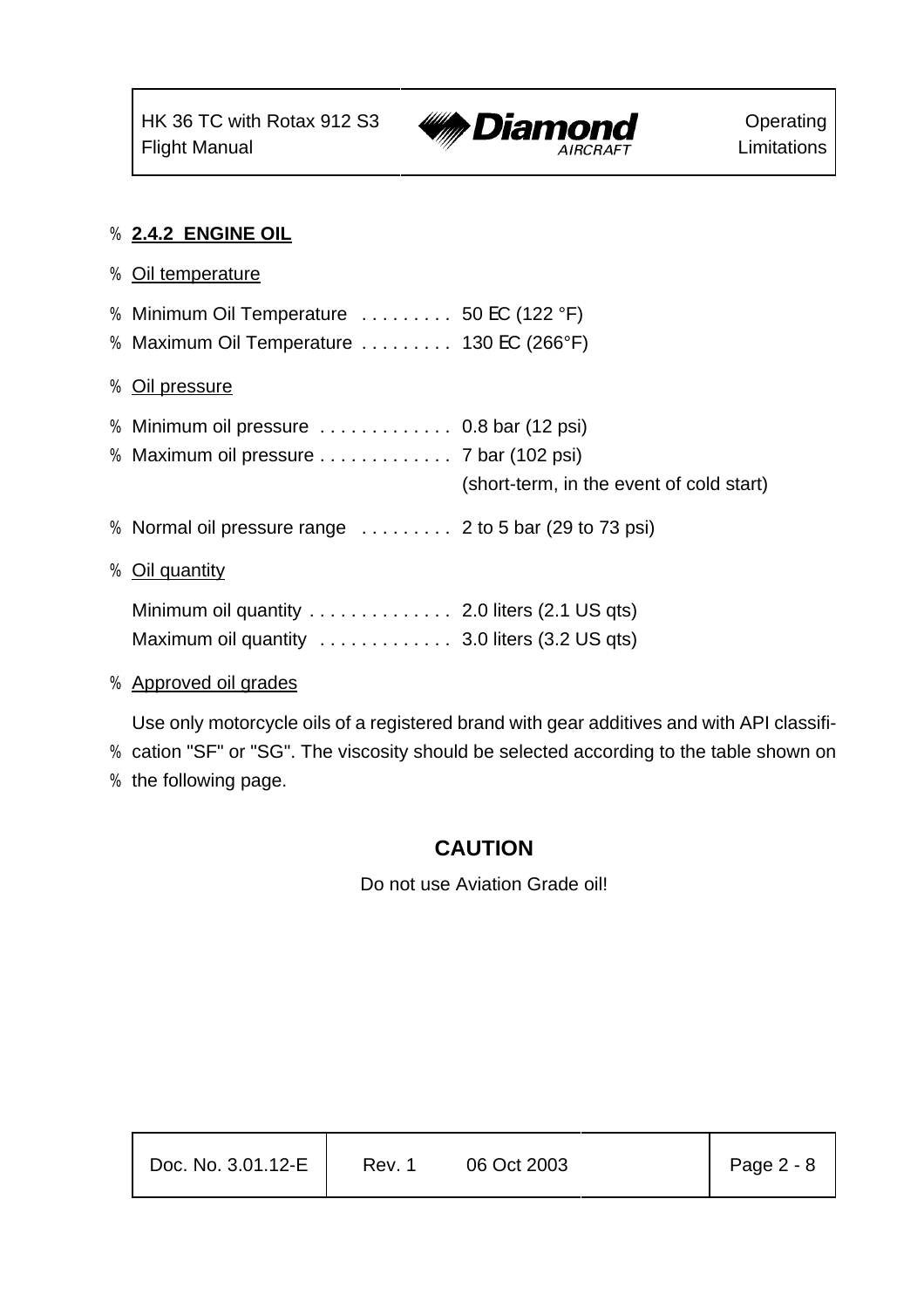

**Operating** Limitations

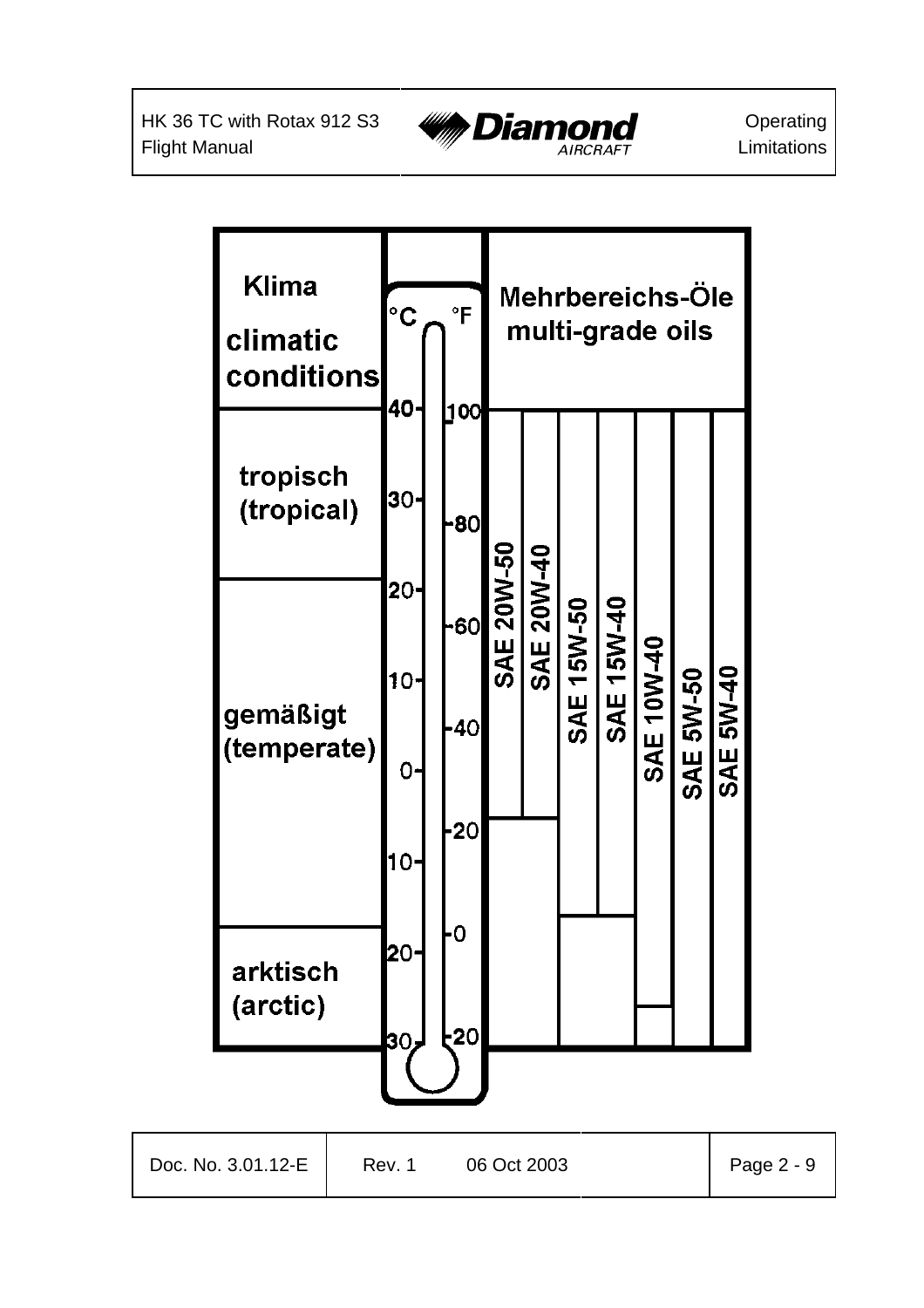

#### % **2.4.3 FUEL**

|      | <b>%</b> Fuel capacity                                   |
|------|----------------------------------------------------------|
|      | % Standard tank  55 liters (14.5 US gal)                 |
|      |                                                          |
|      | % Usable fuel                                            |
|      | % Standard tank  54 liters (14.3 US gal)                 |
|      | % Long range tank  77 liters (20.3 US gal)               |
|      | % Approved fuel grades                                   |
|      | % a) AVGAS 100LL                                         |
| %    | b) Automotive fuel, min. RON 95:<br>EN 228 Super,        |
| $\%$ | EN 228 Super Plus                                        |
| %    |                                                          |
| %    | <b>NOTE</b>                                              |
| %    | Due to its high lead concentration, AVGAS causes in-     |
| %    | creased wear of the valve seats and produces more resi-  |
| %    | due in the combustion chambers. It should therefore only |
| %    | be used at high ambient temperatures (to prevent vapor   |
| %    | lock) or when other fuel grades are not available.       |

## **2.4.4 PROPELLER**

| Propeller manufacturer  mt-Propeller, Straubing, Germany |                                         |
|----------------------------------------------------------|-----------------------------------------|
|                                                          |                                         |
|                                                          | MTV-21-A-C-F/CF175-05, pitch angles see |
|                                                          | Section 7.9 POWER PLANT.                |

| Doc. No. 3.01.12-E | Rev. 1 | 06 Oct 2003 |  | Page $2 - 10$ |
|--------------------|--------|-------------|--|---------------|
|--------------------|--------|-------------|--|---------------|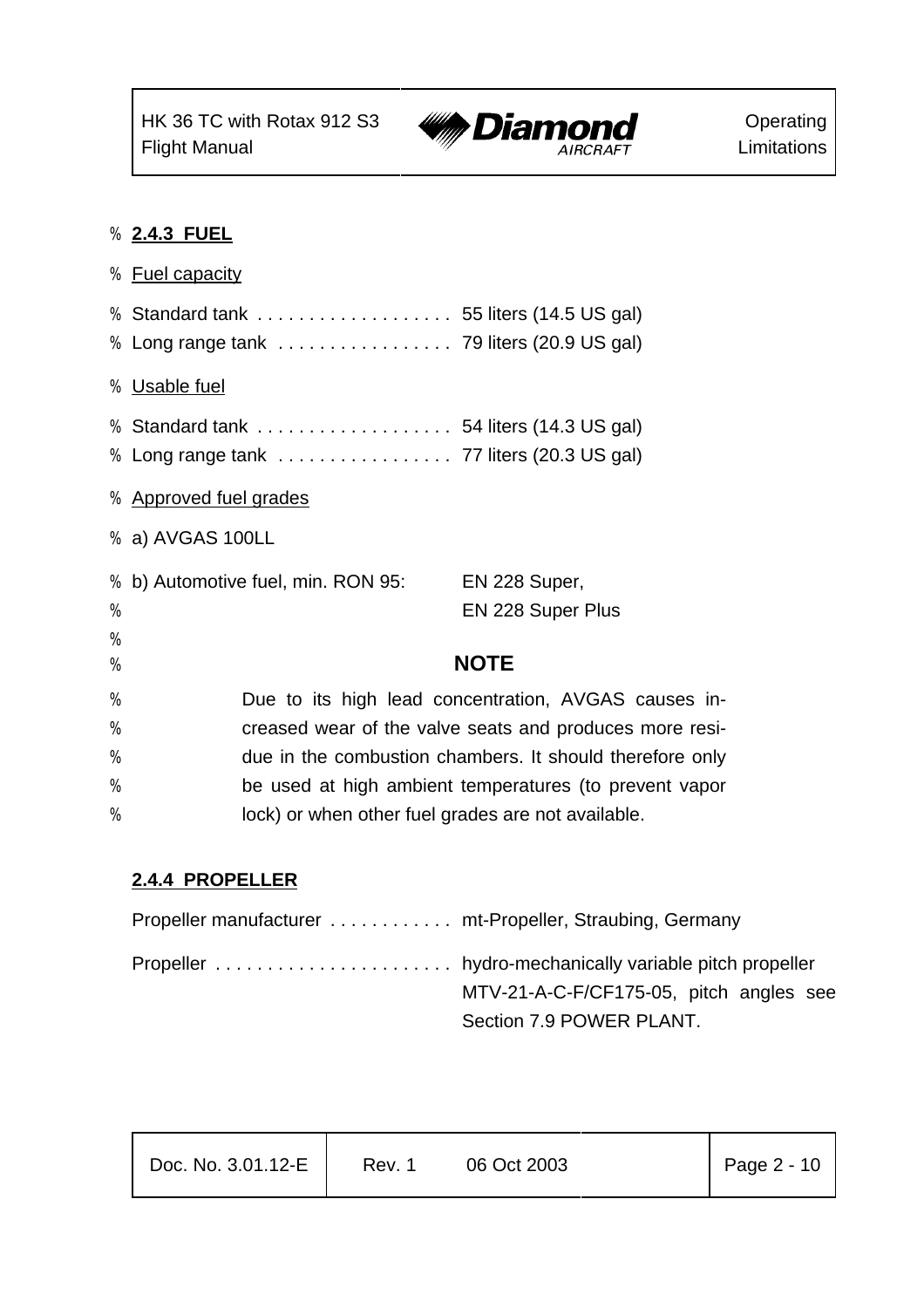

## **2.5 POWER-PLANT INSTRUMENT MARKINGS**

Power-plant instrument markings and their color-code signification are shown below:

|                       | <b>Instrument</b>                                | <b>Red Line</b><br><b>Minimum</b><br>Limit | <b>Green Arc</b><br><b>Normal</b><br><b>Operating</b><br>Range | <b>Yellow Arc</b><br><b>Caution Range</b>                           | <b>Red Line</b><br><b>Maximum</b><br>Limit |
|-----------------------|--------------------------------------------------|--------------------------------------------|----------------------------------------------------------------|---------------------------------------------------------------------|--------------------------------------------|
|                       | <b>RPM</b> indicator                             |                                            | 600-2260 RPM                                                   | 2260-2385 RPM                                                       | 2385 RPM                                   |
| $\boldsymbol{y}$      | Oil temperature<br>indicator                     | 50 °C<br>122 °F                            | 50-130 °C<br>122-266 °F                                        |                                                                     | 130 °C<br>266 °F                           |
| %                     | <b>Cylinder head</b><br>temperature<br>indicator |                                            |                                                                |                                                                     | 135 °C<br>275 °F                           |
| $\boldsymbol{v}$<br>% | Oil pressure<br>indicator                        | 0.8 <sub>bar</sub><br>11.6 psi             | $2 - 5$ bar<br>29 psi - 72.5 psi                               | $0.8 - 2$ bar,<br>$5 - 7$ bar<br>11.6 - 29 psi,<br>72.5 - 101.5 psi | 7 bar<br>101.5 psi                         |
|                       | Fuel quantity<br>indicator                       |                                            |                                                                |                                                                     |                                            |

| Doc. No. 3.01.12-E | Rev. 1 | 06 Oct 2003 | $\vert$ Page 2 - 11 |
|--------------------|--------|-------------|---------------------|
|                    |        |             |                     |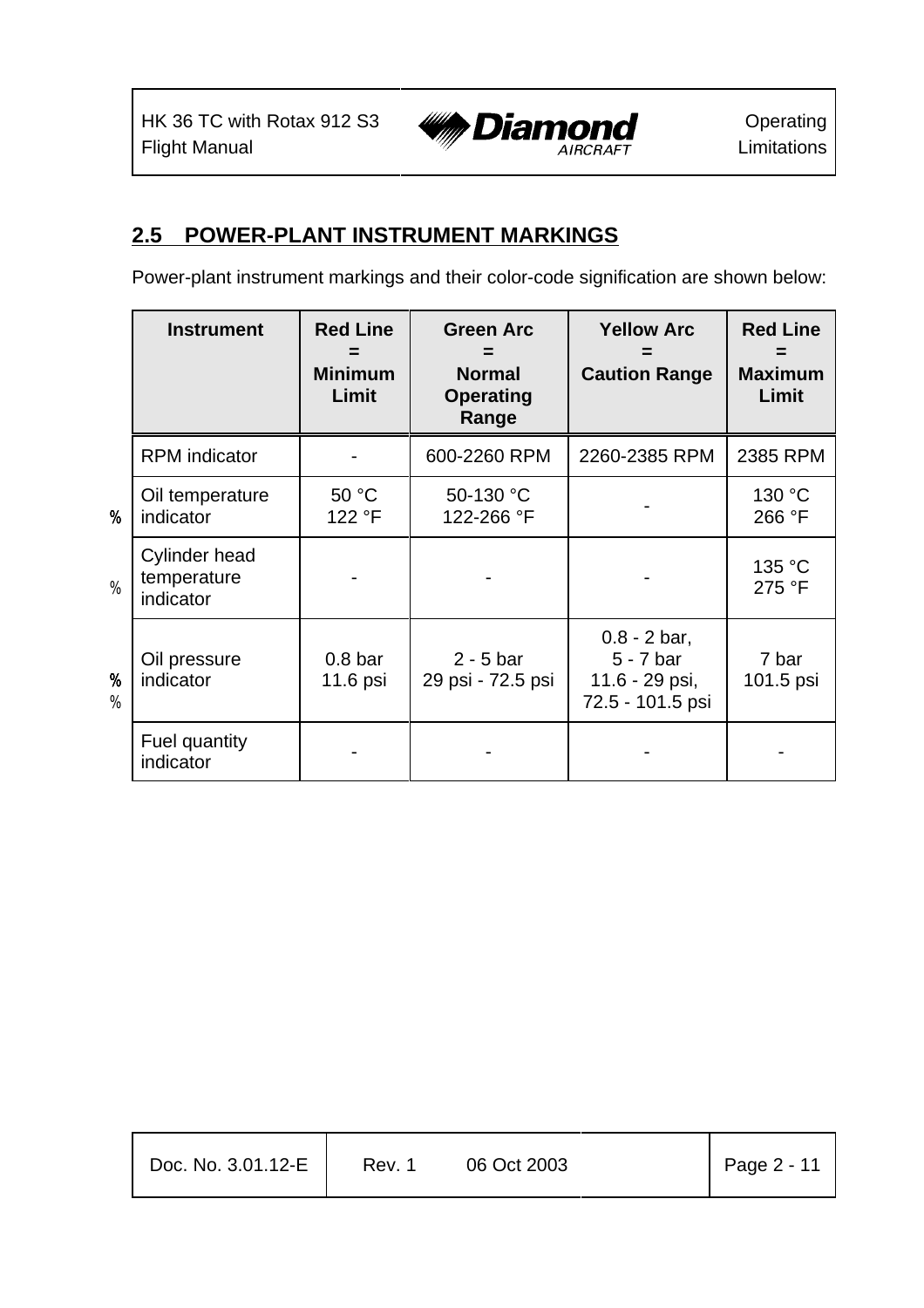

## **2.6 MASS (WEIGHT)**

| Maximum take-off mass $\ldots \ldots \ldots$ 770 kg (1698 lb)              |  |
|----------------------------------------------------------------------------|--|
| Maximum landing mass  770 kg (1698 lb)                                     |  |
| Maximum mass of all non-lifting parts . 610 kg (1345 lb)                   |  |
| Maximum mass in baggage                                                    |  |
| Maximum useful load (including fuel) . see Mass & Balance Form, page 6-5 f |  |
| Maximum useful load on right seat  110 kg (243 lb)                         |  |
| Maximum useful load on left seat  110 kg (243 lb)                          |  |

#### **WARNING**

Any exceeding of the mass limits can lead to overstressing % of the powered sailplane and to a degradation of flying characteristics and flight performance.

| Doc. No. 3.01.12-E | Rev. 1 | 06 Oct 2003 | $\vert$ Page 2 - 12 |
|--------------------|--------|-------------|---------------------|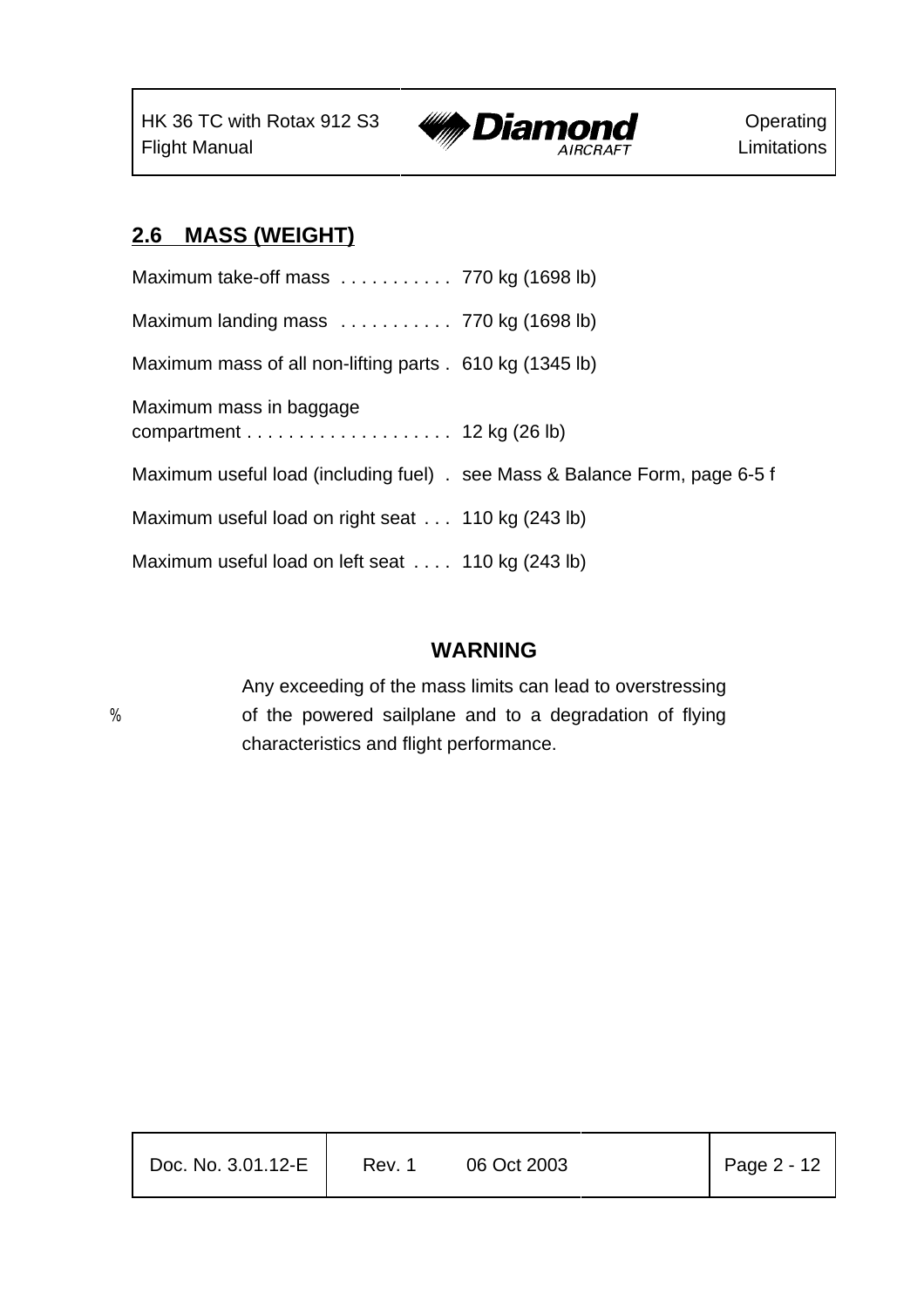

## **2.7 CENTER OF GRAVITY**

The datum plane for the center of gravity (CG) specifications lies perpendicular to the center axis of the conical fuselage tube. It contacts the wing leading edge at the root rib to define its position in longitudinal direction. Procedures for a horizontal alignment and empty mass CG specifications can be found in the Airplane Maintenance Manual (Doc. No. 3.02.21), Section 4.

The permissible flight CG range is:

| Maximum forward CG 318 mm (12.52 in) aft of datum plane  |  |
|----------------------------------------------------------|--|
| Maximum rearward CG 430 mm (16.93 in) aft of datum plane |  |

## **WARNING**

|   | A flight CG which lies outside the permissible range deterio- |
|---|---------------------------------------------------------------|
| % | rates the controllability and stability of the powered sail-  |
| % | plane.                                                        |

The procedure for determining the CG position is included in Chapter 6.

## **2.8 APPROVED MANEUVERS**

This powered sailplane is certified in the Utility category.

## **NOTE**

% Aerobatics and spins are forbidden!

| Doc. No. 3.01.12-E | Rev. 1 | 06 Oct 2003 | Page $2 - 13$ |
|--------------------|--------|-------------|---------------|
|                    |        |             |               |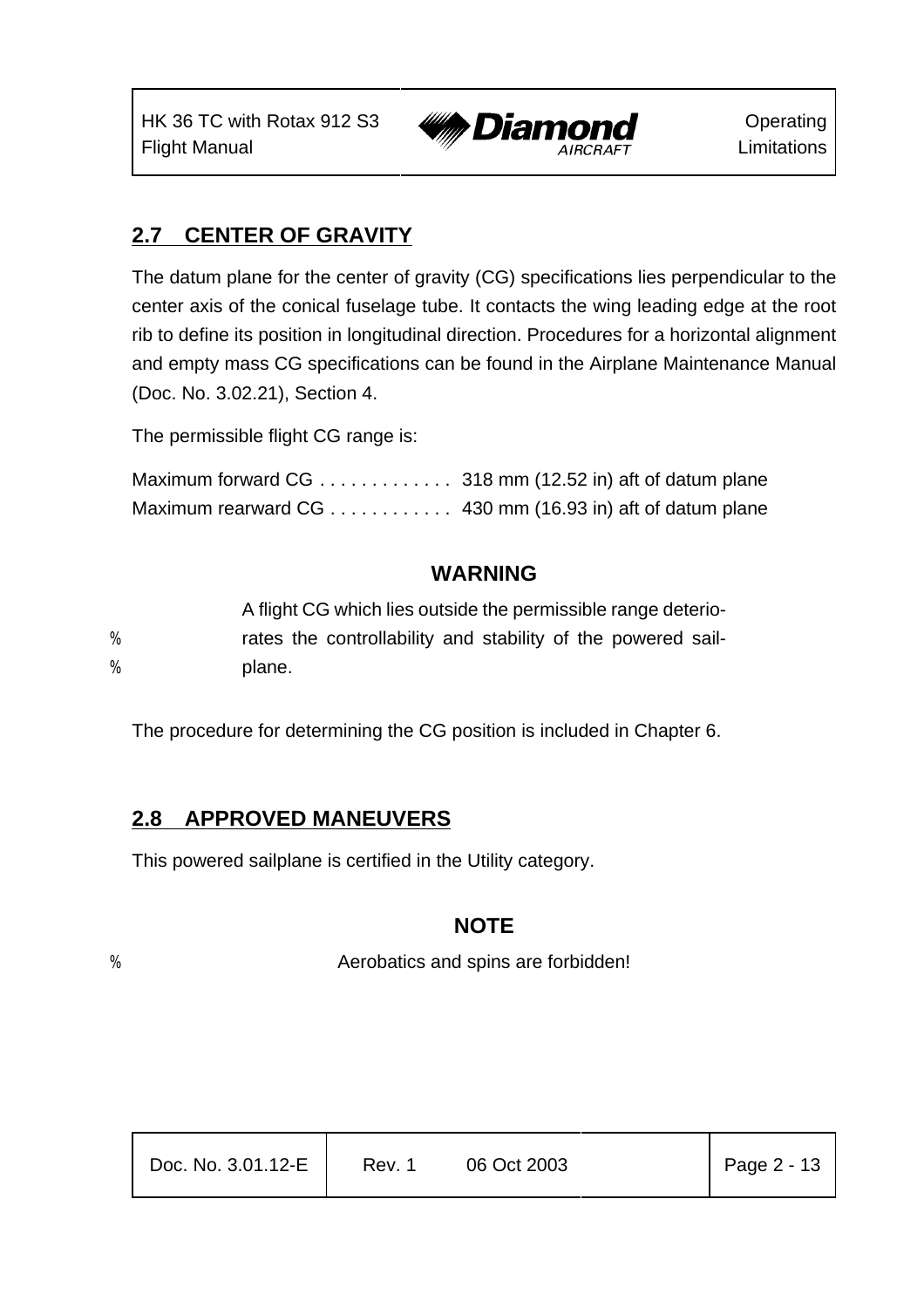

## **2.9 MANEUVERING LOAD FACTORS**

Table of maximum permissible load factors:

|          | at $V_A$ | at $v_{NE}$ | with air brakes<br>extended |
|----------|----------|-------------|-----------------------------|
| positive | 5.30     | 4.00        | 3.50                        |
| negative | $-2.65$  | $-1.50$     | 0.00                        |

#### **WARNING**

Exceeding the maximum permissible load factors can over- % stress the powered sailplane.

## **2.10 FLIGHT CREW**

Solo flights must be conducted from the left seat.

## **2.11 KINDS OF OPERATION**

The powered sailplane is certified for DAY-VFR operation. Night VFR operation, if permitted by the competent authority, requires additional equipment in accordance with national regulations.

IFR, flights in clouds, flights into known icing conditions and aerobatics are forbidden.

| Doc. No. 3.01.12-E | Rev. 1 | 06 Oct 2003 | Page $2 - 14$ |
|--------------------|--------|-------------|---------------|
|                    |        |             |               |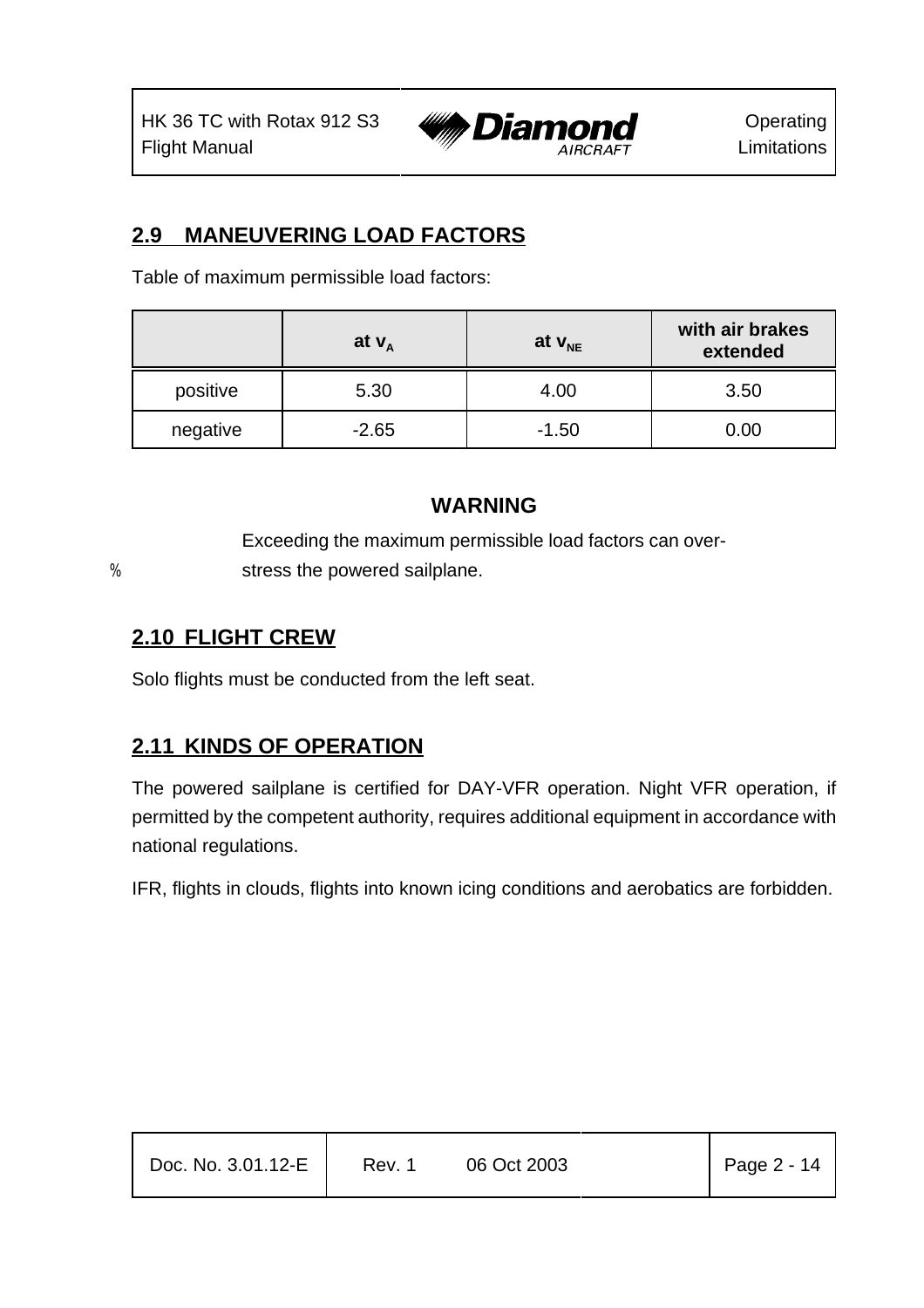

## **2.12 MINIMUM EQUIPMENT LIST**

Minimum equipment (VFR operation)

- 1 Altimeter
- 1 Airspeed indicator
- 1 Magnetic compass
- 1 Deviation table
- 1 RPM indicator
- 1 Running time meter
- 1 Manifold pressure indicator
- 1 Oil pressure indicator
- 1 Oil temperature indicator
- 1 Cylinder head temperature indicator
- 1 Fuel quantity indicator
- 1 Ammeter
- 1 Fuel pressure warning light

## **NOTE**

A current list of installed equipment (minimum and additional equipment) is provided in the Equipment Inventory which is filed in the Airplane Maintenance Log.

## **2.13 AEROTOW, WINCH AND AUTO-TOW LAUNCHING**

The powered sailplane is designed for self-take-off only.

| $\vert$ Page 2 - 15<br>Doc. No. 3.01.12-E<br>06 Oct 2003<br>Rev. 1 |
|--------------------------------------------------------------------|
|--------------------------------------------------------------------|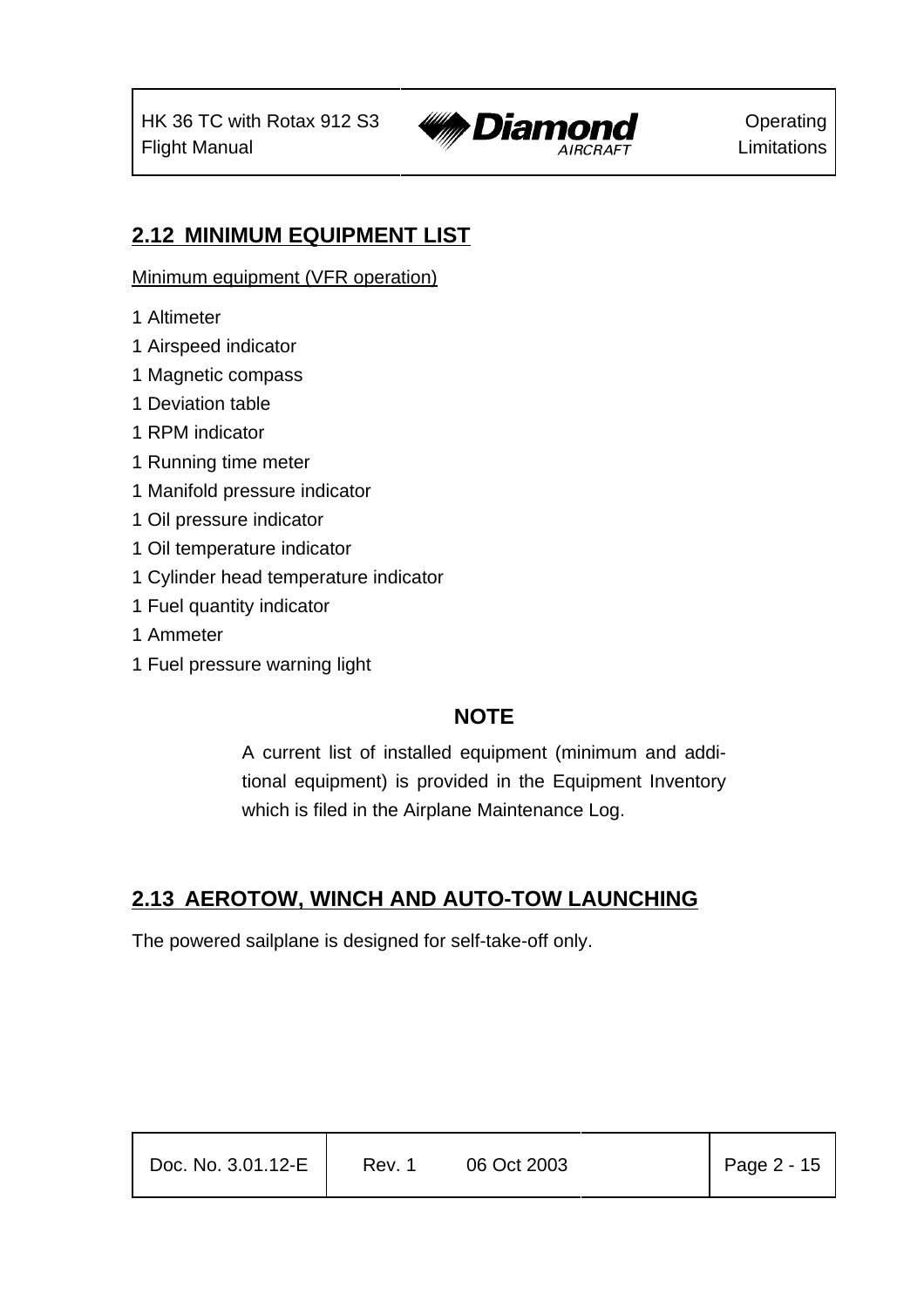

## **2.14 OTHER LIMITATIONS**

Limitations for soaring when using a battery with a capacity of 18 ampère-hours

The capacity of the lead accumulator is highly dependent on the temperature. Therefore, the duration of continuous soaring at low ambient temperatures is restricted to:

4 hours at 0 °C (32 °F) and 2 hours at -10 °C (14 °F),

good maintenance condition and charge of the battery provided. Average current requirement: 0.3 ampères.

Limitations with 30 ampère-hours battery

No limitations.

## **2.15 LIMITATION PLACARDS**

Τ

| <b>Placard</b>                                                                                                                                                                                                                 | Location                                  | <b>Remark</b>                                                             |
|--------------------------------------------------------------------------------------------------------------------------------------------------------------------------------------------------------------------------------|-------------------------------------------|---------------------------------------------------------------------------|
| Maneuvering speed at max. gross weight<br>$v_a = 176$ km/h<br>Min. useful load on the seats,<br>full tank, no baggage<br>Min. useful load on the seats.<br>full tank, 12 kg (26 lb) baggage<br>Maximum permissible useful load | instrument panel<br>or LH canopy<br>frame | if airspeed indi-<br>cator is cali-<br>brated in [kts]:<br>$V_A = 95$ kts |
| <b>WARNING</b><br>Use air brake fixture (hands off) only up to 150 km/h!<br>A/B may extend beyond fixture at higher speeds.                                                                                                    | instrument panel<br>or LH canopy<br>frame | if airspeed indi-<br>cator is cali-<br>brated in [kts]:<br>81 kts         |

| Doc. No. 3.01.12-E | Rev. 1 | 06 Oct 2003 | Page 2 - 16 |
|--------------------|--------|-------------|-------------|
|                    |        |             |             |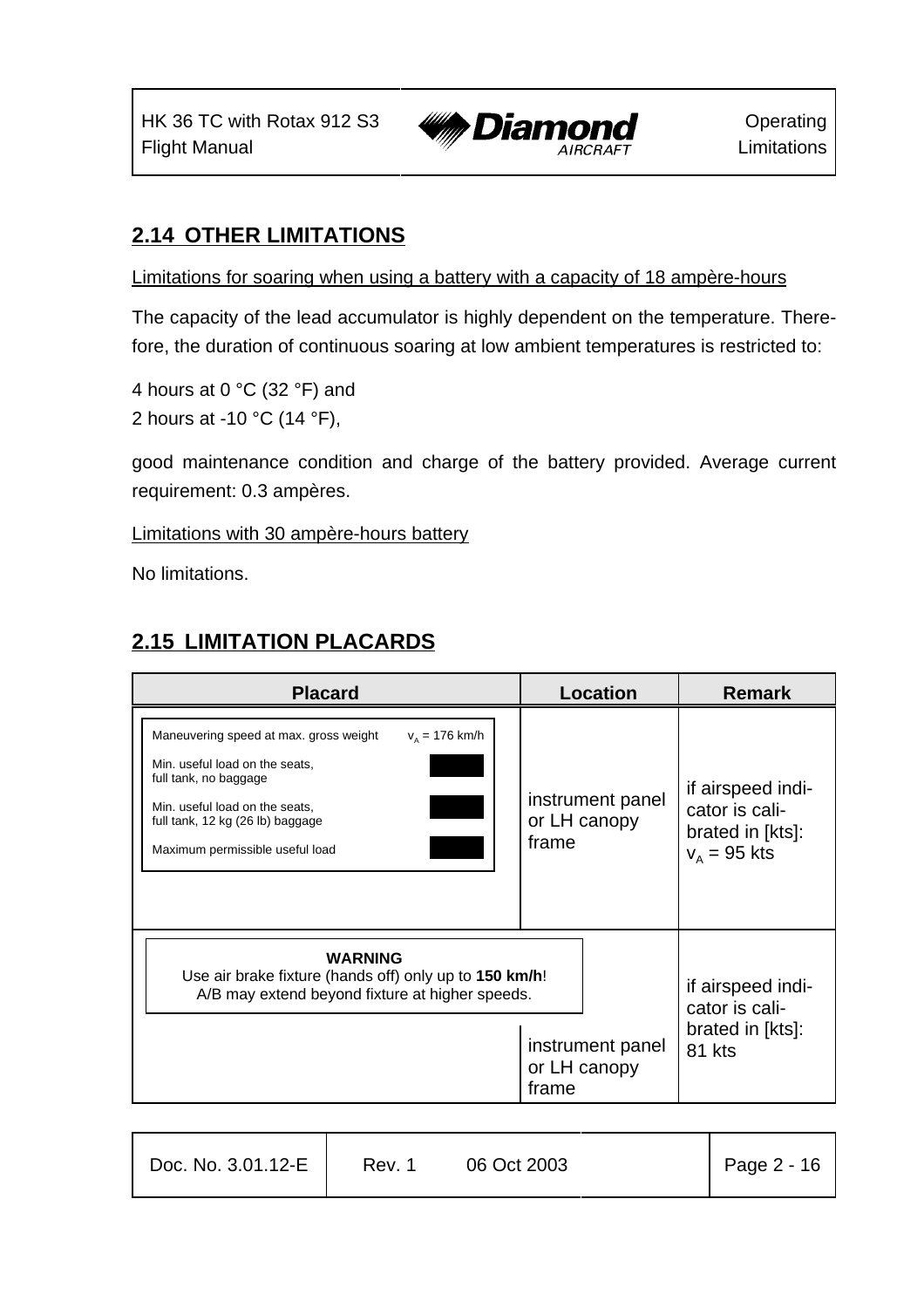

|              | <b>Placard</b>                                                                                                                                                                                                                                                                            | <b>Location</b>                              | <b>Remark</b>                                       |
|--------------|-------------------------------------------------------------------------------------------------------------------------------------------------------------------------------------------------------------------------------------------------------------------------------------------|----------------------------------------------|-----------------------------------------------------|
| $\%$<br>$\%$ | This powered sailplane must be operated as a utility category powered sailplane in compli-<br>ance with the operating limitations as stated in the form of placards, markings, and manuals.                                                                                               |                                              |                                                     |
| %<br>$\%$    | <b>MANEUVERING</b><br>at 1698 lb : 95 KIAS<br>SPEEDS:<br>at 1543 lb<br>$: 91$ KIAS                                                                                                                                                                                                        | MAX, GROSS WEIGHT: 1698 lb                   |                                                     |
| $\%$<br>$\%$ | at 1433 lb<br>: 87 KIAS<br>at 1323 lb<br>$:84$ KIAS                                                                                                                                                                                                                                       | MAX. FLIGHT LOAD FACTORS:<br>$+5.3/ -2.65$   |                                                     |
| %<br>%       | No acrobatic maneuvers, including spin, approved. Altitude loss in a stall recovery: 65 ft.<br>Flight into known icing conditions prohibited. This powered sailplane is certified for the<br>following flight operations as of date of original airworthiness certificate: DAY-VFR.       |                                              |                                                     |
| 38888        |                                                                                                                                                                                                                                                                                           | LH canopy<br>frame                           | required for U.S.<br>registered Serial<br>Nos. only |
|              | Altitude<br>$V_{NE}$ (IAS)<br>[km/h] [kts] [mph]<br>[m]<br>[ft]<br>$-2000$<br>$-6500$<br>261<br>141<br>162<br>$-3000$<br>$-9800$<br>246<br>133<br>153<br>$-4000$<br>$-13100$<br>126<br>145<br>233<br>$-5000$<br>119<br>$-16400$<br>221<br>137<br>$-6000$<br>210<br>113<br>130<br>$-19600$ | instrument panel<br>or LH canopy<br>frame    |                                                     |
| %            | <b>Aerobatics and Spins</b><br>are forbidden!                                                                                                                                                                                                                                             | instrument panel<br>or LH canopy<br>frame    |                                                     |
|              | GPS not approved for primary navigation.                                                                                                                                                                                                                                                  | instrument panel                             | optional                                            |
|              | Landing Light and Position Lights<br>may only be used for<br>10 % of engine operating time.                                                                                                                                                                                               | instrument panel                             | optional                                            |
|              | No smoking                                                                                                                                                                                                                                                                                | instrument panel                             |                                                     |
|              | Tie baggage down,<br>max. 12 kg (26 lb).                                                                                                                                                                                                                                                  | rearward side of<br>baggage com-<br>partment |                                                     |

| Doc. No. 3.01.12-E | Rev. 1 | 06 Oct 2003 | Page $2 - 17$ |
|--------------------|--------|-------------|---------------|
|                    |        |             |               |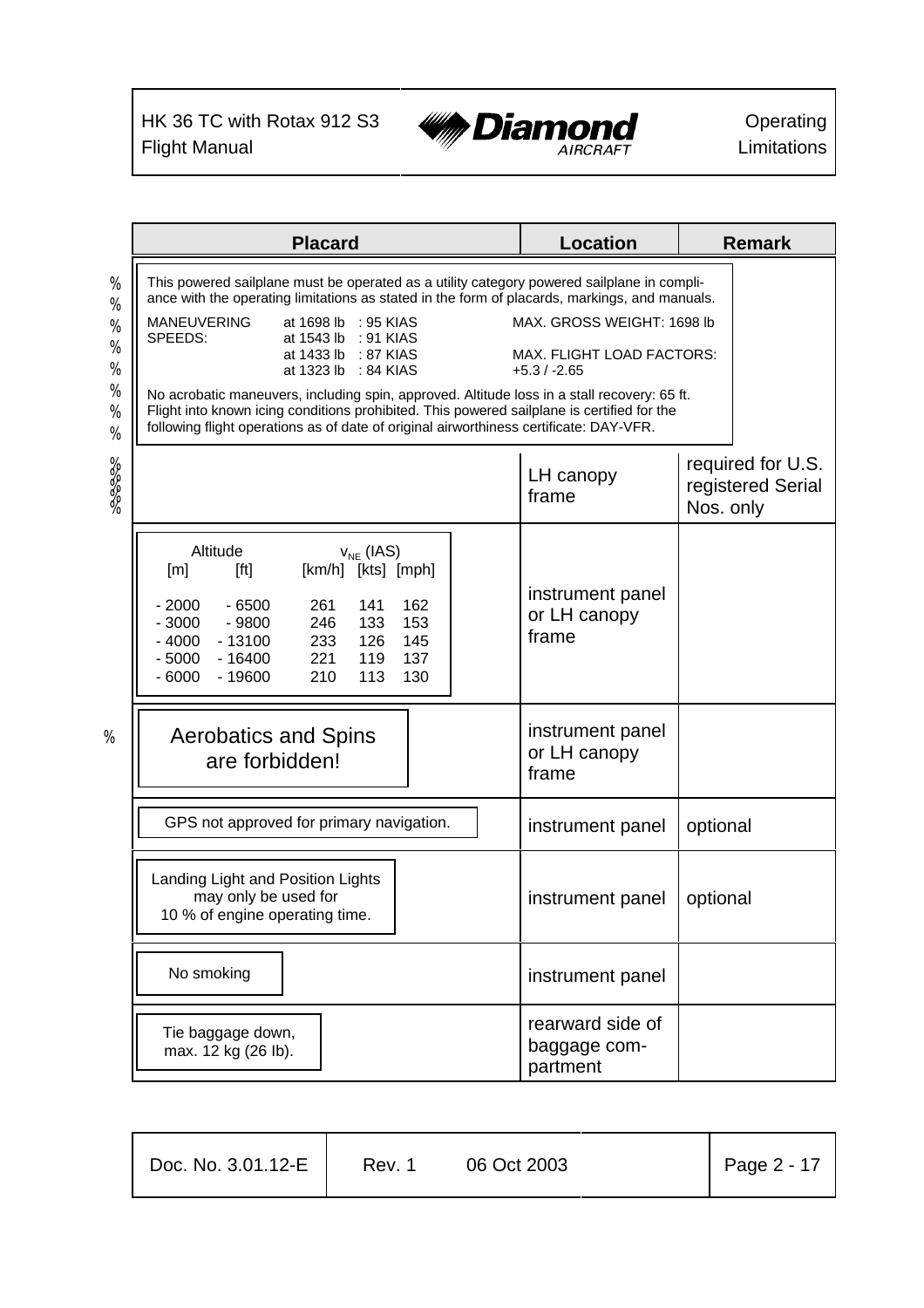

## **CHAPTER 3 EMERGENCY PROCEDURES**

|   | 3.1              |                                                         |  |
|---|------------------|---------------------------------------------------------|--|
|   | 3.2              |                                                         |  |
|   | 3.3              |                                                         |  |
|   | 3.4              |                                                         |  |
|   | 3.5              |                                                         |  |
|   | 3.6              |                                                         |  |
|   | 3.7              |                                                         |  |
|   |                  | 3.7.1 ENGINE FAILURE DURING TAKE-OFF  3-5               |  |
|   |                  | 3.7.2 ENGINE RESTART WITH A DISCHARGED                  |  |
|   |                  |                                                         |  |
|   |                  | 3.7.3 PROPELLER REMAINS IN FEATHERED POSITION 3-7       |  |
|   |                  | 3.7.4 ENGINE FAILURE DURING CRUISE  3-9                 |  |
|   |                  |                                                         |  |
|   | 3.8              |                                                         |  |
| % |                  | 3.8.1 ENGINE FIRE DURING START ON THE GROUND 3-11       |  |
| % |                  |                                                         |  |
| % |                  |                                                         |  |
| % |                  |                                                         |  |
|   | 3.9 <sup>°</sup> |                                                         |  |
|   |                  | 3.9.1 MALFUNCTION OR FAILURE OF                         |  |
|   |                  | PROPELLER SPEED CONTROL  3-13                           |  |
|   |                  |                                                         |  |
|   |                  | 3.9.3 WARNING LIGHT FOR FUEL PRESSURE ILLUMINATES 3-14  |  |
|   |                  | 3.9.4 CAUTION LIGHT FOR COOLANT LEVEL ILLUMINATES  3-14 |  |
|   |                  | 3.9.5 EMERGENCY LANDING ON WATER 3-15                   |  |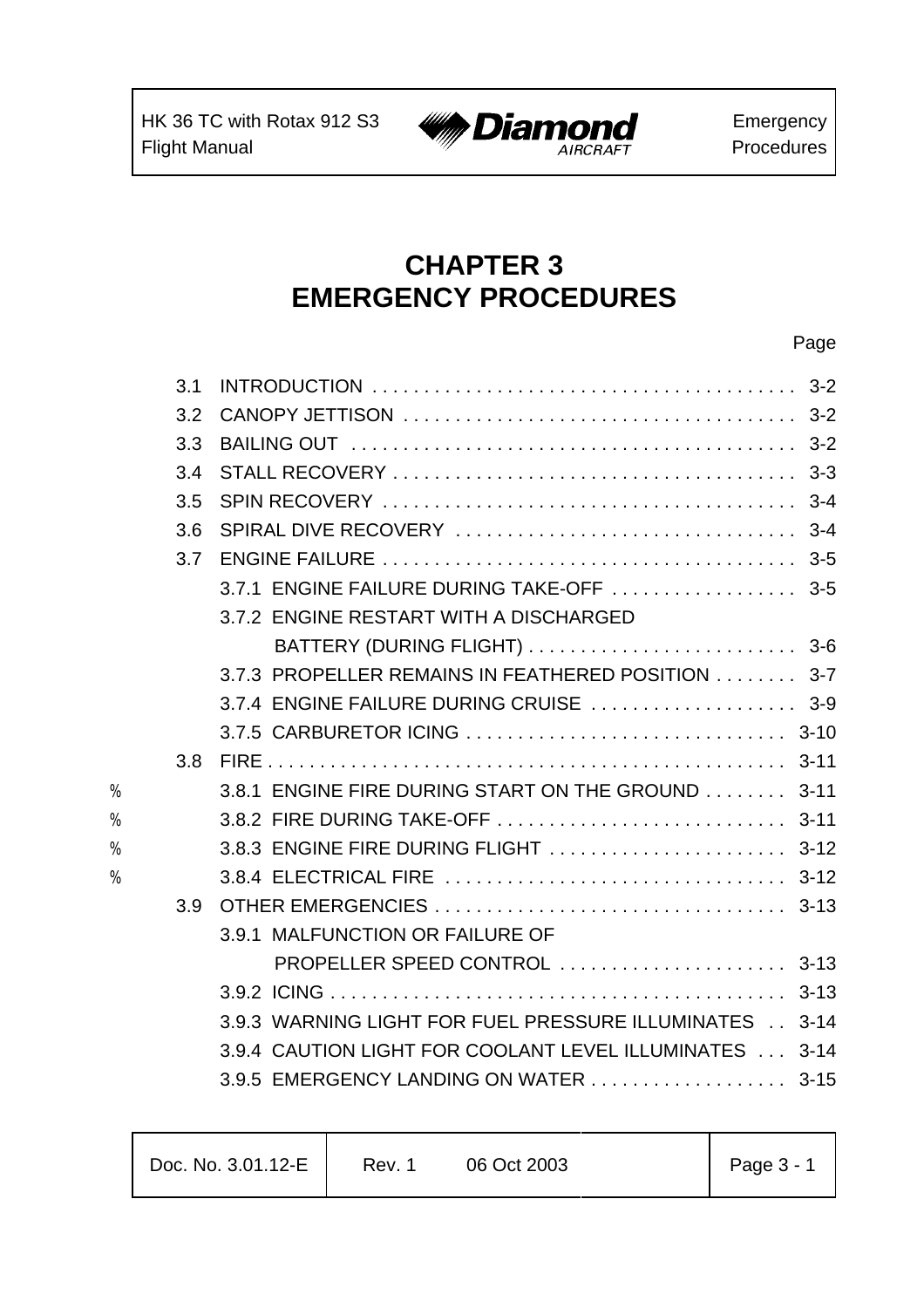

## **3.1 INTRODUCTION**

This chapter provides checklists and recommended procedures for coping with emergencies that may occur.

Since it is impossible to foresee all kinds of emergencies and consider them in the

% Flight Manual, it is absolutely necessary for the pilot to know the powered sailplane and to have knowledge and experience in solving problems that may occur.

## **3.2 CANOPY JETTISON**

- 1. Red canopy locks (LH and RH) . . . . . swing 180° rearward
- 2. Canopy . . . . . . . . . . . . . . . . . . . . . . . push up and rearward with both hands

## **3.3 BAILING OUT**

- 1. Canopy . . . . . . . . . . . . . . . . . . . . . . . . . . . jettison
- 2. Seat harness . . . . . . . . . . . . . . . . . . . . . . . release
- % 3. Evacuate powered sailplane

## **CAUTION**

When using a manual parachute, wait two seconds after % exiting the powered sailplane before pulling the release cord.

| Doc. No. 3.01.12-E | Rev. 1 | 06 Oct 2003 | Page 3 - 2 |
|--------------------|--------|-------------|------------|
|                    |        |             |            |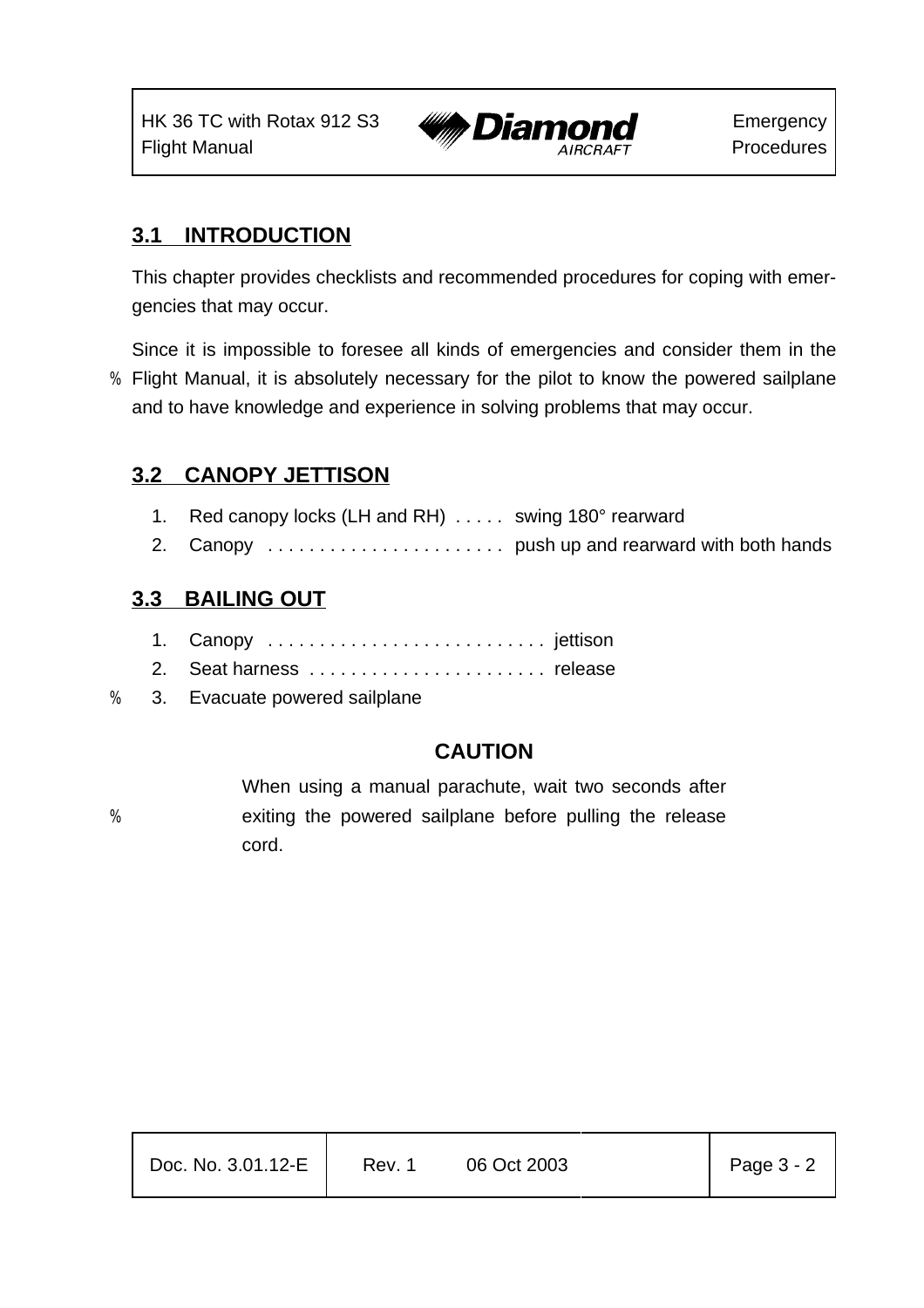

## **3.4 STALL RECOVERY**

#### Behavior with power off

Under all loading conditions, air brakes extended or retracted, in straight and level or in % banked flight, the powered sailplane enters a horizontal stall, during which the ailerons remain effective, even with maximum elevator deflection.

A partial loss of positive control in the stick and pedals, buffeting, and a pitch angle of 20° to 30° occur during this condition.

## **NOTE**

During the horizontal stall, the airspeed indication rises to approximately 85 km/h (46 kts / 53 mph).

#### Behavior with power on

See behavior with power off. Exception: at 50 % to 100 % power, straight and level

% flight, and maximum rearward center of gravity, the powered sailplane may perform a stall dive over the left or right wing after entering the horizontal stall if the control stick is pulled even further.

#### **Recovery**

The horizontal stall can be terminated immediately by relaxing the force on the elevator control.

## **NOTE**

- % If the powered sailplane performs a stall dive, immediately
- % relax the force on the elevator control and pull out the pow-
- % ered sailplane smoothly. If the stick is pulled further, the
- % powered sailplane may start to spin.

Altitude loss resulting from stationary horizontal stall described above: approx. 10 - 20 m (33 - 65 ft). Altitude loss resulting from stall dive over a wing: approx. 40 m (130 ft).

| Doc. No. 3.01.12-E | Rev. 1 | 06 Oct 2003 |  | Page $3 - 3$ |
|--------------------|--------|-------------|--|--------------|
|--------------------|--------|-------------|--|--------------|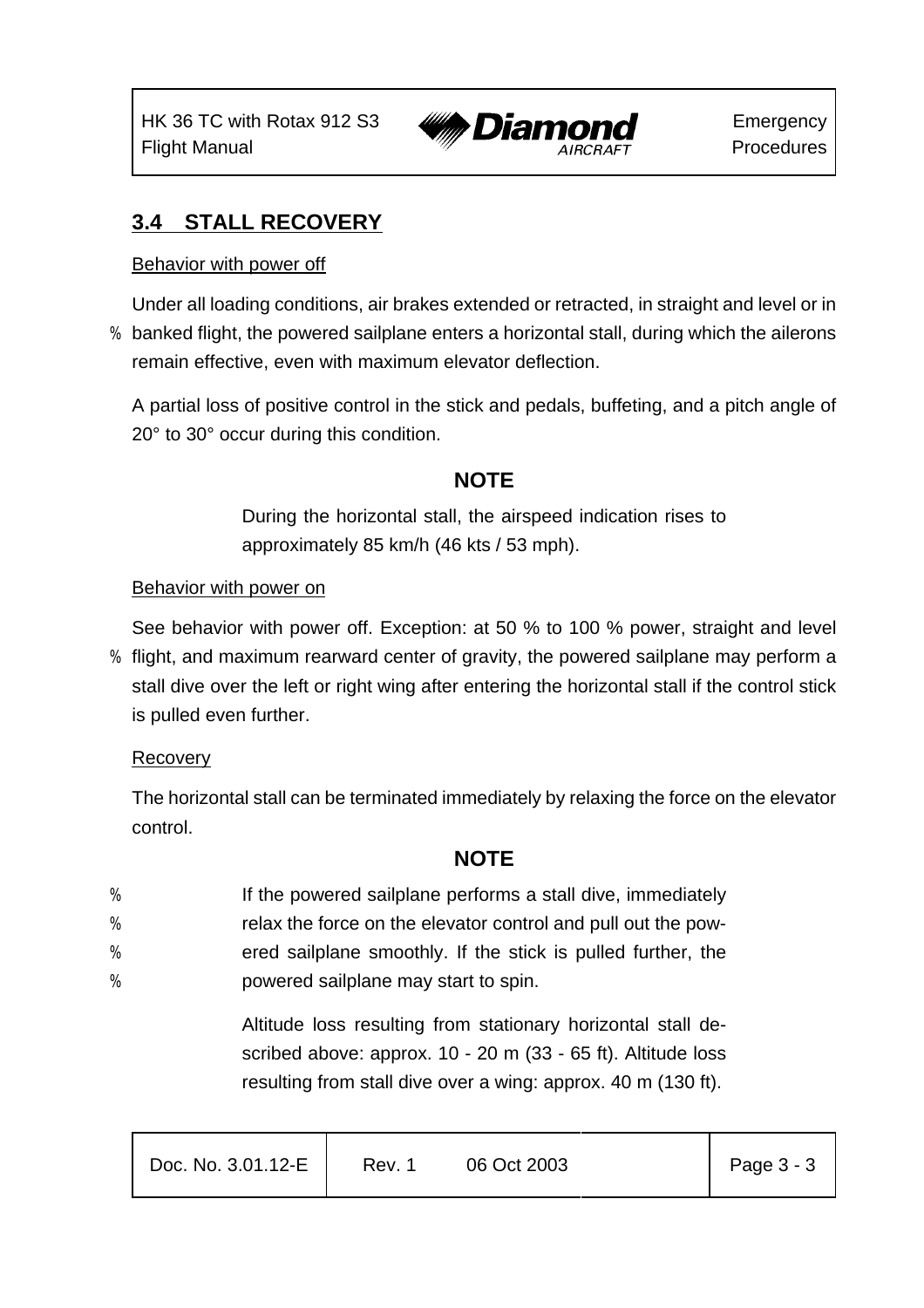

# **3.5 SPIN RECOVERY**

| 1. Rudder  apply fully opposite to |                |
|------------------------------------|----------------|
|                                    | spin direction |
|                                    |                |
|                                    |                |

*After spin movement has terminated:*

% 2. Bring rudder in neutral position, pull powered sailplane out smoothly

#### **3.6 SPIRAL DIVE RECOVERY**

There is no tendency to a spiral dive.

The standard recovery procedure is:

| spiral dive rotation |
|----------------------|
|                      |
| spiral dive rotation |
|                      |

% 3. Pull powered sailplane out smoothly

| Doc. No. 3.01.12-E | Rev. 1 | 06 Oct 2003 | Page 3 - 4 |
|--------------------|--------|-------------|------------|
|                    |        |             |            |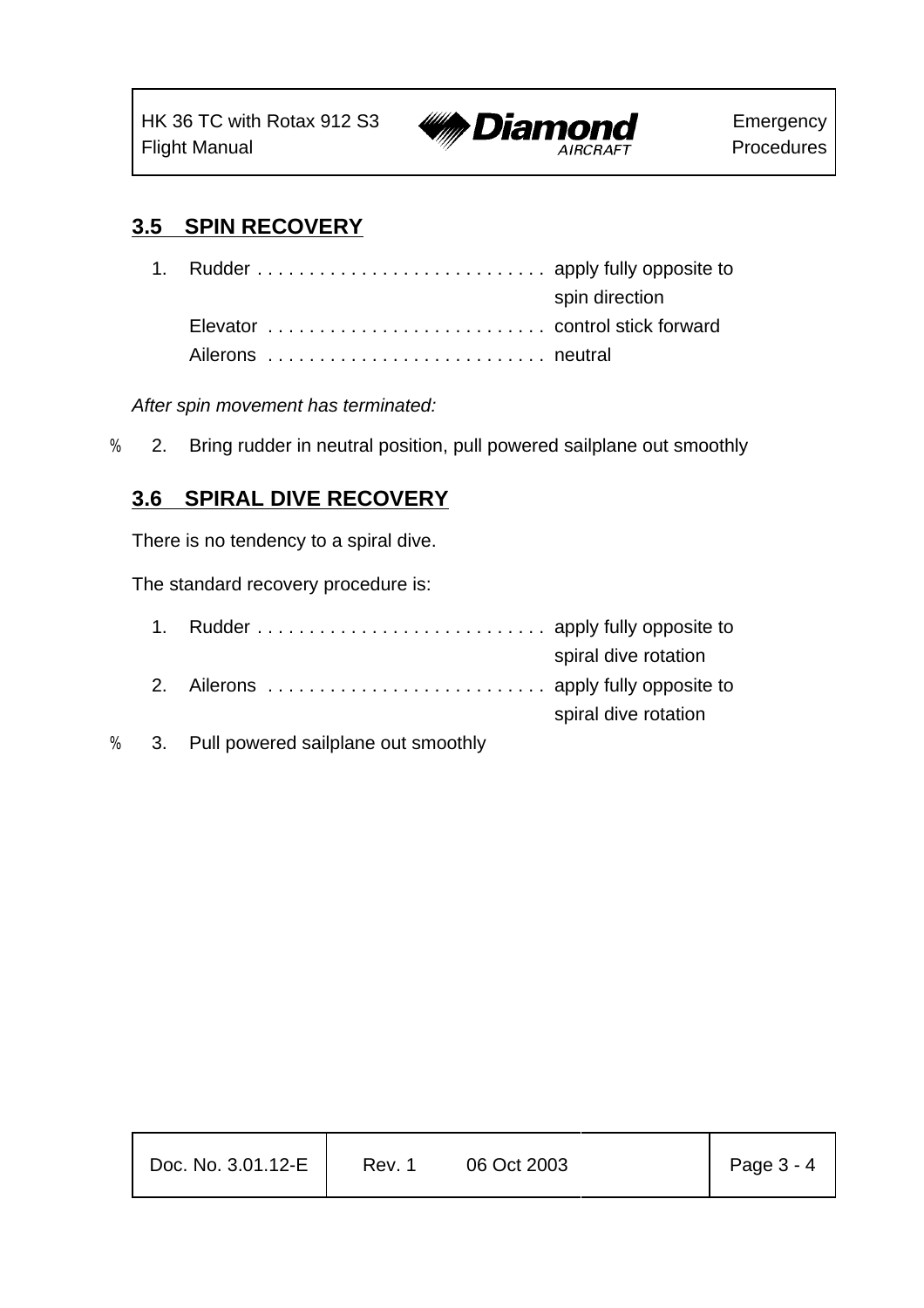

# **3.7 ENGINE FAILURE**

#### **3.7.1 ENGINE FAILURE DURING TAKE-OFF**

| 1. Fuel valve  check OPEN            |
|--------------------------------------|
| 2. Electric fuel pump  check ON      |
| 3. Propeller speed control  TAKE-OFF |
|                                      |
| 5. Choke  OFF                        |

#### **WARNING**

If the symptoms cannot be eliminated immediately and the engine refuses to deliver enough power, then a straight-in landing must be performed if below 80 m (260 ft) AGL.

*before touchdown:*

| Ignition switch  OFF |  |
|----------------------|--|
| Master switch OFF    |  |

| Page $3 - 5$<br>Doc. No. 3.01.12-E<br>06 Oct 2003<br>Rev. 1 |  |
|-------------------------------------------------------------|--|
|-------------------------------------------------------------|--|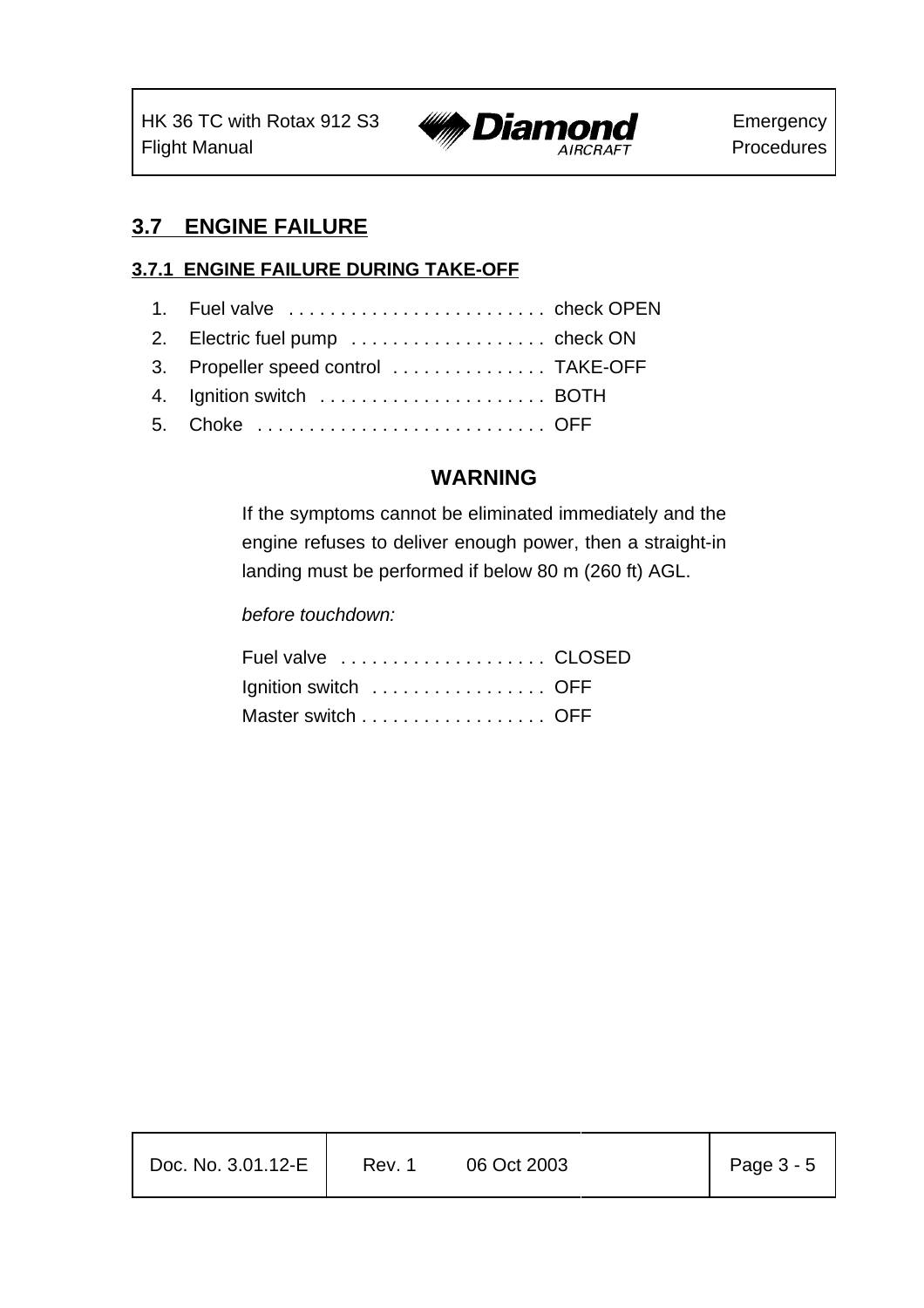

### **3.7.2 ENGINE RESTART WITH A DISCHARGED BATTERY (DURING FLIGHT)**

| 1.  | Electrical equipment  OFF         |                                |
|-----|-----------------------------------|--------------------------------|
| 2.  |                                   |                                |
| 3.  |                                   |                                |
| 4.  | Mode select switch  POWER FLIGHT  |                                |
| 5.  | Choke  as required                |                                |
| 6.  |                                   |                                |
| 7.  |                                   |                                |
| 8.  |                                   |                                |
|     |                                   | (86 to 97 kts / 99 to 112 mph) |
| 9.  |                                   |                                |
|     |                                   | <b>TAKE-OFF</b>                |
| 10. |                                   |                                |
|     |                                   | seconds                        |
| 11. | Choke  as required                |                                |
|     | 12. RPM and throttle  as required |                                |

# **CAUTION**

After prolonged soaring periods, adequate altitude reserve must be ensured for engine warm-up.

- 13. Electrical equipment . . . . . . . . . . . . . . . . . as required
- 14. Continue flight normally
- 15. Determine reason for battery discharge

### **CAUTION**

The engine is started due to windmilling. Because of the high airspeed required for this process, an altitude loss of up to 300 m (1000 ft) must be expected. The airspeed limitations must not be exceeded.

| Doc. No. 3.01.12-E | Rev. 1 | 06 Oct 2003 | Page 3 - 6 |
|--------------------|--------|-------------|------------|
|                    |        |             |            |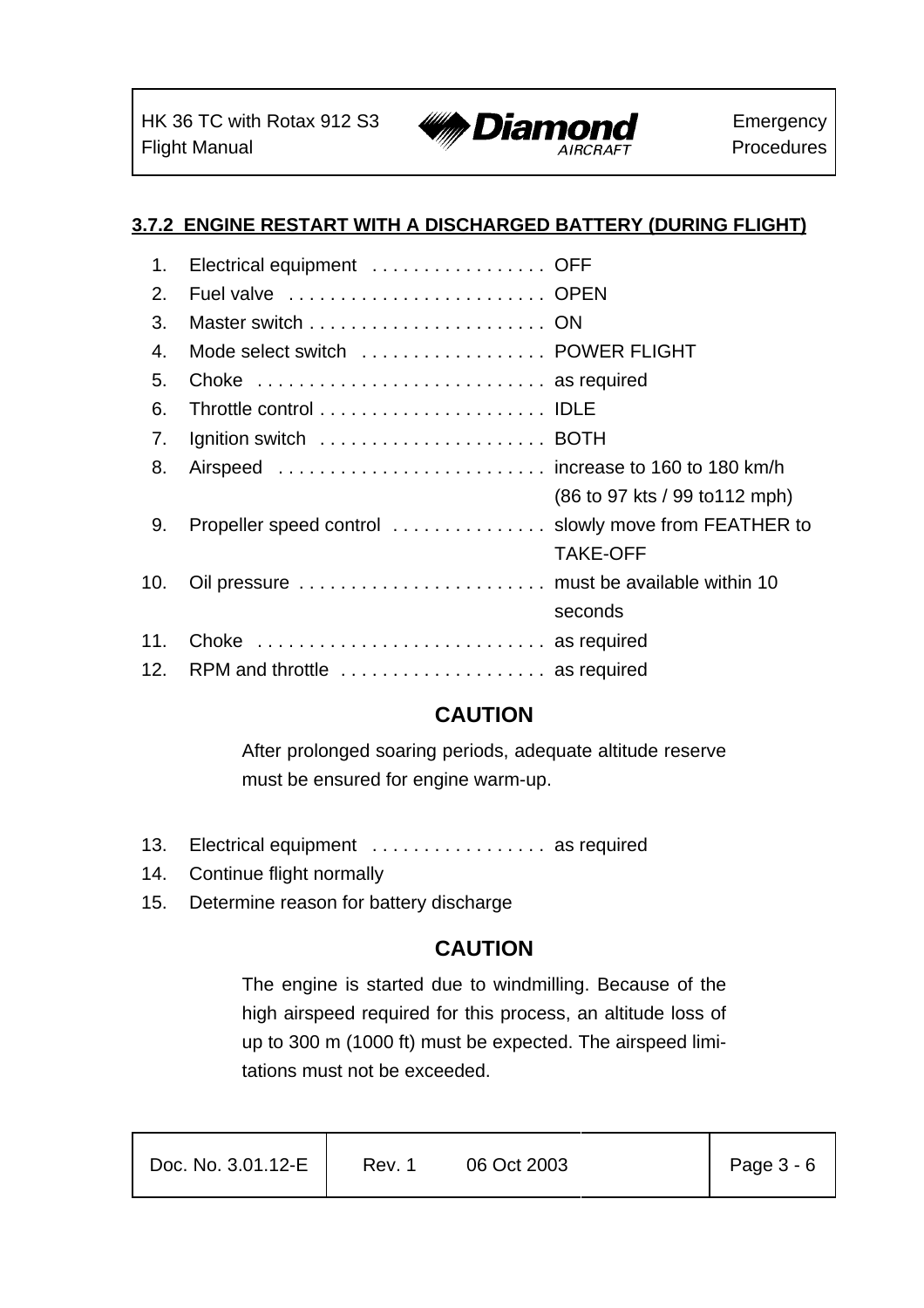

### **3.7.3 PROPELLER REMAINS IN FEATHERED POSITION**

### **NOTE**

The propeller requires hydraulic pressure for pitch *reduction*. The hydraulic pressure is supplied by a pressure accumulator. If this accumulator is empty, pressure must be built up by the oil pump of the engine. The engine is started with the propeller in feathered pitch and the throttle control in IDLE position.

| 1.  | Electrical equipment  OFF                                     |                                      |
|-----|---------------------------------------------------------------|--------------------------------------|
| 2.  | Fuel valve  OPEN                                              |                                      |
| 3.  |                                                               |                                      |
| 4.  | Mode select switch  POWER FLIGHT                              |                                      |
| 5.  | Caution light for coolant level illuminates for approximately |                                      |
|     |                                                               | 3 seconds and extinguishes           |
| 6.  | Electric fuel pump ON; Check whether the red warning          |                                      |
|     |                                                               | light extinguishes after build-up of |
|     |                                                               | fuel pressure                        |
| 7.  | Choke  as required                                            |                                      |
| 8.  |                                                               |                                      |
| 9.  | Ignition switch  BOTH                                         |                                      |
| 10. | Propeller speed control  TAKE-OFF                             |                                      |
| 11. |                                                               |                                      |
|     |                                                               | propeller is in the working position |

| Doc. No. 3.01.12-E | Rev. 1 | 06 Oct 2003 | Page 3 - 7 |
|--------------------|--------|-------------|------------|
|--------------------|--------|-------------|------------|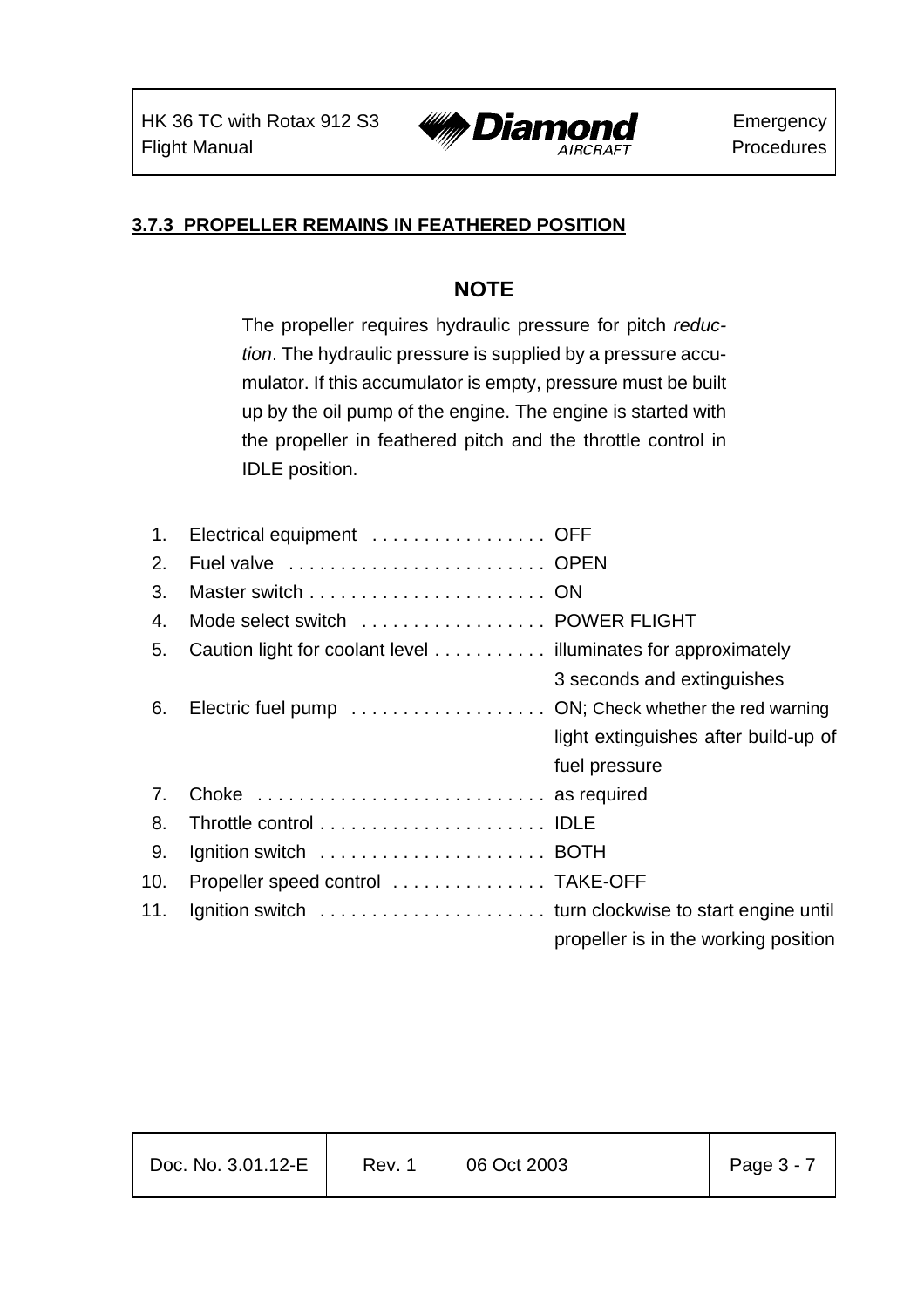

# **CAUTION**

It is possible to start the engine with the propeller in the feathered position, this however increases engine wear.

| 12. Oil pressure  must be available within 10                                        |         |
|--------------------------------------------------------------------------------------|---------|
|                                                                                      | seconds |
| 13. Choke  as required                                                               |         |
| 14. RPM and throttle  as required                                                    |         |
| 15. Electric fuel pump  OFF                                                          |         |
| 16. Electrical equipment  as required                                                |         |
| 17. Continue flight normally                                                         |         |
| 18. After landing, determine the reason for the loss of pressure in the oil pressure |         |

accumulator and correct the fault.

| Page $3 - 8$<br>Doc. No. 3.01.12-E<br>06 Oct 2003<br>Rev. 1 |  |
|-------------------------------------------------------------|--|
|-------------------------------------------------------------|--|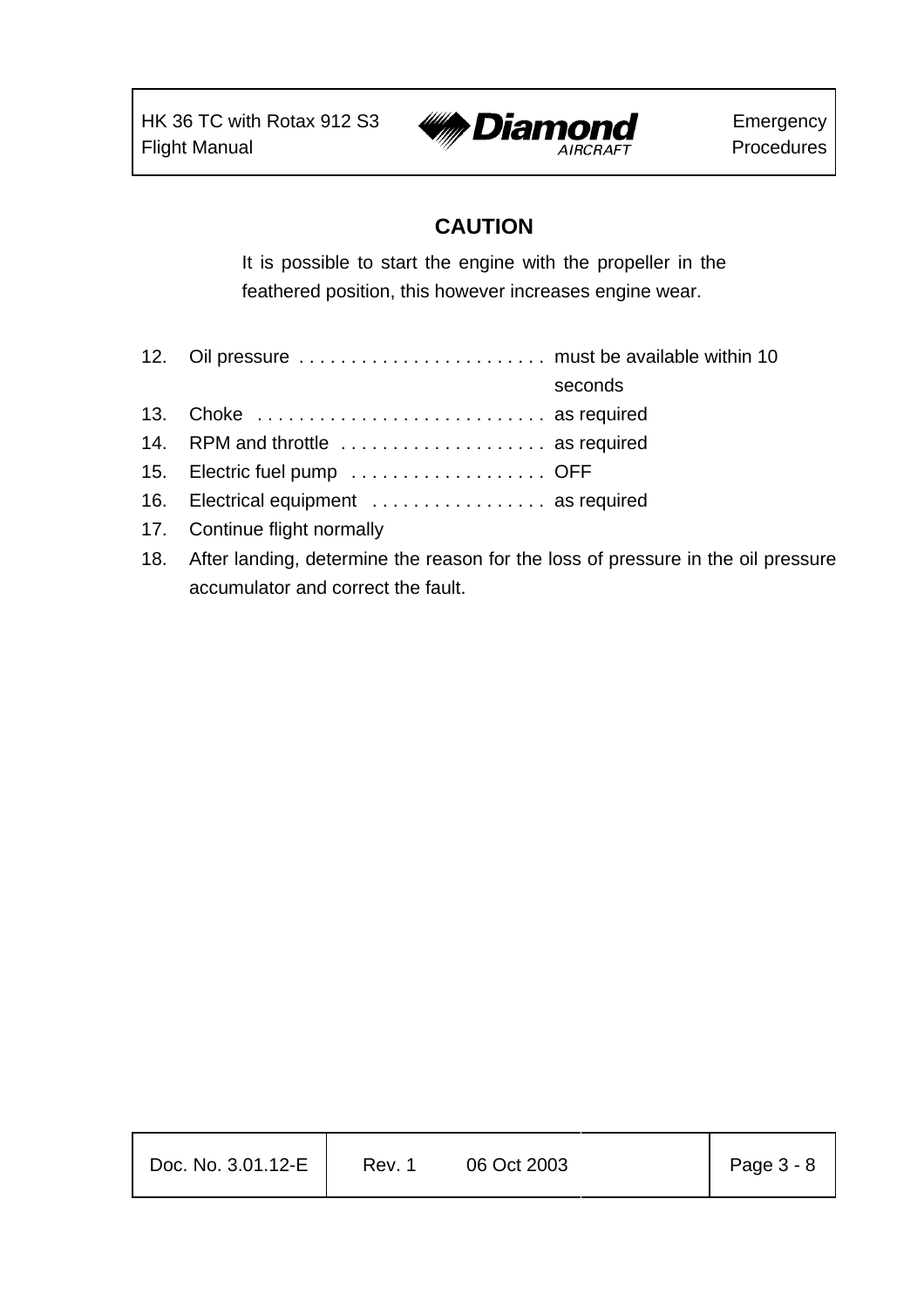

Emergency Procedures

#### **3.7.4 ENGINE FAILURE DURING CRUISE**

| 3. Choke  check OFF                                  |                           |
|------------------------------------------------------|---------------------------|
| 4. Carburetor heat  ON at outside temperatures below |                           |
|                                                      | 10 °C (50 °F)             |
| 5. Ignition switch  check BOTH                       |                           |
|                                                      |                           |
|                                                      | 1. Fuel valve  check OPEN |

### **NOTE**

If the symptoms cannot be eliminated and the engine refuses to deliver enough power, proceed as follows:

| 1. Throttle control IDLE             |                     |
|--------------------------------------|---------------------|
| 2. Ignition switch OFF               |                     |
| 3. Propeller speed control  FEATHER  |                     |
| 4. Fuel valve CLOSED                 |                     |
| 5. Master switch OFF                 |                     |
| 6. Airspeed  for best glide ratio    |                     |
|                                      | (105 km/h)          |
|                                      | $(57$ kts / 65 mph) |
| 7. Look for a suitable landing field |                     |
| 8. Cowl flap CLOSED                  |                     |

| Doc. No. 3.01.12-E | Rev. 1 | 06 Oct 2003 | Page $3 - 9$ |
|--------------------|--------|-------------|--------------|
|                    |        |             |              |

т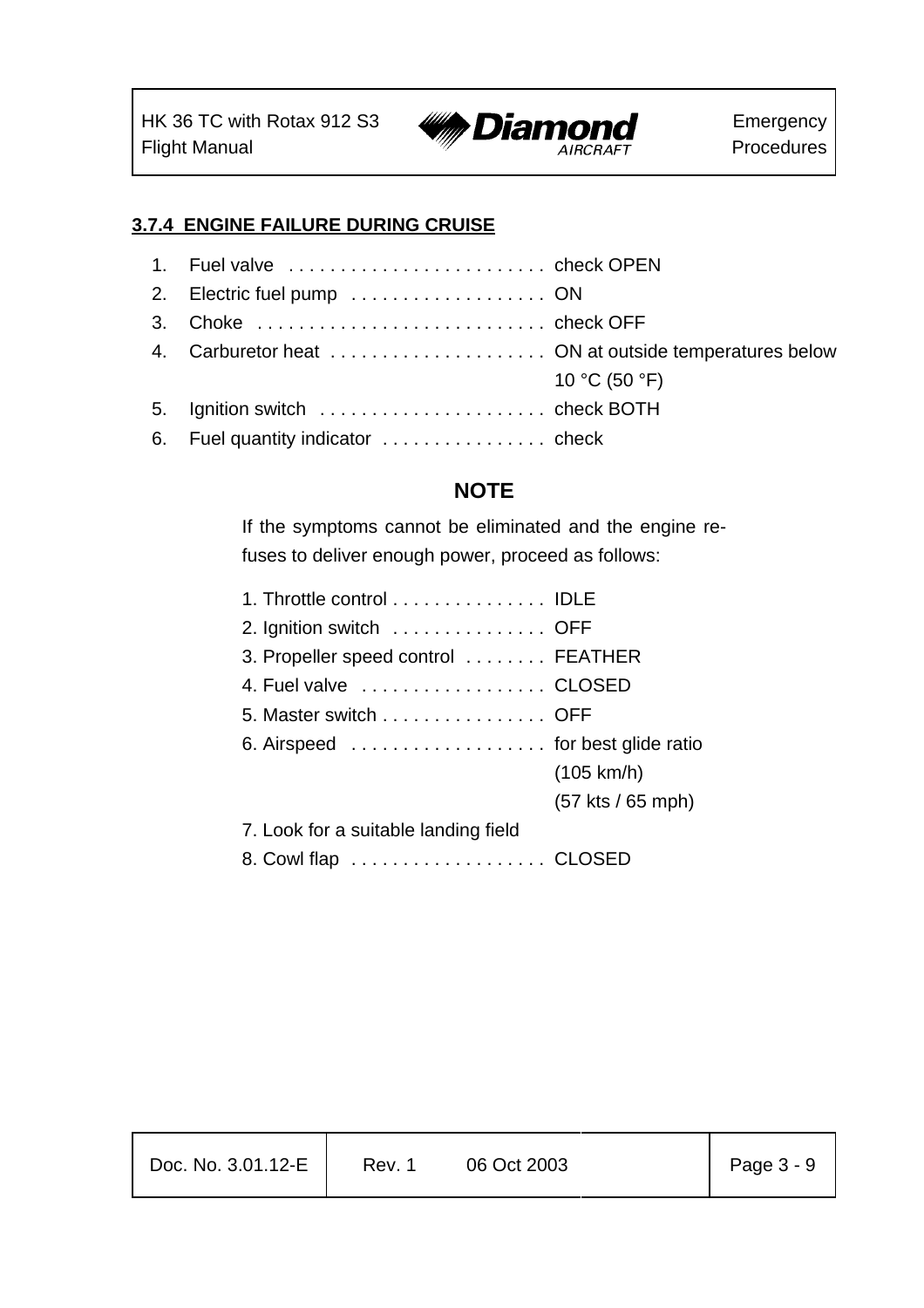

#### **3.7.5 CARBURETOR ICING**

### **NOTE**

Carburetor icing can be recognized by a drop in the engine RPM and/or loss of manifold pressure and/or irregular running of the engine without a change in the throttle control position, the choke position, the propeller setting, the airspeed, or the altitude.

1. Carburetor heat . . . . . . . . . . . . . . . . . . . . . ON

### **NOTE**

The engine output will slightly drop, due to the intake air heating, and fuel consumption will slightly increase.

2. Carburetor heat . . . . . . . . . . . . . . . . . . . . . OFF as required

| Doc. No. 3.01.12-E | Rev. 1 | 06 Oct 2003 | Page $3 - 10$ |
|--------------------|--------|-------------|---------------|
|                    |        |             |               |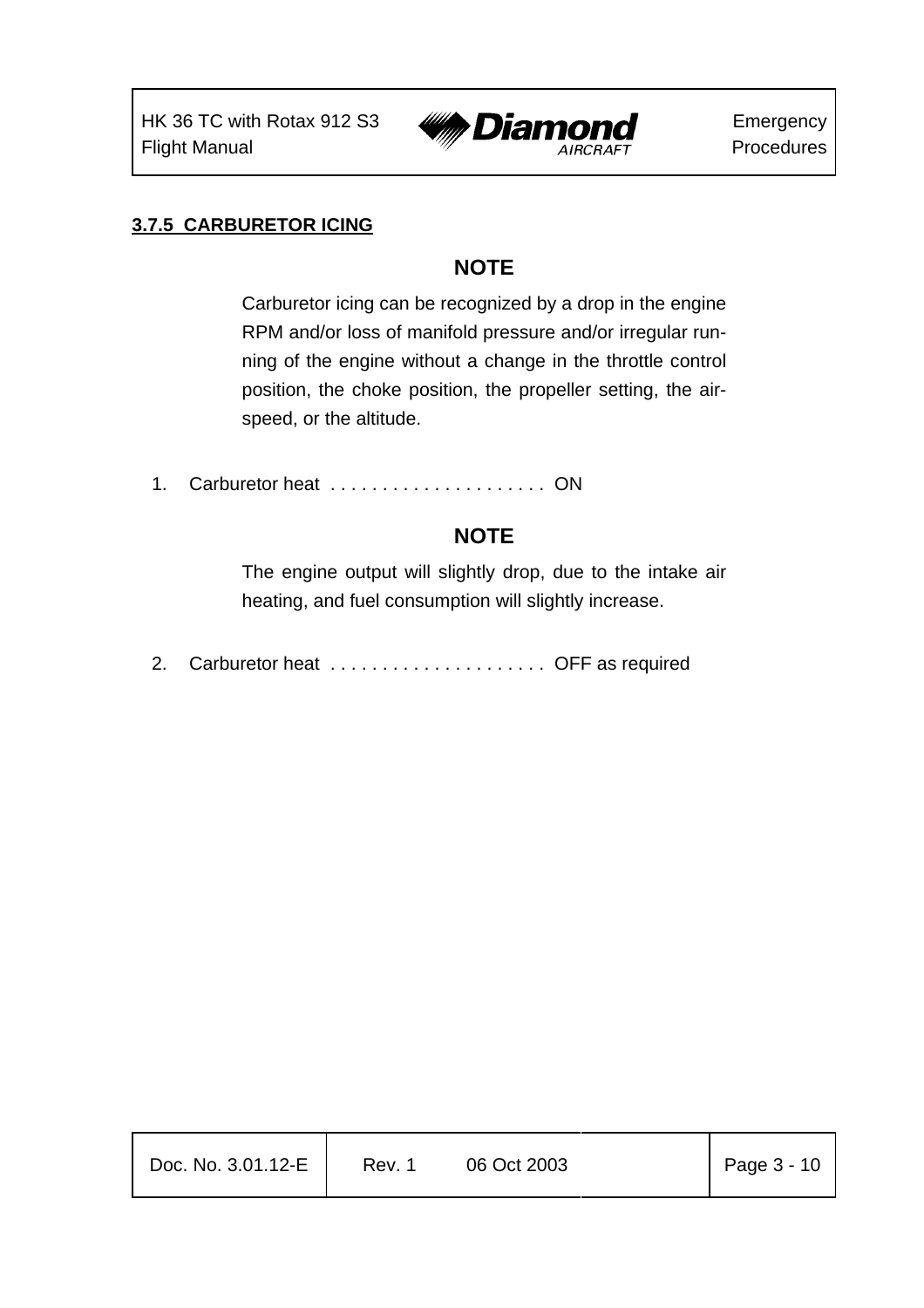

#### **3.8 FIRE**

# **3.8.1 ENGINE FIRE DURING START ON THE GROUND** % 1. Fuel valve . . . . . . . . . . . . . . . . . . . . . . . . . CLOSED % 2. Throttle control . . . . . . . . . . . . . . . . . . . . . . FULL POWER % 3. Master switch . . . . . . . . . . . . . . . . . . . . . . . OFF % 4. Ignition switch . . . . . . . . . . . . . . . . . . . . . . OFF % 5. Brakes . . . . . . . . . . . . . . . . . . . . . . . . . . . . apply - bring powered sailplane % to a stop % 6. Evacuate powered sailplane immediately. % % **3.8.2 FIRE DURING TAKE-OFF** % (a) If take-off can still be aborted % 1. Throttle control . . . . . . . . . . . . . . . . . . . . . . IDLE % 2. Cabin heat . . . . . . . . . . . . . . . . . . . . . . . . . switch off % 3. Brakes . . . . . . . . . . . . . . . . . . . . . . . . . . . . apply - bring powered sailplane % to a stop % 4. Evacuate powered sailplane immediately. % % (b) If take-off cannot be aborted % 1. If possible, fly along a short-cut traffic circuit and land on the airfield. % % **WARNING** % If, in the event of an engine problem occurring during take- % off, the take-off can no longer be aborted and a safe height % has not been reached, then a straight-ahead emergency % landing should be carried out. Turning back can be fatal. % % 2. Airspeed .......................... 105 km/h (57 kts / 65 mph) %

| $\vert$ Page 3 - 11<br>Doc. No. 3.01.12-E<br>06 Oct 2003<br>Rev. 1 |
|--------------------------------------------------------------------|
|--------------------------------------------------------------------|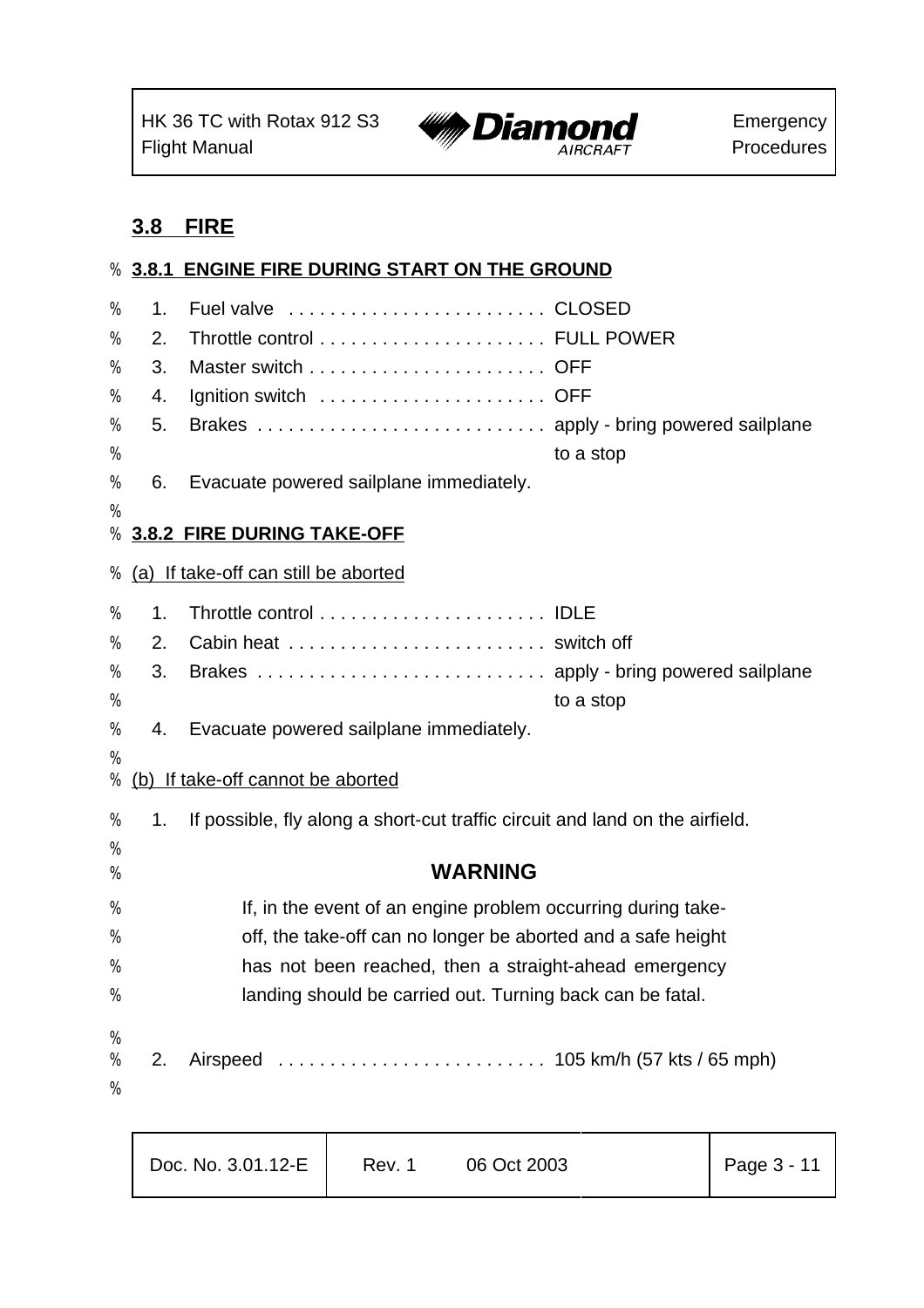% *after climbing to a height from which the selected landing area can be reached safely:*

| % | 3. |                                                            |
|---|----|------------------------------------------------------------|
| % | 4. | Electric fuel pump OFF                                     |
| % | 5. |                                                            |
| % | 6. |                                                            |
| % | 7. | Sliding/knockout windows  open if required                 |
| % | 8. | Carry out landing without engine power see Paragraph 4.5.5 |
| % |    |                                                            |
| % |    | <b>3.8.3 ENGINE FIRE DURING FLIGHT</b>                     |
| % | 1. |                                                            |
| % | 2. | Fuel valve  CLOSED                                         |
| % | 3. |                                                            |
| % | 4. | Electric fuel pump OFF                                     |
| % | 5. |                                                            |
| % | 6. |                                                            |
| % | 7. | Select appropriate landing area.                           |
| % | 8. | Carry out landing without engine power.                    |
|   |    |                                                            |

#### % **3.8.4 ELECTRICAL FIRE**

1. Master switch . . . . . . . . . . . . . . . . . . . . . . . OFF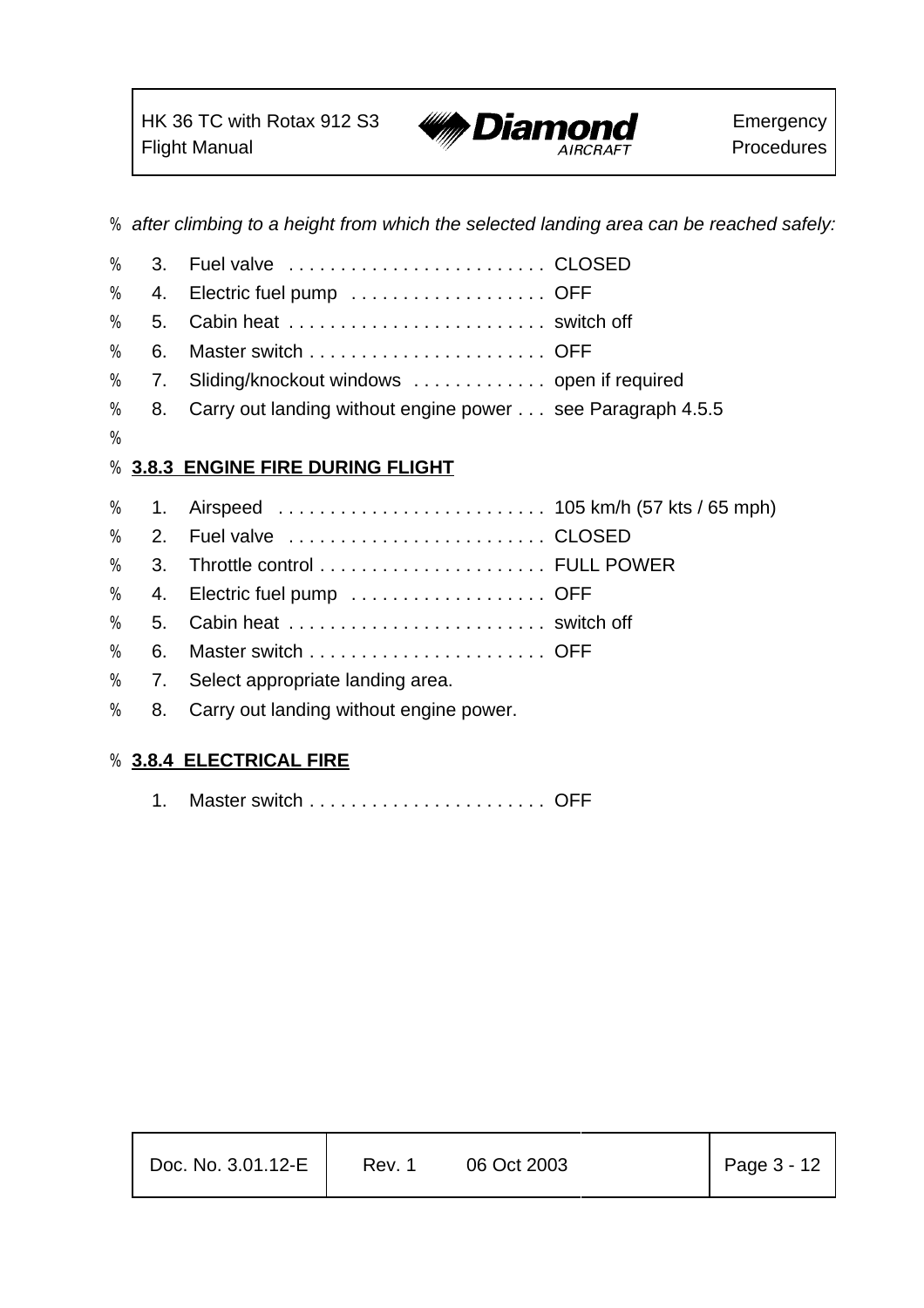

# **3.9 OTHER EMERGENCIES**

#### **3.9.1 MALFUNCTION OR FAILURE OF PROPELLER SPEED CONTROL**

- 1. Throttle control . . . . . . . . . . . . . . . . . . . . . . keep RPM in admissible range
- 2. Airspeed .......................... reduce

#### **3.9.2 ICING**

- 1. Leave icing area
- 2. Constantly move the controls to prevent them from being locked by ice

#### *If ice accumulates on canopy:*

- 3. Weather window .................... open
- 4. Cabin heat . . . . . . . . . . . . . . . . . . . . . . . . . ON

| Doc. No. $3.01.12-E$ | Rev. 1 | 06 Oct 2003 | Page $3 - 13$ |
|----------------------|--------|-------------|---------------|
|                      |        |             |               |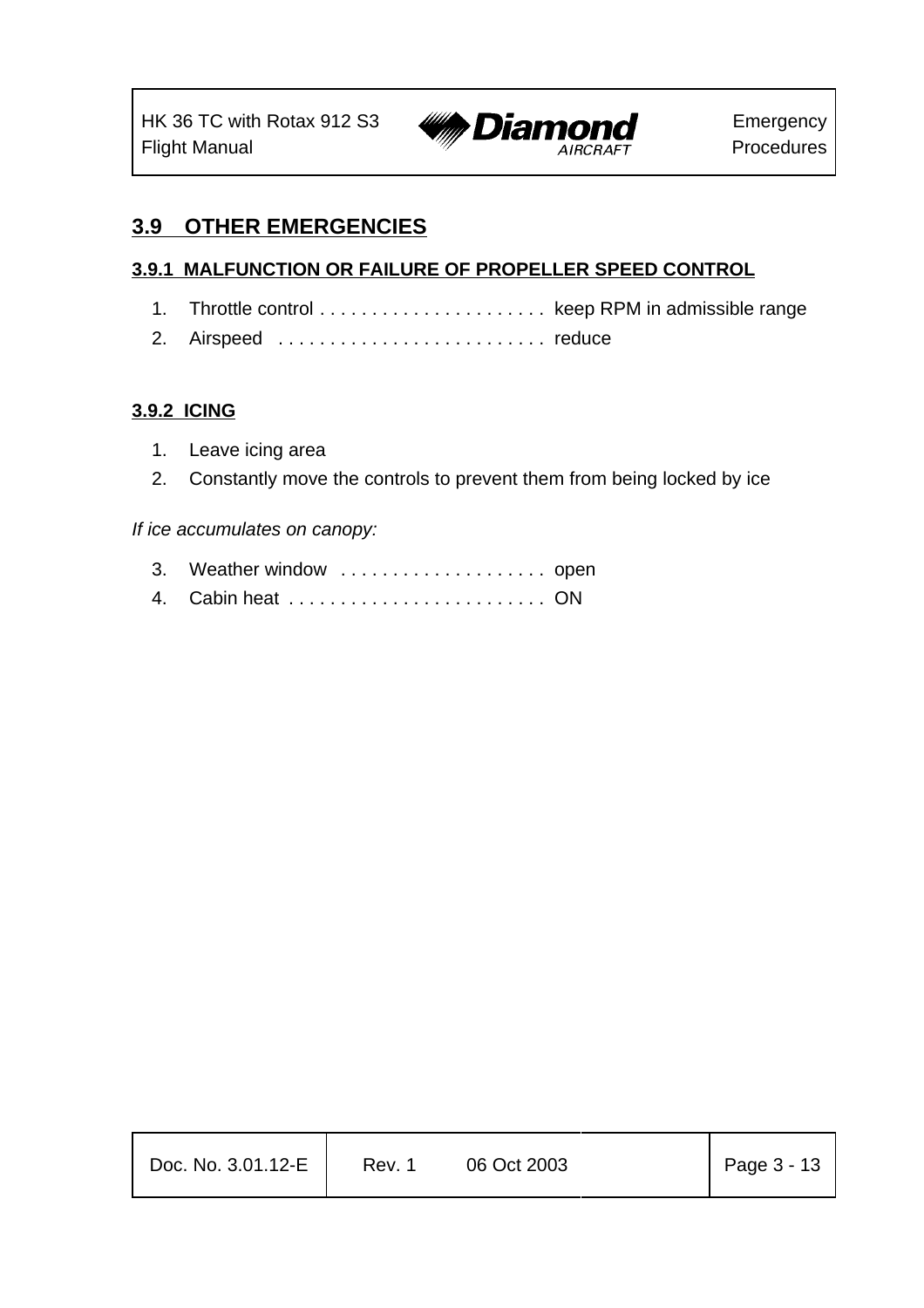

#### **3.9.3 WARNING LIGHT FOR FUEL PRESSURE ILLUMINATES**

1. Electric fuel pump . . . . . . . . . . . . . . . . . . . ON

*if the light extinguishes:*

\* Land on nearest suitable airfield and determine reason for illumination.

*if the light does not extinguish:*

\* Lack of fuel pressure may result in engine failure. See NOTE in 3.7.4 ENGINE FAILURE DURING CRUISE (page 3-9).

#### **3.9.4 CAUTION LIGHT FOR COOLANT LEVEL ILLUMINATES**

If possible, turn off engine and land on nearest suitable airfield without engine power.

If turning off the engine is impossible, continue flight with reduced power and land on nearest suitable airfield.

#### **WARNING**

Monitor engine temperatures!

| Doc. No. 3.01.12-E | Rev. 1 | 06 Oct 2003 | Page $3 - 14$ |
|--------------------|--------|-------------|---------------|
|                    |        |             |               |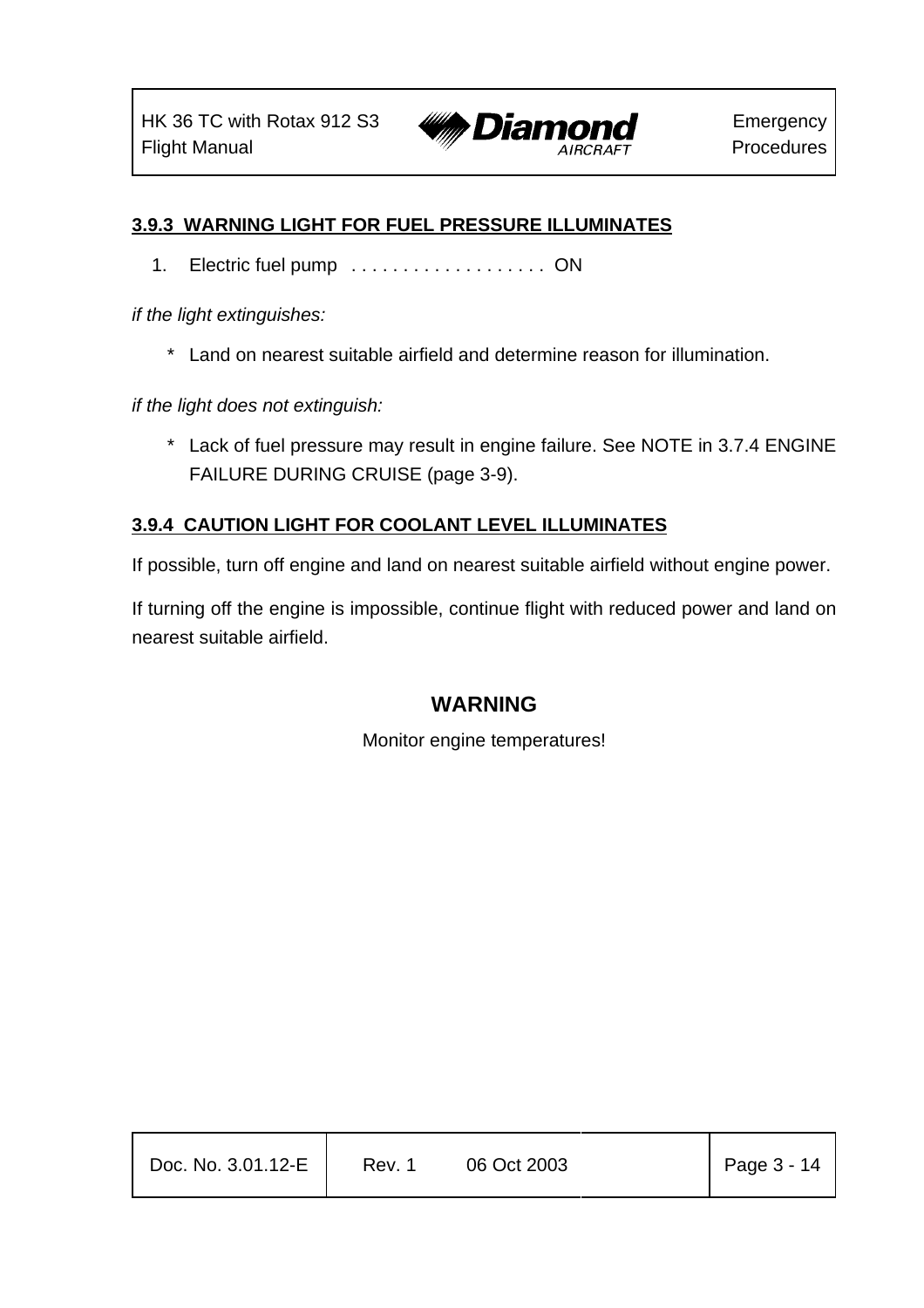

#### **3.9.5 EMERGENCY LANDING ON WATER**

Emergency landings on water should be performed in extreme emergency situations % only. It must be assumed, from trials with sailplanes, that the powered sailplane will submerge immediately after touching the water and then surface again.

- 1. Parachute harness . . . . . . . . . . . . . . . . . . . open
- 2. Seat harness . . . . . . . . . . . . . . . . . . . . . . . tighten
- 3. Approach speed . . . . . . . . . . . . . . . . . . . . . normal
- 4. Touchdown with minimum speed and air brakes retracted

#### **NOTE**

Conditions such as strong headwind, danger of wind shear, turbulence or wet wings require a higher approach speed.

#### **WARNING**

On touchdown protect your face with one arm!

- 5. Seat harness . . . . . . . . . . . . . . . . . . . . . . . release
- 6. Red canopy locks (LH and RH) . . . . . . . . . swing 180° rearward, push canopy

away

% 7. Evacuate powered sailplane as fast as possible

| Doc. No. 3.01.12-E | Rev. 1 | 06 Oct 2003 | Page $3 - 15$ |
|--------------------|--------|-------------|---------------|
|--------------------|--------|-------------|---------------|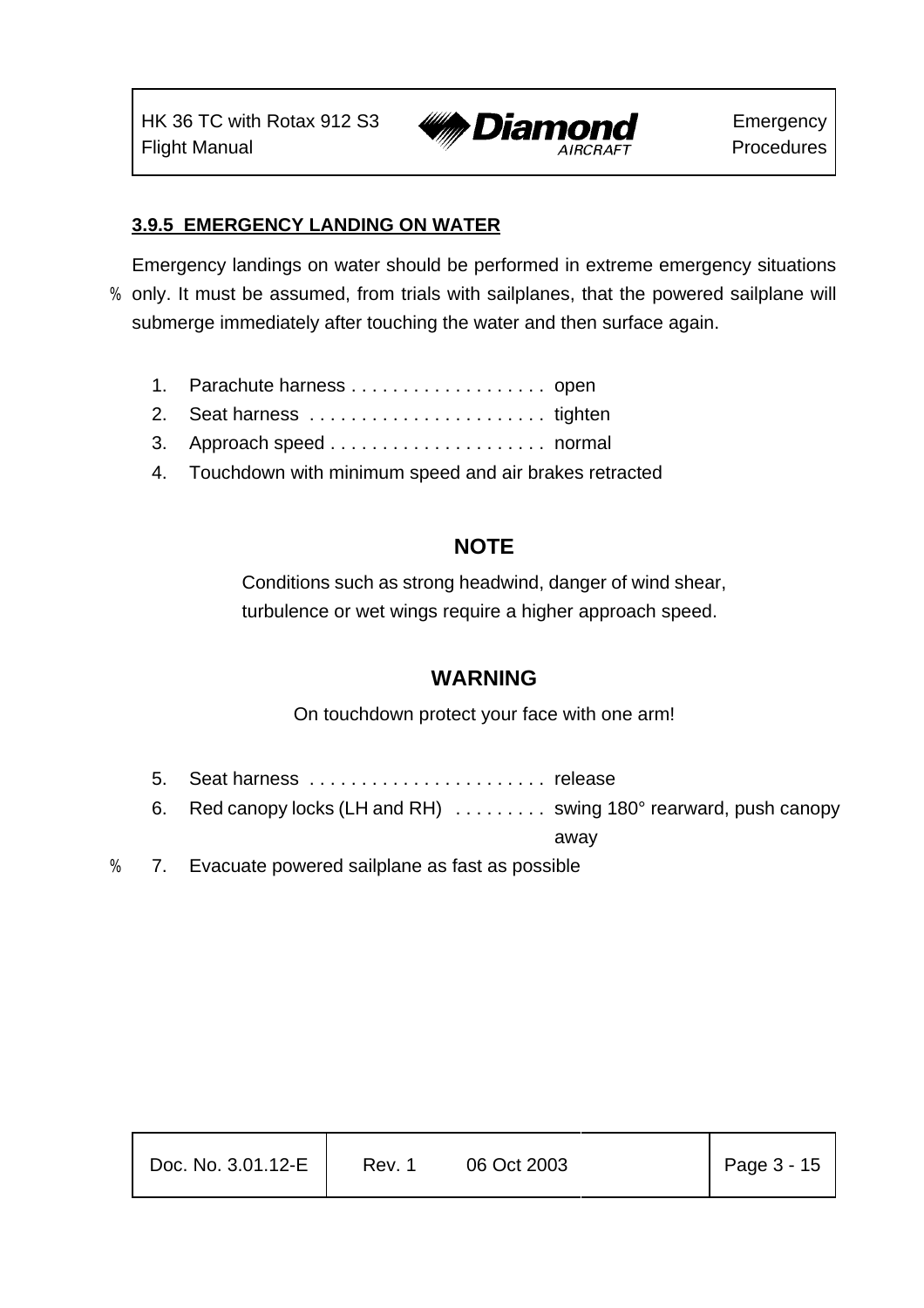$\mathsf{r}$ 



Page

# **CHAPTER 4 NORMAL PROCEDURES**

| 4.1 |                                                |  |
|-----|------------------------------------------------|--|
| 4.2 |                                                |  |
| 4.3 |                                                |  |
| 4.4 | PREFLIGHT INSPECTION  4-14                     |  |
| 4.5 | NORMAL PROCEDURES AND RECOMMENDED SPEEDS  4-15 |  |
|     | 4.5.1 STARTING ENGINE,                         |  |
|     | RUN UP & TAXIING PROCEDURES  4-15              |  |
|     |                                                |  |
|     | 4.5.3 FLIGHT (INCLUDING IN-FLIGHT              |  |
|     | ENGINE STOP/START PROCEDURES)  4-20            |  |
|     |                                                |  |
|     | 4.5.5 APPROACH AND LANDING  4-23               |  |
|     | 4.5.6 (omitted)                                |  |
|     | 4.5.7 HIGH ALTITUDE FLIGHT  4-28               |  |
|     |                                                |  |
|     |                                                |  |
|     | 4.5.10 ENGINE SHUT-DOWN  4-29                  |  |
|     |                                                |  |
|     |                                                |  |

| Doc. No. 3.01.12-E | Rev. 1 | 06 Oct 2003 |  | $\vert$ Page 4 - 1 |
|--------------------|--------|-------------|--|--------------------|
|--------------------|--------|-------------|--|--------------------|

Τ

Τ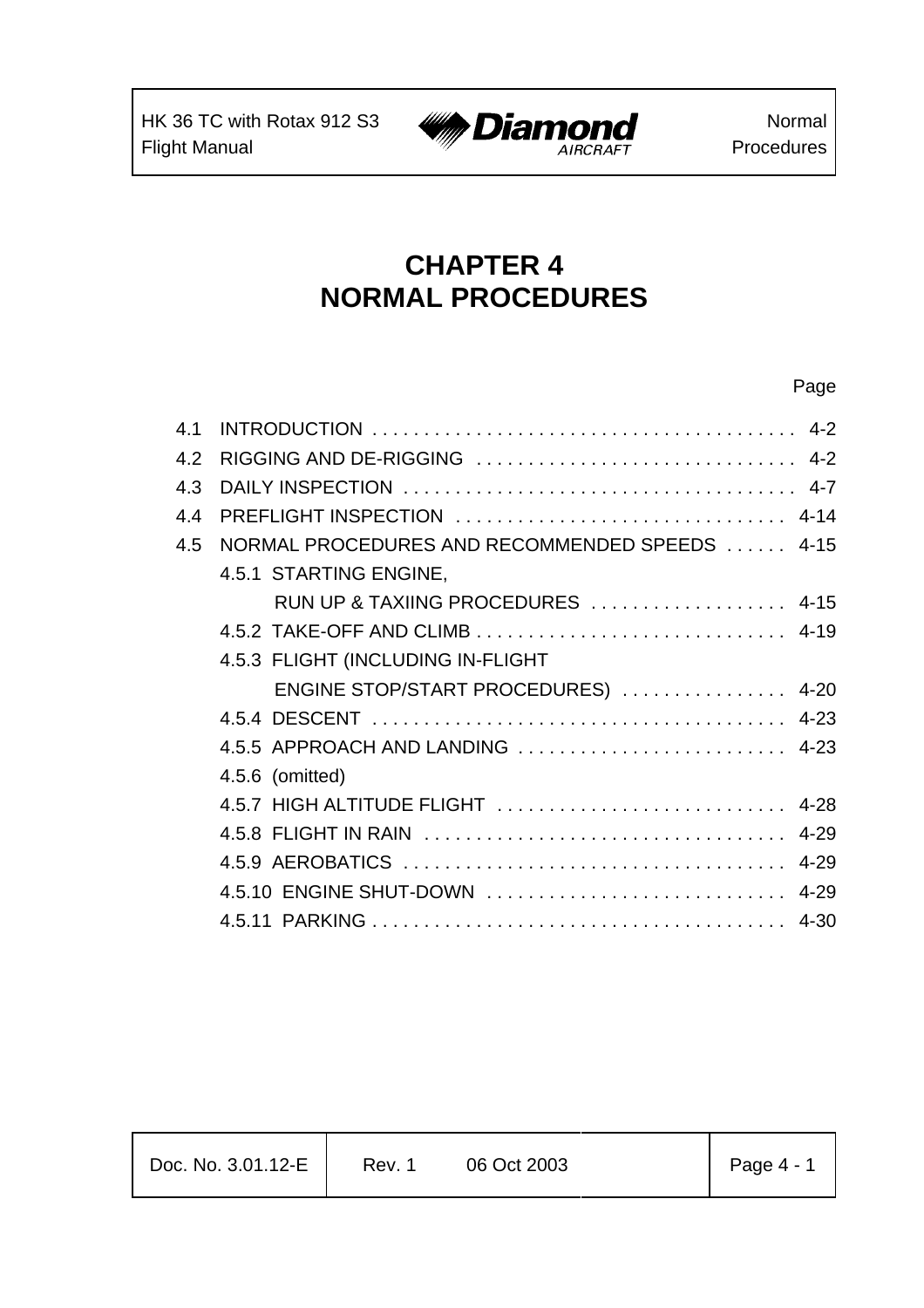

### **4.1 INTRODUCTION**

Chapter 4 contains checklists and a description of the normal operating procedures which is based on the results of flight tests. Normal procedures associated with optional systems can be found in Chapter 9.

### **4.2 RIGGING AND DE-RIGGING**

#### General

Each wing is connected to the fuselage by three bolts. The two main bolts are located at the center of the spar tunnel. They are accessible between the backrests and can be inserted from the front side. A spring loaded hook is placed over the bolt handles to secure the bolts.

The A- and B-bolts are fixed to the fuselage at the wing root. The A-bolt is placed in front of the spar tunnel and the B-bolt lies near the trailing edge. Self locking units are screwed onto the B-bolts, which are accessible through handholes on the upper surface of the wing. Locking rings are integrated in the B-bolt locking units, which therefore do not require any further safetying.

The horizontal stabilizer is attached to the vertical stabilizer by means of three bolts. The two bolts at the rear are fixed to the mount in the vertical stabilizer. The threaded bolt located at the front is fitted with a hexagonal socket. When screwed in, it is automatically secured by means of a locking ring integrated into the horizontal stabilizer.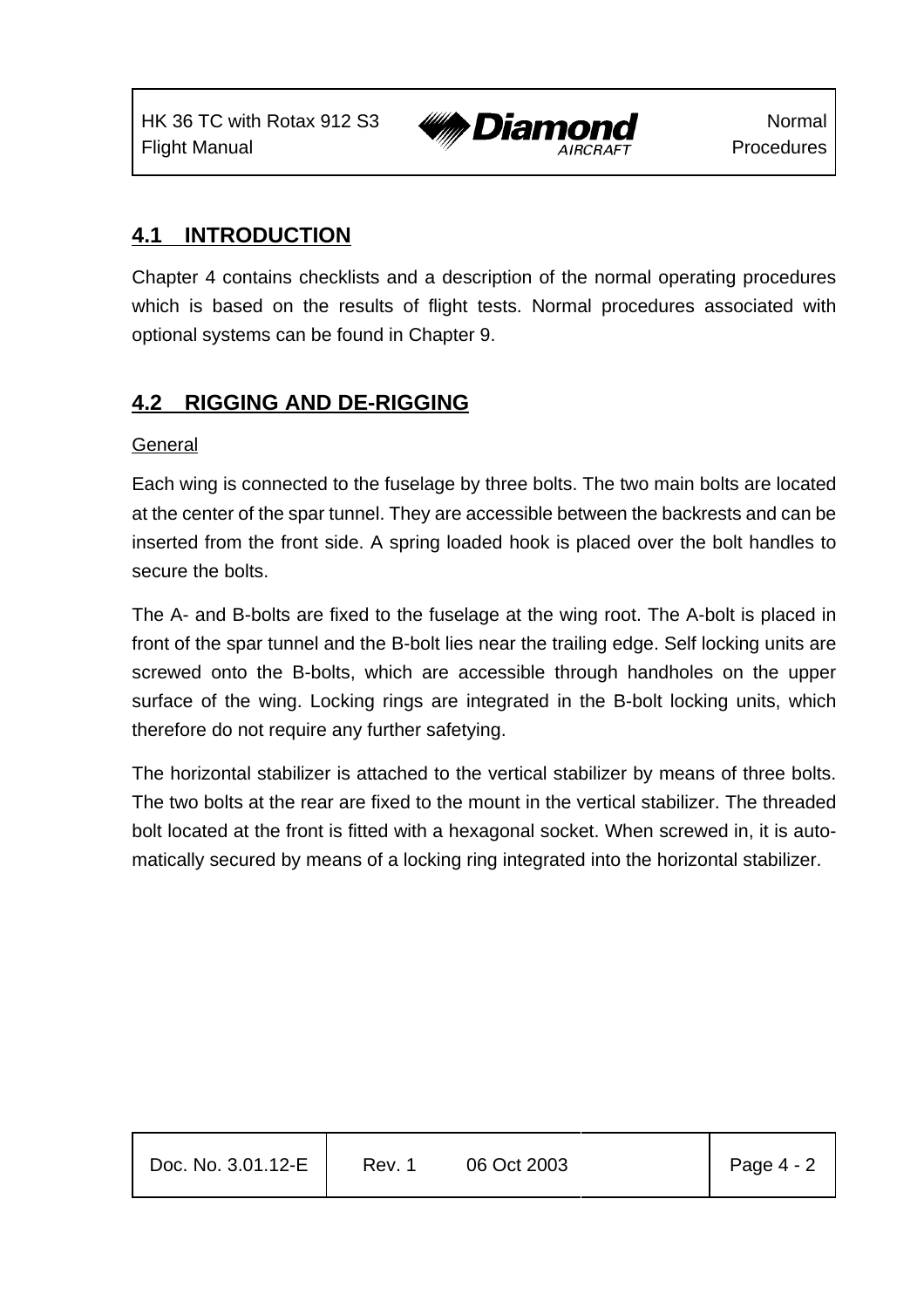

#### Wing installation without wing folding mechanism

- 1. Clean all bolts and bushes and the B-bolt locking unit and apply a light coat of grease.
- 2. Lift one wing (two persons at the root rib, one at the wing tip) and insert spar stump into spar tunnel. Ensure the smooth insertion of the A- and B-bolts. Connect position lights (optional) and ACL (= strobe light, optional) when the gap between fuselage and wing is just wide enough to reach the wires.
- 3. Insert main bolt while moving the wing tip in small circles.

The aileron and air brake control systems are automatically connected.

Do not release the wing before the main bolt has been inserted completely.

The wide track of the landing gear supports the attached wing; no support of the wing tip is required.

- 4. Screw the B-bolt locking unit onto the B-bolt and tighten it by hand.
- 5. Install the other wing in a similar manner.
- 6. Tighten both B-bolt locking units with a wrench (size 17 mm), applying moderate hand torque (approximately 6 Nm (4.5 ft.lb)).
- 7. Secure main bolts with spring loaded hook.
- 8. Apply water resistant adhesive tape to the gap between fuselage and wing and to the covers on the access holes.

| Page 4 - 3<br>Doc. No. 3.01.12-E<br>06 Oct 2003<br>Rev. 1 |  |
|-----------------------------------------------------------|--|
|-----------------------------------------------------------|--|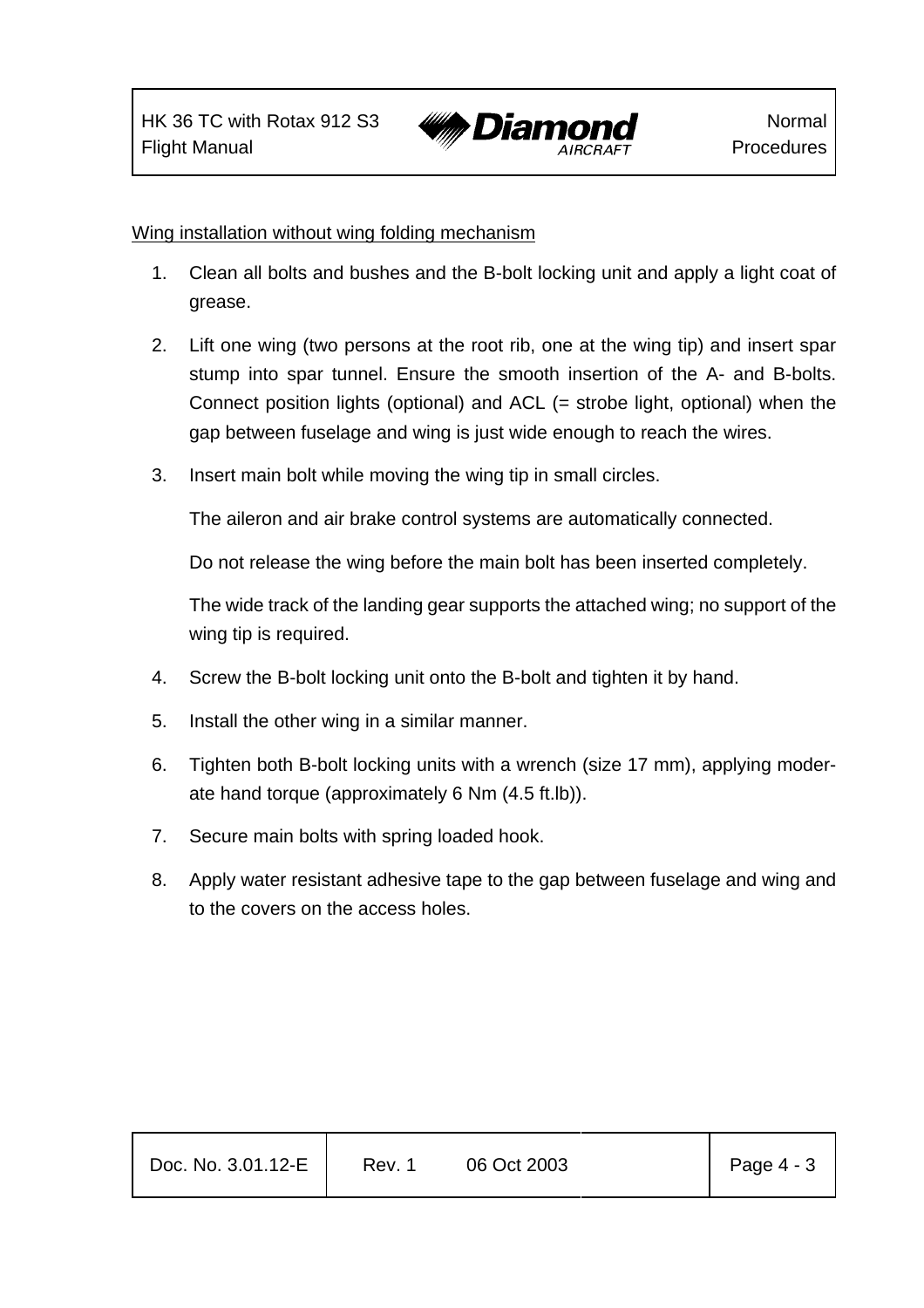

#### Wing installation with wing folding mechanism

- 1. Clean all bolts and bushes and the B-bolt locking unit and apply a light coat of grease, remove cover from B-bolt handhole.
- 2. Unhook one wing from its hanging mount on the stabilizer, pull it rearward to the stop. A second person should stand between the wing and fuselage and relieve the load on the telescopic tube by lifting the wing at the spar stump.
- 3. Walk forward until the wing is 90° from line of flight; rotate the wing until the root ribs are parallel; keep wing in its correct position.
- 4. Introduce spar stump into spar tunnel while ensuring the smooth insertion of Aand B-bolts. Connect position lights (optional) and ACL (= strobe light, optional) when the gap between fuselage and wing is just wide enough to reach the wires.
- 5. Insert main bolt while moving the wing tip in small circles.

The aileron and air brake control systems are automatically connected.

Do not release the wing before the main bolt has been inserted completely.

The wide track of the landing gear supports the attached wing; no support of the wing tip is required.

- 6. Screw the B-bolt locking unit onto the B-bolt and tighten it by hand.
- 7. Install the other wing in a similar manner.
- 8. Tighten both B-bolt locking units with a wrench (size 17 mm), applying moderate hand torque (approximately 6 Nm (4.5 ft.lb)).

| Doc. No. 3.01.12-E | Rev. 1 | 06 Oct 2003 | Page $4 - 4$ |
|--------------------|--------|-------------|--------------|
|                    |        |             |              |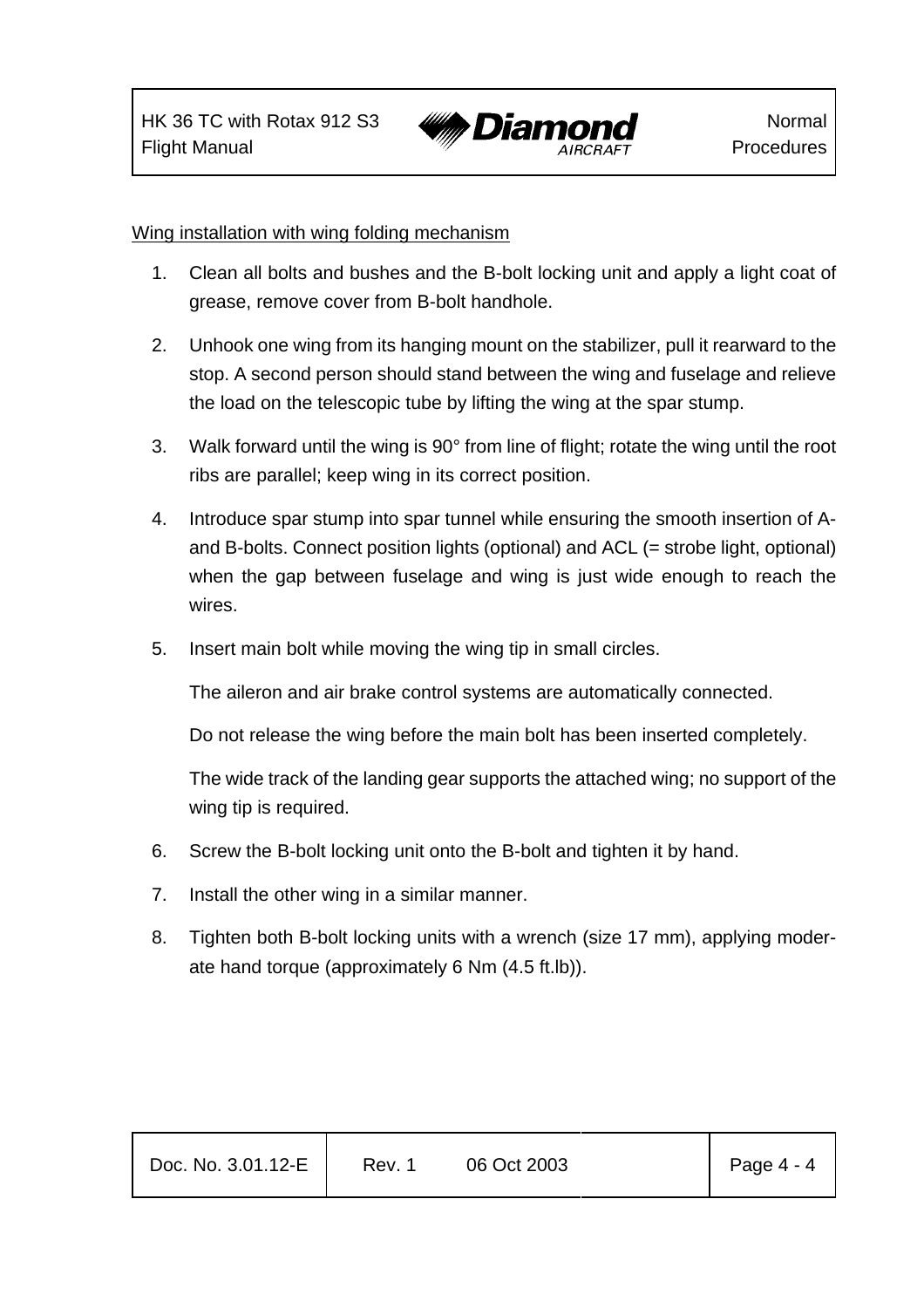

- 9. Secure main bolts with spring loaded hook.
- 10. Apply water resistant adhesive tape to the gap between fuselage and wing and to the covers on the access holes.

#### Wing removal

To remove the wings reverse the above procedure.

#### **NOTE**

When installing or removing the wings, ensure that the % powered sailplane will not drop onto its nose wheel or tail skid as the center of gravity shifts.

#### Winglet installation

1. Clean the bolts and bushes if necessary.

#### **CAUTION**

#### Do not lubricate the bolt threads!

- 2. Install winglet with washers and self locking nuts.
- 3. Tighten self locking nuts with moderate hand torque (approximately 6 Nm (4.5 ft.lb)).
- 4. Apply water resistant adhesive tape to the gap.

#### Winglet removal

To remove the winglet reverse the above procedure.

| Doc. No. 3.01.12-E | Rev. 1 | 06 Oct 2003 | Page $4 - 5$ |
|--------------------|--------|-------------|--------------|
|                    |        |             |              |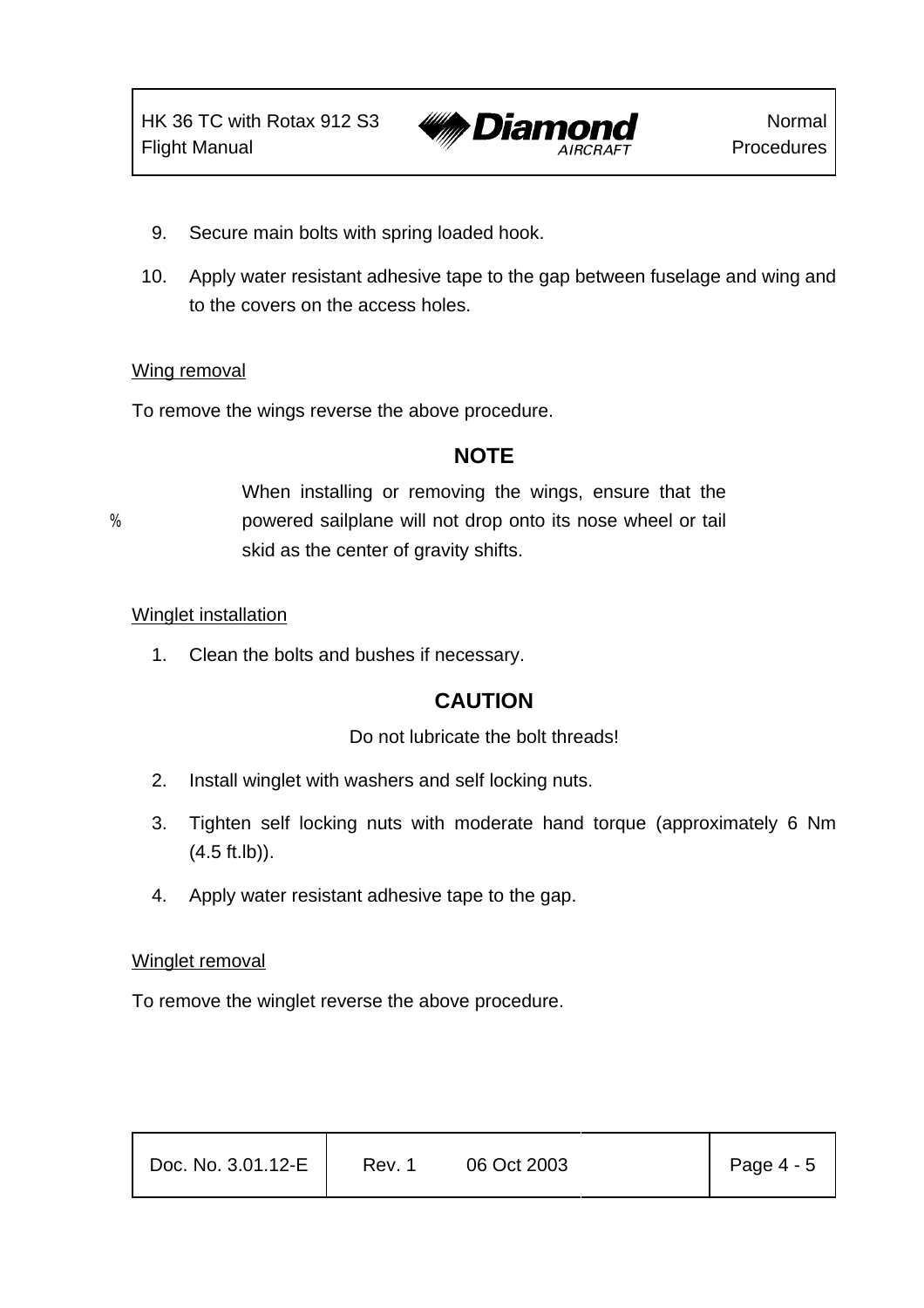

#### Horizontal stabilizer installation

- 1. Clean all bushes and bolts and apply a light coat of grease.
- 2. Move trim knob to full NOSE DOWN position.
- 3. Remove the Pitot tube.
- 4. Position the horizontal stabilizer over the stabilizer mount; the elevator push-rod must be connected by a second person.

#### **WARNING**

The elevator control system is not connected automatically!

- 5. Slip the horizontal stabilizer onto both rearward bolts.
- 6. Screw in the fastening bolt to the stop with an 8 mm hexagon key, applying moderate hand torque (approximately 6 Nm (4.5 ft.lb)).
- 7. Check the horizontal stabilizer for insecure attachment and inspect load transmission of elevator control system.
- 8. Install the Pitot tube.
- 9. Apply water resistant adhesive tape to the gap between the horizontal stabilizer and the vertical stabilizer.

#### Horizontal stabilizer removal

To remove the horizontal stabilizer reverse the above procedure.

| Doc. No. 3.01.12-E | Rev. 1 | 06 Oct 2003 | Page 4 - 6 |
|--------------------|--------|-------------|------------|
|                    |        |             |            |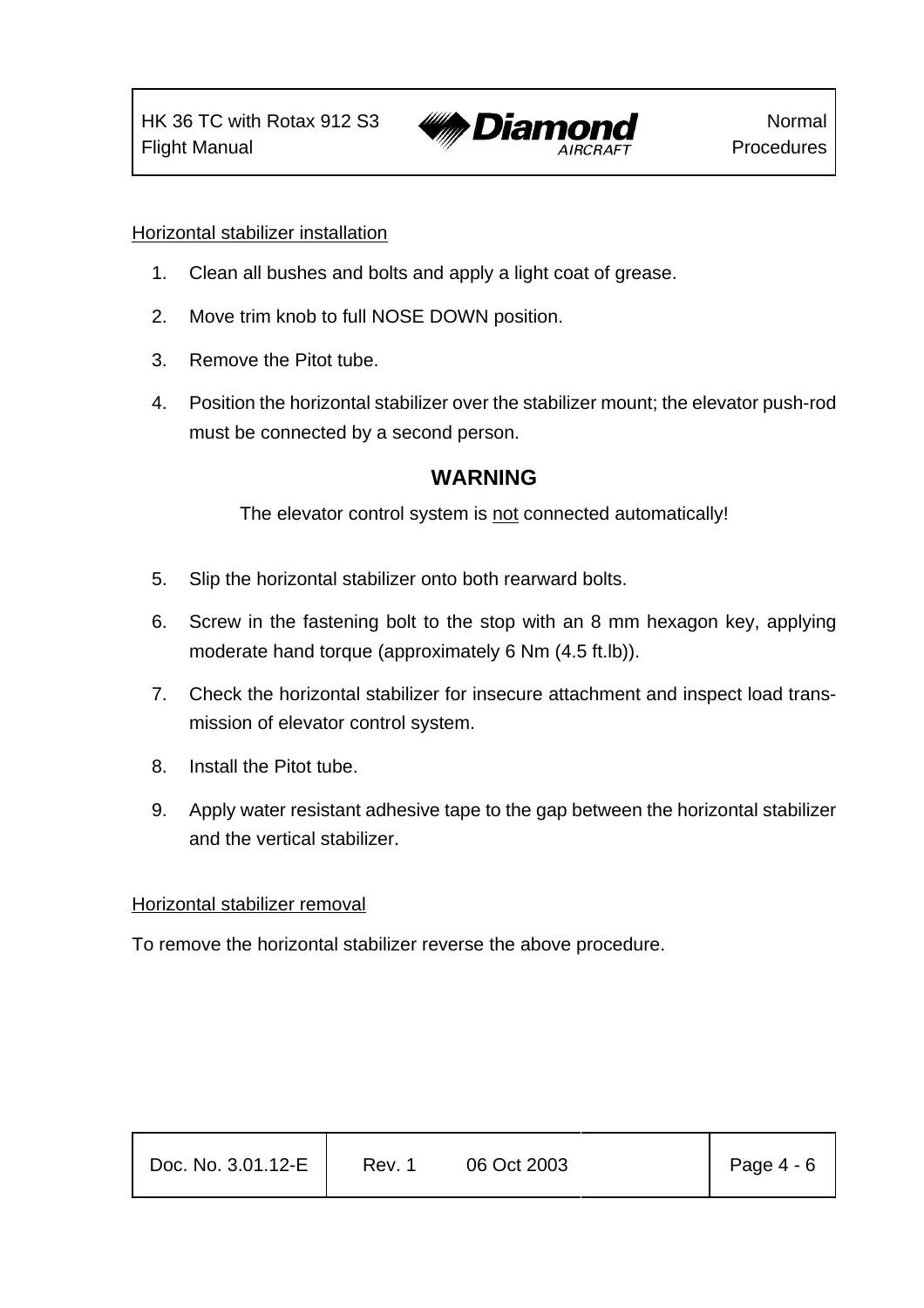

### **4.3 DAILY INSPECTION**

### **WARNING**

Master switch OFF, ignition switch OFF!

1. Fuel tank drain check: on the drain port (see Section 7.10 FUEL SYSTEM), drain off about 1/8 liter (approx. 1/8 US qt) of fuel using a transparent drain cup. Check for dirt or water.

### **NOTE**

In order to prevent the water deposited in the tanks from % dispersing, the powered sailplane should not be agitated prior to the drain check.

- 2. Ensure completeness of the onboard documents and ensure that the remaining operating time before the next scheduled inspection (100, 200 or 600 hrs.) allows for the intended flight.
- 3. Check left fuselage skin for damage and cracks.
- 4. Inspection of vertical stabilizer:
	- Check skin for damage or cracks.
	- Check rudder for improper or insecure mounting.
	- Check for excessive play.
	- Check rudder control system for improper connection and interference.
	- Remove Pitot tube cover.
	- Check Pitot tube for improper mounting and blockage of bores.

| Doc. No. 3.01.12-E | Rev. 1 | 06 Oct 2003 | Page $4 - 7$ |
|--------------------|--------|-------------|--------------|
|--------------------|--------|-------------|--------------|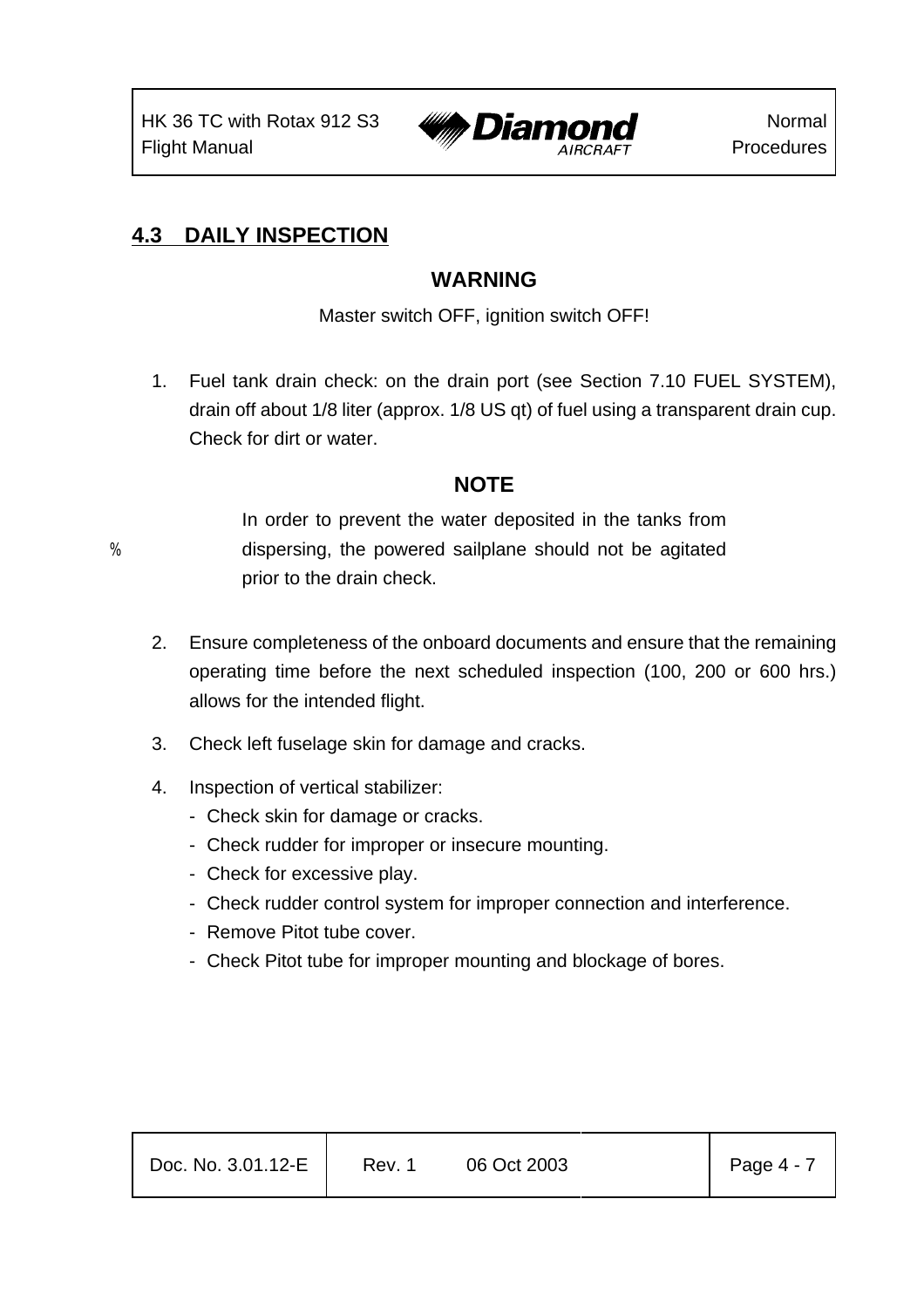

- 5. Inspection of horizontal stabilizer:
	- Check horizontal stabilizer and tips for improper mounting and insecure attachment, and check skin for damage and cracks.
	- Check elevator for improper mounting, play, damage and cracks.
	- Check elevator control system for improper connection, lack of load transmission and interference.
- 6. Check right fuselage skin for damage and cracks.
- 7. Inspection of right wing:
	- Check wing, aileron and winglet for improper or insecure mounting, excessive play, damage, and cracks.
	- Check aileron control system for improper connection, lack of load transmission and interference.
	- Check air brakes for incomplete retraction; ensure flushness with the wing surface.
- 8. Inspection of right main landing gear:
	- Check landing gear strut for damage and cracks.
	- Check wheel fairing for damage and looseness.
	- Visually check tires and brakes.
	- Ensure correct inflation (2.3 bar (33 psi)).
- 9. Inspection of propeller:
	- Check propeller blades for damage, cracks and excessive play.
	- Check spinner for damage and insecure mounting.
- 10. Inspection of nose landing gear:
	- Check nose wheel strut for damage and cracks.
	- Check wheel fairing for damage and looseness.
	- Visually check tire.
	- Ensure correct inflation (1.8 bar (26 psi)).

| Page $4 - 8$<br>Doc. No. 3.01.12-E<br>Rev. 1<br>06 Oct 2003 |  |
|-------------------------------------------------------------|--|
|-------------------------------------------------------------|--|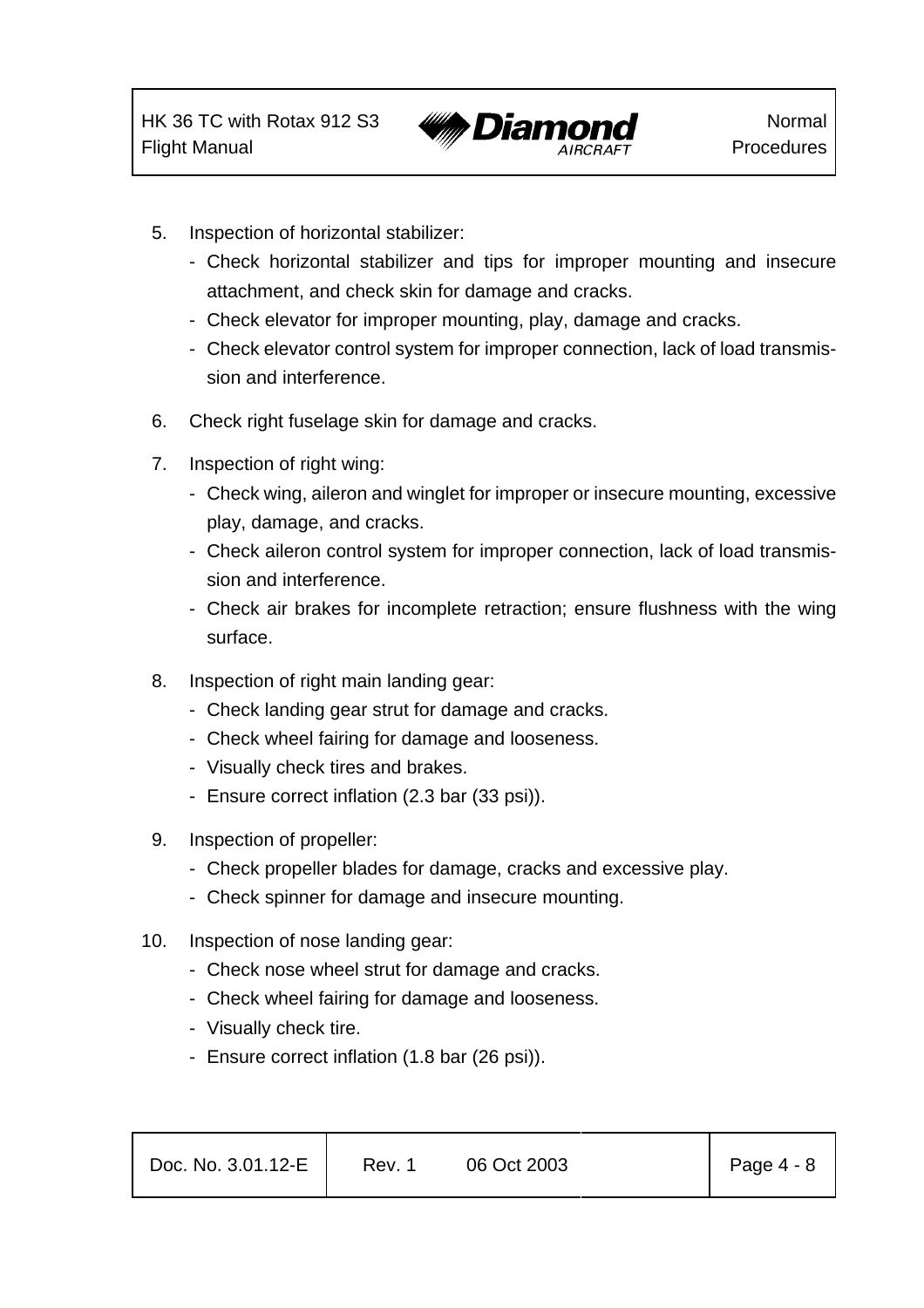

- 11. Oil and coolant check:
	- Check oil level.

# **NOTE**

The oil consumption is minor. Refill engine oil only when the oil level reaches or falls below the minimum marking.

- Ensure coolant level in equalizing reservoir is more than 1/3.

### **NOTE**

The coolant equalizing reservoir should not be more than 2/3 full.

- Check engine compartment for obvious defects.
- Check coolers for obstruction.
- 12. Inspection of left main landing gear:
	- Check landing gear strut for damage and cracks.
	- Check wheel fairing for damage and looseness.
	- Visually check tires and brakes.
	- Ensure correct inflation (2.3 bar (33 psi)).
- 13. Inspection of left wing:
	- Check wing, aileron and winglet for improper or insecure mounting, excessive play, damage, and cracks.
	- Check aileron control system for improper connection, lack of load transmission and interference.
	- Check air brakes for incomplete retraction; ensure flushness with the wing surface.

| Doc. No. 3.01.12-E | Rev. 1 | 06 Oct 2003 | Page 4 - 9 |
|--------------------|--------|-------------|------------|
|                    |        |             |            |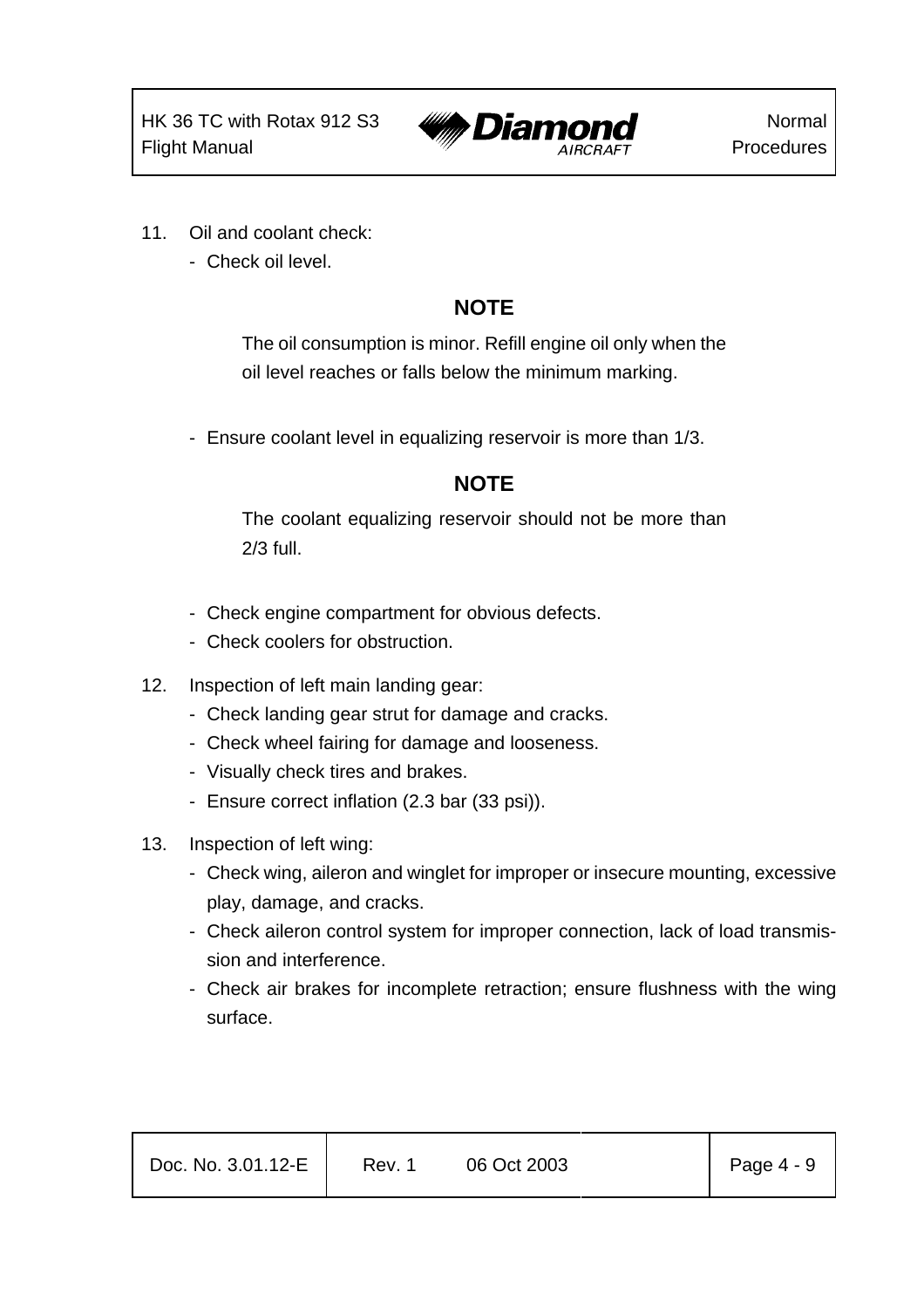

- 14. Check in the cabin:
	- Verify that loading is admissible (refer to Chapter 6).

### **NOTE**

Ensure compliance with loading restrictions by changing and/or rearranging the useful load.

| - Master switch  ON                                                 |                          |
|---------------------------------------------------------------------|--------------------------|
| - Mode select switch  POWER FLIGHT                                  |                          |
| - Caution light for coolant level  check, illuminates for approx. 3 |                          |
|                                                                     | seconds and extinguishes |

### **CAUTION**

If the caution light for the coolant level does not extinguish, coolant must replenished (dispatcher vessel, located centrally on the engine). The upper cowling must be removed for replenishing.

#### **WARNING**

The pressure cap on the dispatcher vessel must snap in the 'closed' position. Ensure a tight fit!

- All circuit breakers . . . . . . . . . . . . . . . . pressed in
- Fuel quantity . . . . . . . . . . . . . . . . . . . . . . check using fuel quantity indicator and log book entries; refuel if necessary

### **NOTE**

% Usable fuel and approved fuel grades: see Paragraph % 2.4.3 FUEL.

| Doc. No. 3.01.12-E | Rev. 1 | 06 Oct 2003 | Page $4 - 10$ |
|--------------------|--------|-------------|---------------|
|                    |        |             |               |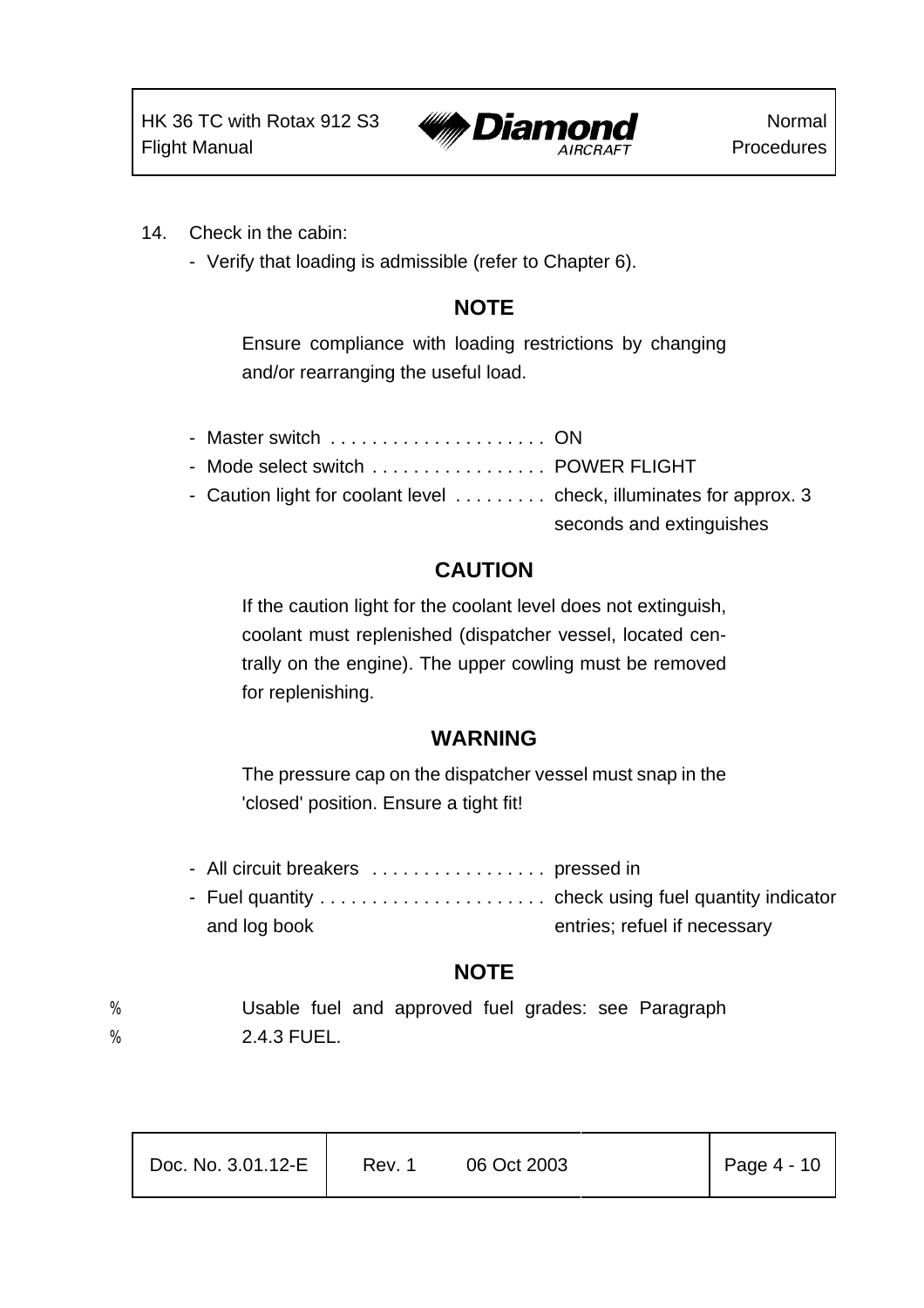$\mathbf{r}$ 



Normal Procedures

|     | - Foreign bodies and loose items check                              |                                     |
|-----|---------------------------------------------------------------------|-------------------------------------|
|     | - Canopy  check for dirt and damage                                 |                                     |
|     |                                                                     |                                     |
|     |                                                                     |                                     |
| 15. | Check of propeller FEATHER position:                                |                                     |
|     | - Rudder pedals  adjust                                             |                                     |
|     | - Canopy  closed & locked                                           |                                     |
|     |                                                                     |                                     |
|     | - Parking brake  set                                                |                                     |
|     | - Electrical equipment OFF                                          |                                     |
|     | - Master switch  ON                                                 |                                     |
|     | - Mode select switch  POWER FLIGHT                                  |                                     |
|     | - Caution light for coolant level illuminates for approx. 3 seconds | and extinguishes                    |
|     | - Propeller speed control  TAKE-OFF                                 |                                     |
|     |                                                                     |                                     |
|     | - Electric fuel pump ON; verify that red warning light              |                                     |
|     |                                                                     | extinguishes after build-up of fuel |
|     |                                                                     | pressure                            |
|     | Throttle control  IDLE                                              |                                     |
|     |                                                                     |                                     |

| Doc. No. 3.01.12-E | Rev. 1 | 06 Oct 2003 | $\vert$ Page 4 - 11 |
|--------------------|--------|-------------|---------------------|
|                    |        |             |                     |

Т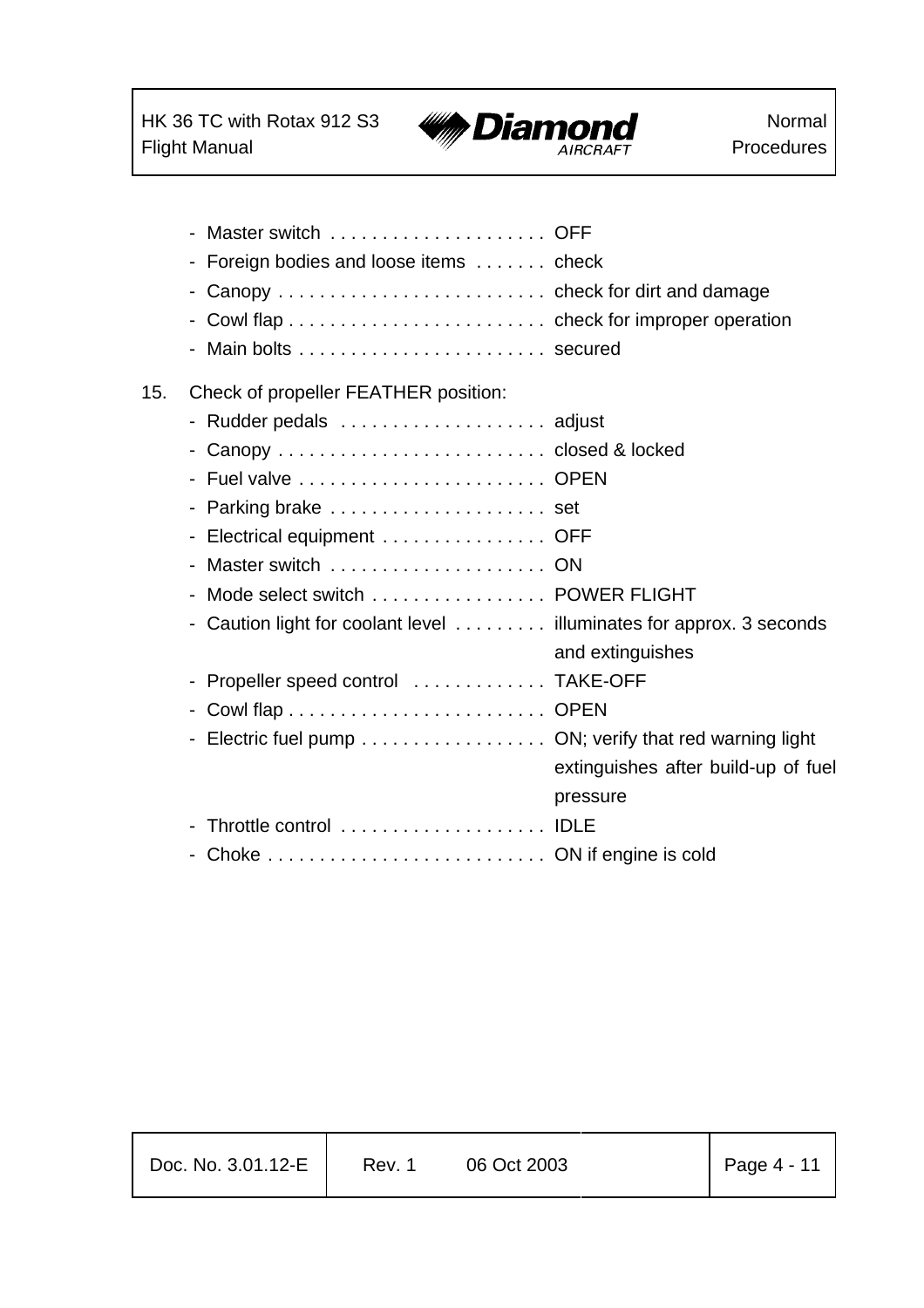

#### **WARNING**

People must stay clear of the propeller danger zone!

- Ignition switch . . . . . . . . . . . . . . . . . . . . . turn clockwise to start engine
- Throttle control . . . . . . . . . . . . . . . . . . . . adjust 1000 RPM
- Oil pressure . . . . . . . . . . . . . . . . . . . . . . must reach operating range within 10 seconds

# **CAUTION**

If oil pressure is too low, turn off engine immediately!

# **NOTE**

When the powered sailplane has been parked for long periods, or the hydraulic pressure accumulator is emptied for any other reason, a loss of oil pressure may occur after oil pressure build-up in the area of the oil pressure sensor. The reason for this is the filling process of the accumulator. The oil pressure indicator may drop to zero for a maximum of 15 seconds.

- Choke . . . . . . . . . . . . . . . . . . . . . . . . . . . push forward as required - Electric fuel pump . . . . . . . . . . . . . . . . . OFF

| Doc. No. 3.01.12-E | Rev. 1 | 06 Oct 2003 | $\vert$ Page 4 - 12 |
|--------------------|--------|-------------|---------------------|
|                    |        |             |                     |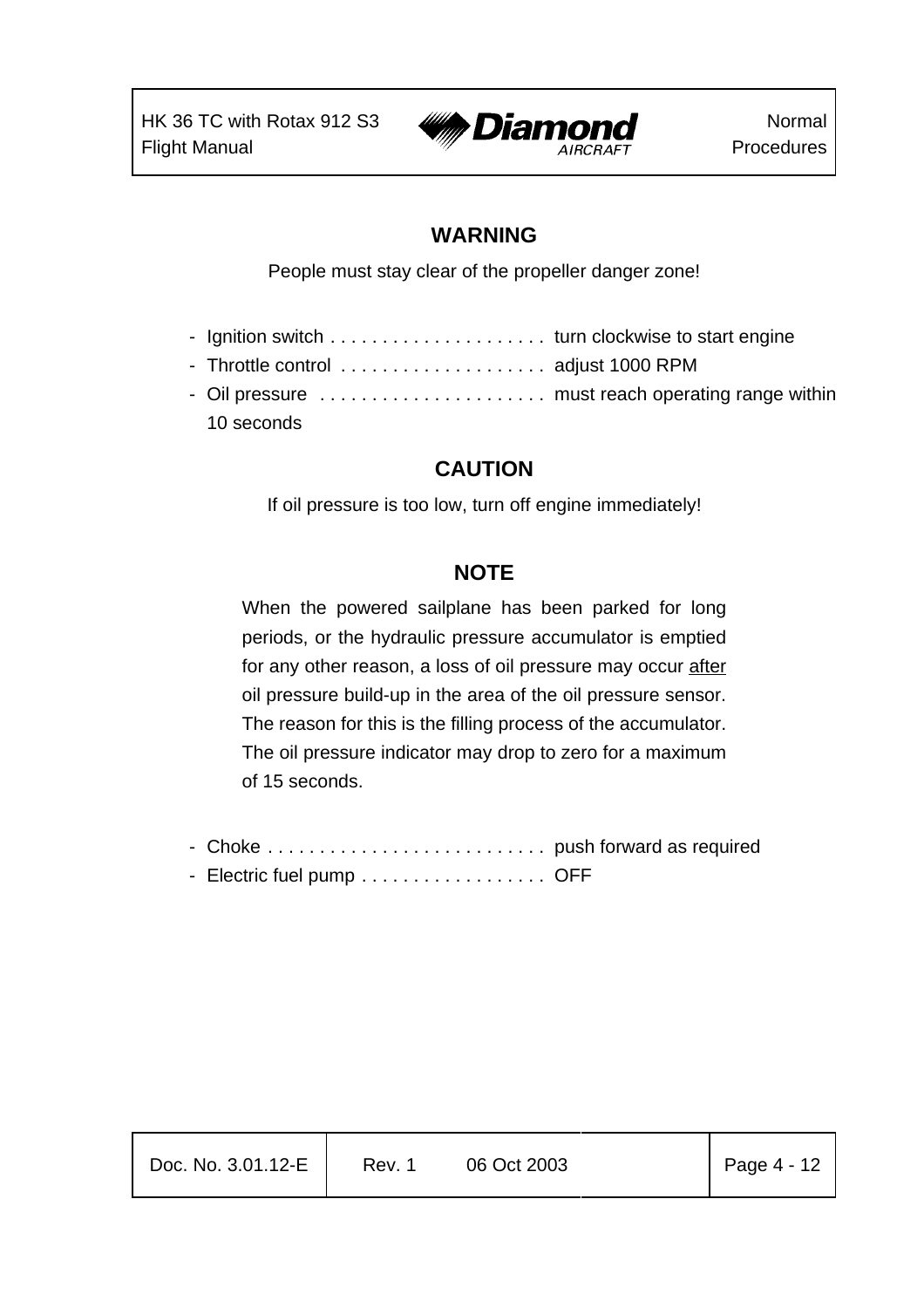

- At increased idle speed (approximately 1000 RPM) turn off ignition and simultaneously pull propeller speed control all the way back to the FEATHER position.

# **NOTE**

Unless the propeller speed control is actuated simultaneously with the ignition switch, the propeller will remain in the take-off position. Propeller feathering is only possible at 500 RPM or above (see Section 7.9 POWER-PLANT).

- Propeller speed control ............... TAKE-OFF

# **NOTE**

If the propeller remains in the feathered position, apply the emergency procedure described in Paragraph 3.7.3 PRO-PELLER REMAINS IN FEATHERED POSITION.

| - Mode select switch  SOARING |  |
|-------------------------------|--|

| $\vert$ Page 4 - 13<br>Doc. No. 3.01.12-E<br>06 Oct 2003<br>Rev. 1 |
|--------------------------------------------------------------------|
|--------------------------------------------------------------------|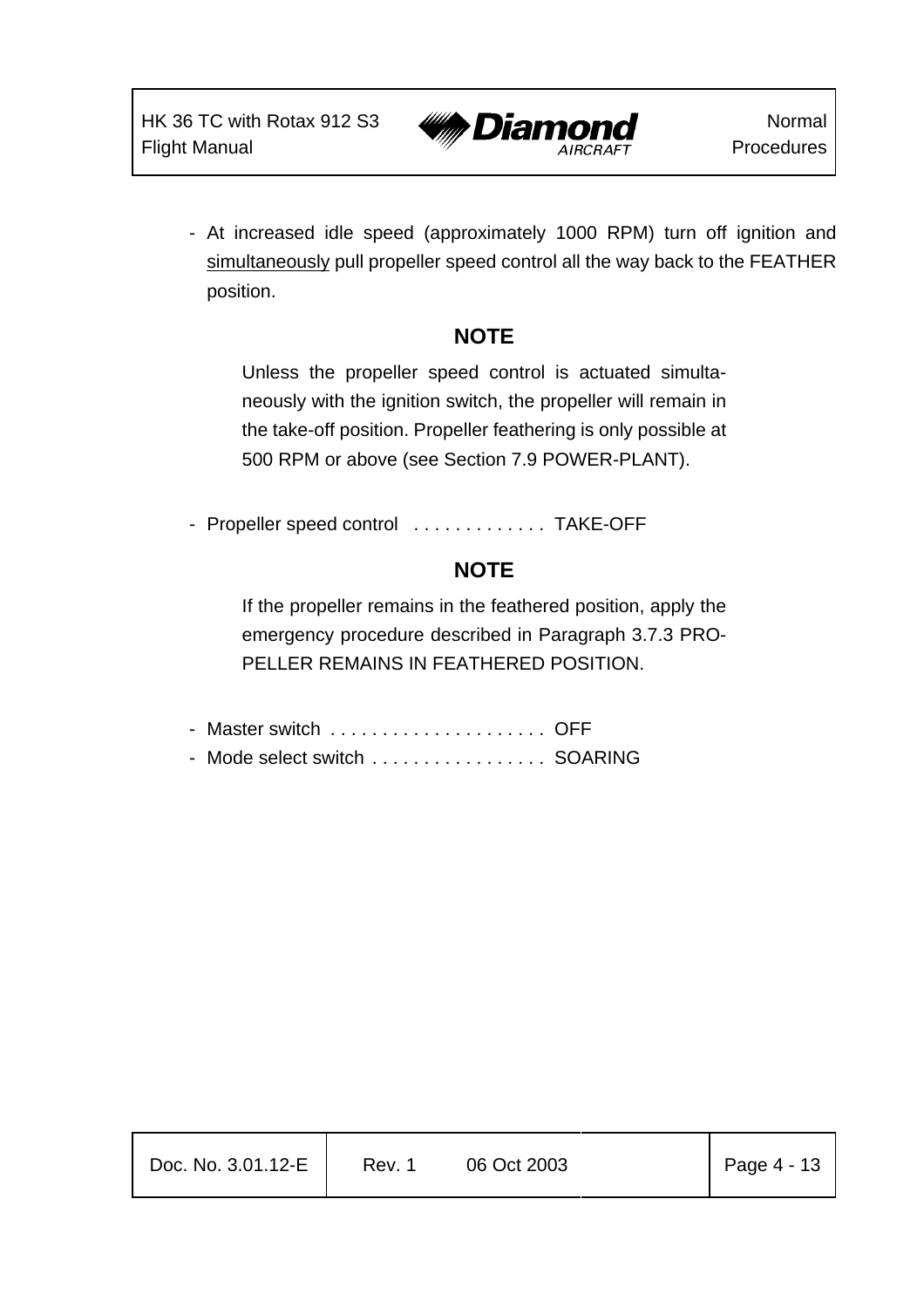

### **4.4 PREFLIGHT INSPECTION**

The following checklist placard with the most important items is placed where it is well visible for both pilots:

#### **START CHECK**

- **1. Mass & Balance checked**
- **2. Main bolts secured**
- **3. Fuel valve OPEN**
- **4. Fuel quantity checked**
- **5. Canopy locked**
- **6. Seat harness on & secure**
- **7. Propeller check**
- **8. Magneto check**
- **9. Carburetor heat OFF**
- **10. Controls free**
- **11. Trim checked**
- **12. Parking brake released**
- **13. Air brakes locked**
- **14. Fuel pump ON**

| Doc. No. 3.01.12-E | Rev. 1 | 06 Oct 2003 | $\vert$ Page 4 - 14 |
|--------------------|--------|-------------|---------------------|
|                    |        |             |                     |

Τ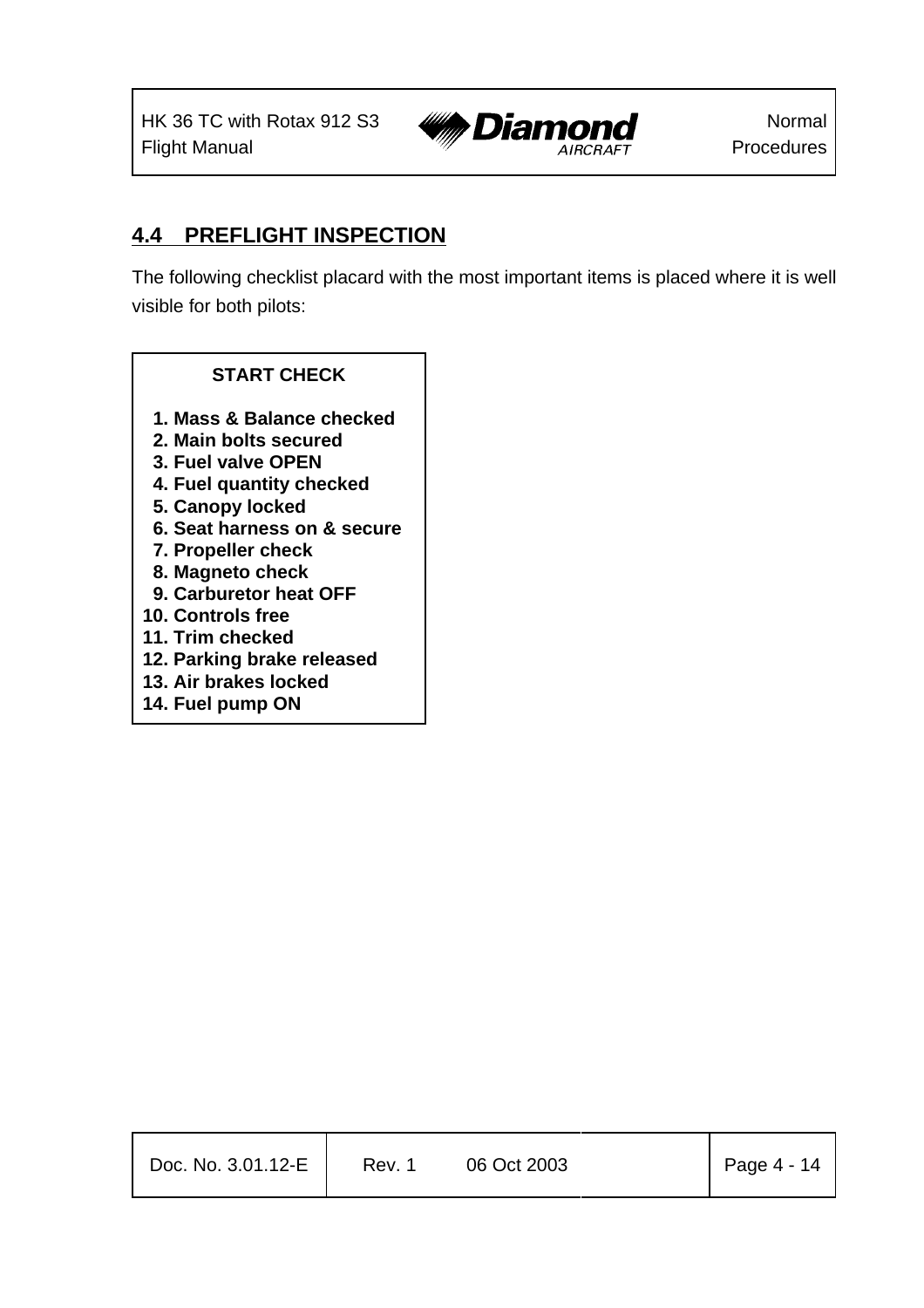$\mathbf{r}$ 



# **4.5 NORMAL PROCEDURES AND RECOMMENDED SPEEDS**

#### **4.5.1 STARTING ENGINE, RUN UP & TAXIING PROCEDURES**

| 1.             |                                                                   |                                     |
|----------------|-------------------------------------------------------------------|-------------------------------------|
| 2.             | Seat harnesses  fasten                                            |                                     |
| 3.             | Canopy  closed & locked                                           |                                     |
| 4.             | Fuel valve  OPEN                                                  |                                     |
| 5.             |                                                                   |                                     |
| 6.             |                                                                   |                                     |
| 7 <sub>1</sub> |                                                                   |                                     |
| 8.             | Electrical equipment  OFF                                         |                                     |
| 9.             |                                                                   |                                     |
| 10.            | Mode select switch  POWER FLIGHT                                  |                                     |
| 11.            | Caution light for coolant level illuminates for approx. 3 seconds |                                     |
|                |                                                                   | and extinguishes                    |
| 12.            | Propeller speed control  TAKE-OFF                                 |                                     |
| 13.            |                                                                   |                                     |
| 14.            |                                                                   |                                     |
| 15.            |                                                                   |                                     |
|                |                                                                   | extinguishes after build-up of fuel |
|                |                                                                   | pressure                            |
| 16.            |                                                                   |                                     |
| 17.            |                                                                   |                                     |
|                |                                                                   |                                     |

| Doc. No. 3.01.12-E | Rev. 1 | 06 Oct 2003 | $\vert$ Page 4 - 15 |
|--------------------|--------|-------------|---------------------|
|                    |        |             |                     |

Т

Т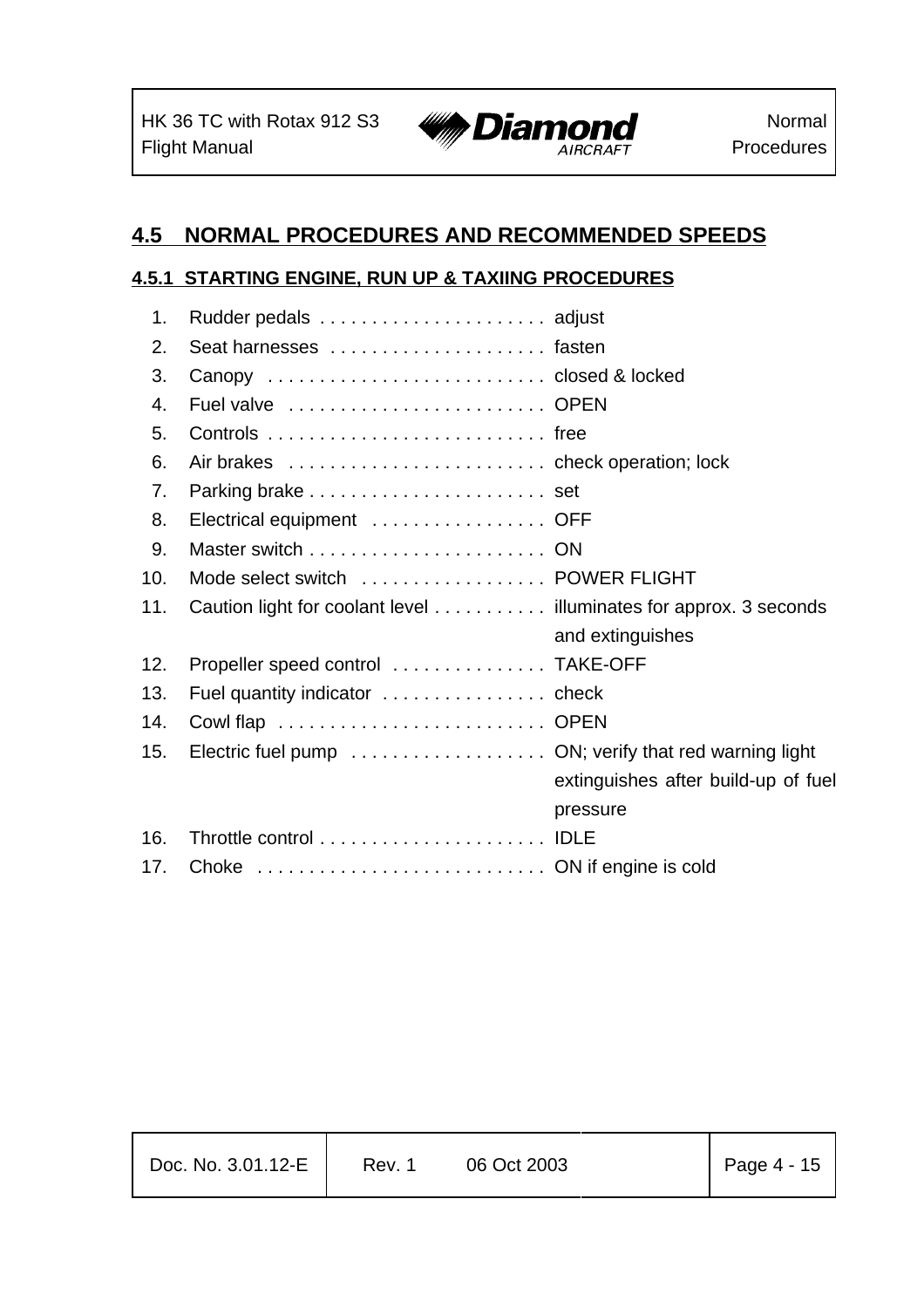

#### **WARNING**

People must stay clear of the propeller danger zone!

| 18. Ignition switch  turn clockwise to start engine |            |
|-----------------------------------------------------|------------|
|                                                     |            |
| 20. Oil pressure  must reach operating range within |            |
|                                                     | 10 seconds |

# **CAUTION**

If oil pressure is too low, turn off engine immediately!

# **NOTE**

When the powered sailplane has been parked for long periods, or the hydraulic pressure accumulator is emptied for any other reason, a loss of oil pressure may occur after oil pressure build-up in the area of the oil pressure sensor. The reason for this is the filling process of the accumulator. The oil pressure indicator may drop to zero for a maximum of 15 seconds.

21. Choke . . . . . . . . . . . . . . . . . . . . . . . . . . . . push forward as required

### **WARNING**

If the engine is warm, the activated choke will considerably reduce the engine output!

| Doc. No. 3.01.12-E | Rev. 1 | 06 Oct 2003 | $\vert$ Page 4 - 16 |
|--------------------|--------|-------------|---------------------|
|                    |        |             |                     |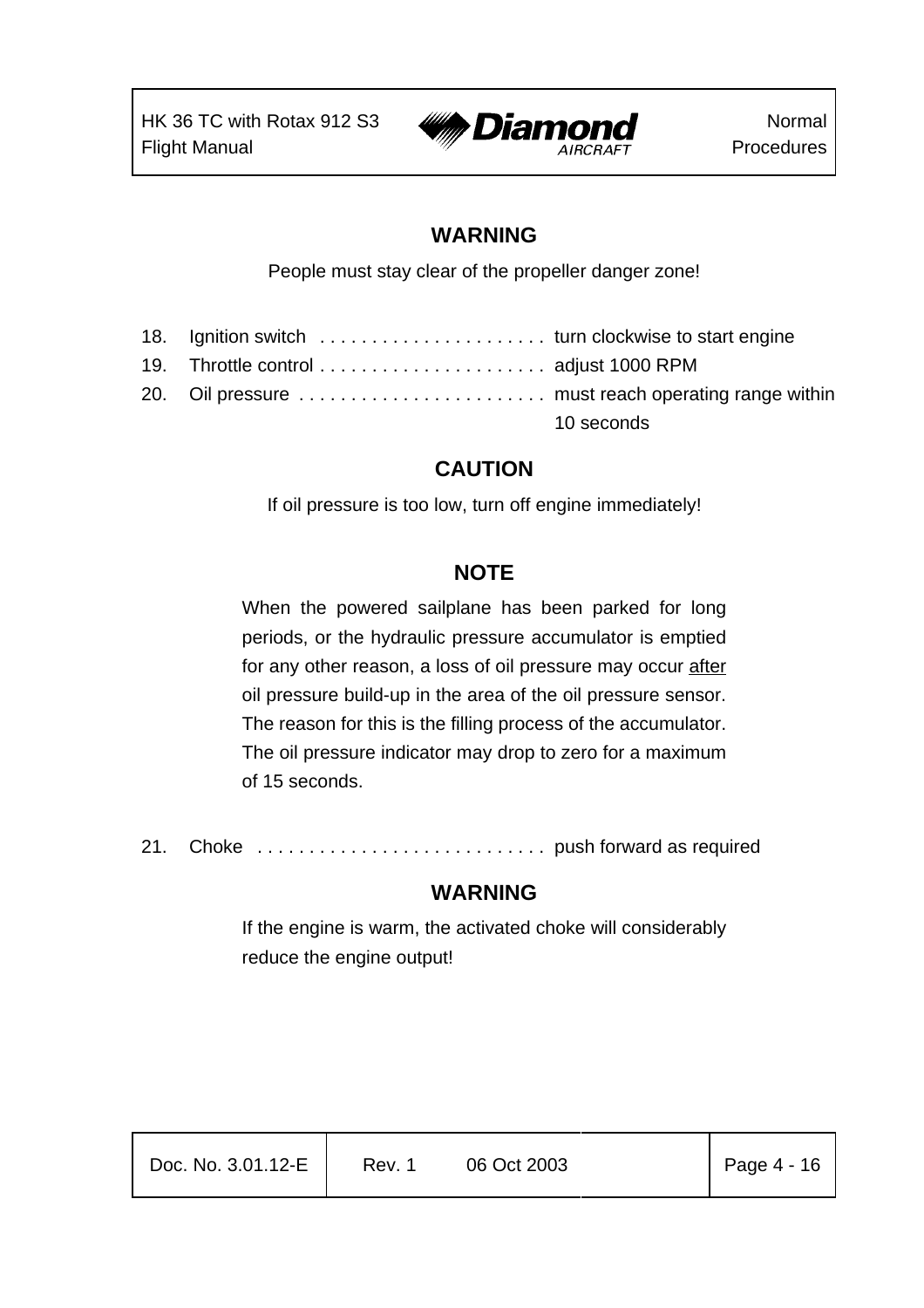

- 22. Electrical equipment ................. as required
- 23. Altimeter . . . . . . . . . . . . . . . . . . . . . . . . . . set
- 24. Oil temperature . . . . . . . . . . . . . . . . . . . . . check

### **CAUTION**

Before loading the engine, allow the oil temperature to rise to 50 °C with the cowl flap open at 1000 to 1500 RPM (also possible during taxiing).

25. Choke . . . . . . . . . . . . . . . . . . . . . . . . . . . . OFF 26. Check ignition circuits at 1700 RPM . . . . . RPM drop . . . . . 50 to 150 RPM difference LH/RH . max. 50 RPM

### **CAUTION**

If RPM drop is too high at low ambient temperatures, repeat check with the carburetor heat ON.

27. Check carburetor heat at 1700 RPM . . . . . RPM drop . . . . approx. 20 RPM

| Doc. No. 3.01.12-E | Rev. 1 | 06 Oct 2003 | $\vert$ Page 4 - 17 |
|--------------------|--------|-------------|---------------------|
|                    |        |             |                     |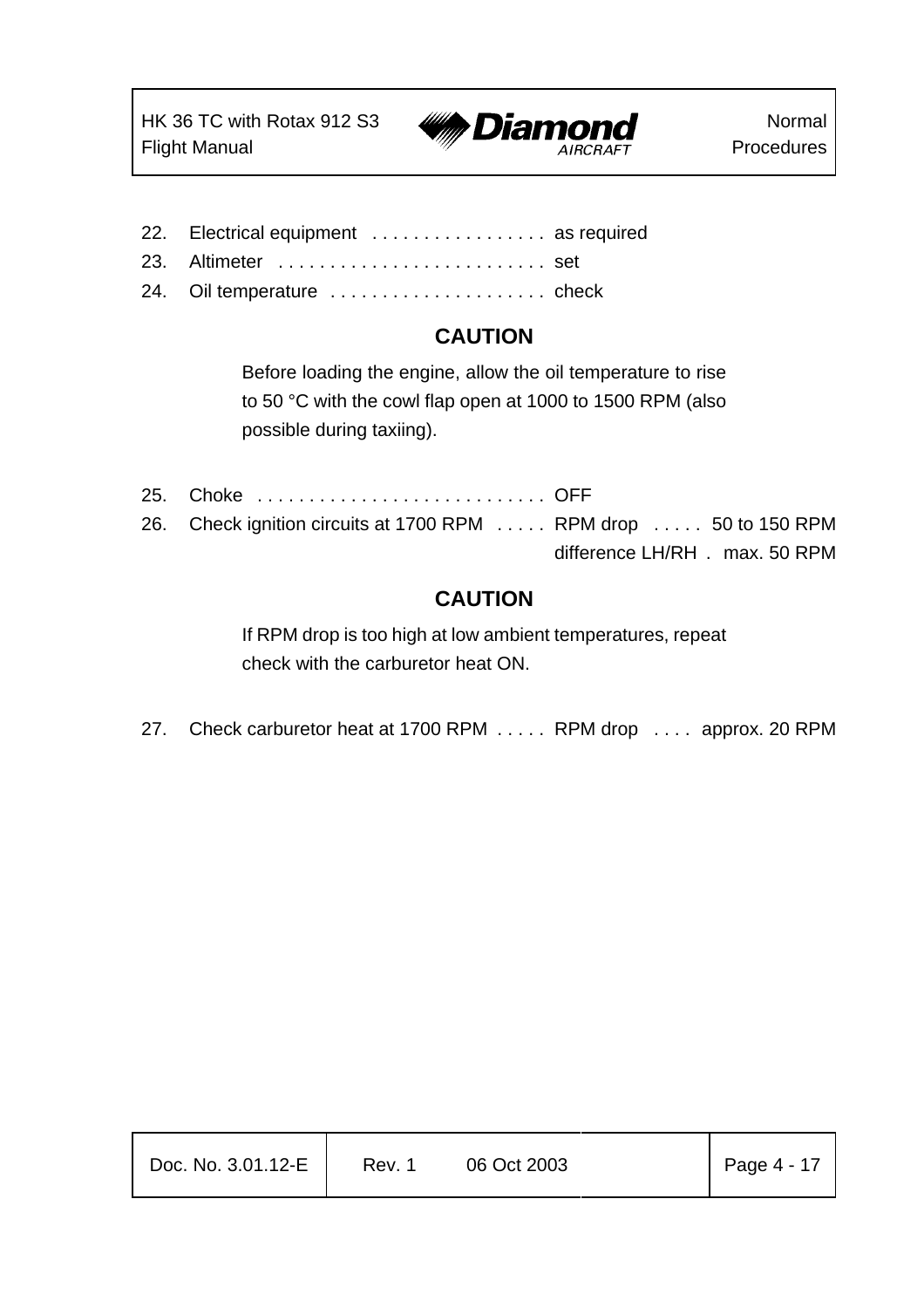

- 28. Propeller check:
	- Throttle control ........................ adjust 2000 RPM
	- Pull propeller speed control back to the cam in front of the SOARING position, wait until propeller speed drops to approximately 1800 RPM. Reset to TAKE-OFF position. Carry out this procedure at least three times.

### **CAUTION**

Unless this procedure is carried out several times, it is not ensured that the pitch change mechanism is operative.

#### 29. Power check:

- Ignition switch . . . . . . . . . . . . . . . . . . BOTH
- Throttle control . . . . . . . . . . . . . . . . . . FULL; check 2330 ± 50 RPM
- 30. Power-plant instruments . . . . . . . . . . . . . . all indicators in green range

| Doc. No. 3.01.12-E | Rev. 1 | 06 Oct 2003 | $\vert$ Page 4 - 18 |
|--------------------|--------|-------------|---------------------|
|                    |        |             |                     |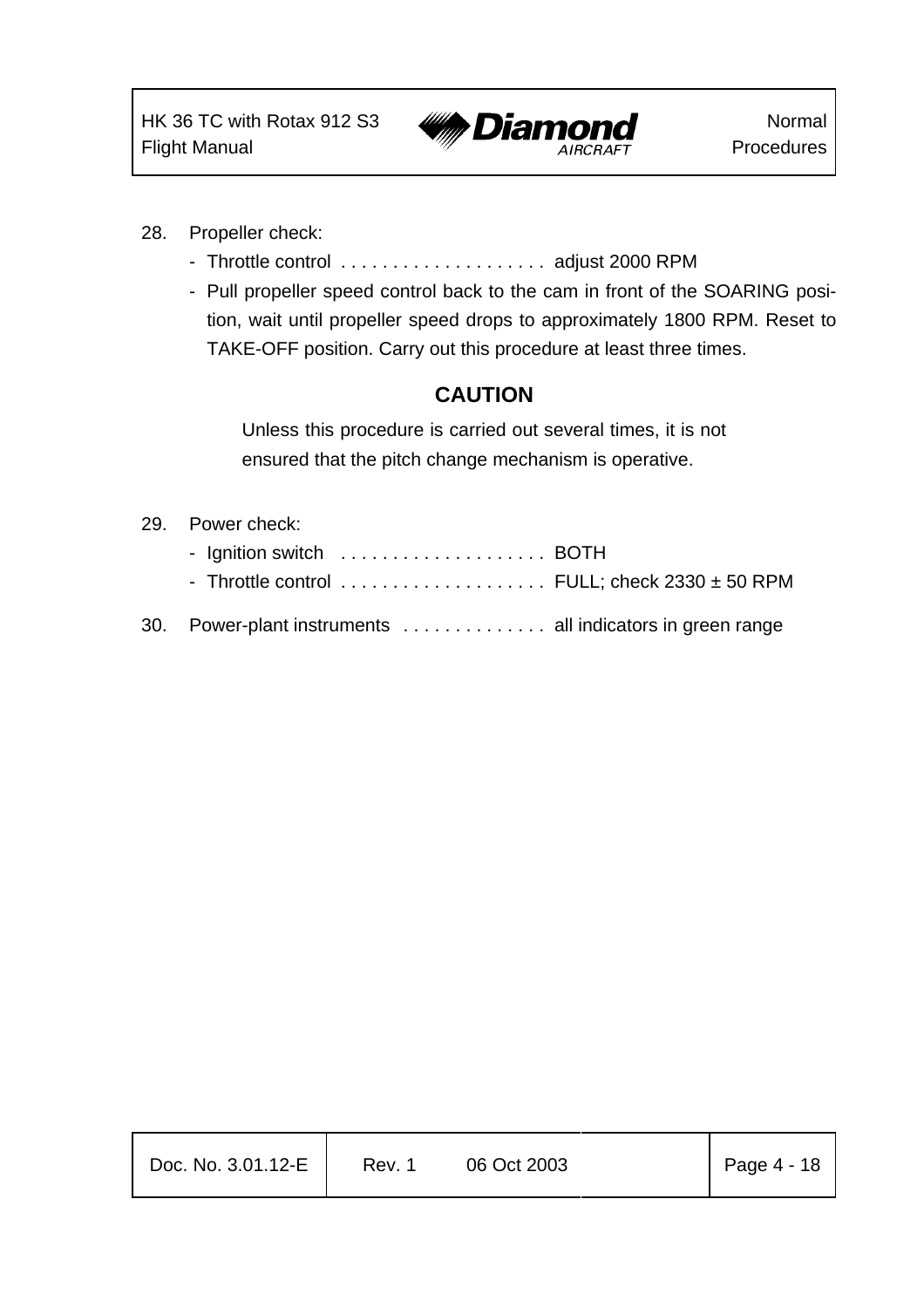

#### **4.5.2 TAKE-OFF AND CLIMB**

- 1. Cowl flap . . . . . . . . . . . . . . . . . . . . . . . . . . OPEN
- 2. Electric fuel pump . . . . . . . . . . . . . . . . . ON
- 3. Propeller speed control ................... TAKE-OFF
- 4. Throttle control . . . . . . . . . . . . . . . . . . . . . . FULL THROTTLE
- 5. RPM . . . . . . . . . . . . . . . . . . . . . . . . . . . . . . check 2330 ± 50 RPM
- 6. Start take-off run with elevator neutral, keep direction with rudder.
- % 7. Lift nose wheel at approximately 80 km/h (43 kts / 50 mph). Powered sailplane will lift off by itself at approximately 90 km/h (49 kts / 56 mph).
	- 8. Perform climb with at least 95 km/h (51 kts / 59 mph). Monitor oil pressure, oil temperature and cylinder head temperature which all must stay within the green range.

*at a height of 100 m (330 ft) AGL:*

9. Electric fuel pump . . . . . . . . . . . . . . . . . OFF

If the fuel system is intact, the red warning light must not illuminate, because the engine-driven pump maintains the fuel pressure.

For best *angle* of climb adjust airspeed to 95 km/h (51 kts / 59 mph), for best *rate* of climb to 110 km/h (59 kts / 68 mph). Figures apply to maximum T/O mass (max. gross weight).

| Doc. No. 3.01.12-E | Rev. 1 | 06 Oct 2003 | Page $4 - 19$ |
|--------------------|--------|-------------|---------------|
|                    |        |             |               |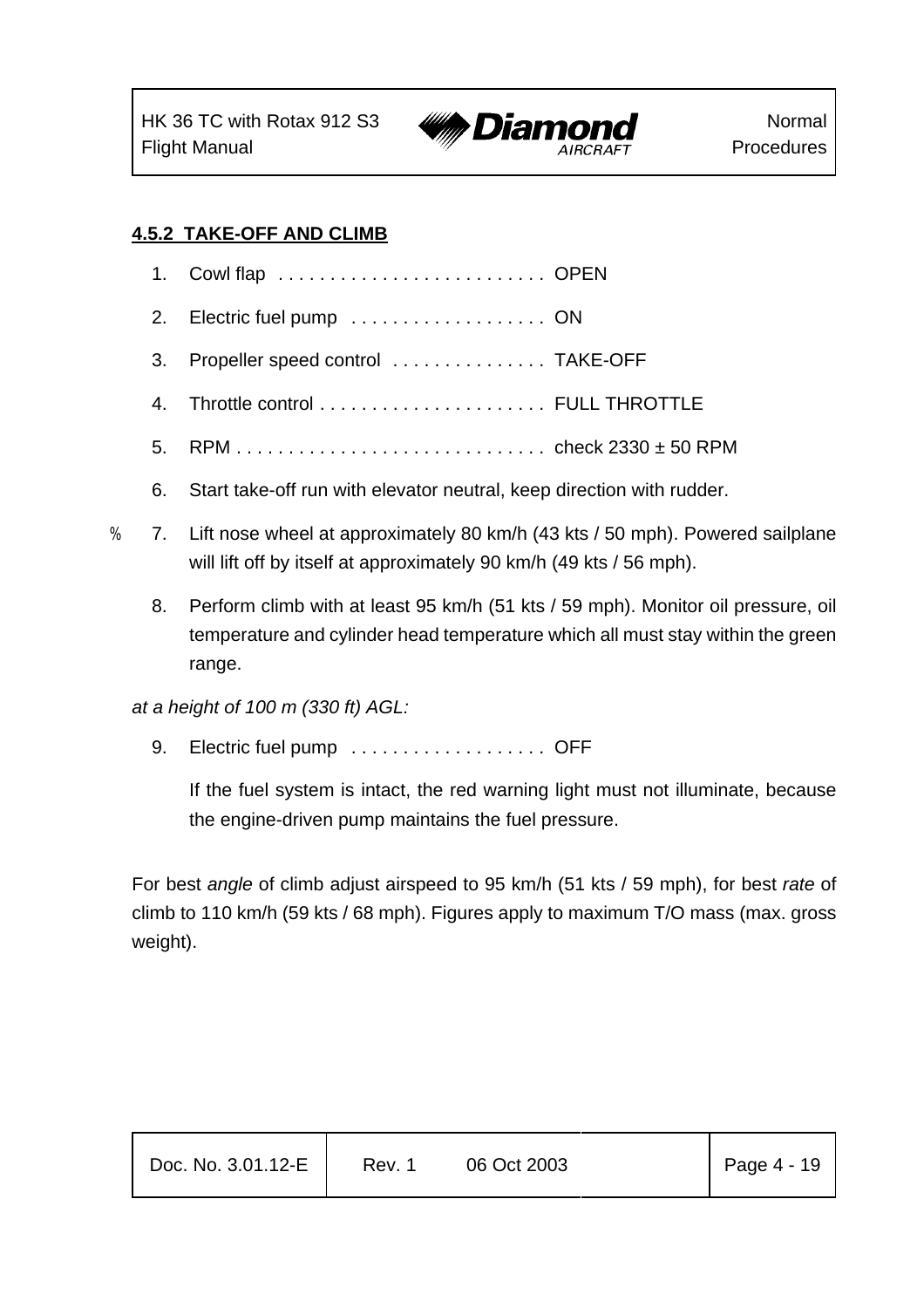

#### **4.5.3 FLIGHT (INCLUDING IN-FLIGHT ENGINE STOP/START PROCEDURES)**

### **NOTE**

Economic power settings can be found in Paragraph 5.3.7 FUEL CONSUMPTION, CRUISING SPEED, ENDUR-ANCE, RANGE.

In-flight engine stop

- 1. Throttle control . . . . . . . . . . . . . . . . . . . . . . IDLE
- 2. Electrical equipment .................. OFF

### **WARNING**

Starting the engine with the electric starter can become impossible:

- after prolonged soaring with several electrical consumers switched ON (mis-operation of mode select switch);
- in extreme cold (see Section 2.15 OTHER LIMITA-TIONS);
- if the battery is in a poorly maintained condition or barely charged.

| Doc. No. 3.01.12-E | Rev. 1 | 06 Oct 2003 | $\vert$ Page 4 - 20 |
|--------------------|--------|-------------|---------------------|
|                    |        |             |                     |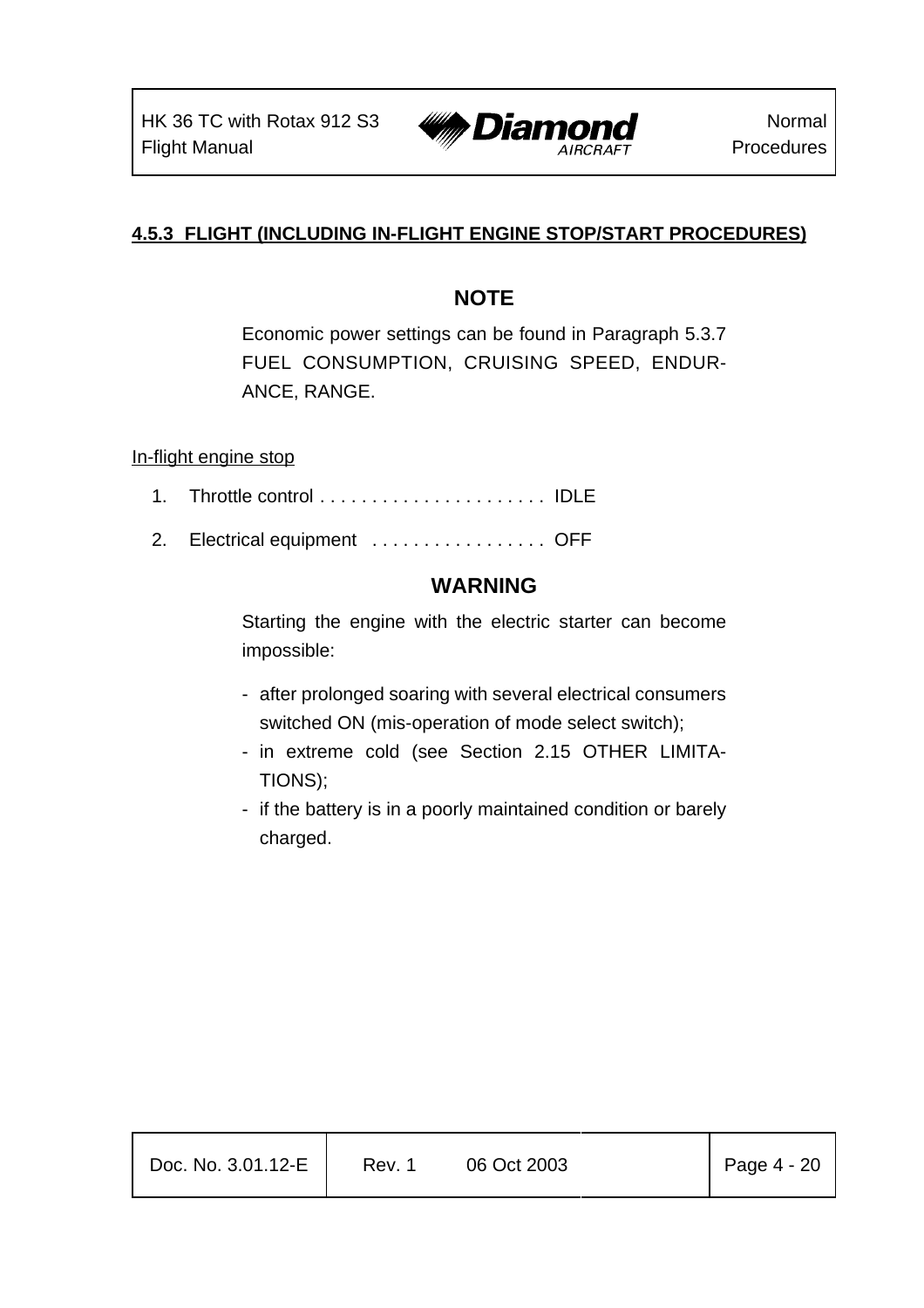

- 3. Ignition switch . . . . . . . . . . . . . . . . . . . . . . OFF
- 4. Propeller speed control . . . . . . . . . . . . . . FEATHER (pull all the way back over the cam)
- 5. Mode select switch . . . . . . . . . . . . . . . . . . SOARING

### **NOTE**

The propeller will continue to rotate after ignition shut-off due to windmilling. Feathering will occur with the propeller rotating.

6. Cowl flap . . . . . . . . . . . . . . . . . . . . . . . . . . CLOSE

#### In-flight engine start

### **NOTE**

Starting the engine is possible up to a density altitude of at least 5000 meters (16400 ft).

| 1.                             | Electrical equipment  OFF                                         |                  |
|--------------------------------|-------------------------------------------------------------------|------------------|
| 2.                             |                                                                   |                  |
| 3.                             | Mode select switch  POWER FLIGHT                                  |                  |
| 4.                             | Caution light for coolant level illuminates for approx. 3 seconds |                  |
|                                |                                                                   | and extinguishes |
| 5.                             | Propeller speed control  TAKE-OFF                                 |                  |
| 6.                             | Cowl flap  OPEN                                                   |                  |
| $7_{\scriptscriptstyle{\sim}}$ |                                                                   |                  |
| 8.                             |                                                                   |                  |
| 9.                             |                                                                   |                  |
|                                | 10. Ignition switch  start engine; BOTH                           |                  |

| Doc. No. 3.01.12-E |  |  |
|--------------------|--|--|
|                    |  |  |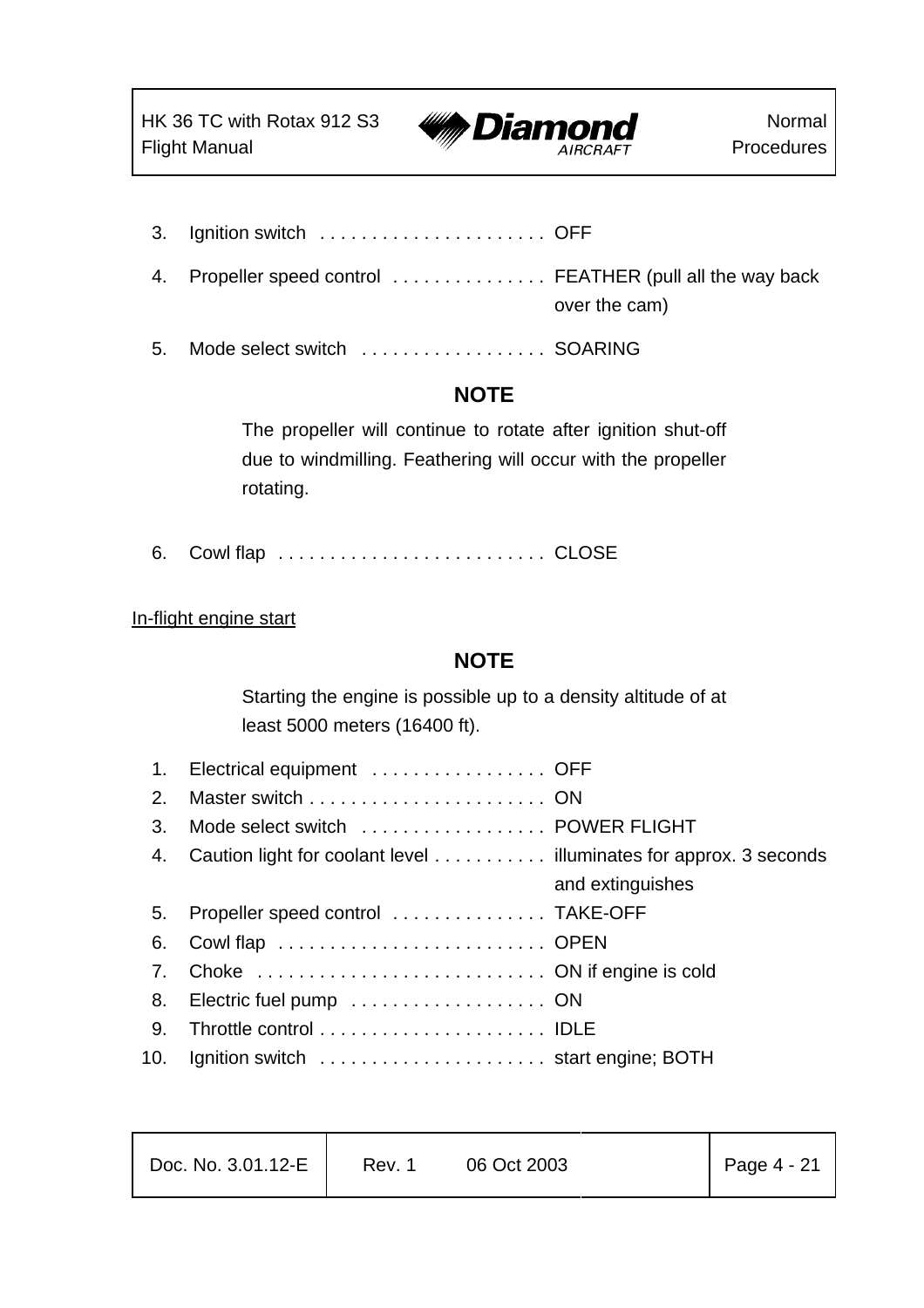

11. Oil pressure ............................ check

# **NOTE**

The hydraulic pressure accumulator is no longer full after the propeller pitch change. After pressure build-up, there might be a loss of oil pressure in the area of the oil pressure sensor. The reason for this is the filling process of the pressure accumulator. The oil pressure indicator may drop to zero for a maximum of 15 seconds.

- 12. Choke . . . . . . . . . . . . . . . . . . . . . . . . . . . . push forward as required
- 13. Electrical equipment . . . . . . . . . . . . . . . . . as required
- 14. Oil temperature ......................... check
- 15. Propeller check:
	- Throttle control . . . . . . . . . . . . . . . . . . adjust 2000 RPM
	- Pull propeller speed control back to the cam in front of the SOARING position, wait until propeller speed drops to approximately 1800 RPM. Reset to TAKE-OFF position. Carry out this procedure at least three times.

### **CAUTION**

Unless this procedure is carried out several times, it is not ensured that the pitch change mechanism is operative.

| Doc. No. 3.01.12-E | Rev. 1 | 06 Oct 2003 | $\vert$ Page 4 - 22 |
|--------------------|--------|-------------|---------------------|
|                    |        |             |                     |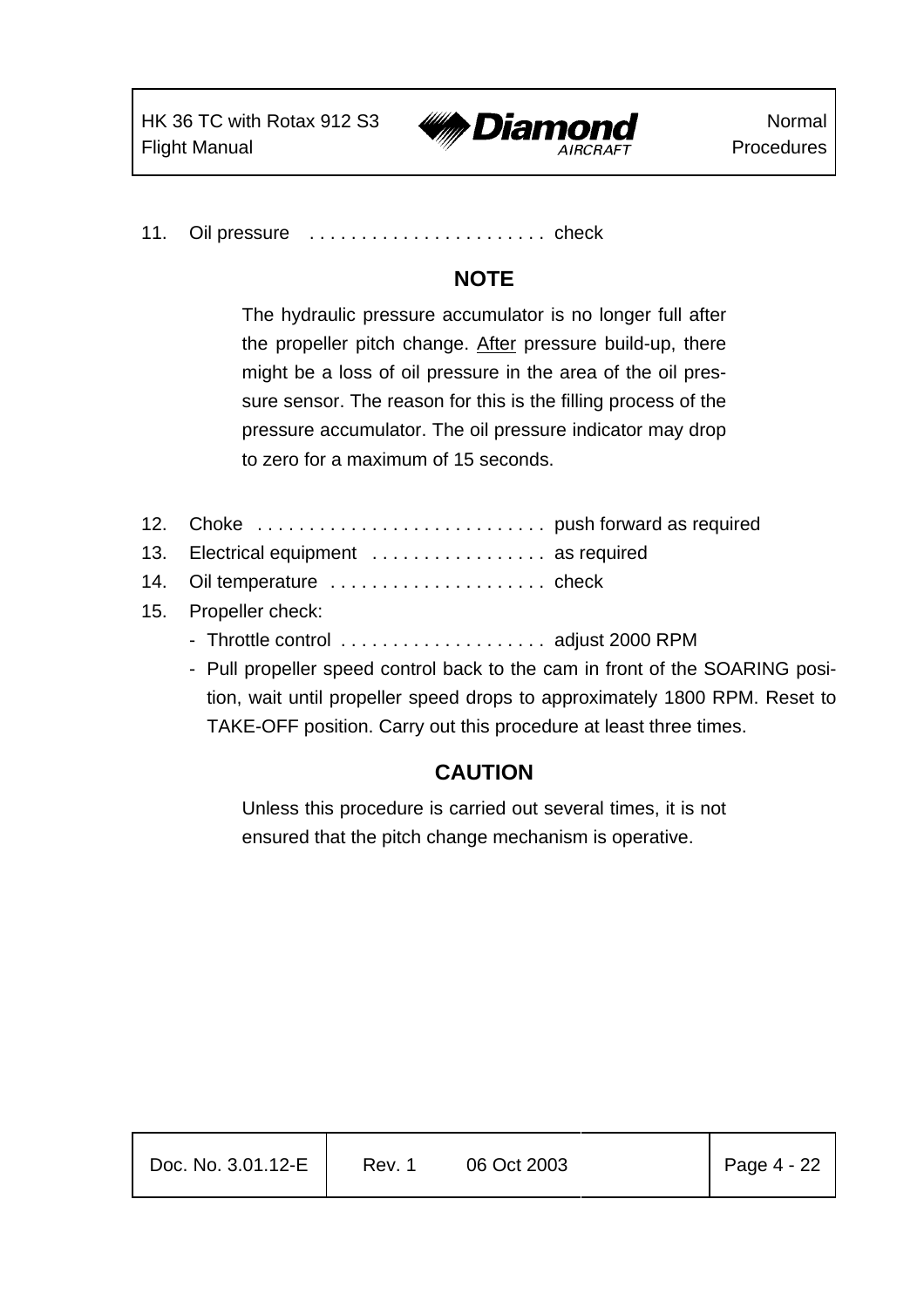

#### **4.5.4 DESCENT**

| 1. Power  reduce as required |
|------------------------------|
|                              |
| 3. Trim  as required         |
| 4. Air brakes  as required   |

#### **4.5.5 APPROACH AND LANDING**

Landing with engine power

| 1. Propeller speed control  TAKE-OFF |  |
|--------------------------------------|--|
|                                      |  |
|                                      |  |
|                                      |  |
| 5. Cowl flap  OPEN                   |  |
| 6. Trim  as required                 |  |
| 7. Air brakes  as required           |  |

### **NOTE**

The air brake lever is arrested when the air brakes are extended half way. With slightly increased force, this position can be overtraveled in either direction. With the air brakes locked in the half-extended position, it is possible to control the glide path with the throttle control. The maximum airspeed for air brakes fixed in the half-extended position  $(v_{ABF})$  must not be exceeded.

| Doc. No. 3.01.12-E | Rev. 1 | 06 Oct 2003 | $\vert$ Page 4 - 23 |
|--------------------|--------|-------------|---------------------|
|                    |        |             |                     |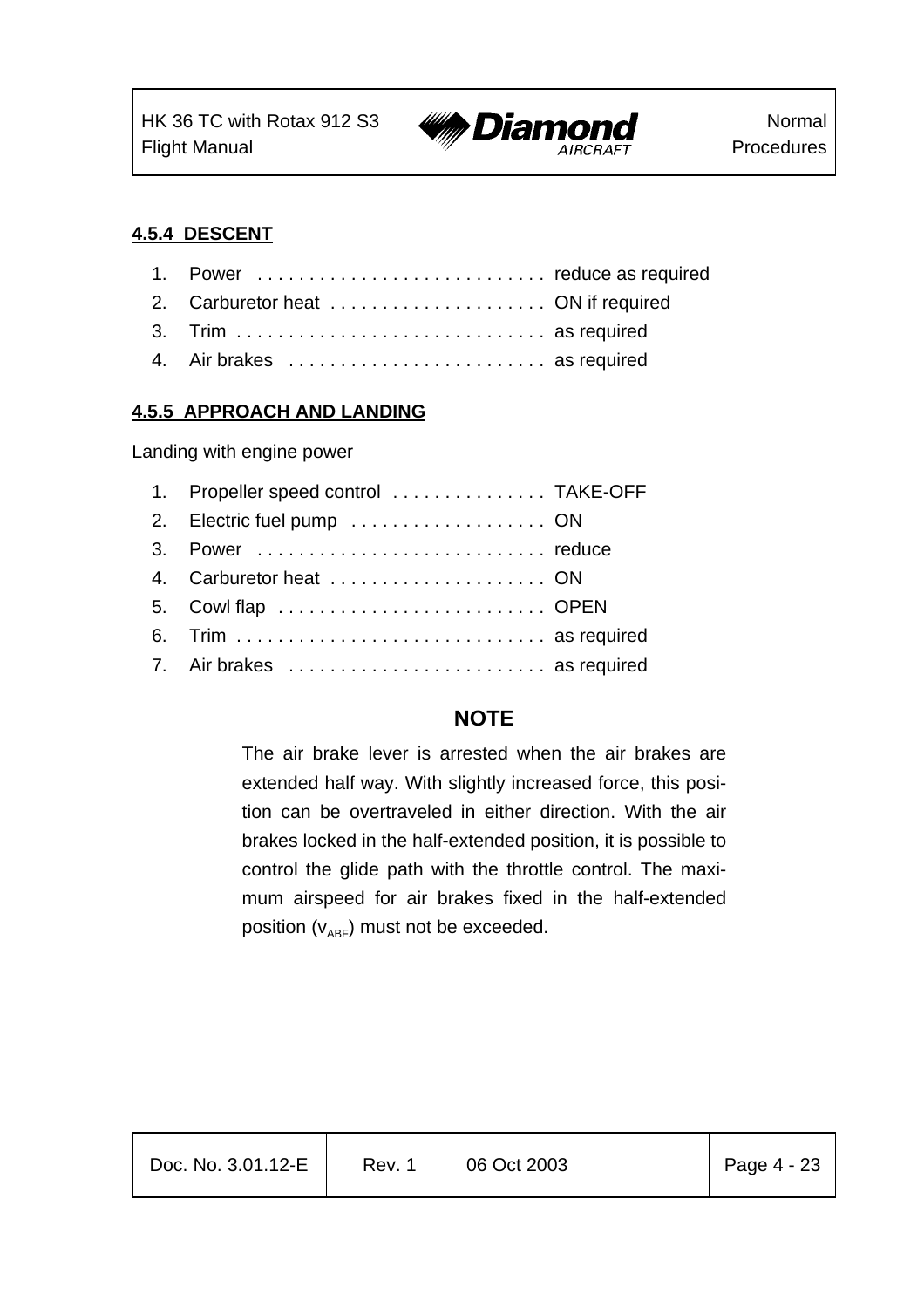

8. Sideslip . . . . . . . . . . . . . . . . . . . . . . . . . . . possible but not necessary

# **NOTE**

The speed range in which sideslips can be performed depends on the strength of the pilot, since significant rudder control forces are required at higher airspeeds. Usually, the upper limit is approximately 150 km/h (81 kts / 93 mph).

A control force reversal can occur when the rudder is fully deflected and the ailerons are deflected opposite to the rudder. To recover, either release the aileron control or apply approximately 30 N (7 lbf) to the rudder pedal to overcome the control force reversal.

9. Approach speed .................... 105 km/h (57 kts / 65 mph) during final approach

# **NOTE**

Conditions such as strong headwind, danger of wind shear, turbulence, or wet wings require a higher approach speed.

| Doc. No. 3.01.12-E | Rev. 1 | 06 Oct 2003 | Page $4 - 24$ |
|--------------------|--------|-------------|---------------|
|                    |        |             |               |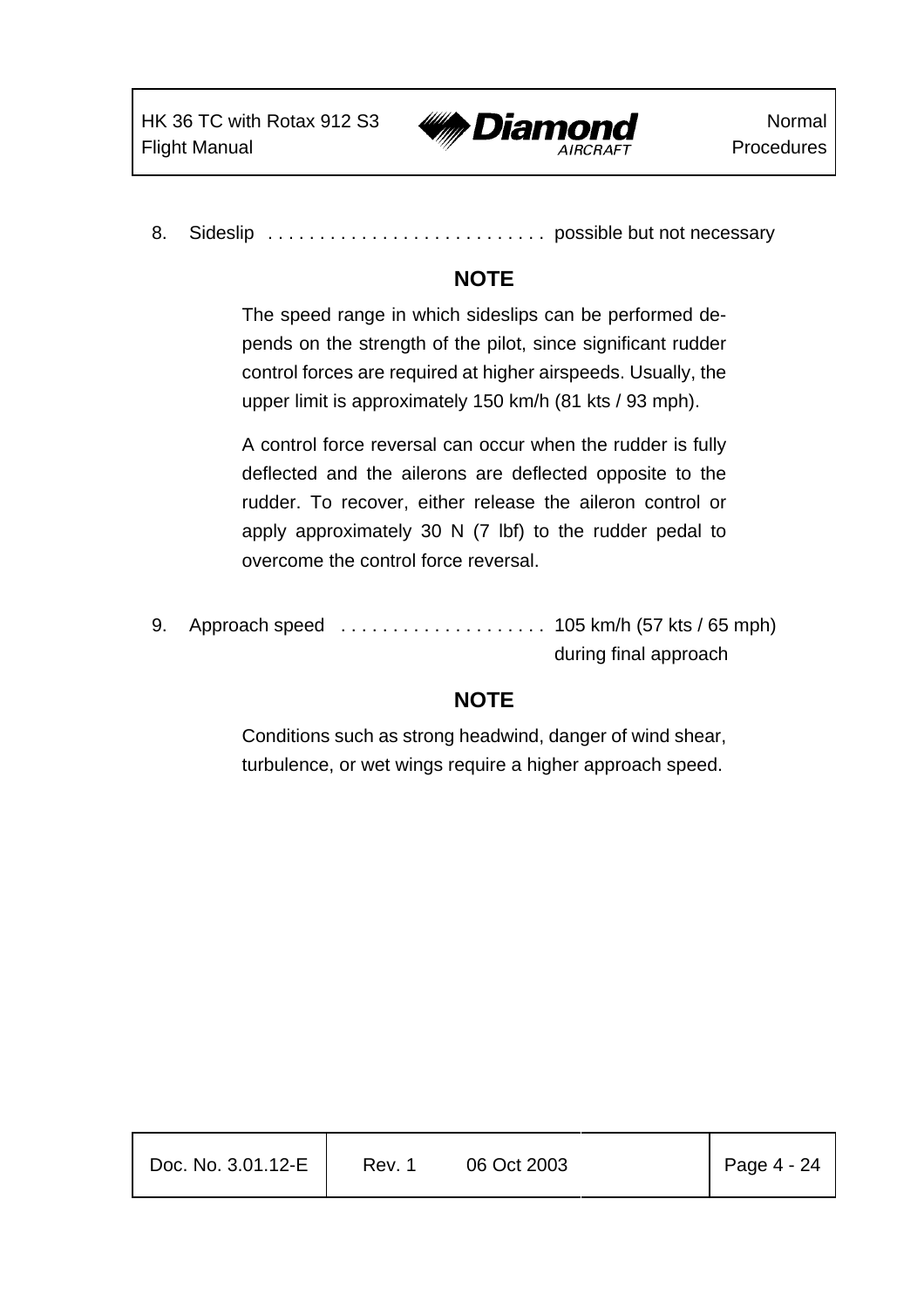

- 10. Touchdown . . . . . . . . . . . . . . . . . . . . . . . . on main landing gear
- 11. Wheel brakes ....................... apply as required using toe-brakes

### **CAUTION**

The wheels have a differential braking system. Apply toe brakes symmetrically to avoid skidding.

12. Electric fuel pump . . . . . . . . . . . . . . . . . OFF

| Doc. No. 3.01.12-E | Rev. 1 | 06 Oct 2003 | Page $4 - 25$ |
|--------------------|--------|-------------|---------------|
|                    |        |             |               |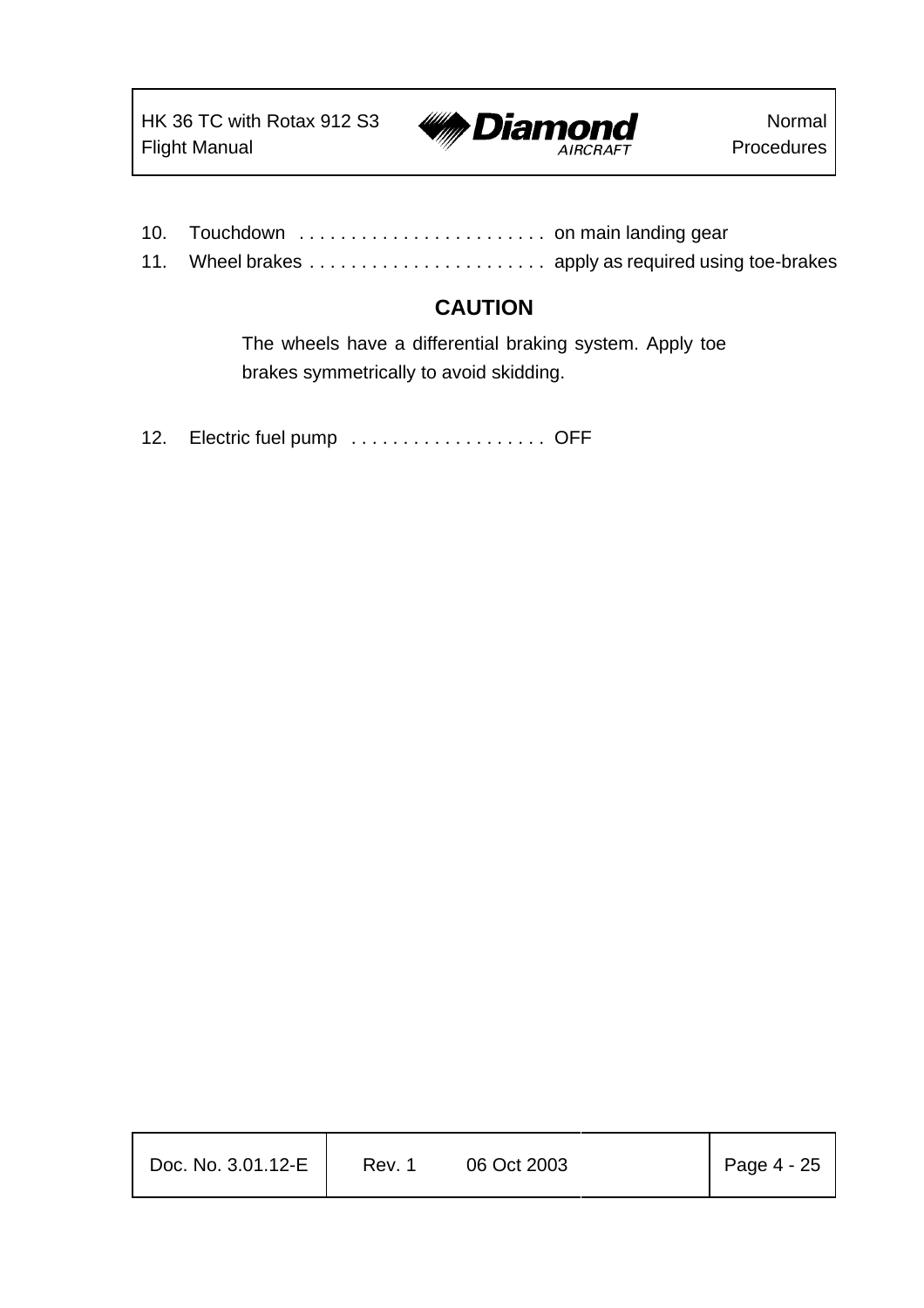HK 36 TC with Rotax 912 S3 Flight Manual



Balked landing with engine power

- 1. Air brakes . . . . . . . . . . . . . . . . . . . . . . . . . retract
- 2. Power setting . . . . . . . . . . . . . . . . . . . . . . . full power

### **WARNING**

When approaching with the air brakes fixed in the half-extended position, one hand on the control stick and the other on the throttle control, first select full throttle and then retract the air brakes.

### **NOTE**

Climbing is possible with the air brakes fixed in the halfextended position.

3. Perform climb with at least 95 km/h (51 kts / 59 mph). Monitor oil pressure, oil temperature and cylinder head temperature which all must stay within the green range.

*at a height of 100 m (330 ft) AGL:*

4. Electric fuel pump . . . . . . . . . . . . . . . . . OFF

If the fuel system is intact, the red warning light must not illuminate, because the engine-driven pump maintains the fuel pressure.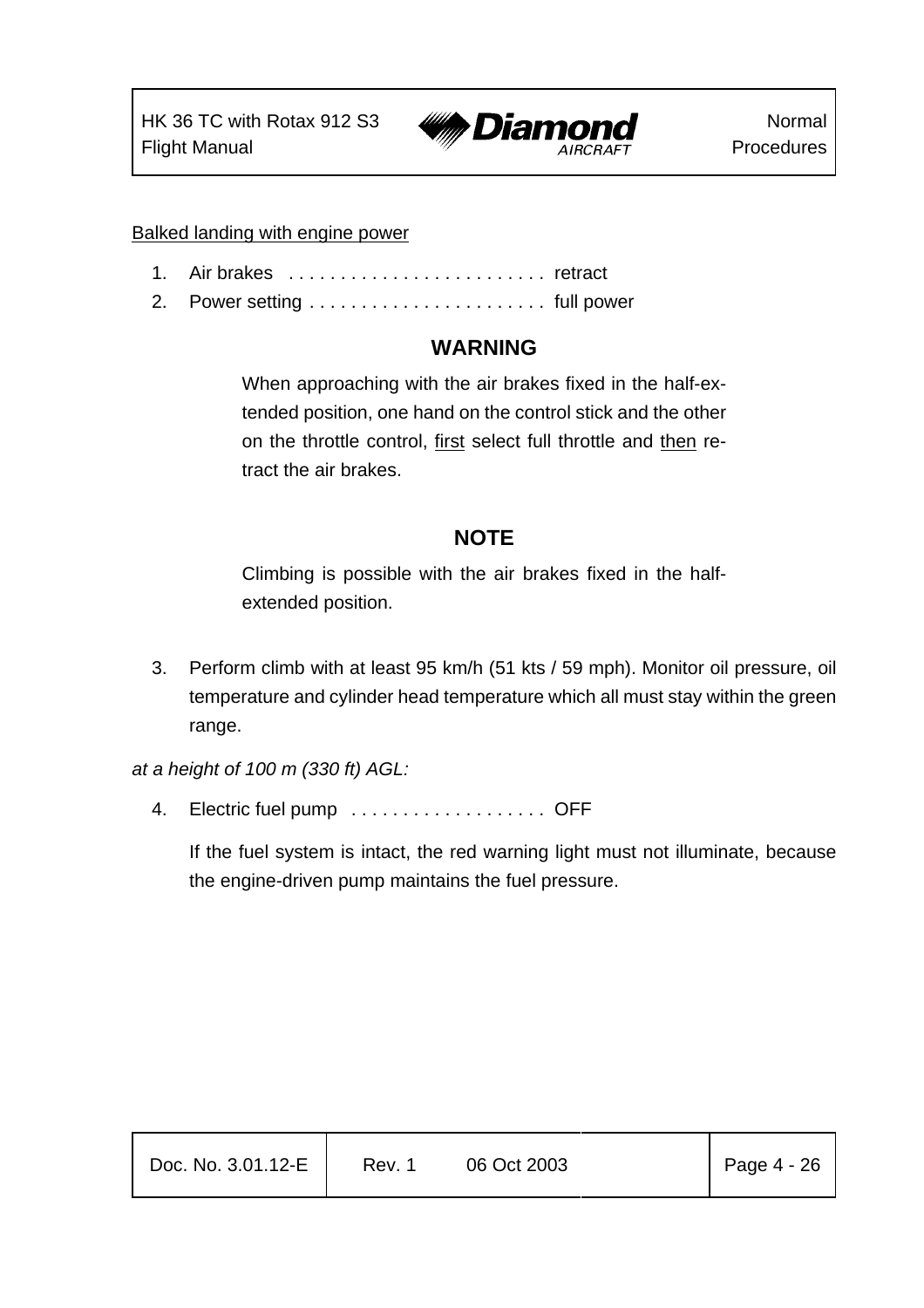

Landing without engine power

### **NOTE**

If the propeller is feathered, sufficient height must be allowed on approach to ensure that the landing field is reached safely. Starting the engine takes too much time during final approach.

- 1. Trim . . . . . . . . . . . . . . . . . . . . . . . . . . . . . . as required
- 2. Air brakes . . . . . . . . . . . . . . . . . . . . . . . . . as required

# **NOTE**

The air brake lever is arrested when the air brakes are extended half way. With slightly increased force, this position can be overtraveled in either direction.

3. Approach speed ..................... 105 km/h (57 kts / 65 mph) during final approach

# **NOTE**

Conditions such as strong headwind, danger of wind shear, turbulence, or wet wings require a higher approach speed.

4. Touchdown . . . . . . . . . . . . . . . . . . . . . . . . on main landing gear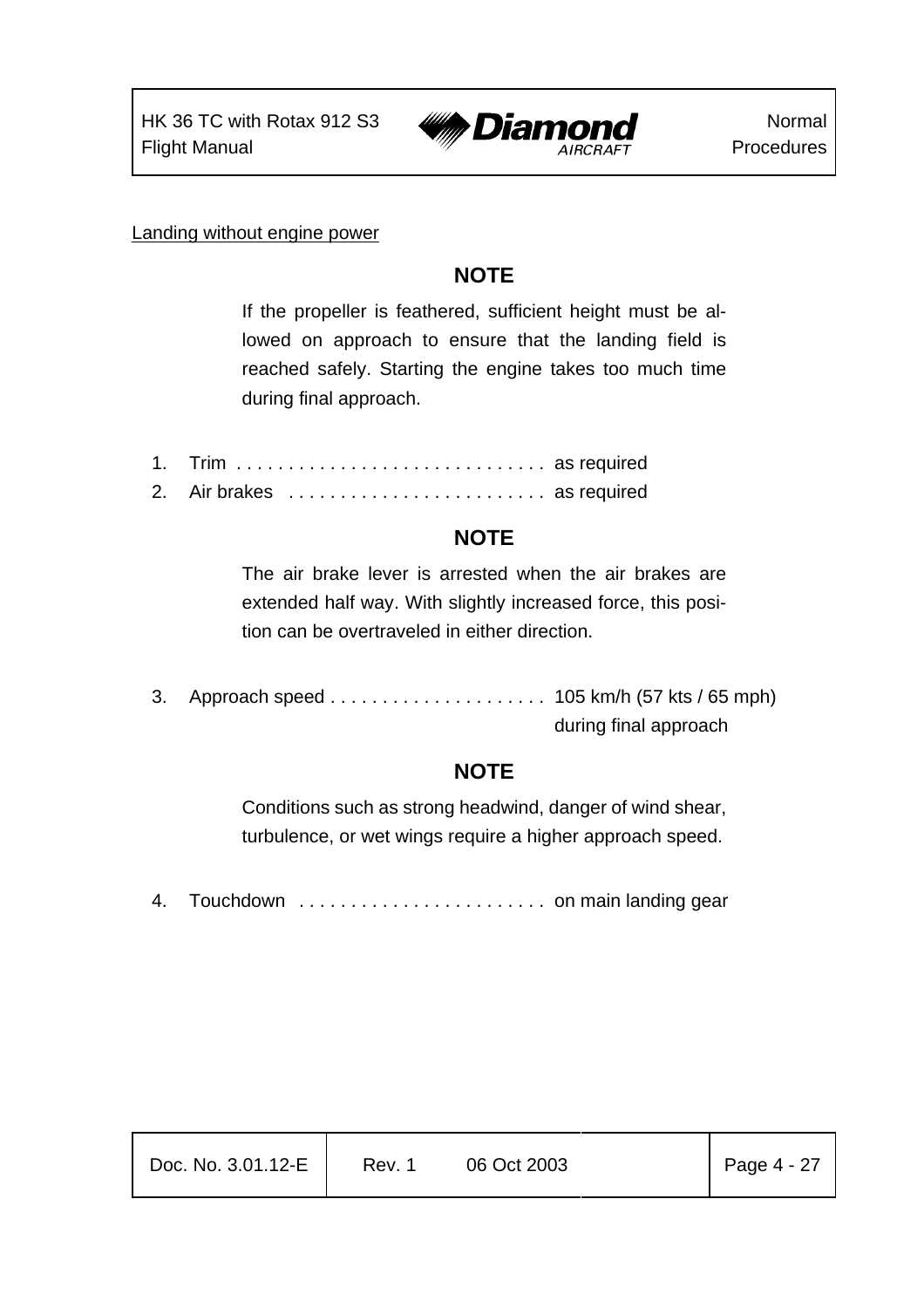

5. Wheel brakes ....................... apply as required using toe-brakes

# **CAUTION**

The wheels have a differential braking system. Apply toe brakes symmetrically to avoid skidding.

### **4.5.6 (omitted)**

### **4.5.7 HIGH ALTITUDE FLIGHT**

The never exceed speed  $v_{NE}$  is reduced at pressure altitudes above 2000 meters (6500 ft), as shown in the following table.

|                   | <b>Pressure altitude</b> |                       | Never exceed speed $(v_{NF})$ |            |     |
|-------------------|--------------------------|-----------------------|-------------------------------|------------|-----|
|                   | meters                   | feet                  | km/h                          | <b>kts</b> | mph |
|                   | 0 to 2000                | 6500<br>0 to          | 261                           | 141        | 162 |
| $\gamma$          | above 2000 to 3000       | above 6500 to<br>9800 | 246                           | 133        | 153 |
| $\gamma$          | above 3000 to 4000       | above 9800 to 13100   | 233                           | 126        | 145 |
| $\boldsymbol{\%}$ | above 4000 to 5000       | above 13100 to 16400  | 221                           | 119        | 137 |
| $\%$              | above 5000 to 6000       | above 16400 to 19600  | 210                           | 113        | 130 |

| Doc. No. 3.01.12-E | Rev. 1 | 06 Oct 2003 | $Page 4 - 28$ |
|--------------------|--------|-------------|---------------|
|                    |        |             |               |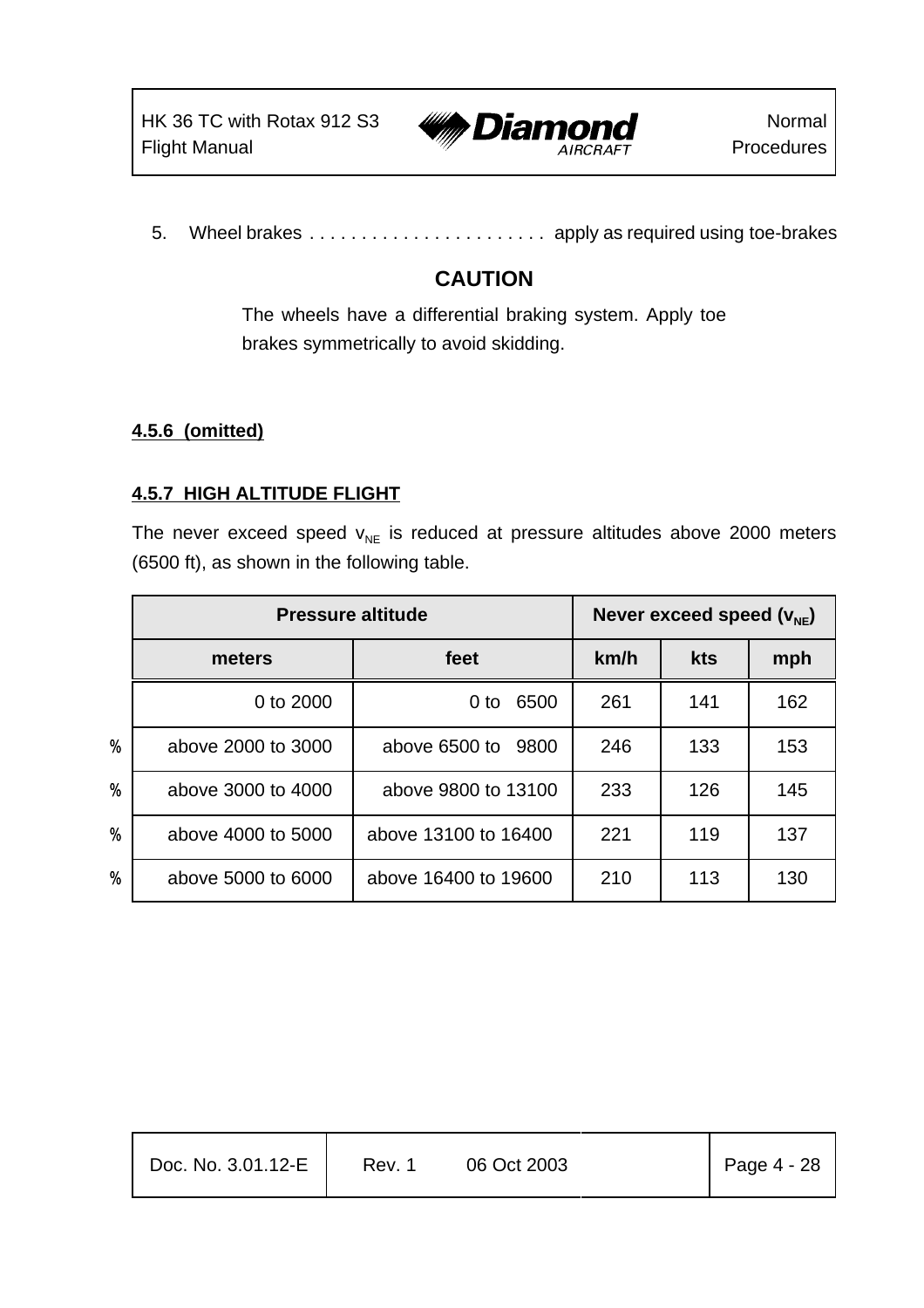

#### **4.5.8 FLIGHT IN RAIN**

# **NOTE**

Flight performance deteriorates in rain. The impact on the flying characteristics is minor. Flight in very heavy rain should be avoided because of the reduced visibility.

### **CAUTION**

% The powered sailplane has no lightning protection system.

#### **4.5.9 AEROBATICS**

## **CAUTION**

Aerobatics and spinning are not permitted.

### **4.5.10 ENGINE SHUT-DOWN**

|                | 1. Propeller speed control  TAKE-OFF |
|----------------|--------------------------------------|
|                |                                      |
|                | 3. Parking brake  set                |
|                | 4. Electric fuel pump  OFF           |
|                | 5. Electrical equipment  OFF         |
|                | 6. Ignition switch  OFF              |
| 7 <sub>1</sub> |                                      |
| 8.             | Mode select switch  SOARING          |
|                |                                      |

Τ

| Doc. No. 3.01.12-E | Rev. 1 | 06 Oct 2003 | $\vert$ Page 4 - 29 |
|--------------------|--------|-------------|---------------------|
|                    |        |             |                     |

Τ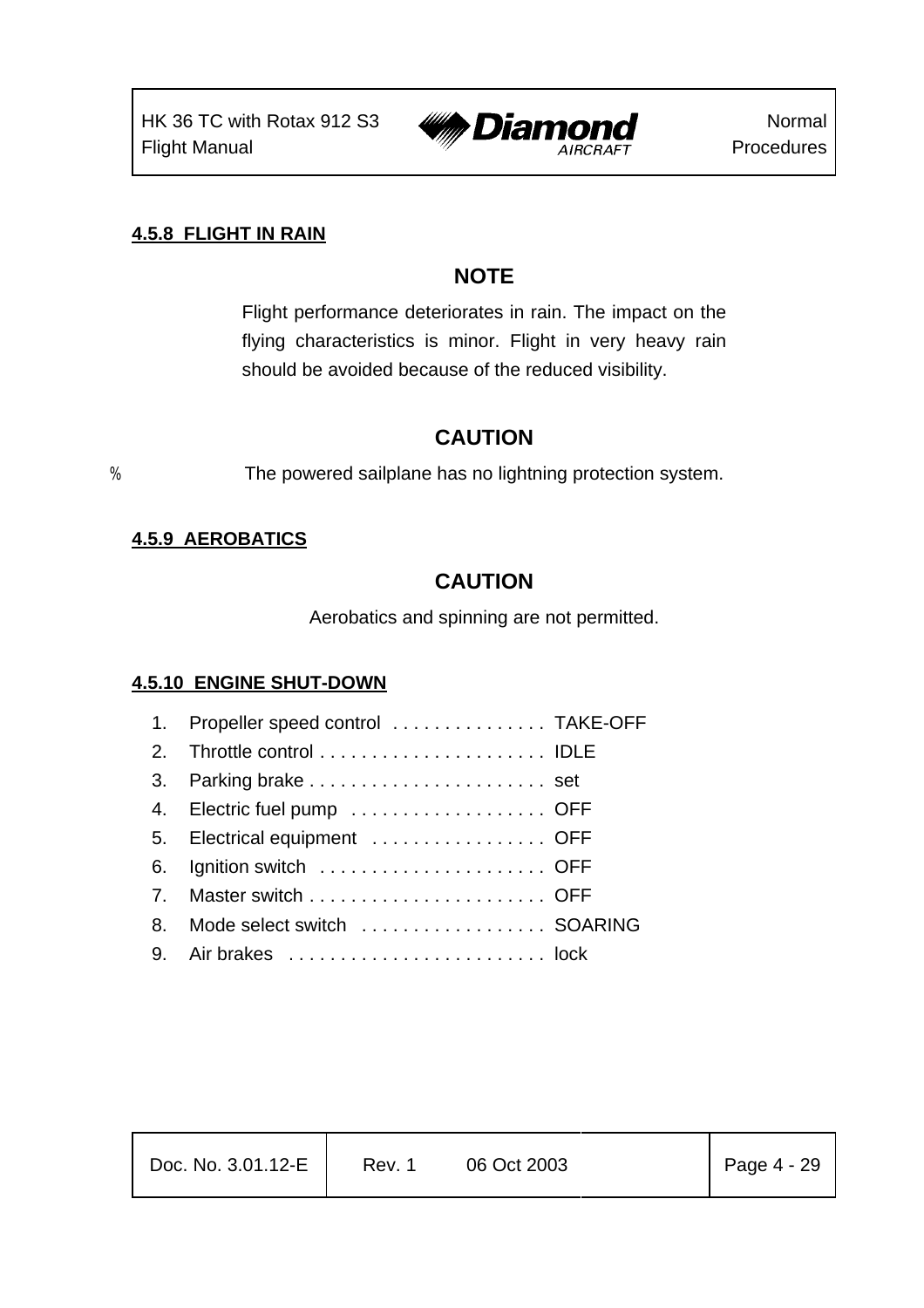HK 36 TC with Rotax 912 S3 Flight Manual



#### **4.5.11 PARKING**

- % When parking for a short time, the powered sailplane should be oriented in headwind direction with the parking brake set and the air brakes fixed in the half-extended position. In case of longer unattended parking or in unpredictable wind conditions, the
- % powered sailplane should be moored or stored in a hangar. It is also advisable to cover the Pitot tube.

### **CAUTION**

Avoid outdoor parking for prolonged periods of time.

### **NOTE**

The powered sailplane should not be parked with the propeller in the feathered pitch position. With an empty oil pressure accumulator, the propeller blades cannot move to the take-off position. Starting the engine with the propeller in feathered pitch is possible, but significantly increases engine wear.

| Doc. No. 3.01.12-E | Rev. 1 | 06 Oct 2003 | Page $4 - 30$ |
|--------------------|--------|-------------|---------------|
|                    |        |             |               |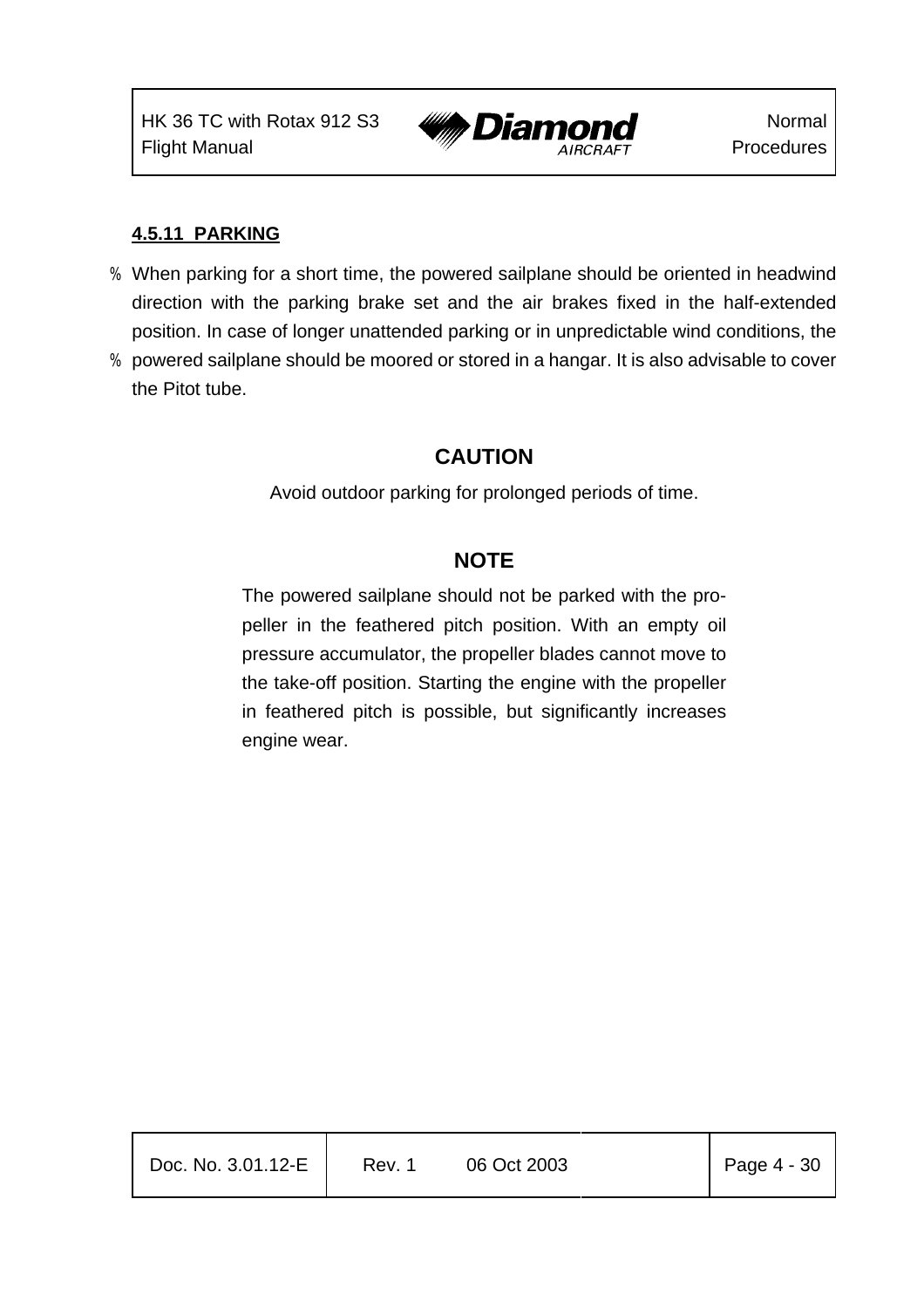

# **CHAPTER 5 PERFORMANCE**

# Page

| 5.1 |                                                  |  |
|-----|--------------------------------------------------|--|
|     |                                                  |  |
|     | 5.2.1 AIRSPEED INDICATOR SYSTEM CALIBRATION  5-3 |  |
|     |                                                  |  |
|     |                                                  |  |
|     |                                                  |  |
|     | 5.3.1 DEMONSTRATED CROSSWIND PERFORMANCE  5-6    |  |
|     | 5.3.2 GLIDE PERFORMANCE AND FLIGHT POLAR  5-6    |  |
|     |                                                  |  |
|     |                                                  |  |
|     |                                                  |  |
|     |                                                  |  |
|     | 5.3.7 FUEL CONSUMPTION, CRUISING SPEED,          |  |
|     |                                                  |  |

| Doc. No. 3.01.12-E<br>06 Oct 2003<br>Rev. 1 |  |  |  |  | Page 5 - 1 |
|---------------------------------------------|--|--|--|--|------------|
|---------------------------------------------|--|--|--|--|------------|

T

 $\overline{\mathsf{T}}$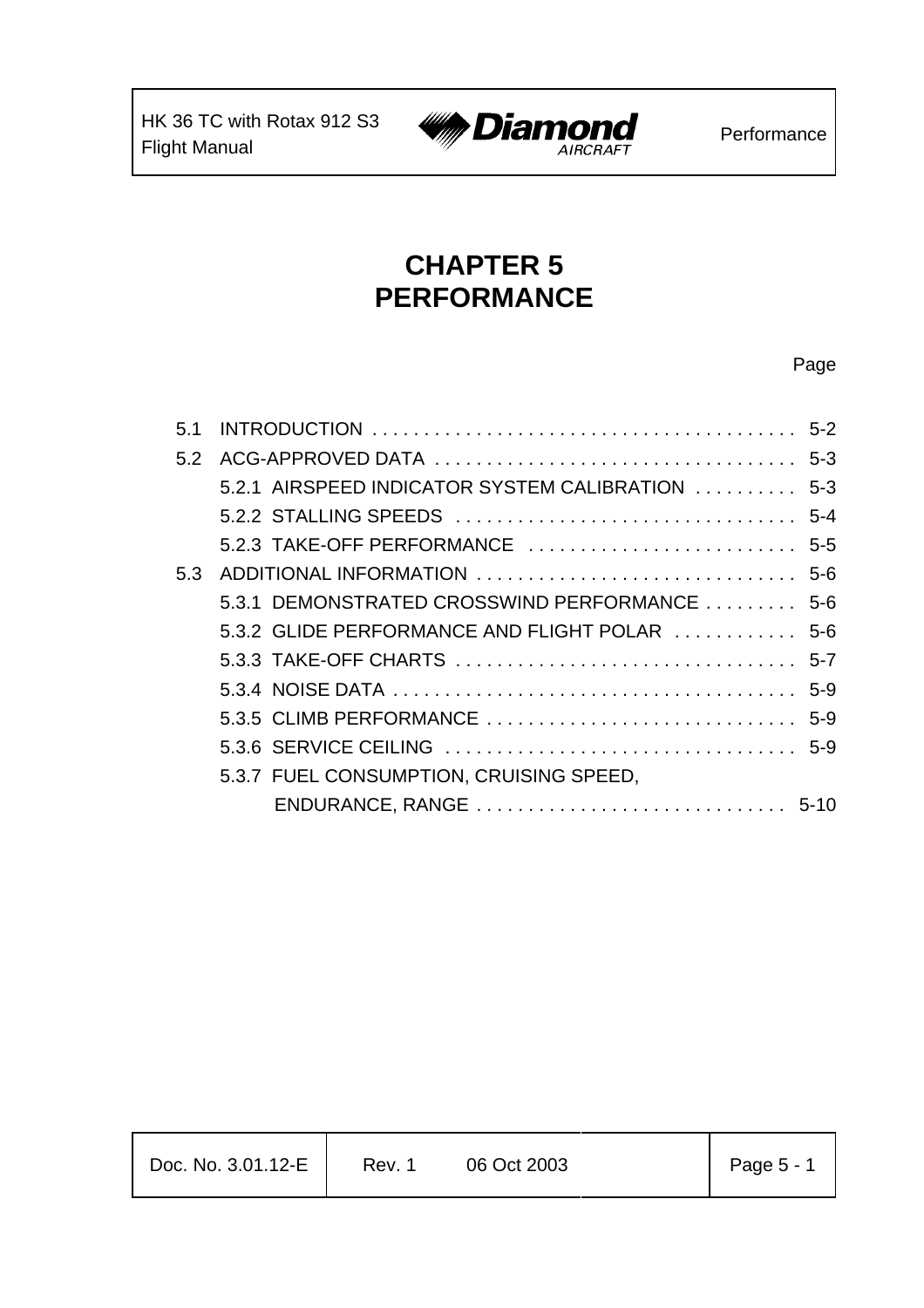

### **5.1 INTRODUCTION**

Chapter 5 provides ACG approved data for airspeed calibration, stalling speeds and take-off performance, as well as additional information which does not require approval.

The data in the charts has been determined on the basis of flight tests with the powered sailplane and power-plant in good condition, with the wheel fairings installed and using average piloting techniques.

The specified airspeeds must be understood as IAS. The performance data has been evaluated using the normal procedures described in Chapter 4.

### **NOTE**

% A poor maintenance condition of the powered sailplane as well as unfavorable external factors (high temperature, rain) can considerably deteriorate the specified performance values.

| Doc. No. 3.01.12-E | Rev. 1 | 06 Oct 2003 | Page 5 - 2 |
|--------------------|--------|-------------|------------|
|                    |        |             |            |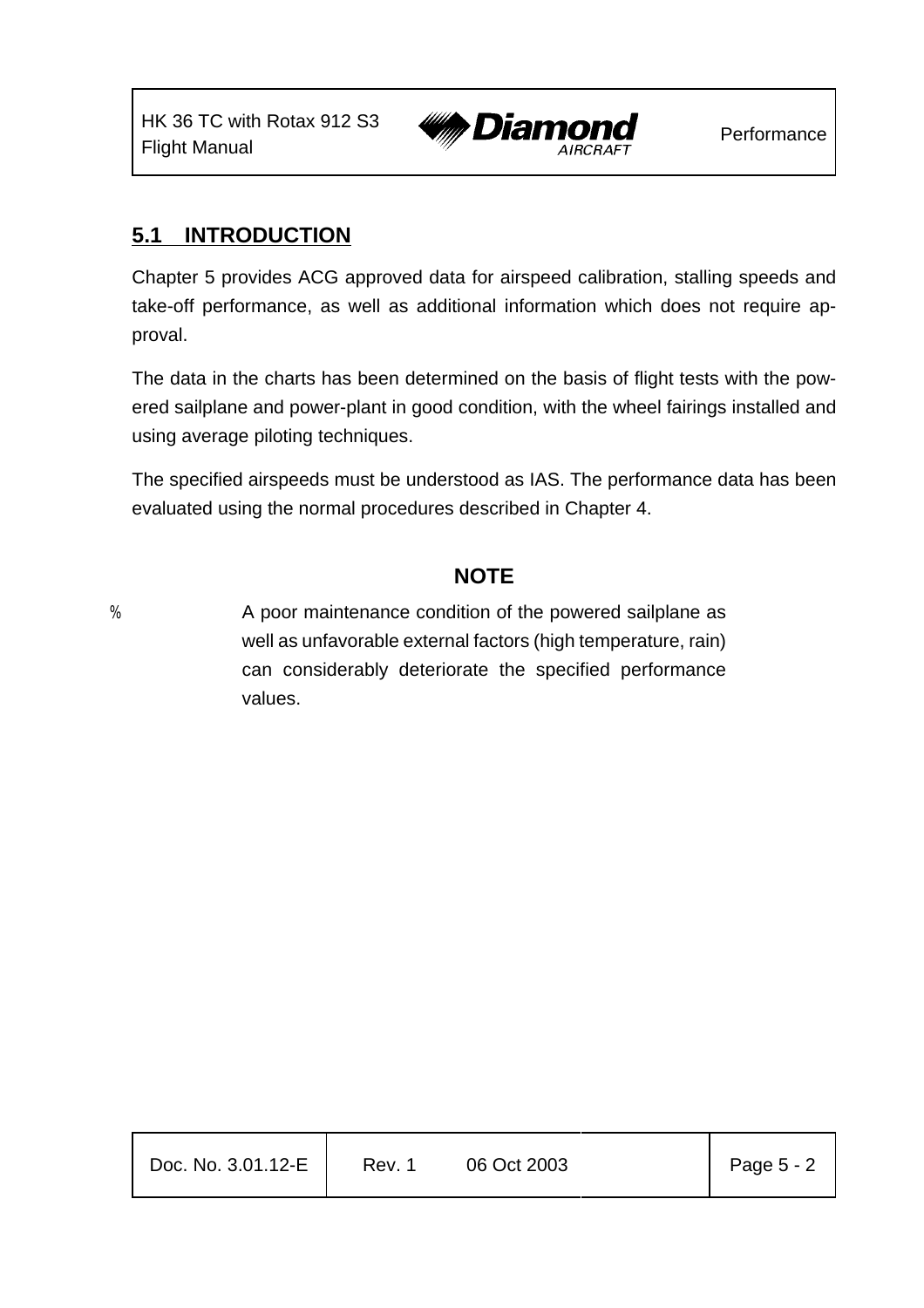

### **5.2 ACG-APPROVED DATA**

### **5.2.1 AIRSPEED INDICATOR SYSTEM CALIBRATION**

### **INDICATED AIRSPEED (IAS)**



| Doc. No. 3.01.12-E | Rev. 1 | 06 Oct 2003 | Page 5 - 3 |
|--------------------|--------|-------------|------------|
|--------------------|--------|-------------|------------|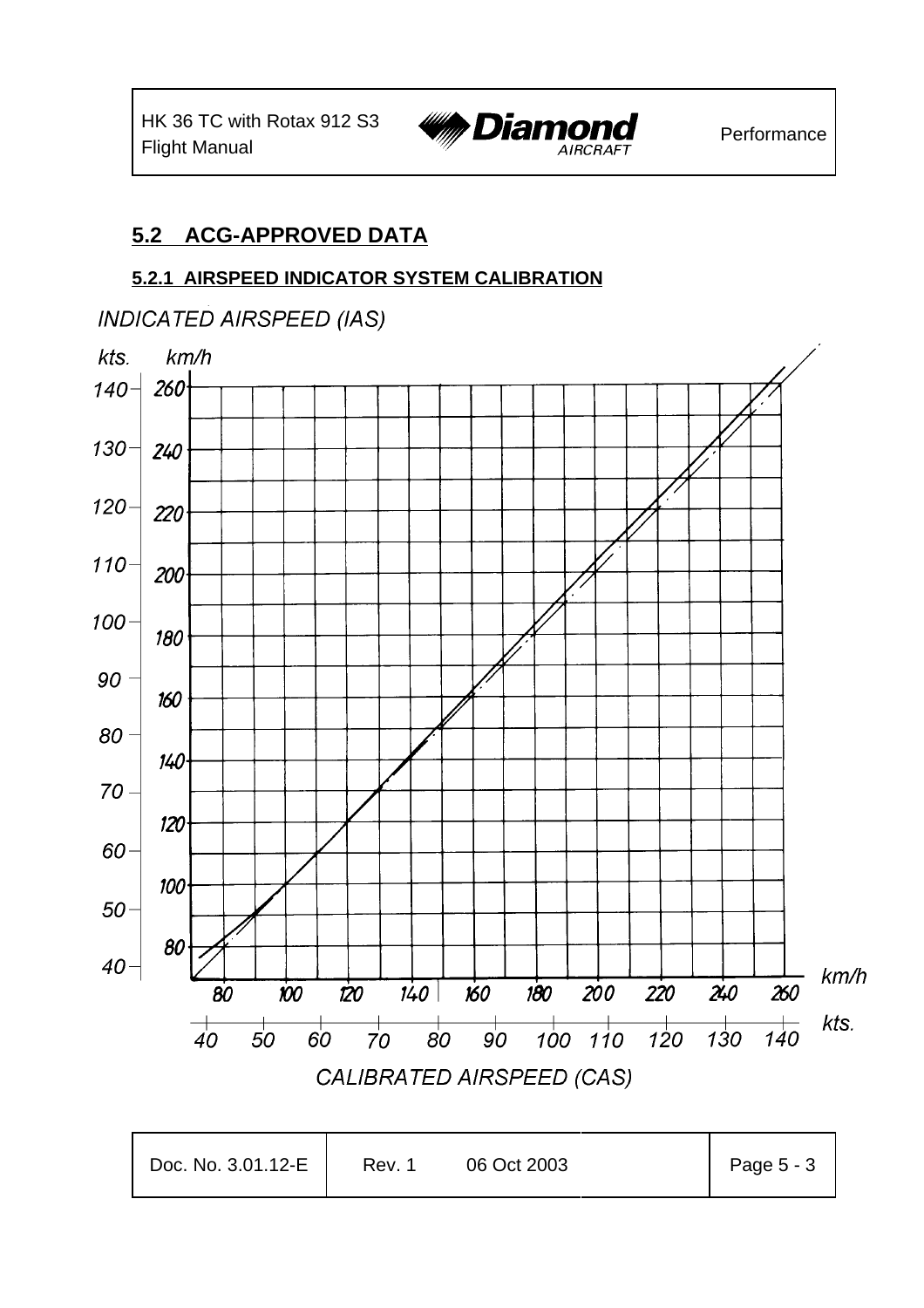

#### **5.2.2 STALLING SPEEDS**

*Stalling speeds at different bank angles in km/h:*

| Air brakes             | <b>Bank angle</b> |            |              |            |  |  |
|------------------------|-------------------|------------|--------------|------------|--|--|
|                        | $0^{\circ}$       | $30^\circ$ | $45^{\circ}$ | $60^\circ$ |  |  |
| retracted $V_{\rm so}$ | 78 km/h           | 84 km/h    | 93 km/h      | 110 km/h   |  |  |
| extended $V_{S1}$      | 81 km/h           | 87 km/h    | 96 km/h      | $115$ km/h |  |  |

*Stall speeds at different bank angles in kts:*

| <b>Air brakes</b>      | <b>Bank angle</b> |            |              |            |  |  |
|------------------------|-------------------|------------|--------------|------------|--|--|
|                        | $0^{\circ}$       | $30^\circ$ | $45^{\circ}$ | $60^\circ$ |  |  |
| retracted $v_{\rm so}$ | 42 kts            | 45 kts     | 50 kts       | 60 kts     |  |  |
| extended $V_{S1}$      | 44 kts            | 47 kts     | 52 kts       | 62 kts     |  |  |

*Stalling speeds at different bank angles in mph:*

| Air brakes             | <b>Bank angle</b> |            |              |            |  |  |
|------------------------|-------------------|------------|--------------|------------|--|--|
|                        | $0^{\circ}$       | $30^\circ$ | $45^{\circ}$ | $60^\circ$ |  |  |
| retracted $V_{\rm SO}$ | 48 mph            | 52 mph     | 58 mph       | 69 mph     |  |  |
| extended $V_{S1}$      | 50 mph            | 54 mph     | 60 mph       | 71 mph     |  |  |

### **NOTE**

Conditions such as turbulence, wet wings, or high load factors increase the stalling speeds.

| Doc. No. 3.01.12-E | Rev. 1 | 06 Oct 2003 | Page 5 - 4 |
|--------------------|--------|-------------|------------|
|                    |        |             |            |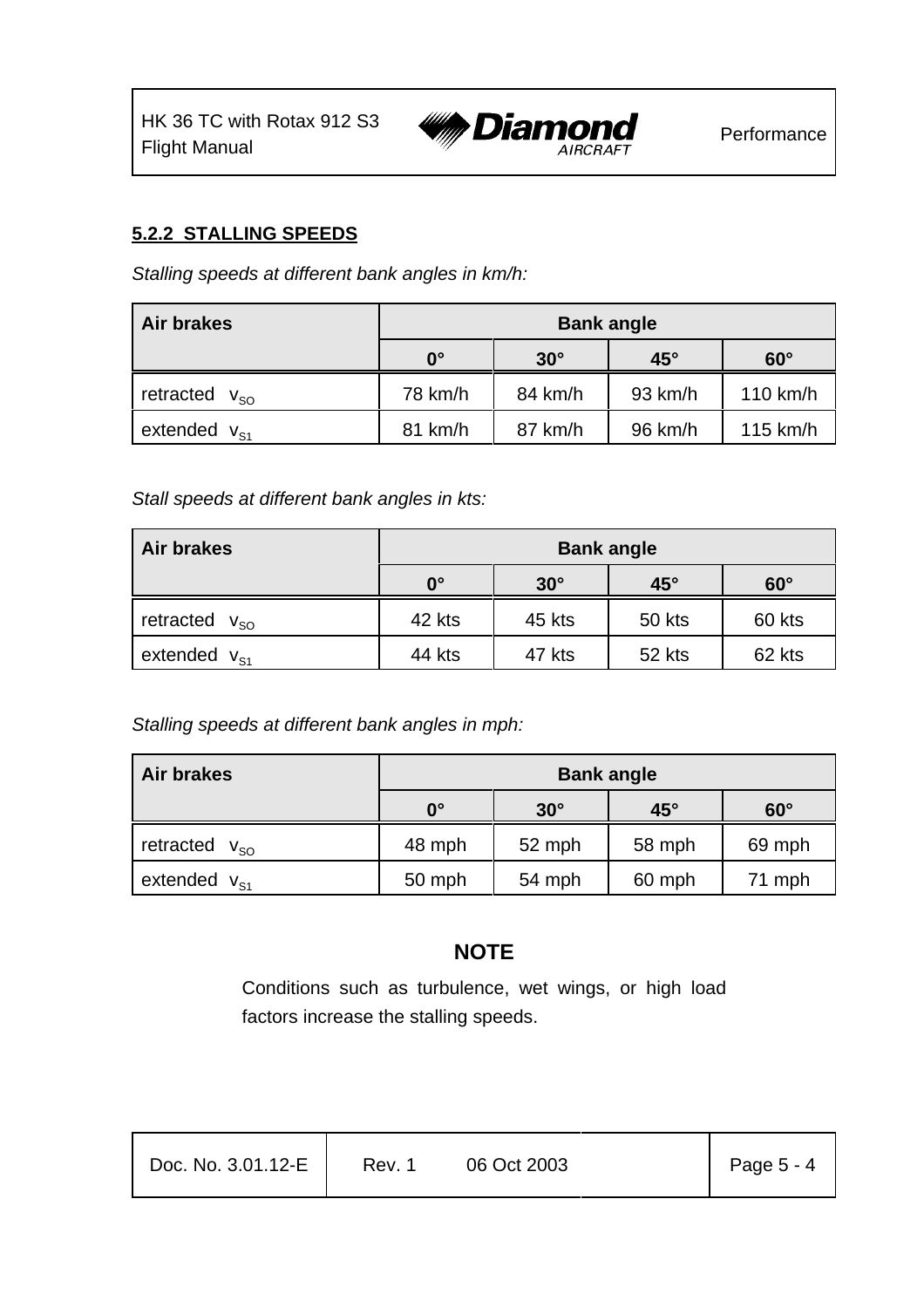

### **5.2.3 TAKE-OFF PERFORMANCE**

Conditions:

- Outside Air Temperature  $\dots\dots\dots\dots$  15 EC (59 °F) - Atmospheric pressure  $\dots\dots\dots\dots\dots$  1013 hPa (29.92 inHg) - Calm - Full throttle - Maximum flight mass - Propeller setting . . . . . . . . . . . . . . . . . . . . . TAKE-OFF (full forward) - Rotation speed ...................... appr. 80 km/h (43 kts / 50 mph) - Lift-off speed  $\ldots \ldots \ldots \ldots \ldots \ldots$  appr. 90 km/h (49 kts / 56 mph) - Climb-out speed ..................... appr. 95 km/h (51 kts / 59 mph) - Runway ........................... level, asphalt surface

| <b>Take-off roll</b>                                    | 193 m            | 633 ft    |
|---------------------------------------------------------|------------------|-----------|
| Take-off distance to clear<br>$a$ 15 m (50 ft) obstacle | 308 <sub>m</sub> | $1010$ ft |

# **NOTE**

For take-off distances under conditions which are different from those described above, refer to the charts in Paragraph 5.3.3.

### **NOTE**

% Poor maintenance condition of the powered sailplane, deviation from the procedures prescribed in this manual and unfavorable external factors (high temperature, rain, unfavorable wind and, in particular, long grass) can considerably extend the take-off distance.

| Doc. No. 3.01.12-E | Rev. 1 | 06 Oct 2003 | Page $5 - 5$ |
|--------------------|--------|-------------|--------------|
|                    |        |             |              |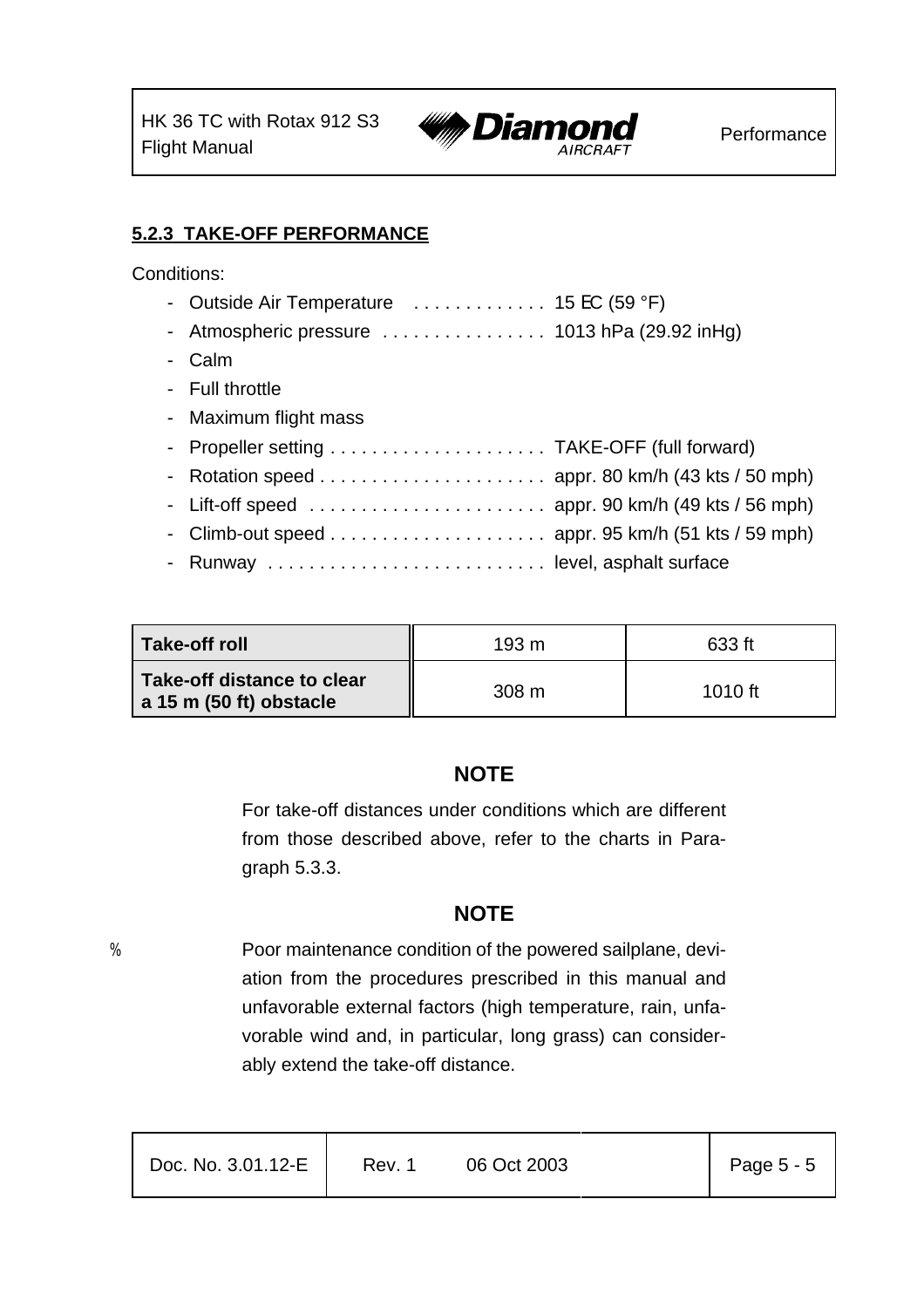

### **5.3 ADDITIONAL INFORMATION**

#### **5.3.1 DEMONSTRATED CROSSWIND PERFORMANCE**

| <b>Take-off</b> | 30 km/h           | 16 kts |
|-----------------|-------------------|--------|
| Landing         | $30 \text{ km/h}$ | 16 kts |

### **5.3.2 GLIDE PERFORMANCE AND FLIGHT POLAR**

| Minimum rate of descent        | 1.18 m/s $(232$ fpm) | at 97 km/h (52 kts / 60 mph)    |
|--------------------------------|----------------------|---------------------------------|
| <b>Maximum lift drag ratio</b> |                      | at 105 km/h $(57$ kts / 65 mph) |

### **NOTE**

These figures as well as the graph below are valid for maximum flight mass with winglets, wheel fairings and spinner installed and the propeller feathered.

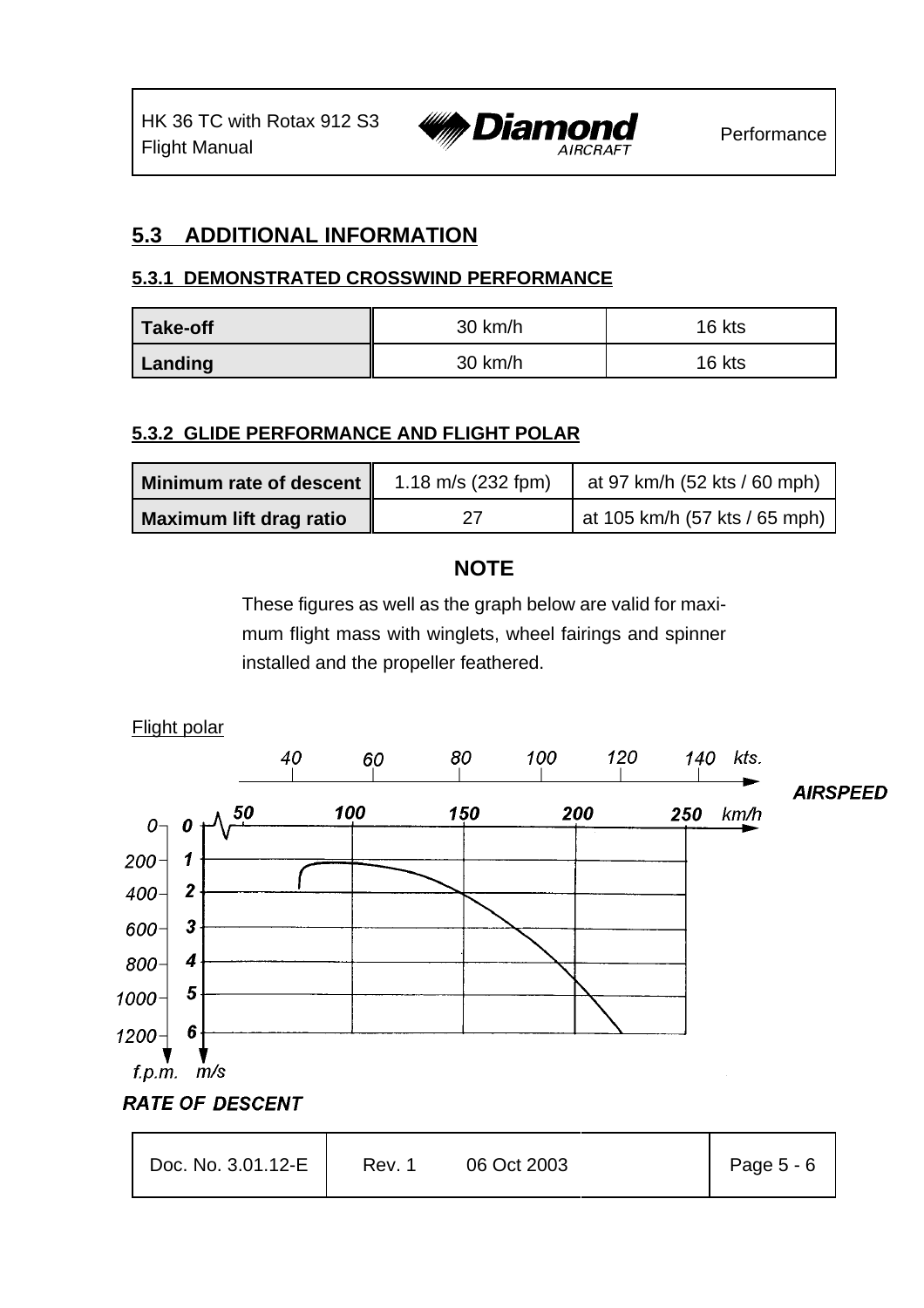

### **5.3.3 TAKE-OFF CHARTS**

Conditions:

- Full throttle
- Maximum flight mass
- Propeller setting . . . . . . . . . . . . . . . . . . . . . TAKE-OFF
- Rotation speed ...................... appr. 80 km/h (43 kts / 50 mph)
- Lift-off speed ....................... appr. 90 km/h (49 kts / 56 mph)
- Climb-out speed ..................... appr. 95 km/h (51 kts / 59 mph)
- Runway . . . . . . . . . . . . . . . . . . . . . . . . . . . level, asphalt surface

#### s<sub>1</sub> ... Take-off roll

s<sub>2</sub> ... Take-off distance to clear a 15 m (50 ft) obstacle

| Head-                  |                    | <b>Pressure altitude above MSL</b><br><b>QFE</b> |                        |                       |                            |                       |                            |                       |                       |  |
|------------------------|--------------------|--------------------------------------------------|------------------------|-----------------------|----------------------------|-----------------------|----------------------------|-----------------------|-----------------------|--|
| wind<br>comp.<br>[kts] | <b>OAT</b><br>[°C] |                                                  | 0 m / 0 ft<br>1013 hPa |                       | 400 m / 1310 ft<br>966 hPa |                       | 800 m / 2620 ft<br>921 hPa | 877 hPa               | 1200 m / 3940 ft      |  |
|                        |                    | S <sub>1</sub><br>[m]                            | S <sub>2</sub><br>[m]  | S <sub>1</sub><br>[m] | S <sub>2</sub><br>[m]      | S <sub>1</sub><br>[m] | S <sub>2</sub><br>[m]      | S <sub>1</sub><br>[m] | S <sub>2</sub><br>[m] |  |
|                        | $\overline{0}$     | 163                                              | 262                    | 187                   | 294                        | 217                   | 332                        | 251                   | 378                   |  |
| $\mathbf 0$            | 15                 | 190                                              | 299                    | 219                   | 367                        | 255                   | 383                        | 298                   | 437                   |  |
|                        | 30                 | 222                                              | 339                    | 257                   | 385                        | 301                   | 440                        | 354                   | 498                   |  |
|                        | $\overline{0}$     | 128                                              | 216                    | 147                   | 243                        | 170                   | 275                        | 199                   | 312                   |  |
| 5                      | 15                 | 150                                              | 247                    | 174                   | 279                        | 202                   | 317                        | 237                   | 362                   |  |
|                        | 30                 | 175                                              | 281                    | 204                   | 319                        | 239                   | 364                        | 283                   | 413                   |  |
|                        | $\Omega$           | 96                                               | 175                    | 112                   | 197                        | 130                   | 224                        | 153                   | 255                   |  |
| 10                     | 15                 | 114                                              | 200                    | 133                   | 227                        | 156                   | 258                        | 184                   | 295                   |  |
|                        | 30                 | 134                                              | 229                    | 157                   | 260                        | 185                   | 298                        | 220                   | 337                   |  |

| Doc. No. 3.01.12-E | Rev. 1 | 06 Oct 2003 | Page 5 - 7 |
|--------------------|--------|-------------|------------|
|--------------------|--------|-------------|------------|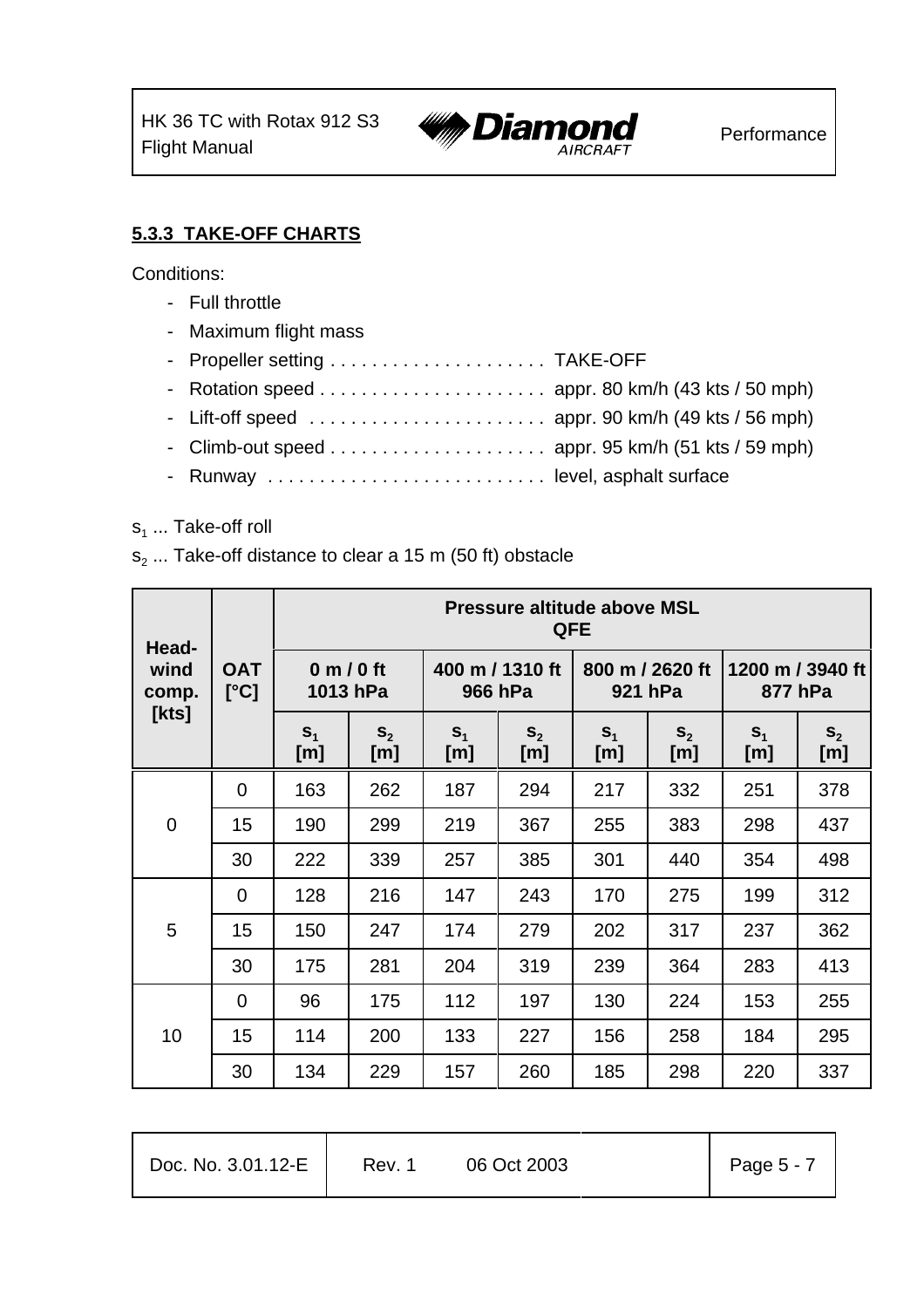

- $s_1$  ... Take-off roll
- $s_2$  ... Take-off distance to clear a 15 m (50 ft) obstacle

| Head-                  |                                      | <b>Pressure altitude above MSL</b><br><b>QFE</b> |                          |                        |                               |                        |                               |                        |                                |  |
|------------------------|--------------------------------------|--------------------------------------------------|--------------------------|------------------------|-------------------------------|------------------------|-------------------------------|------------------------|--------------------------------|--|
| wind<br>comp.<br>[kts] | <b>OAT</b><br>$[\mathrm{^{\circ}F}]$ |                                                  | 0 m / 0 ft<br>29.9 in Hg |                        | 400 m / 1310 ft<br>28.5 in Hg |                        | 800 m / 2620 ft<br>27.2 in Hg |                        | 1200 m / 3940 ft<br>25.9 in Hg |  |
|                        |                                      | S <sub>1</sub><br>[ft]                           | $S_{2}$<br>[ft]          | S <sub>1</sub><br>[ft] | S <sub>2</sub><br>[ft]        | S <sub>1</sub><br>[ft] | $S_{2}$<br>[ft]               | S <sub>1</sub><br>[ft] | S <sub>2</sub><br>[ft]         |  |
|                        | 32                                   | 535                                              | 860                      | 614                    | 965                           | 712                    | 1089                          | 823                    | 1240                           |  |
| $\overline{0}$         | 59                                   | 623                                              | 981                      | 719                    | 1204                          | 837                    | 1257                          | 978                    | 1434                           |  |
|                        | 86                                   | 728                                              | 1112                     | 843                    | 1263                          | 988                    | 1444                          | 1161                   | 1634                           |  |
|                        | 32                                   | 420                                              | 709                      | 482                    | 797                           | 558                    | 902                           | 653                    | 1024                           |  |
| 5                      | 59                                   | 492                                              | 810                      | 571                    | 915                           | 663                    | 1040                          | 778                    | 1188                           |  |
|                        | 86                                   | 574                                              | 922                      | 669                    | 1047                          | 784                    | 1194                          | 928                    | 1355                           |  |
|                        | 32                                   | 315                                              | 574                      | 367                    | 646                           | 427                    | 735                           | 502                    | 837                            |  |
| 10                     | 59                                   | 374                                              | 656                      | 436                    | 745                           | 512                    | 846                           | 604                    | 968                            |  |
|                        | 86                                   | 440                                              | 751                      | 515                    | 853                           | 607                    | 978                           | 722                    | 1106                           |  |

### **WARNING**

A grass runway will extend the take-off roll by at least 20 %, depending on the characteristics of the ground (softness, grass height).

| Doc. No. 3.01.12-E | Rev. 1 | 06 Oct 2003 | Page $5 - 8$ |
|--------------------|--------|-------------|--------------|
|                    |        |             |              |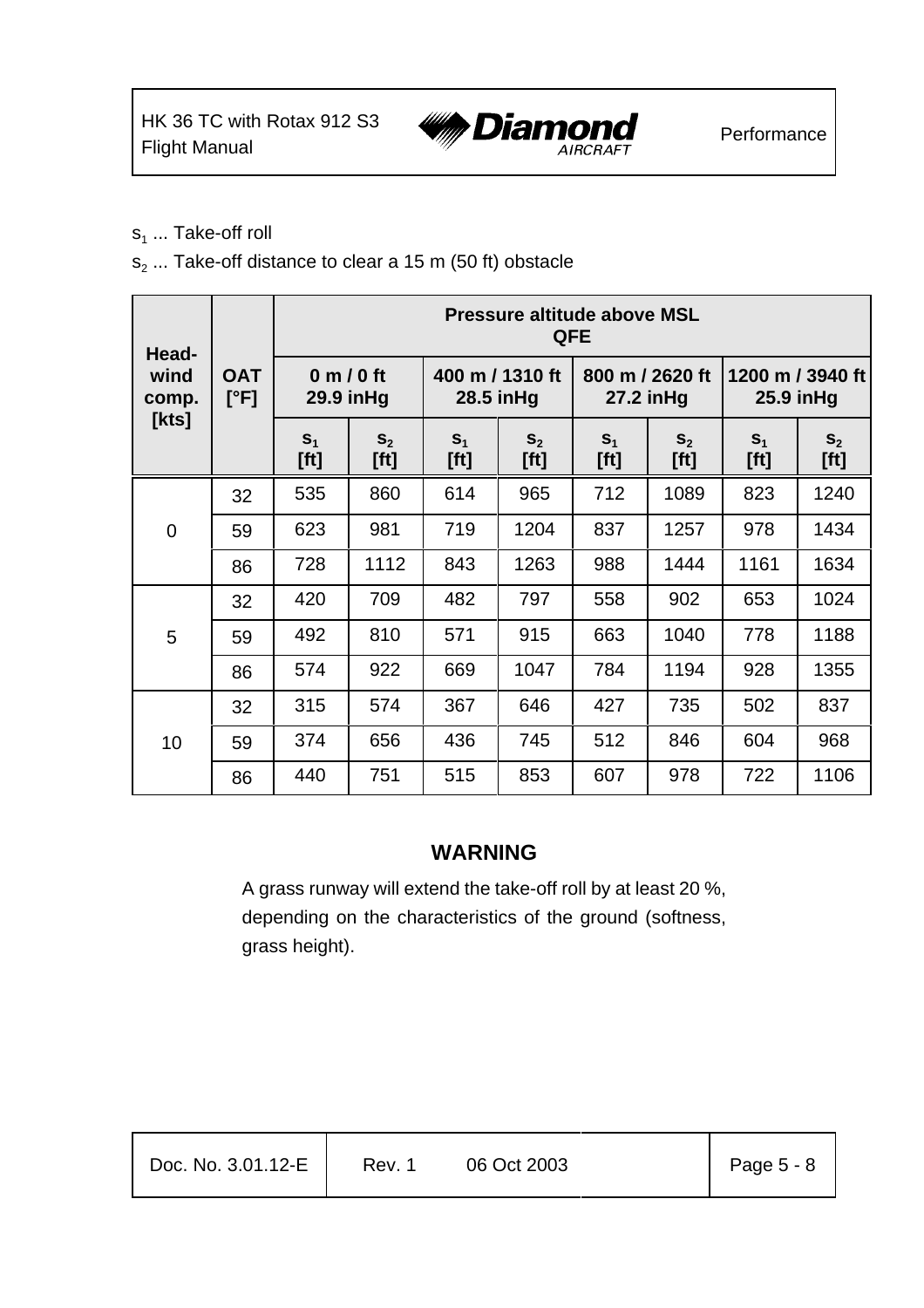

#### **5.3.4 NOISE DATA**

The evaluation of noise emission was carried out according to the Noise Regulations of ICAO, Annex 16.

According to Chapter 10:

61.8 dB(A)

According to Chapter 6 (for Austria only):

62.3 dB(A); for basic training and towing flight (Austrian Federal Law Gazette, 29 Oct 1993, 738<sup>th</sup> Decree)

#### **5.3.5 CLIMB PERFORMANCE**

Conditions:

- Sea level
- Full throttle
- Max. flight mass
- Airspeed .......................... vy = 110 km/h (59 kts / 68 mph)
- Propeller RPM . . . . . . . . . . . . . . . . . . . . . . 2260 RPM

Max. climb rate  $\therefore$  4.9 m/s (965 fpm)

#### **5.3.6 SERVICE CEILING**

The service ceiling is above 5000 m (16400 ft).

| Doc. No. 3.01.12-E | Rev. 1 | 06 Oct 2003 | Page $5 - 9$ |
|--------------------|--------|-------------|--------------|
|--------------------|--------|-------------|--------------|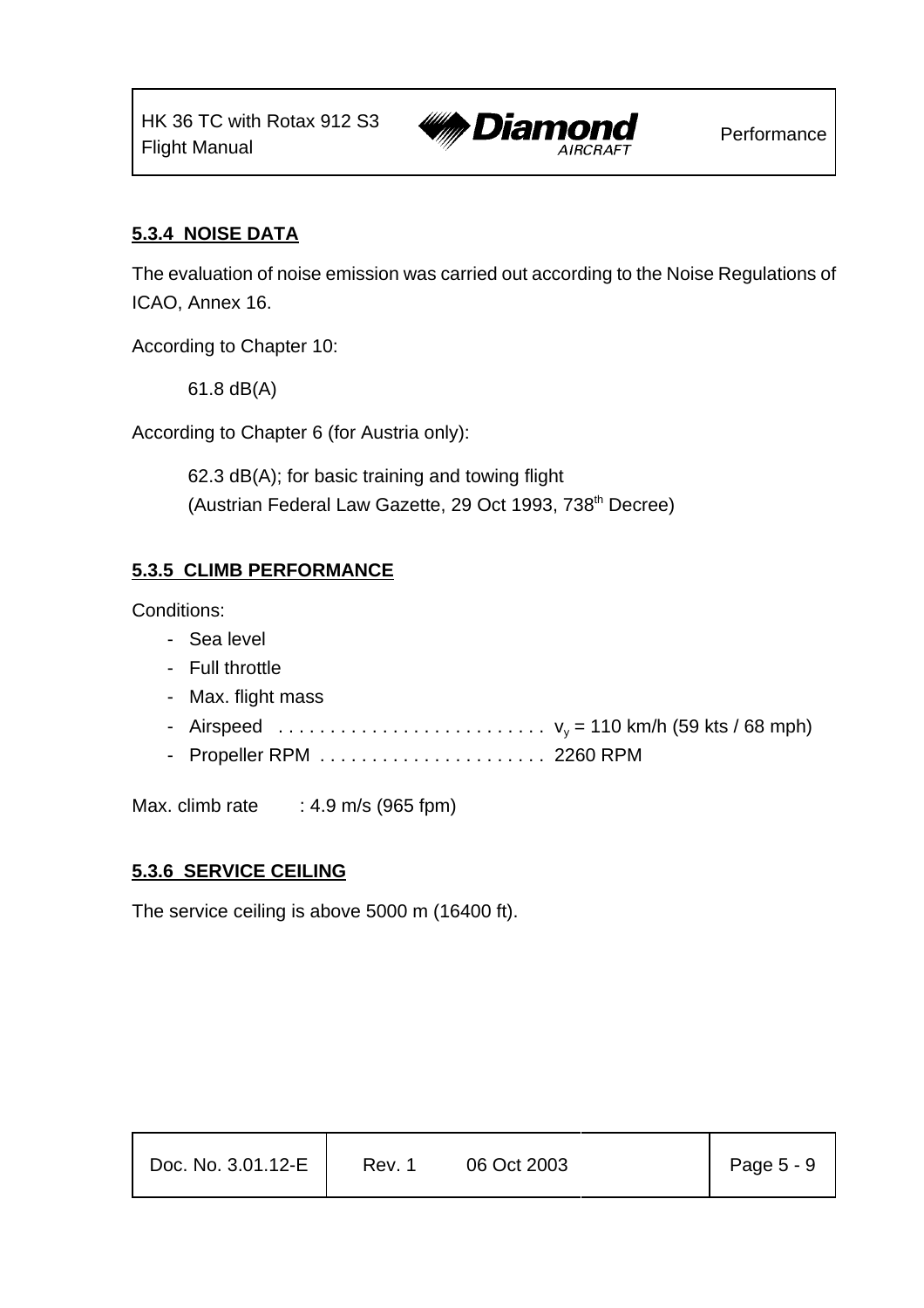

### **5.3.7 FUEL CONSUMPTION, CRUISING SPEED, ENDURANCE, RANGE**

### **NOTE**

The specifications for endurance and range apply to a full tank and do not include any reserve. The range specifications apply to flight in still air with a well-maintained and % correctly adjusted powered sailplane.

Conditions:

- Pressure altitude ....................... 1800 m (5900 ft)

| Prop.<br>speed | Manif.<br>press. |            | <b>Fuel flow</b>        |      | Endur-<br><b>Cruising speed</b><br>Range<br>ance |     |              |            | <b>Fuel tank</b><br>capacity |                |          |                  |
|----------------|------------------|------------|-------------------------|------|--------------------------------------------------|-----|--------------|------------|------------------------------|----------------|----------|------------------|
| <b>RPM</b>     | inHg             | lit.<br>hr | <b>US</b><br>gal/<br>hr | km/h | kts                                              | mph | h:mm         | km         | <b>NM</b>                    | stat.<br>miles | liters   | <b>US</b><br>gal |
| 2000           | 22               | 16.8       | 4.4                     | 170  | 92                                               | 106 | 3:10<br>4:35 | 545<br>775 | 295<br>420                   | 335<br>480     | 55<br>79 | 14.5<br>20.9     |
| 2200           | 22.7             | 19.6       | 5.2                     | 180  | 97                                               | 112 | 2:45<br>3:55 | 495<br>705 | 265<br>380                   | 305<br>435     | 55<br>79 | 14.5<br>20.9     |
| 2260           | 23.3             | 23.2       | 6.1                     | 190  | 103                                              | 118 | 2:15<br>3:15 | 440<br>630 | 235<br>340                   | 270<br>390     | 55<br>79 | 14.5<br>20.9     |

| Doc. No. 3.01.12-E | Rev. 1 | 06 Oct 2003 | Page $5 - 10$ |
|--------------------|--------|-------------|---------------|
|--------------------|--------|-------------|---------------|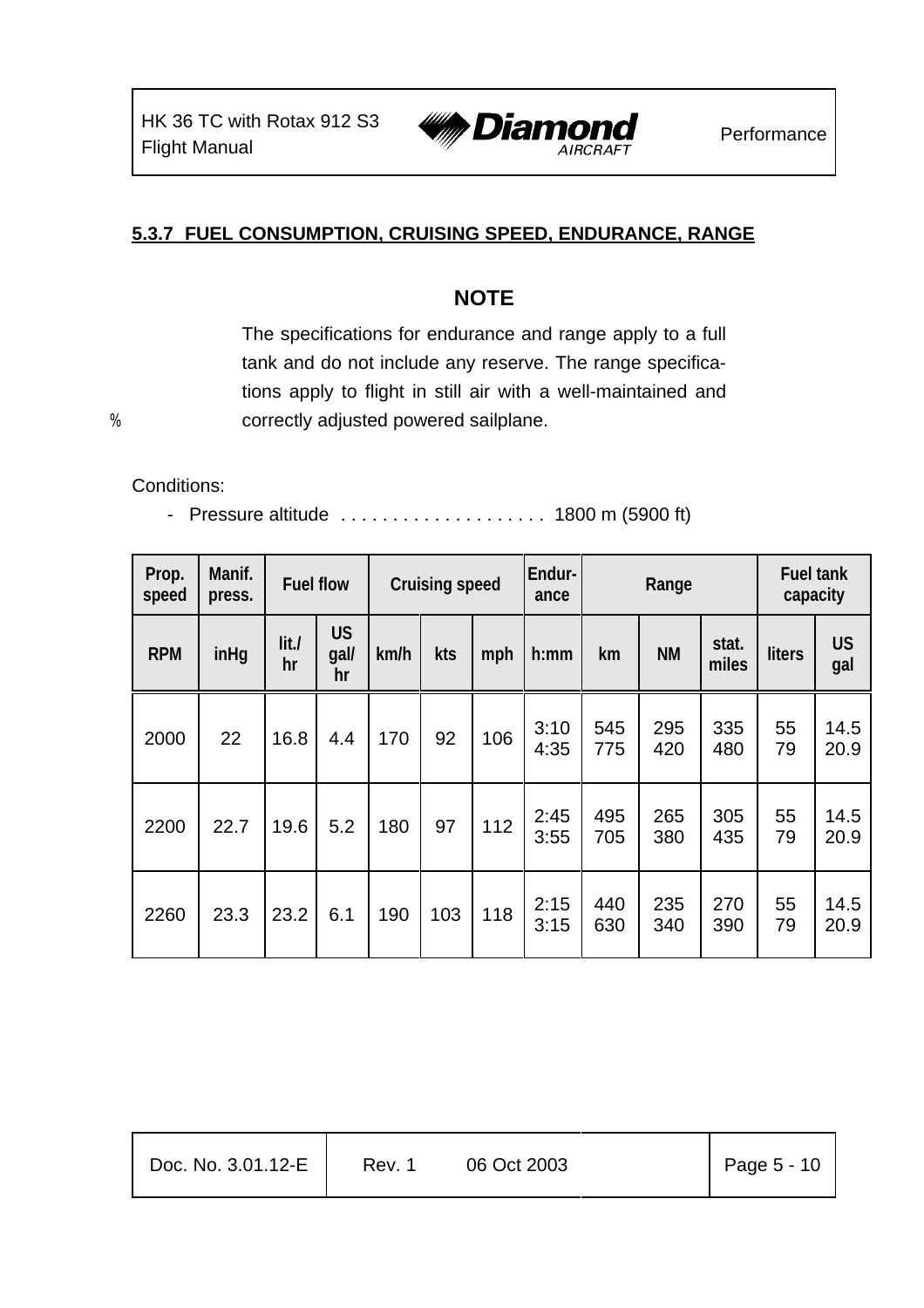

### **NOTE**

It is generally recommended for a fast cruise to select a propeller speed of 2250 RPM and a manifold pressure which is at least 0.7 inHg under the maximum obtainable. This reduces the fuel consumption considerably whilst hardly affecting the cruising speed.

For an economical cruise it is recommended to set the propeller speed between 2150 and 2050 RPM and the manifold pressure 1 to 2 inHg under the maximum obtainable. Deviation from this recommendation will result in a fuel flow which is significantly higher than that shown in the table above.

| Doc. No. 3.01.12-E | Rev. 1 | 06 Oct 2003 | $\vert$ Page 5 - 11 |
|--------------------|--------|-------------|---------------------|
|                    |        |             |                     |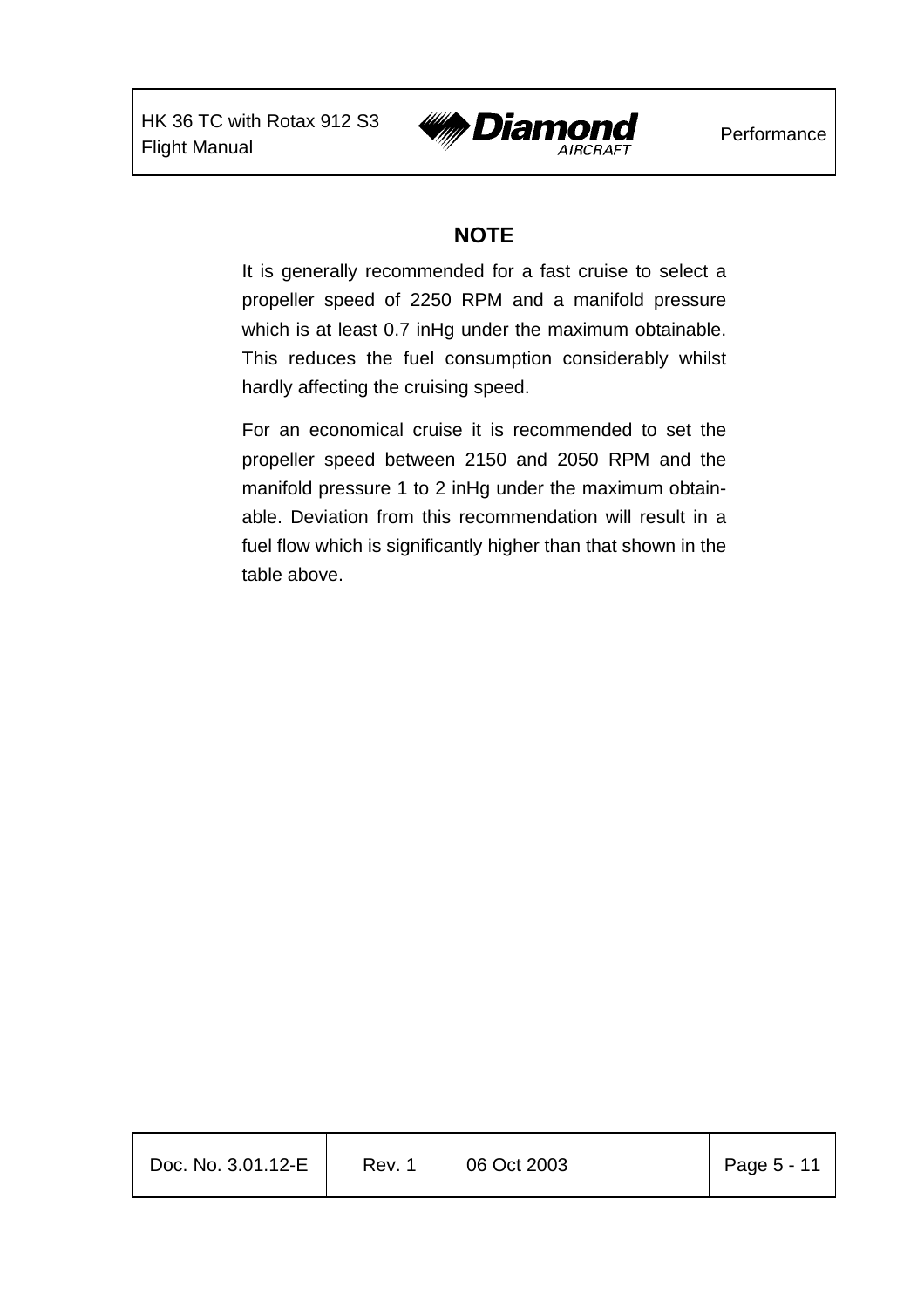

# **CHAPTER 6 MASS (WEIGHT) AND BALANCE**

#### Page

| 6.4 BASIC EMPTY MASS AND MOMENT  6-4 |                                                                                                                        |
|--------------------------------------|------------------------------------------------------------------------------------------------------------------------|
|                                      |                                                                                                                        |
|                                      |                                                                                                                        |
|                                      |                                                                                                                        |
|                                      |                                                                                                                        |
|                                      |                                                                                                                        |
|                                      |                                                                                                                        |
|                                      |                                                                                                                        |
|                                      |                                                                                                                        |
|                                      | 6.7.1 MAXIMUM USEFUL LOAD  6-7<br>6.7.2 USEFUL LOAD ON THE SEATS  6-7<br>6.7.3 USEFUL LOAD IN BAGGAGE COMPARTMENT  6-8 |

| Doc. No. 3.01.12-E | Rev. 1 | 06 Oct 2003 | Page $6 - 1$ |
|--------------------|--------|-------------|--------------|
|--------------------|--------|-------------|--------------|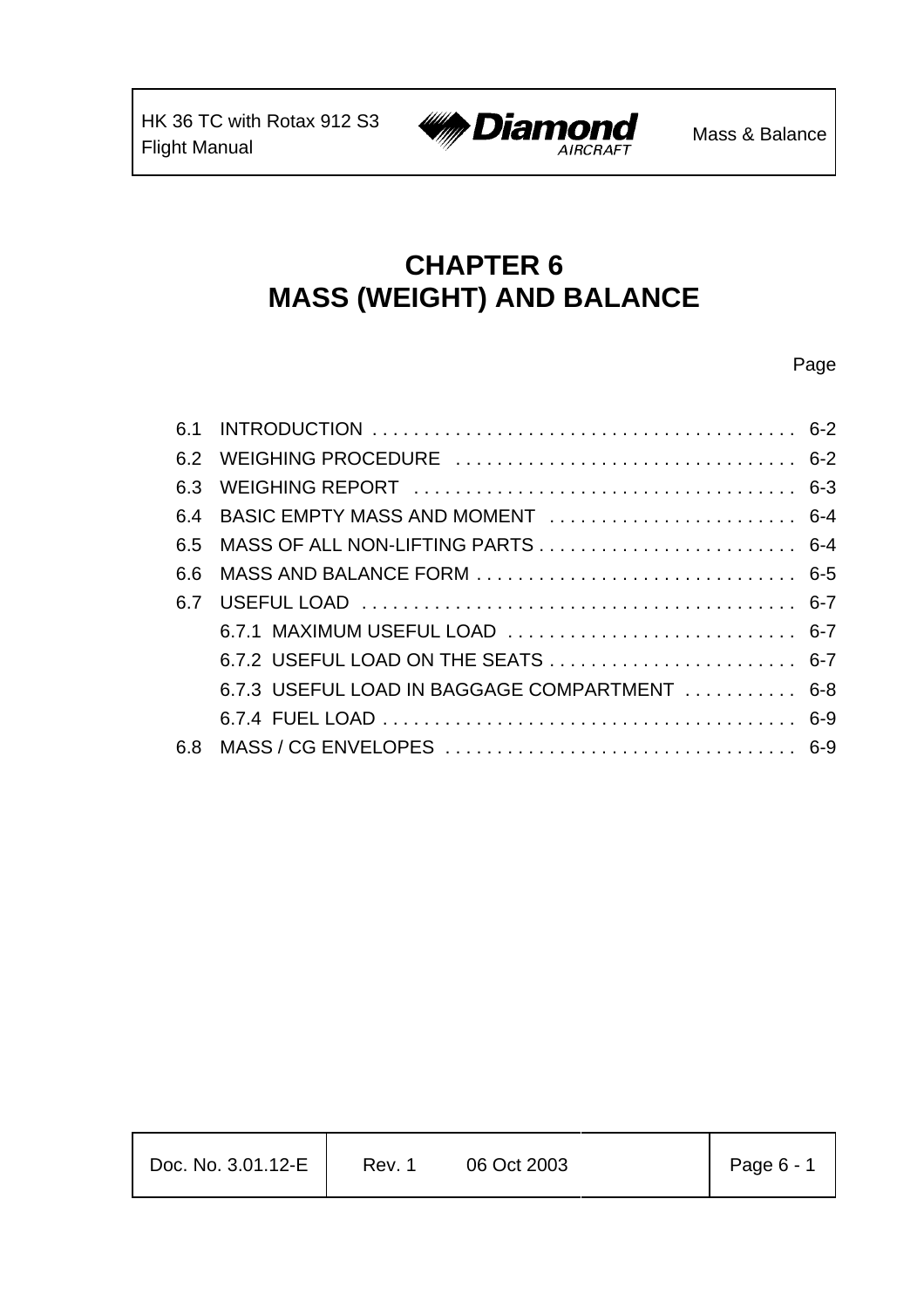

### **6.1 INTRODUCTION**

Chapter 6 describes the range of loading in which the HK 36 TC be operated safely.

Descriptions of the weighing procedure, the determination of the admissible empty

% mass CG range and a list of the equipment that must be present in the powered

% sailplane during the weighing process are included in the Airplane Maintenance Manual (Doc. No. 3.02.21), Section 4.

### **WARNING**

| %      | Exceeding the maximum flight mass (maximum gross<br>weight) can lead to overstressing of the powered sailplane.                          |
|--------|------------------------------------------------------------------------------------------------------------------------------------------|
| %<br>% | Falling short of the minimum useful load on the seats will<br>lead to reduced controllability and stability of the powered<br>sailplane. |

### **6.2 WEIGHING PROCEDURE**

The weighing procedure is described in the Airplane Maintenance Manual, Paragraph % 4.2. The purpose of weighing the powered sailplane is to determine the empty mass (empty weight) and the corresponding CG lever arm (i.e., the CG position). It may be carried out by authorized personnel only.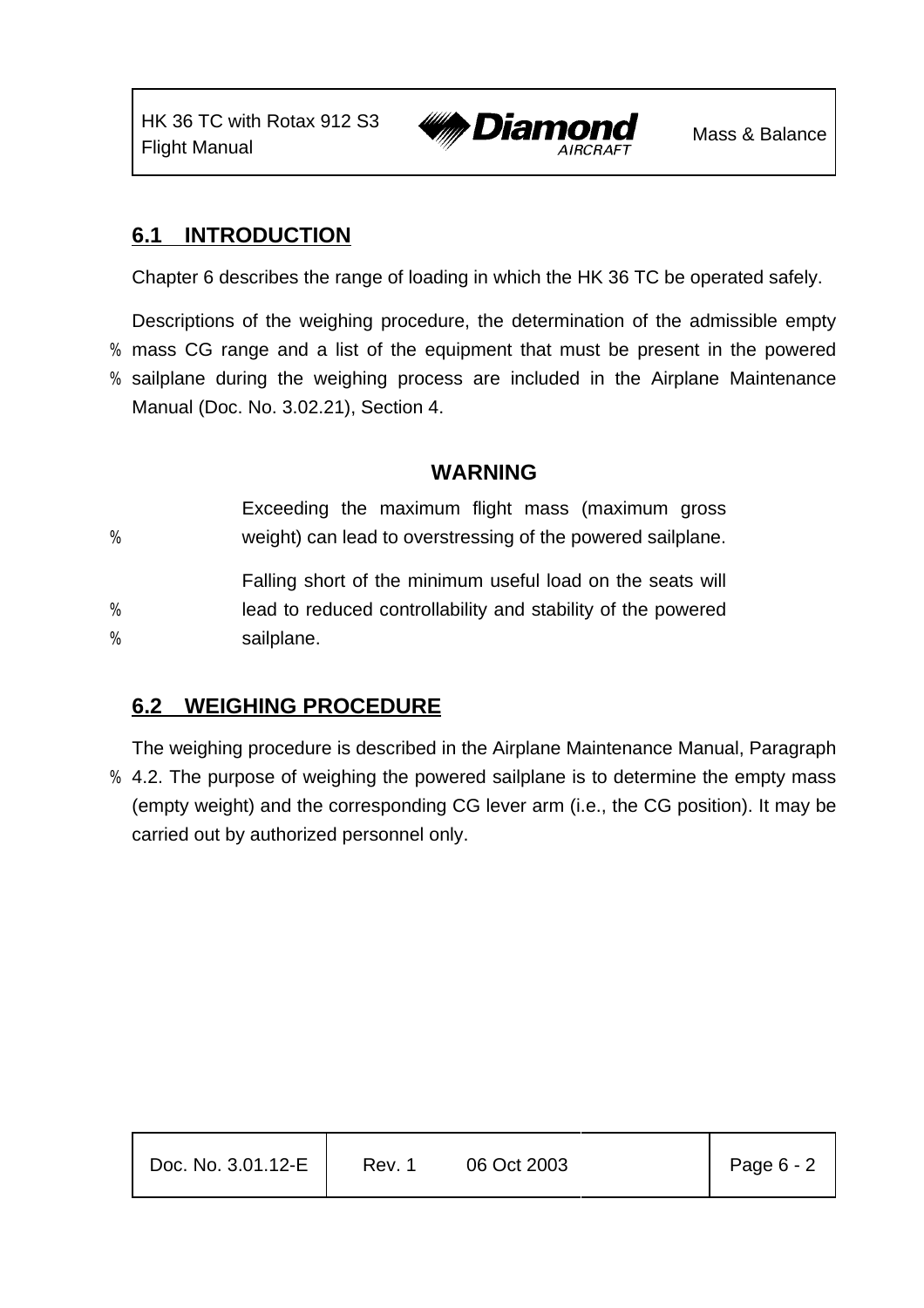

### **6.3 WEIGHING REPORT**

The Weighing Report shows the current empty mass (empty weight) and the corresponding CG position. The Weighing Report is filed in the Airplane Maintenance Log.

### **NOTE**

After equipment changes, repair work, repainting, etc., the new empty mass (empty weight) and the corresponding CG position must be determined by an authorized person in compliance with the Airplane Maintenance Manual. The results must be recorded in the Mass and Balance Form, and the new limits must be drawn on a new Mass and Balance Diagram.

| Doc. No. 3.01.12-E | Rev. 1 | 06 Oct 2003 | Page 6 - 3 |
|--------------------|--------|-------------|------------|
|                    |        |             |            |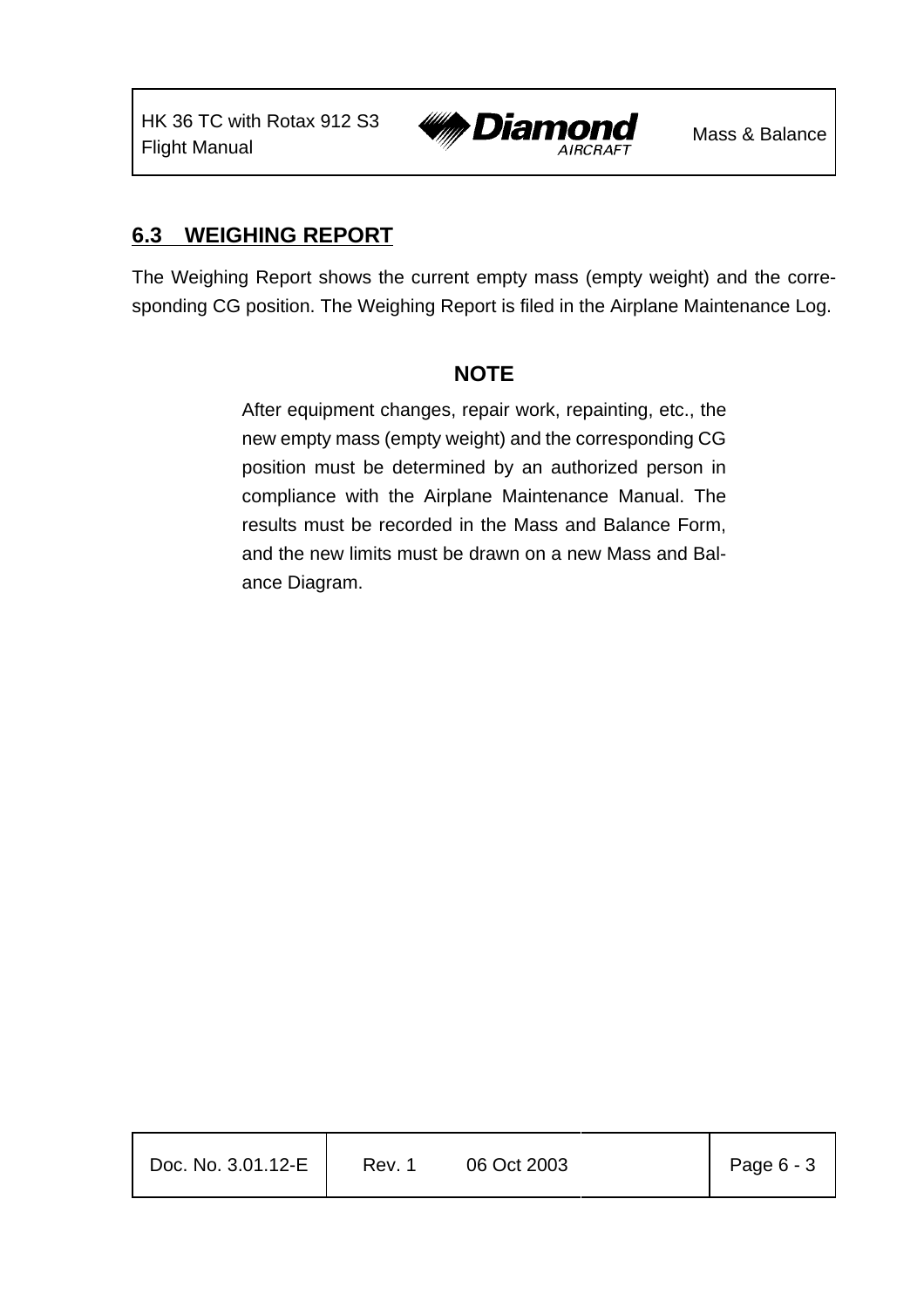

### **6.4 BASIC EMPTY MASS AND MOMENT**

The empty mass CG limitations are defined in the Airplane Maintenance Manual, Section 4.

These limitations guarantee that solo-pilots with a mass (weight) of at least 70 kg (154 lb) will not overstep the maximum rearward CG when flying with a full tank and no baggage.

The CG will not exceed the maximum forward position if not more than 220 kg (485 lb) of useful load on the seats and 10 kg (22 lb) of fuel for a half hour flight are aboard.

### **6.5 MASS OF ALL NON-LIFTING PARTS**

The maximum mass (weight) of all non-lifting parts is 610 kg (1345 lb). A list of all non-lifting parts is included in the Airplane Maintenance Manual, Paragraph 4.6.

### **NOTE**

Due to the design of the HK 36 TC, the maximum mass (weight) of all non-lifting parts will not be exceeded as long as the maximum flight mass (max. gross weight) of 770 kg (1698 lb) is complied with.

| Doc. No. 3.01.12-E | Rev. 1 | 06 Oct 2003 | $\vert$ Page 6 - 4 |
|--------------------|--------|-------------|--------------------|
|                    |        |             |                    |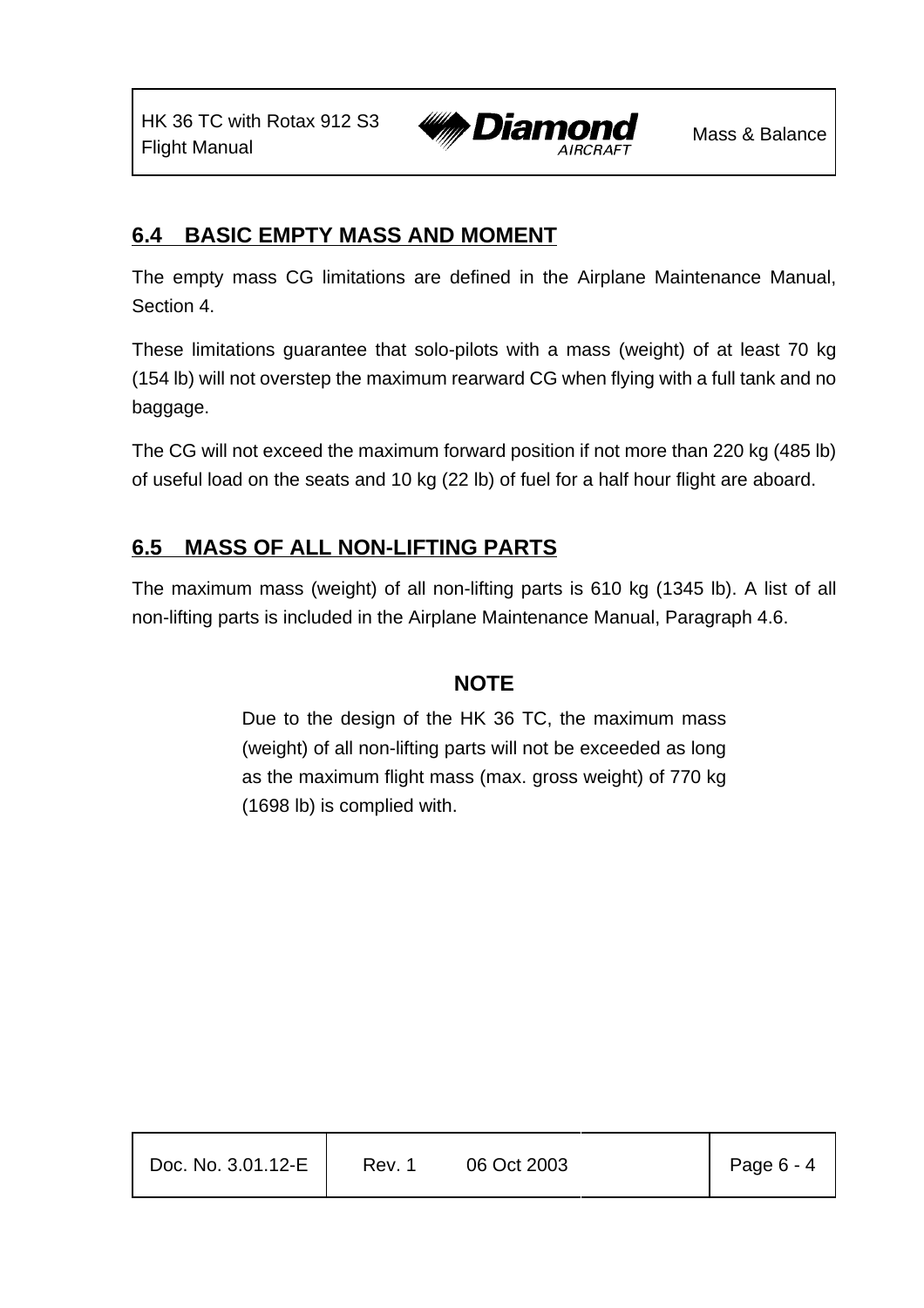

### **6.6 MASS AND BALANCE FORM**

The Mass and Balance Form on the next page shows the following values:

- current empty mass
- current empty mass CG position
- current maximum useful load including parachute, seat cushions, fuel, and baggage
- minimum useful load on seats for solo flights with full tank and no baggage
- minimum useful load on seats for solo flights with full tank and maximum baggage mass (12 kg or 26 lb)

Additionally, the Mass and Balance Form is a record of all weighings.

The Mass and Balance Form must be updated by an authorized person using the data recorded in the currently effective Weighing Report. The corresponding instructions can be found in the Airplane Maintenance Manual, Paragraph 4.7.

In addition to the Mass and Balance Form, a new Mass and Balance Diagram is filled out upon each weighing. The corresponding instructions are given in the Airplane Maintenance Manual, Paragraph 4.8.

### **NOTE**

- % The powered sailplane is weighed with the equipment
- % shown in the Equipment Inventory installed. Powered sail-
- % plane operation without winglets, spinner or wheel fairings is permissible in exceptional cases. The influence on the empty mass (weight) and the corresponding CG position is negligible.

| Doc. No. 3.01.12-E | Rev. 1 | 06 Oct 2003 | Page 6 - 5 |
|--------------------|--------|-------------|------------|
|                    |        |             |            |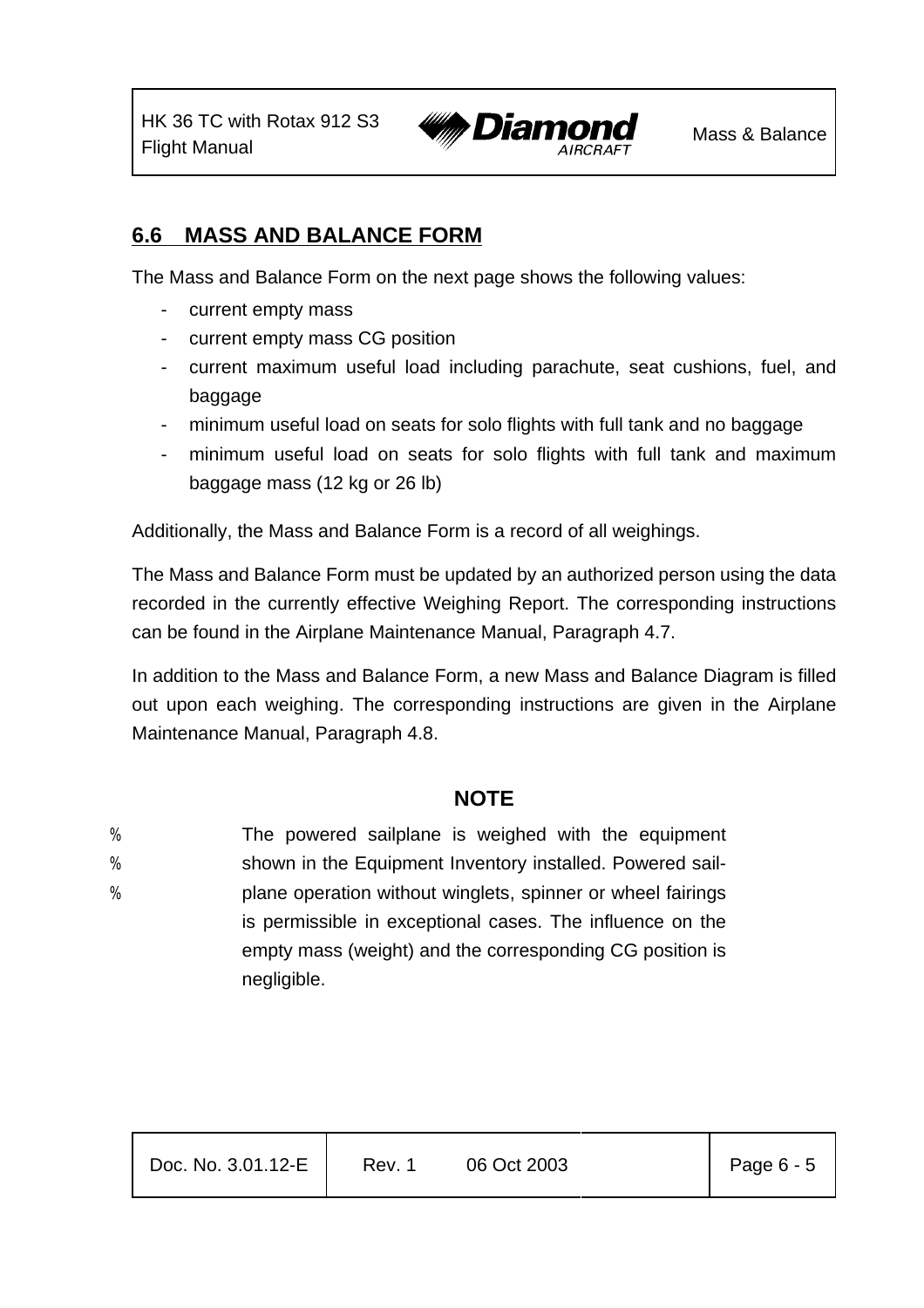

# **MASS AND BALANCE FORM**

SERIAL NO.:\_\_\_\_\_\_\_\_\_\_\_\_\_\_\_\_ CALL SIGN:\_\_\_\_\_\_\_\_\_\_\_\_\_\_\_

| X      | <b>Date</b><br>of | <b>Empty</b><br>mass                          | <b>Empty</b><br>mass                       | Max.<br>useful                         | Minimum useful load<br>on seats<br>with full fuel tank            | <b>Signature</b>                       |  |
|--------|-------------------|-----------------------------------------------|--------------------------------------------|----------------------------------------|-------------------------------------------------------------------|----------------------------------------|--|
| %<br>% | weighing          | (weight)                                      | CG pos.<br>aft of<br>datum                 | load                                   | no<br>baggage                                                     | <b>12 kg</b><br>26.5 lb<br>baggage     |  |
|        |                   | $\begin{bmatrix} \mathsf{kg} \end{bmatrix}^*$ | [mm]<br>$\overline{[}$ in.] $\overline{ }$ | [kg] <sup>*</sup><br>[lb] <sup>*</sup> | $\begin{bmatrix} \mathsf{kgj}^* \\ \mathsf{[lb]}^* \end{bmatrix}$ | [kg] <sup>*</sup><br>[lb] <sup>*</sup> |  |
|        |                   |                                               |                                            |                                        |                                                                   |                                        |  |
|        |                   |                                               |                                            |                                        |                                                                   |                                        |  |
|        |                   |                                               |                                            |                                        |                                                                   |                                        |  |
|        |                   |                                               |                                            |                                        |                                                                   |                                        |  |
|        |                   |                                               |                                            |                                        |                                                                   |                                        |  |
|        |                   |                                               |                                            |                                        |                                                                   |                                        |  |
|        |                   |                                               |                                            |                                        |                                                                   |                                        |  |
|        |                   |                                               |                                            |                                        |                                                                   |                                        |  |
|        |                   |                                               |                                            |                                        |                                                                   |                                        |  |

\*) cross out units which are not used

| Doc. No. 3.01.12-E | Rev. 1 | 06 Oct 2003 | Page $6 - 6$ |
|--------------------|--------|-------------|--------------|
|                    |        |             |              |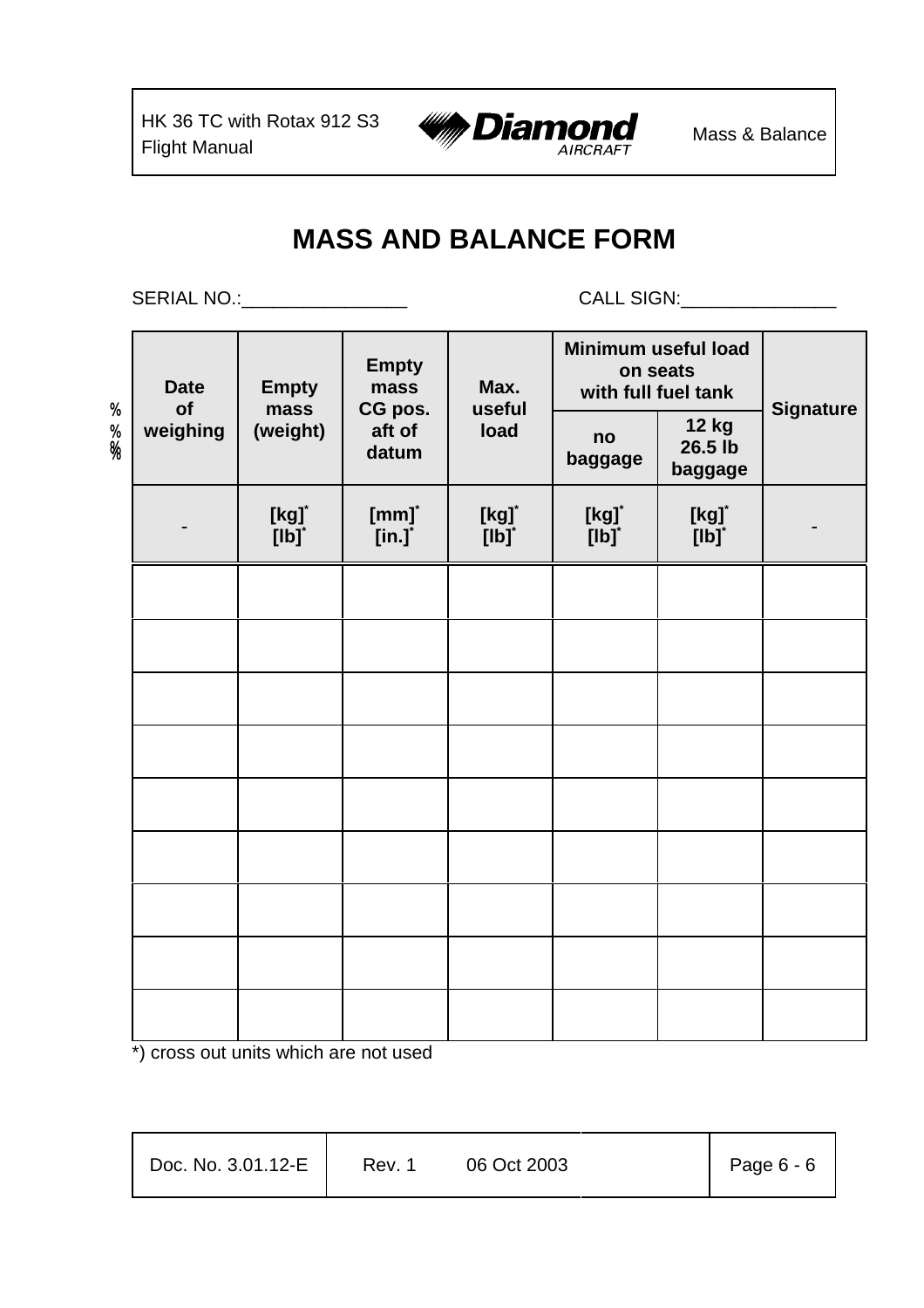

### **6.7 USEFUL LOAD**

The useful load consists of the masses (weights) of occupants (including parachutes), baggage and fuel.

### **6.7.1 MAXIMUM USEFUL LOAD**

The maximum permissible useful load is shown in the Mass and Balance Form, in the Mass and Balance Diagram, and on the placard in the cockpit.

#### **6.7.2 USEFUL LOAD ON THE SEATS**

#### Minimum useful load on the seats

The Mass and Balance Form and the limitations placard in the cockpit show the following data:

- \* Minimum useful load on the seats for solo flights with a full tank and no baggage;
- \* Minimum useful load on the seats for solo flights with a full tank and maximum baggage mass (12 kg or 26 lb)

The minimum useful load on the seats is in no case less than 55 kg (121 lb).

### **NOTE**

Pilots with a mass (a weight) between 55 kg (121 lb) and the minimum useful load on the seats must install a trim weight in the case of solo flights.

| Doc. No. 3.01.12-E | Rev. 1 | 06 Oct 2003 | Page $6 - 7$ |
|--------------------|--------|-------------|--------------|
|                    |        |             |              |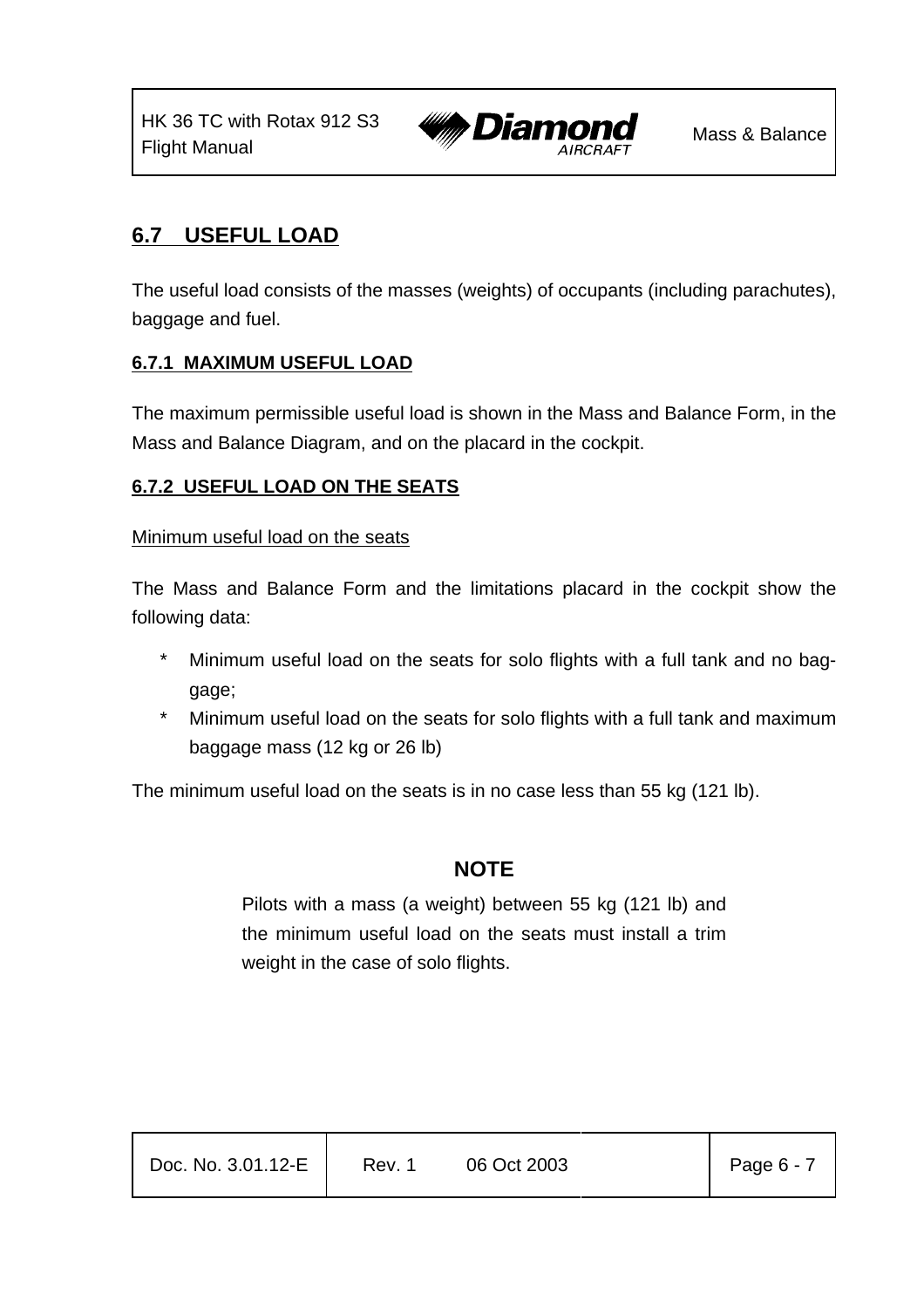

#### Trim weights

If the minimum useful load on the seats is above 55 kg (121 lb), then a trim weight fixture can be installed on the center console 400 mm (15.75 in) aft of the firewall. A deficit in useful load on the seats should be equalized using the following table:

| Deficit in useful load on the seats |      | Trim mass (weight) |       |
|-------------------------------------|------|--------------------|-------|
| [kg]                                | [lb] | [kg]               | [lb]  |
|                                     |      |                    | 3.75  |
|                                     | 22   | 3.4                | 7.5   |
| 15                                  | 33   | 5.                 | 11.25 |

#### Maximum useful load on the seats

The useful load on one seat must not exceed 110 kg (243 lb).

Lever arm of useful load on the seats

A lever arm of 143 mm (5.63 in) aft of datum plane is assumed for all CG calculations.

### **6.7.3 USEFUL LOAD IN BAGGAGE COMPARTMENT**

Maximum useful load in the baggage compartment

The maximum useful load in the baggage compartment is 12 kg (26 lb).

### **NOTE**

When loading baggage, make sure not to exceed the maximum permissible useful load.

#### Lever arm of useful load in the baggage compartment

The CG envelope assumes that the baggage pieces have the same CG position as the fuel load, i.e. 727 mm (28.62 in) aft of datum for the standard tank, and 824 mm (32.44 in) aft of datum plane for the long range tank.

| Doc. No. 3.01.12-E | Rev. 1 | 06 Oct 2003 | Page $6 - 8$ |  |
|--------------------|--------|-------------|--------------|--|
|                    |        |             |              |  |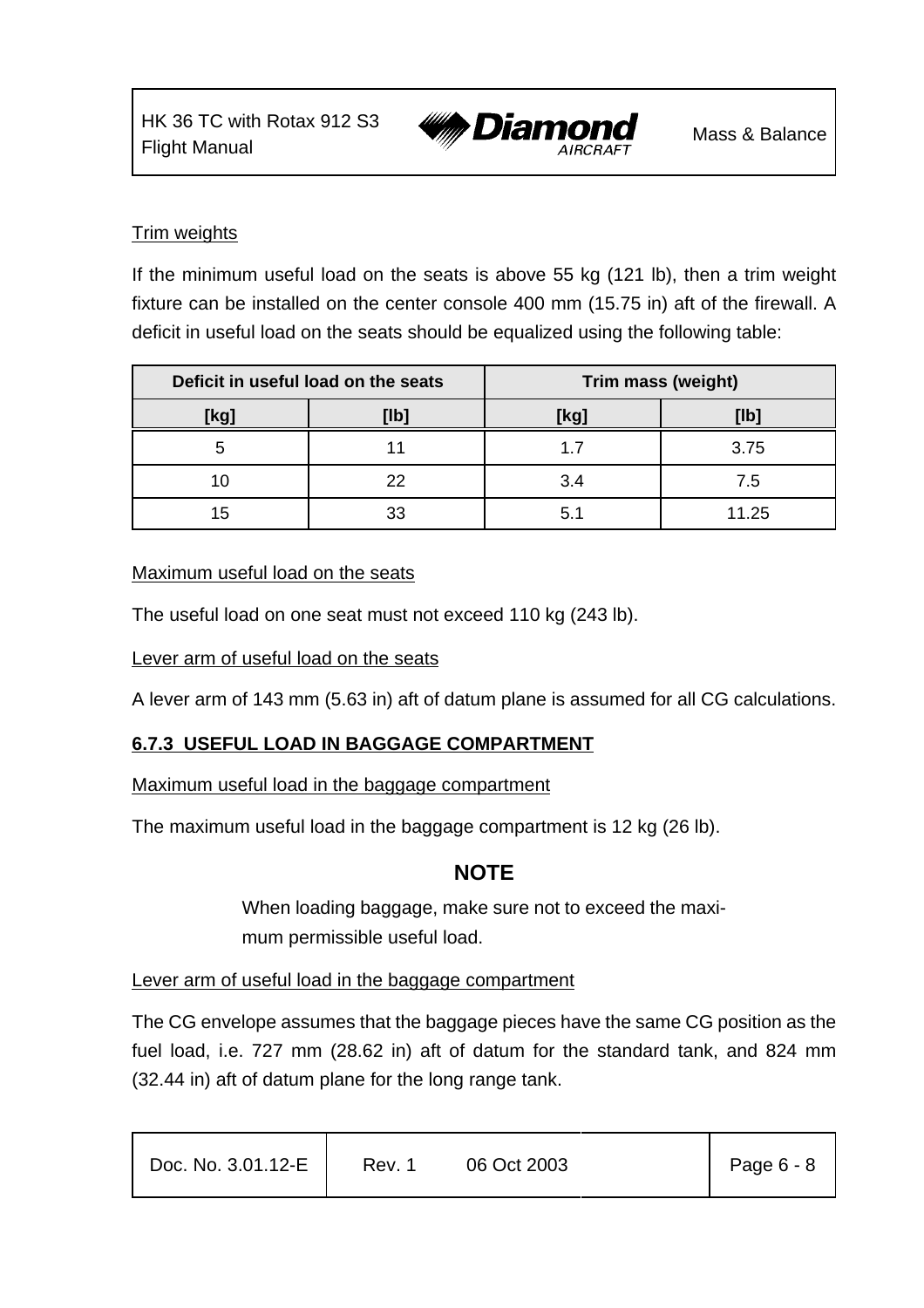

### **6.7.4 FUEL LOAD**

% The fuel capacity is given in Section 2.4.3 FUEL.

### **NOTE**

When refuelling, make sure not to exceed the maximum permissible useful load.

#### Lever arm of the fuel tank

The load calculations are based on the following CG positions for the fuel load:

Standard tank (55 l / 14.5 US gal) : 727 mm (28.62 in) aft of datum plane Long range tank (79 l / 20.9 US gal) : 824 mm (32.44 in) aft of datum plane

### **6.8 MASS / CG ENVELOPES**

The Mass and Balance Diagram is a supplement to the Mass and Balance Form. It gives the pilot the information whether a loading is permissible, taking maximum permissible useful load and minimum useful load on the seats into account. It shows the permissible mass (weight) of fuel and baggage for a given useful load on the seats.

% The diagram applies to one specific powered sailplane. It is redrawn by an authorized person upon each determination of the empty mass (weight) and the corresponding CG position. Limits are drawn on the diagram using the broken subsidiary lines and the data provided by the Mass and Balance Form. The corresponding instructions are laid down in the Airplane Maintenance Manual, Paragraph 4.8.

| Doc. No. 3.01.12-E | Rev. 1 | 06 Oct 2003 | Page $6 - 9$ |
|--------------------|--------|-------------|--------------|
|                    |        |             |              |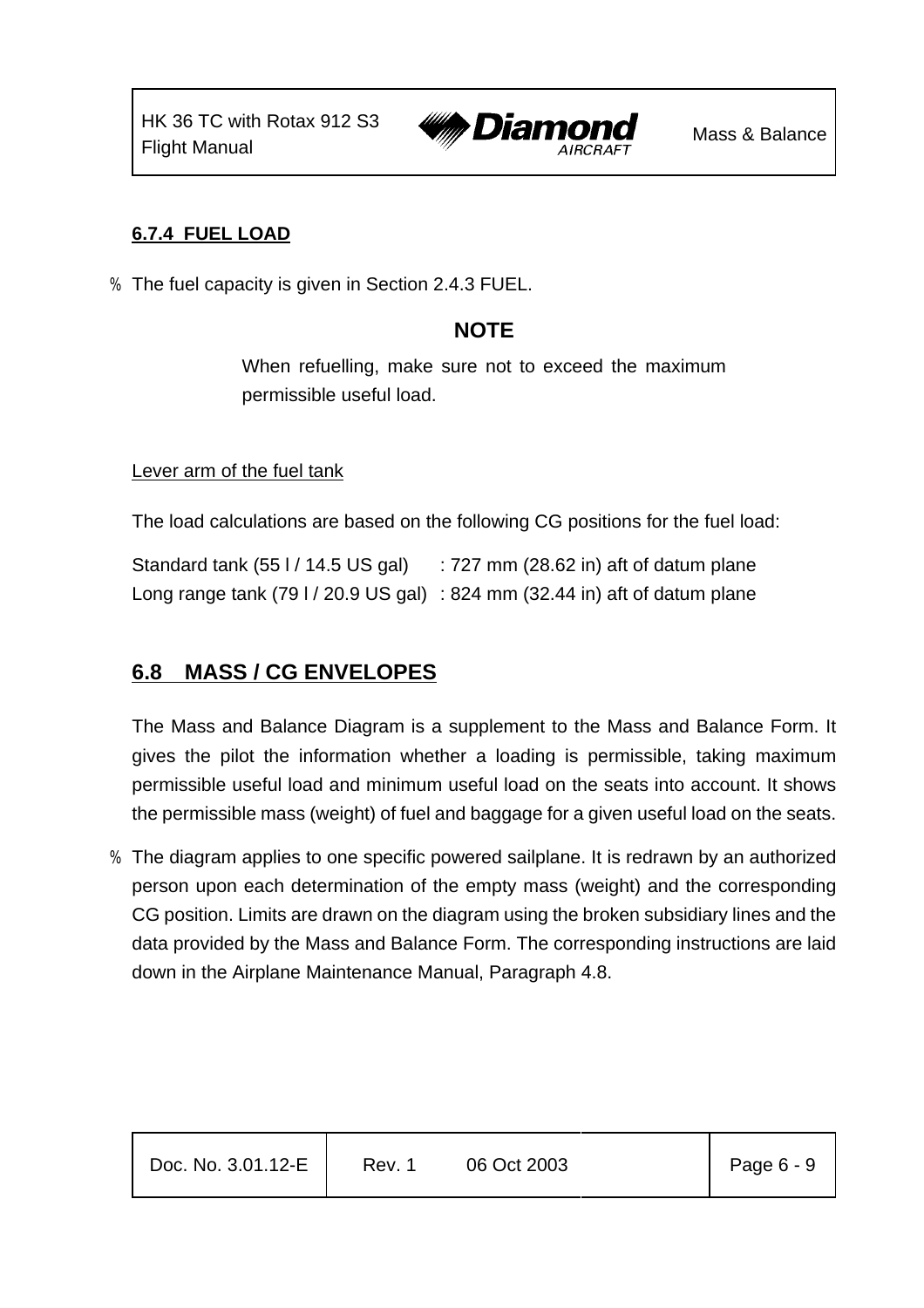

#### Use of the Mass and Balance Diagram

The prohibited combinations of useful load on the seats and total mass (weight) of fuel and baggage are represented by the hatching.

Beside the diagram there is a scale for the conversion of the fuel quantity in liters or US gallons to the fuel mass (weight) in kilograms or pounds. The following sample problems show how to use the Mass and Balance Diagram.

*Example A:* Pilot 70 kg (154 lb), copilot 82 kg (181 lb), total 152 kg (335 lb). Long range tank, full (60 kg / 132 lb); no baggage. The corresponding point in the diagram does not touch any boundary, hence the loading is permissible.

*Example B:* Pilot 65 kg (143 lb), solo-flight. Long range tank, full (60 kg / 132 lb); baggage 12 kg (26 lb), total mass of fuel and baggage 72 kg (159 lb). The loading oversteps the maximum rearward CG position. The pilot must remove 15 kg (33 lb) or 20 liters (5.3 US gal) of fuel.

*Example C:* Pilot 92 kg (203 lb), passenger 105 kg (231 lb), total 197 kg (434 lb). Standard tank. In case they do not take any baggage aboard, they may take off with 27 kg (60 lb) or 36 liters (9.5 US gal) of fuel.

*Example D:* Pilot 57 kg (126 lb), no copilot. Standard tank, full (42 kg / 93 lb); baggage: 12 kg (26 lb), total mass of fuel and baggage 54 kg (119 lb). Since the maximum

% rearward CG position is not effective in sample powered sailplane "b" (empty mass CG position 426 mm or 16.77 in), the pilot may use the entire maximum mass (weight) of fuel plus baggage, which amounts to 54 kg (119 lb).

| Doc. No. 3.01.12-E | Rev. 1 | 06 Oct 2003 | Page $6 - 10$ |
|--------------------|--------|-------------|---------------|
|                    |        |             |               |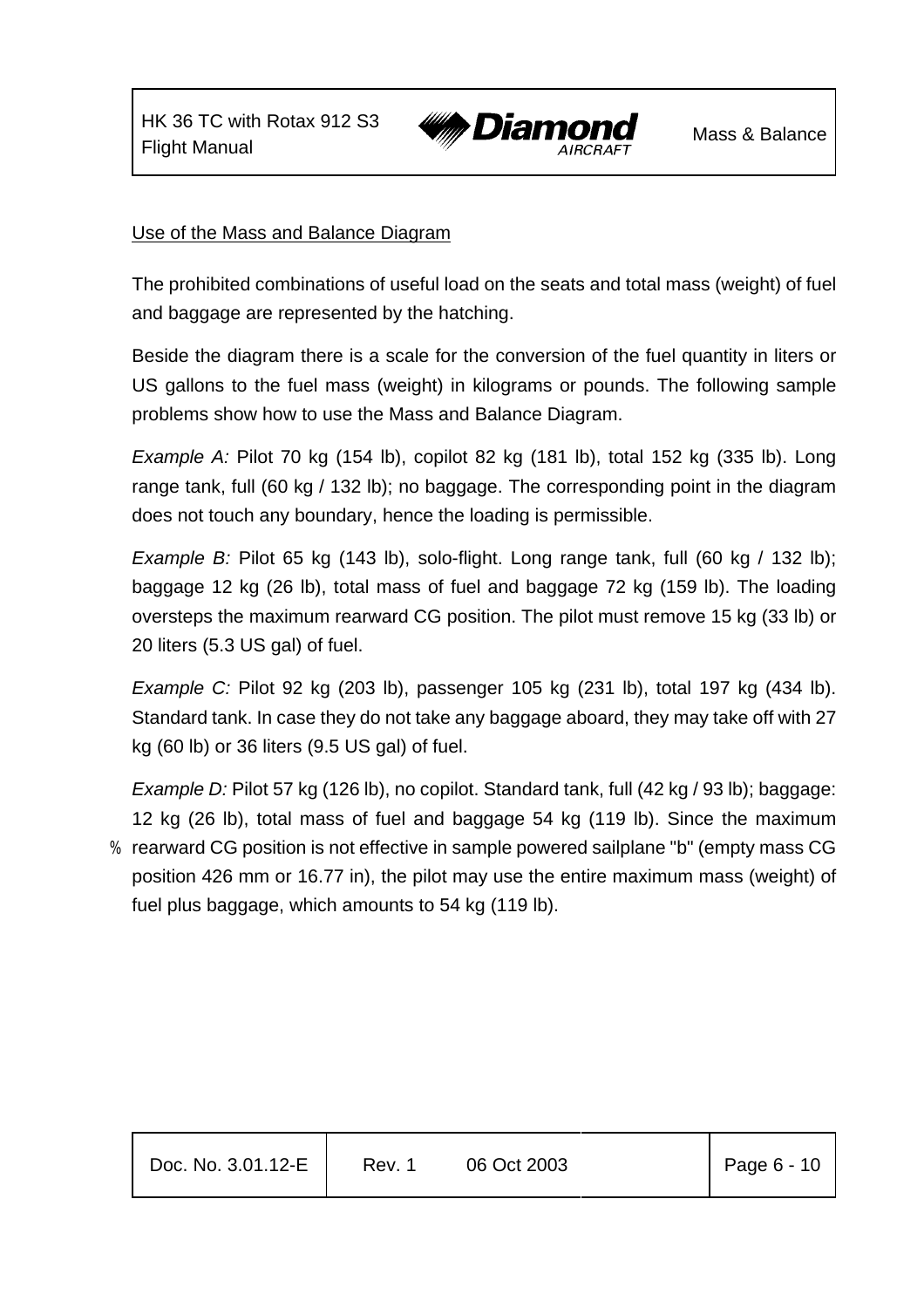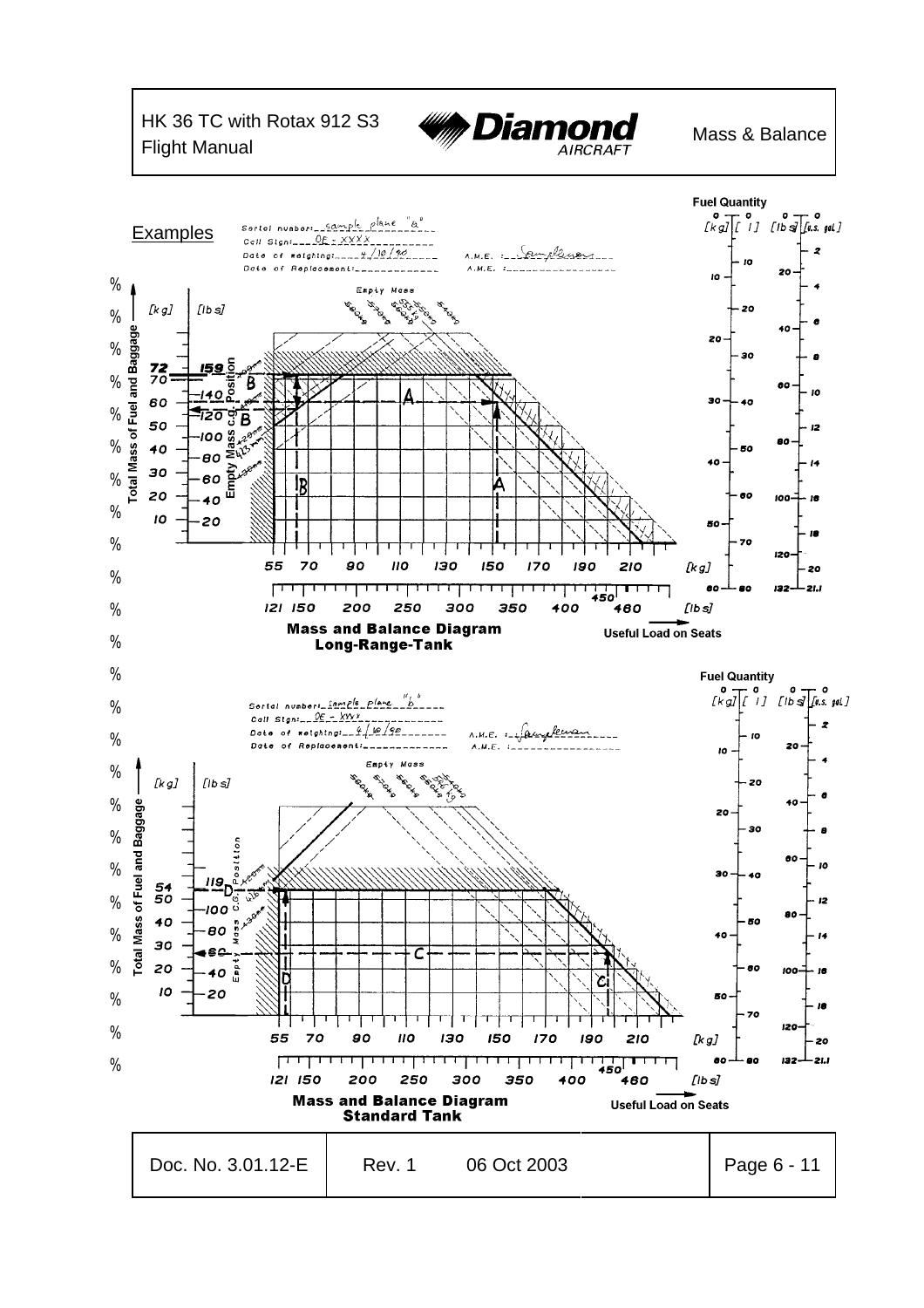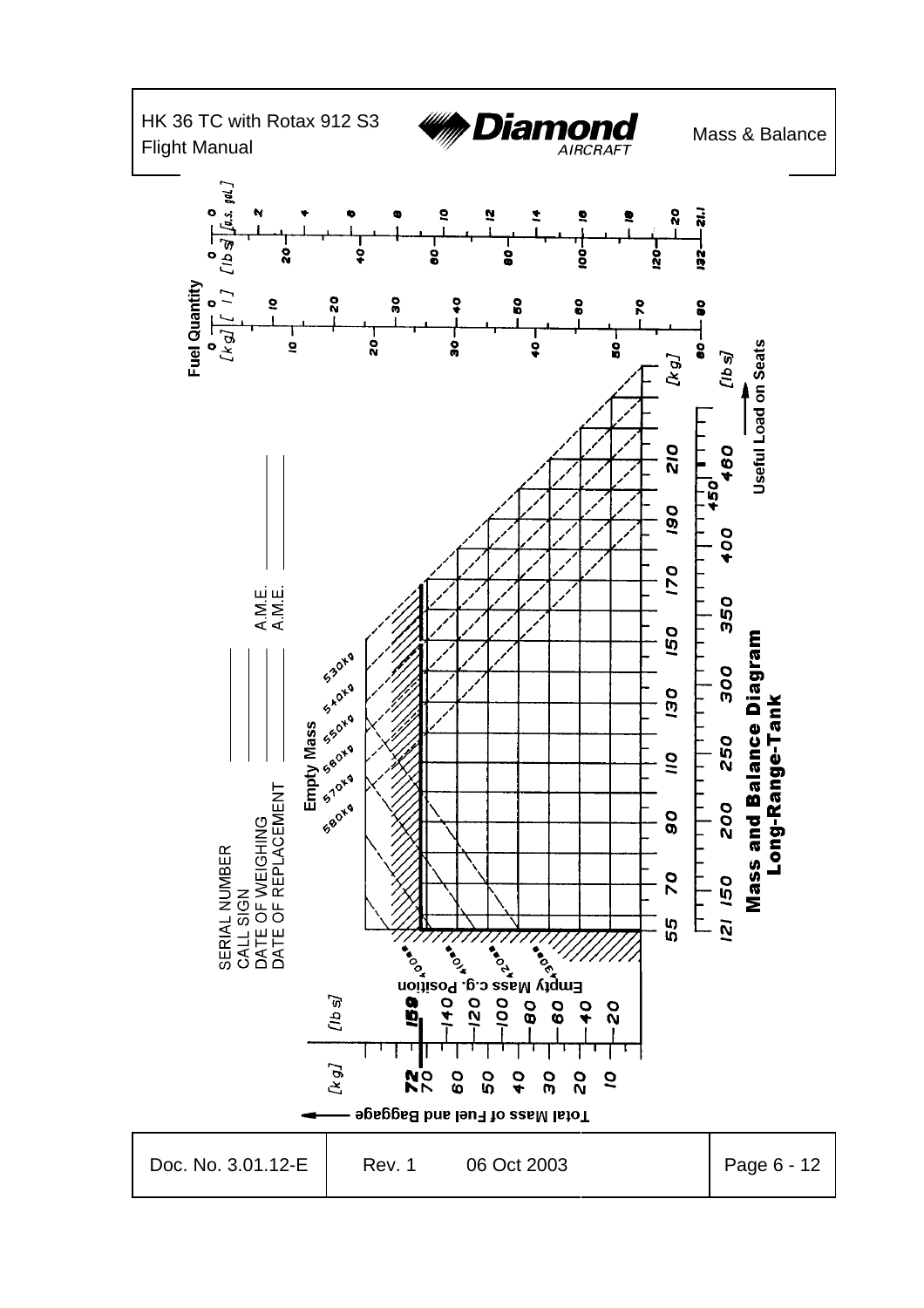

# **CHAPTER 7 POWERED SAILPLANE AND SYSTEMS DESCRIPTION**

### Page

| 7 <sub>1</sub> |                                          |          |
|----------------|------------------------------------------|----------|
| 7.2            |                                          | $7 - 2$  |
| 7.3            |                                          | $7 - 3$  |
| 7.4            |                                          | $7 - 4$  |
| 7.5            |                                          | $7 - 5$  |
| 7.6            |                                          |          |
| 7.7            |                                          |          |
| 7.8            |                                          | $7 - 7$  |
| 79             |                                          |          |
|                |                                          |          |
|                |                                          | $7 - 15$ |
|                |                                          |          |
|                | 7.13 MISCELLANEOUS EQUIPMENT             | 7-16     |
|                | 7.14 PLACARDS / INSCRIPTIONS             | $7 - 16$ |
|                | 7.14.1 LIMITATION PLACARDS               | $7 - 16$ |
|                | 7.14.2 PLACARDS FOR COCKPIT CONTROLS     | $7 - 16$ |
|                | 7.14.3 PLACARDS FOR ELECTRICAL EQUIPMENT | $7 - 18$ |
|                | 7.14.4 MISCELLANEOUS PLACARDS  7-20      |          |

| Doc. No. 3.01.12-E | Rev. 1 | 06 Oct 2003 | Page $7 - 1$ |
|--------------------|--------|-------------|--------------|
|                    |        |             |              |

T

Т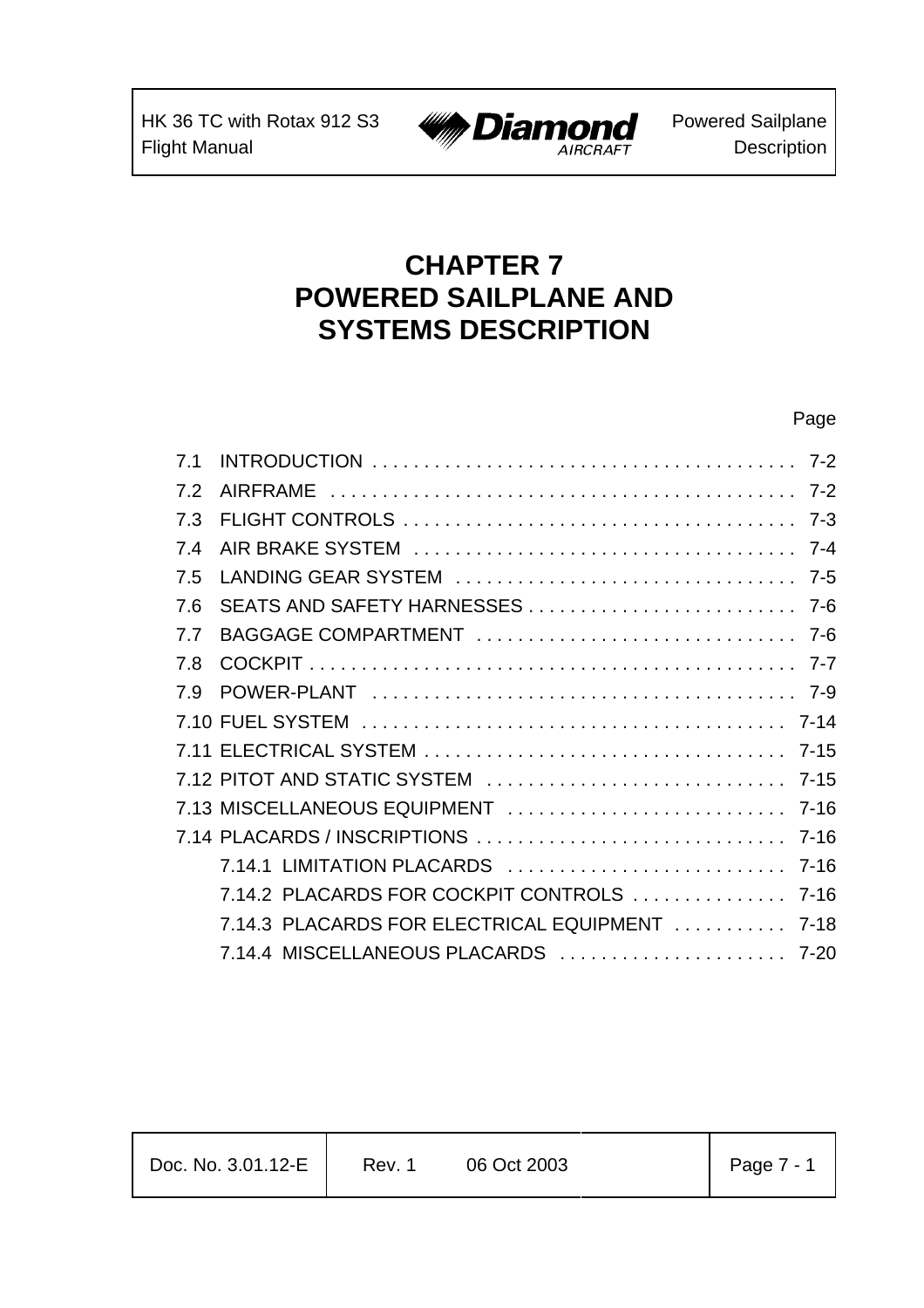

# **7.1 INTRODUCTION**

Chapter 7 provides a description of the powered sailplane and its systems along with information on their operation.

Refer to Chapter 9, Supplements, for details of optional systems and equipment.

# **7.2 AIRFRAME**

### **Wings**

The GFRP/CFRP wings are manufactured in semi-monocoque sandwich construction. The ailerons are made of CFRP and are attached to the wing by means of five hinges, also made of CFRP. Schempp-Hirth type air brakes are provided on the upper surface of the wings. They may be extended at all speeds up to  $v_{NF}$ . The air brakes have oil dampers but must be locked. This is performed by pushing the lever to the forward stop overcoming the resistance occurring after the air brake is retracted. The air brake lever catches when the air brakes are extended half way. The wings are connected to the fuselage with three bolts each.

The winglets are manufactured from CFRP and are attached to the wings with two threaded bolts each.

### **Fuselage**

The GFRP fuselage is manufactured in semi-monocoque construction. A special fire-resistant fabric sheet is sandwiched between a stainless steel barrier and the firewall. The main bulkhead is made of CFRP/GFRP.

The instrument panel is made of GFRP. The maximum permissible mass (weight) of the instrument panel including the instruments installed is 17 kg (37.5 lb).

| Doc. No. 3.01.12-E | Rev. 1 | 06 Oct 2003 | Page $7 - 2$ |
|--------------------|--------|-------------|--------------|
|                    |        |             |              |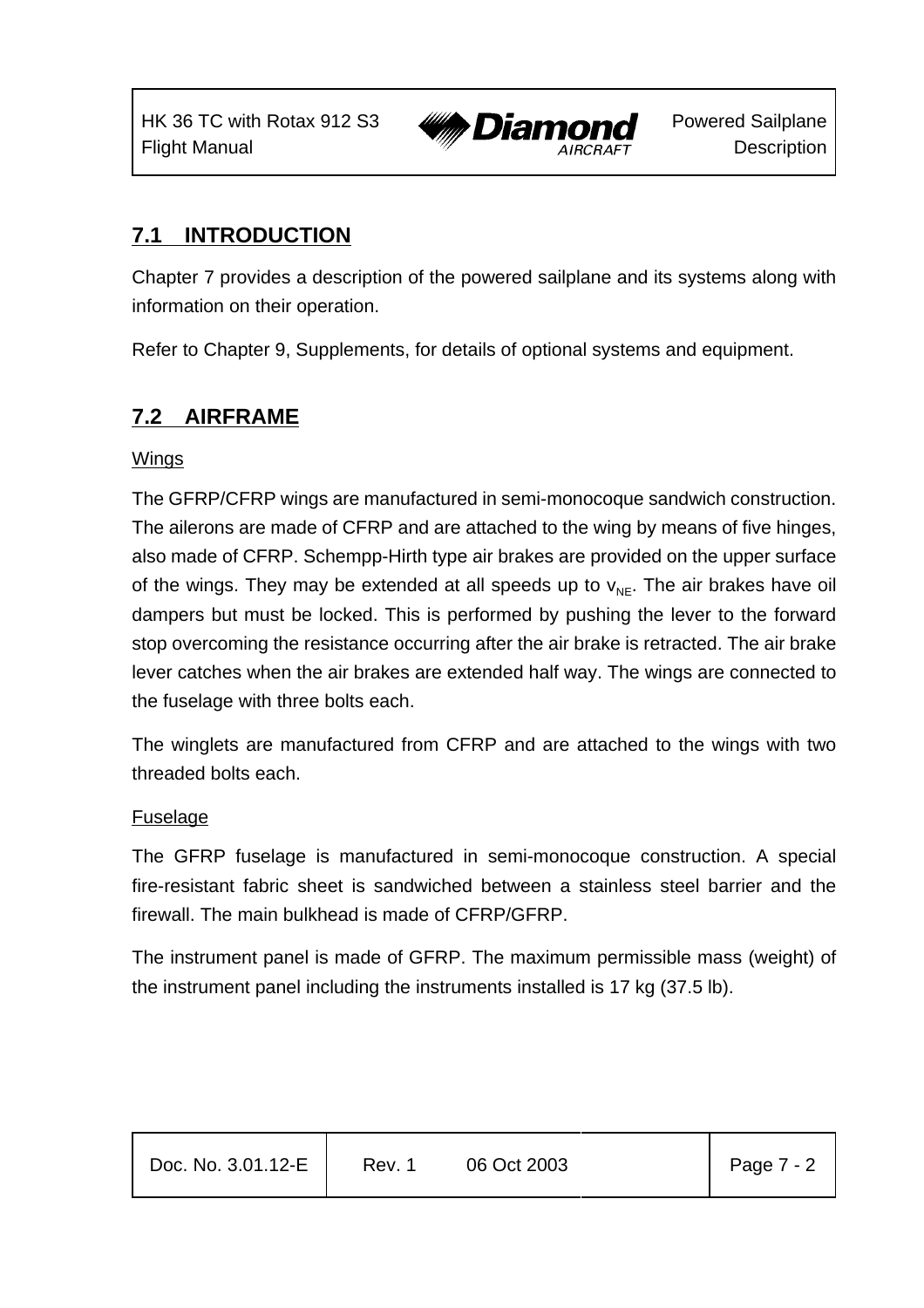

### Tail plane

The rudder, elevator and horizontal stabilizer are manufactured in semi-monocoque sandwich construction. The folded-top COM antenna and the Pitot tube mount are located in the vertical stabilizer. The horizontal tail surfaces are attached with two bolts and a fastening screw.

# **7.3 FLIGHT CONTROLS**

### Primary control system

The ailerons and elevator are driven by push-rods and the rudder is driven by control cables. Elevator control forces can be compensated by means of a spring trim system.

The aileron and air brake control systems are automatically connected when the wing is installed. However, the ACL (= strobe lights, optional) and position lights (optional) must be connected manually. The elevator control system is not connected automatically.

### Elevator trim system

The trim lever with a green knob is located on the center console behind the throttle % quadrant. To trim the powered sailplane, unlock the knob by pulling it upwards, then move it to the desired position. The knob is spring-loaded and locks when it is released.

Knob forward = NOSE DOWN

| Page 7 - 3<br>Doc. No. 3.01.12-E<br>Rev. 1<br>06 Oct 2003 |
|-----------------------------------------------------------|
|-----------------------------------------------------------|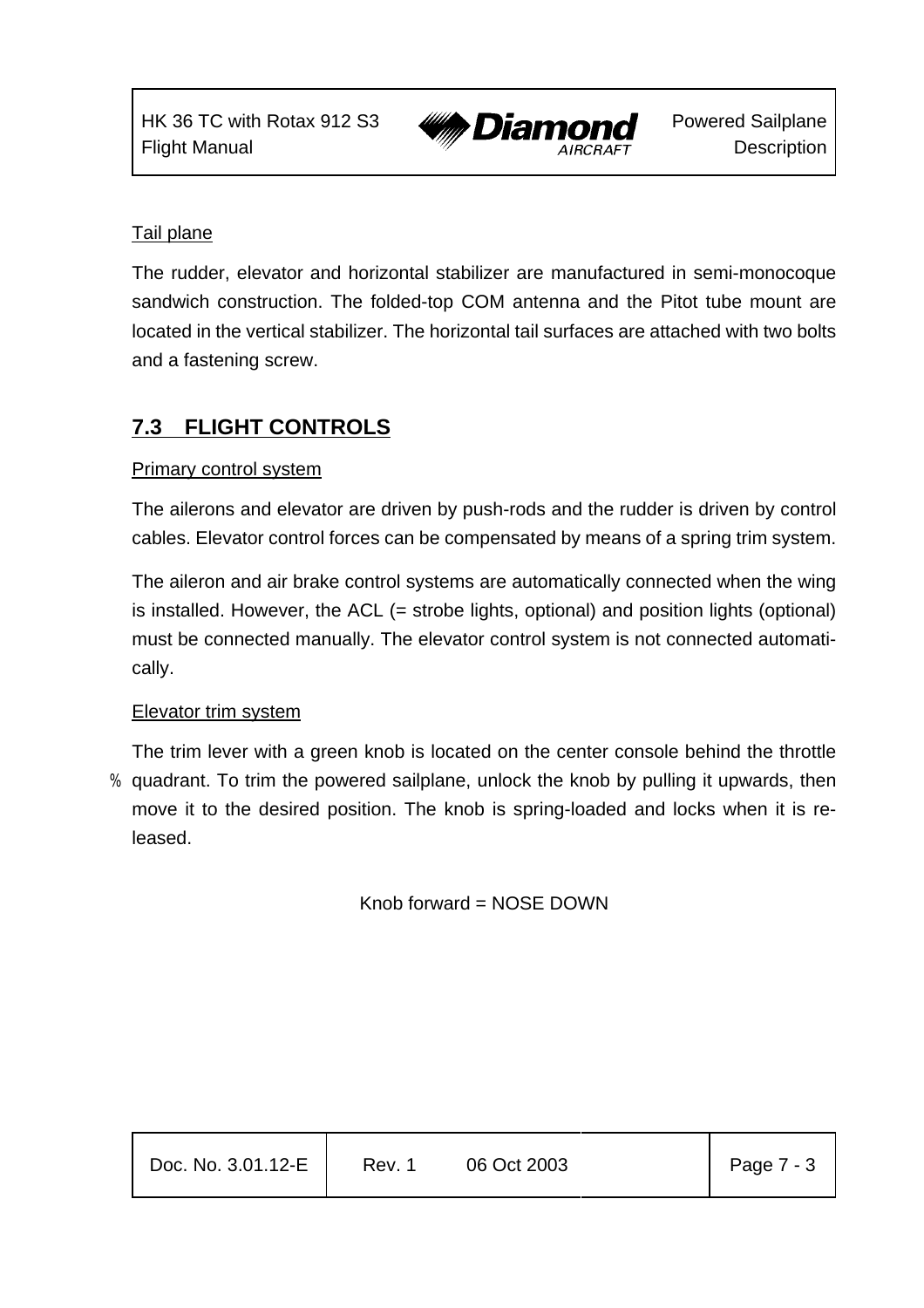

Rudder pedal adjustment

# **CAUTION**

The rudder pedals must be adjusted on the ground.

The pedals are unlocked by pulling the black T-grip in front of the control stick.

*Move forward:*

Push pedals forward with your heels while pulling the grip. Release the grip and allow the pedals to lock perceptibly.

### *Move rearward:*

Pull pedals rearward with the grip. Release the grip, use your feet to push the pedals forward until they lock.

### **7.4 AIR BRAKE SYSTEM**

There is a blue air brake lever on either side panel. By pulling the lever rearward the air brakes are unlocked and extended. The air brake lever catches when the air brakes are extended half way. This position can be overtraveled in either direction with slightly increased force. To lock the air brakes the lever must be pushed to the forward stop overcoming the resistance occurring after the air brake is retracted.

### **WARNING**

When exceeding the maximum admissible speed with the air brakes fixed in the half-extended position,  $V_{ABF}$ , the air brakes can become extended by aerodynamic forces.

| Doc. No. 3.01.12-E | Rev. 1 | 06 Oct 2003 | Page $7 - 4$ |
|--------------------|--------|-------------|--------------|
|                    |        |             |              |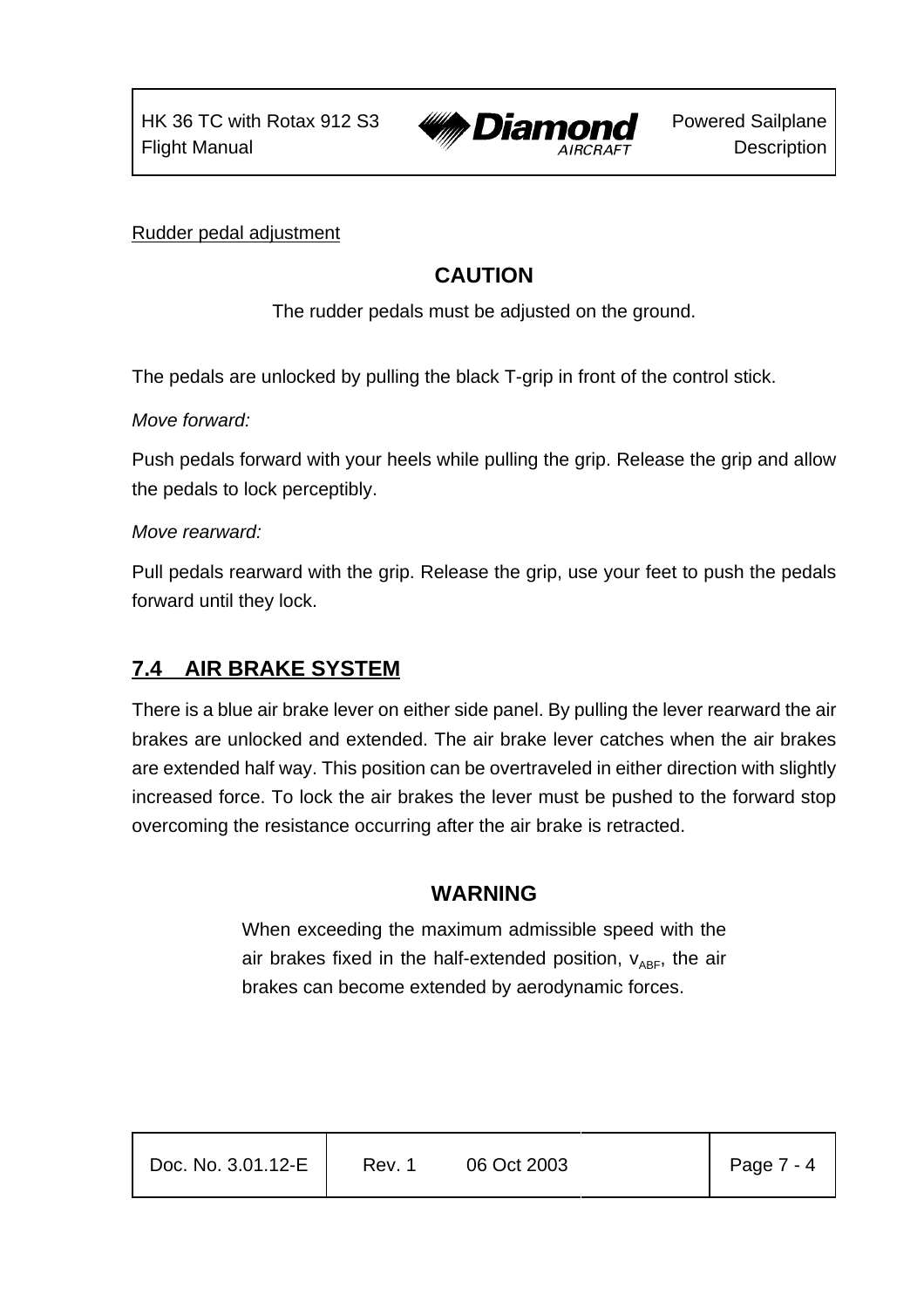

# **7.5 LANDING GEAR SYSTEM**

The landing gear consists of a resilient main gear with spring steel struts, and a resilient castering nose wheel. An elastomer damper provides suspension for the nose wheel

#### Wheel brake

The main wheels are equipped with hydraulically actuated disc brakes which are individually operated through toe pedals.

#### Parking brake

The draw-button is located on the center console behind the trim lever. The parking brake is released when the button is in the inserted position.

To set the parking brake, draw the button to the stop and actuate the brake pedals a few times. This procedure builds up the required pressure in the brake system which will be maintained until the parking brake is released.

To release the parking brake, step on the toe brakes again, in order to relieve the shut-off valve, and push the button in.

### **CAUTION**

Pushing the button in without stepping on the toe-brakes leads to an overstress of the operating circuit. Excessive wear may result.

| Doc. No. 3.01.12-E | Rev. 1 | 06 Oct 2003 | Page $7 - 5$ |
|--------------------|--------|-------------|--------------|
|                    |        |             |              |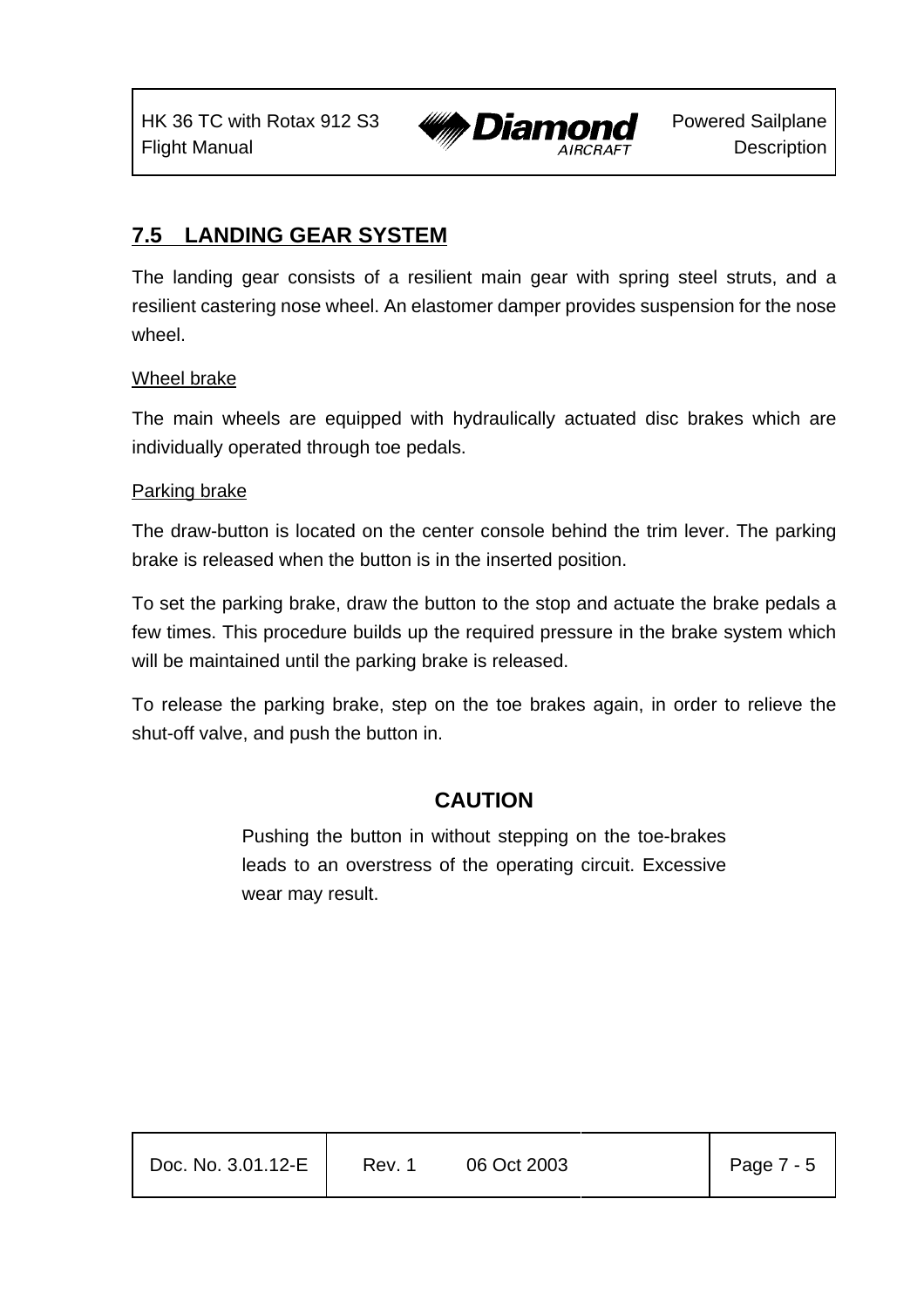HK 36 TC with Rotax 912 S3 Flight Manual



# **7.6 SEATS AND SAFETY HARNESSES**

The seat shells are removable in order to permit maintenance and inspection of the control system parts beneath. Jackets on the control sticks and on the air brake levers prevent foreign bodies from falling into the area of the control gear.

The seats are furnished with removable cushions. Parachutes with manual release can be used instead of the cushions. There is no fixture for the release cord of parachutes with automatic release. Therefore, these parachutes cannot be used.

Each seat is provided with a four-part harness. To fasten the harness, the end pieces must be inserted into the lock. To open the harness, turn the twist handle on the lock.

## **7.7 BAGGAGE COMPARTMENT**

The baggage compartment is located behind the backrest above the fuel tank. Baggage pieces should be distributed evenly over the compartment. For safety reasons, the baggage pieces must be tied down.

# **CAUTION**

Before loading the baggage compartment, pay attention to the maximum useful load or, in case of solo flights, the minimum seat payload. Refer to the Mass and Balance Form and/or the Mass and Balance Diagram.

| Doc. No. 3.01.12-E | Rev. 1 | 06 Oct 2003 | Page 7 - 6 |
|--------------------|--------|-------------|------------|
|                    |        |             |            |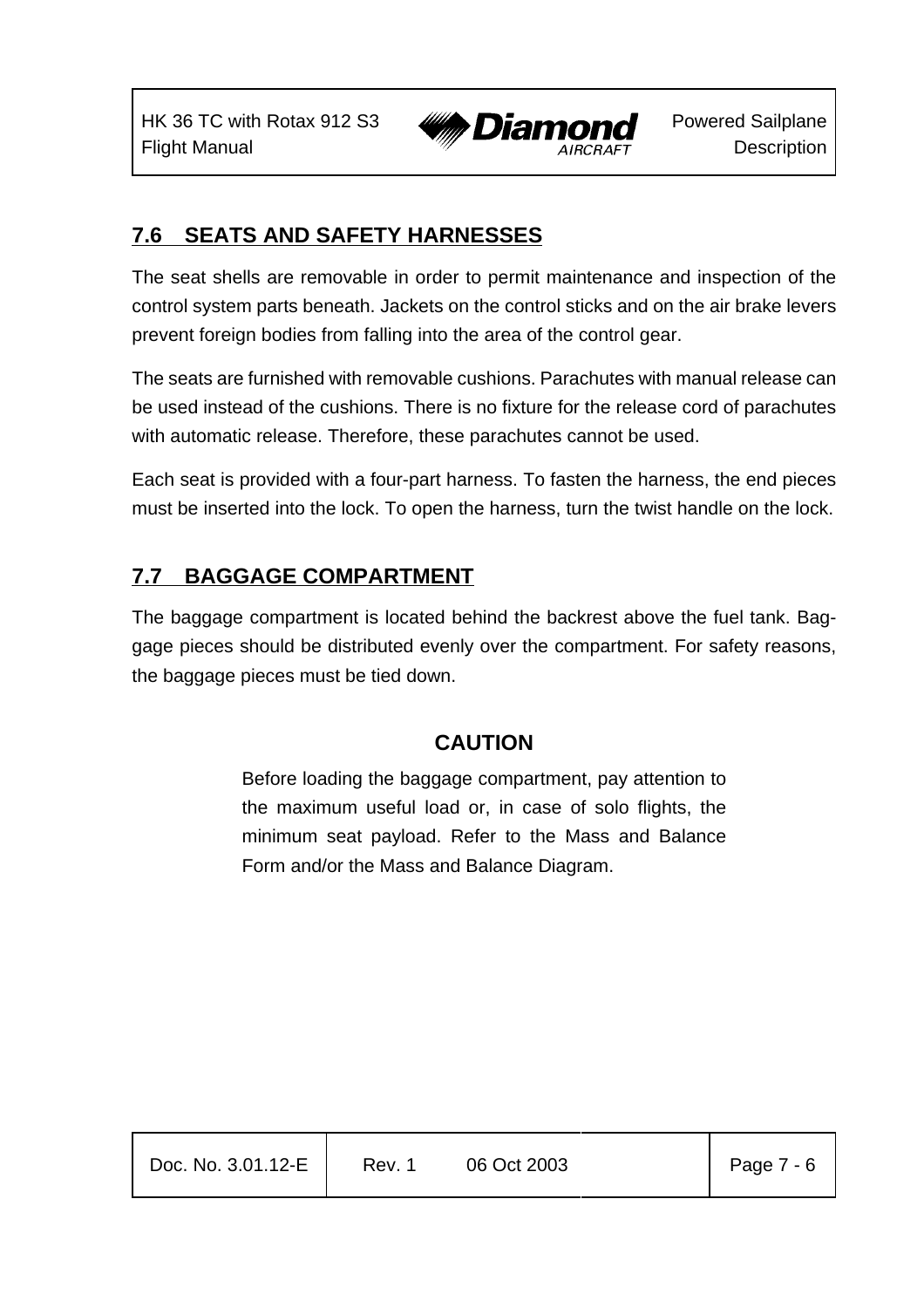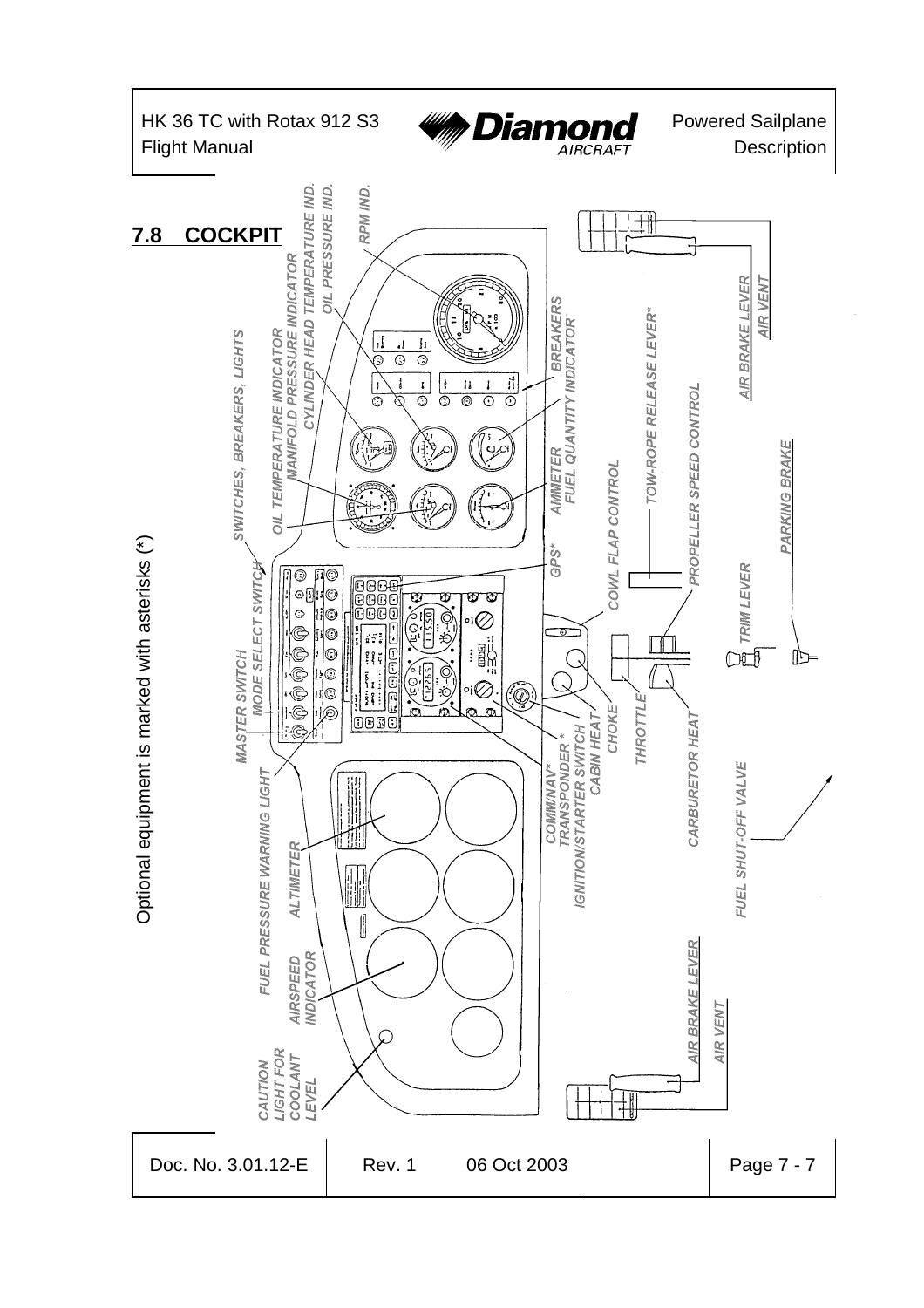

#### Mode select switch

When the mode select switch is in the SOARING position, only the COM equipment and the electric vertical speed indicator (optional) are supplied with battery power. All other electrical equipment is switched off.

#### **Instruments**

The flight instruments are installed in the left hand section of the instrument panel. The

- % power-plant instruments are installed in the right hand section. The magnetic compass
- % with its deviation table is mounted to the canopy above the instrument panel.

#### Cabin heat

The draw-button for the cabin heat is located in the center console under the instrument panel.

Button pulled out  $=$  Cabin heat ON

### Cabin air

The cabin can be aerated through the swivelling nozzles on the side panels. The two sliding/knockout windows in the canopy can be opened for additional aerating.

### Canopy lock

To close the canopy, pull-shut with the black grips located on the front of the canopy frame. The canopy is locked by pushing forward the two red levers attached to the frame on either side. To open the canopy, reverse the sequence.

## **CAUTION**

Before starting the engine, close and lock the canopy! The red levers must be moved fully forward.

| Doc. No. 3.01.12-E | Rev. 1 | 06 Oct 2003 | Page $7 - 8$ |
|--------------------|--------|-------------|--------------|
|                    |        |             |              |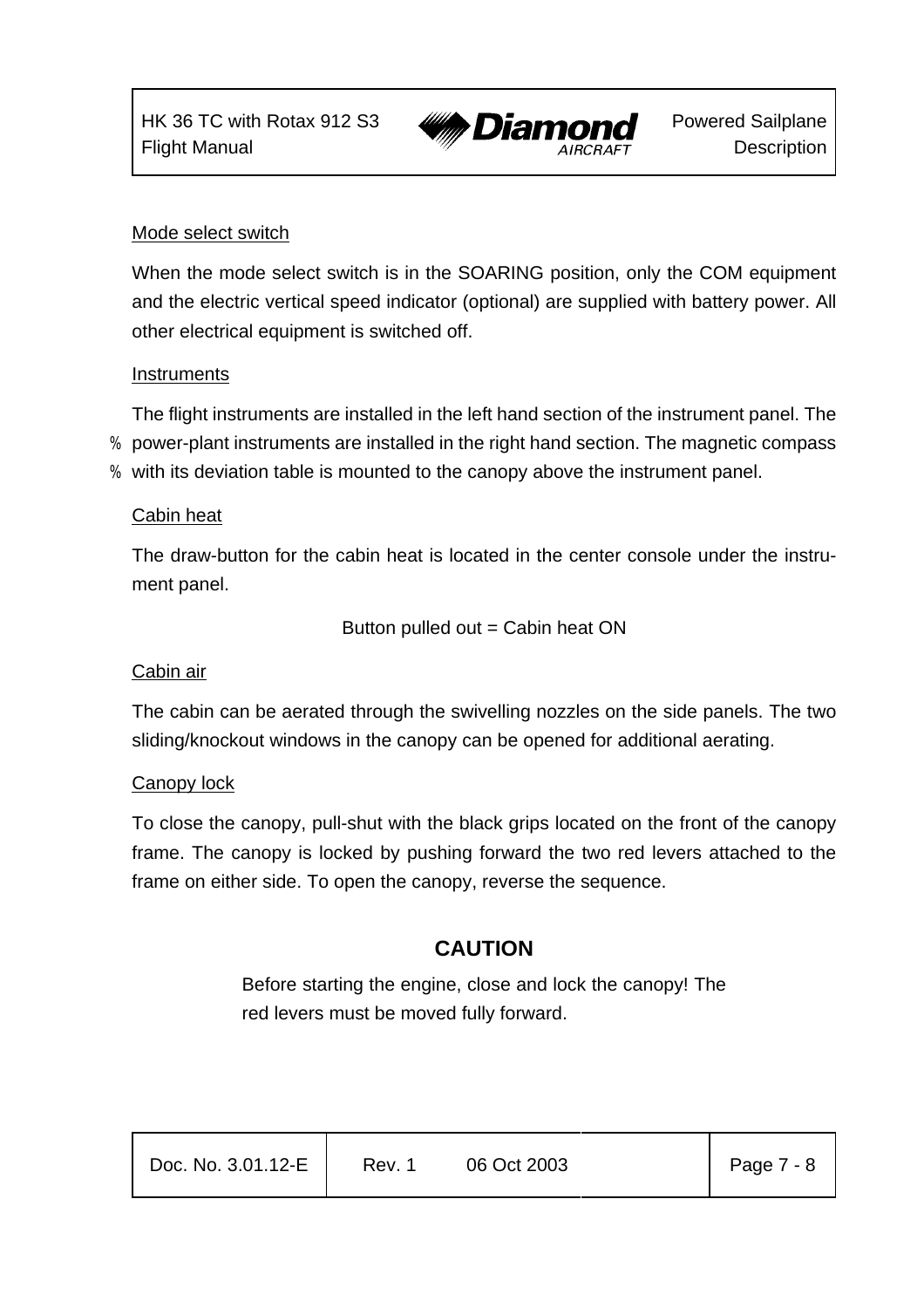HK 36 TC with Rotax 912 S3 Flight Manual



#### Canopy jettison

By forcefully swinging the two red levers on the left and right side of the canopy frame 180° rearward, the canopy is disconnected from the two brackets on the left and right side. Then the pilot must place both hands above his head against the canopy and push it away in an upward direction.

## **7.9 POWER-PLANT**

#### **Engine**

Liquid-cooled 4 cylinder four stroke engine Rotax 912 S3. Crankshaft speeds in parentheses.

| at 2385 RPM (5800 RPM) |
|------------------------|
|                        |
| at 2260 RPM (5500 RPM) |

For further specifications refer to the Operator's Manual for the engine.

The ignition is operated by a key switch. The ignition is switched on by turning the key clockwise until it catches. The starter is operated by turning the key further to the right, all the way to the stop.

| Doc. No. 3.01.12-E | Rev. 1 | 06 Oct 2003 | Page $7 - 9$ |
|--------------------|--------|-------------|--------------|
|                    |        |             |              |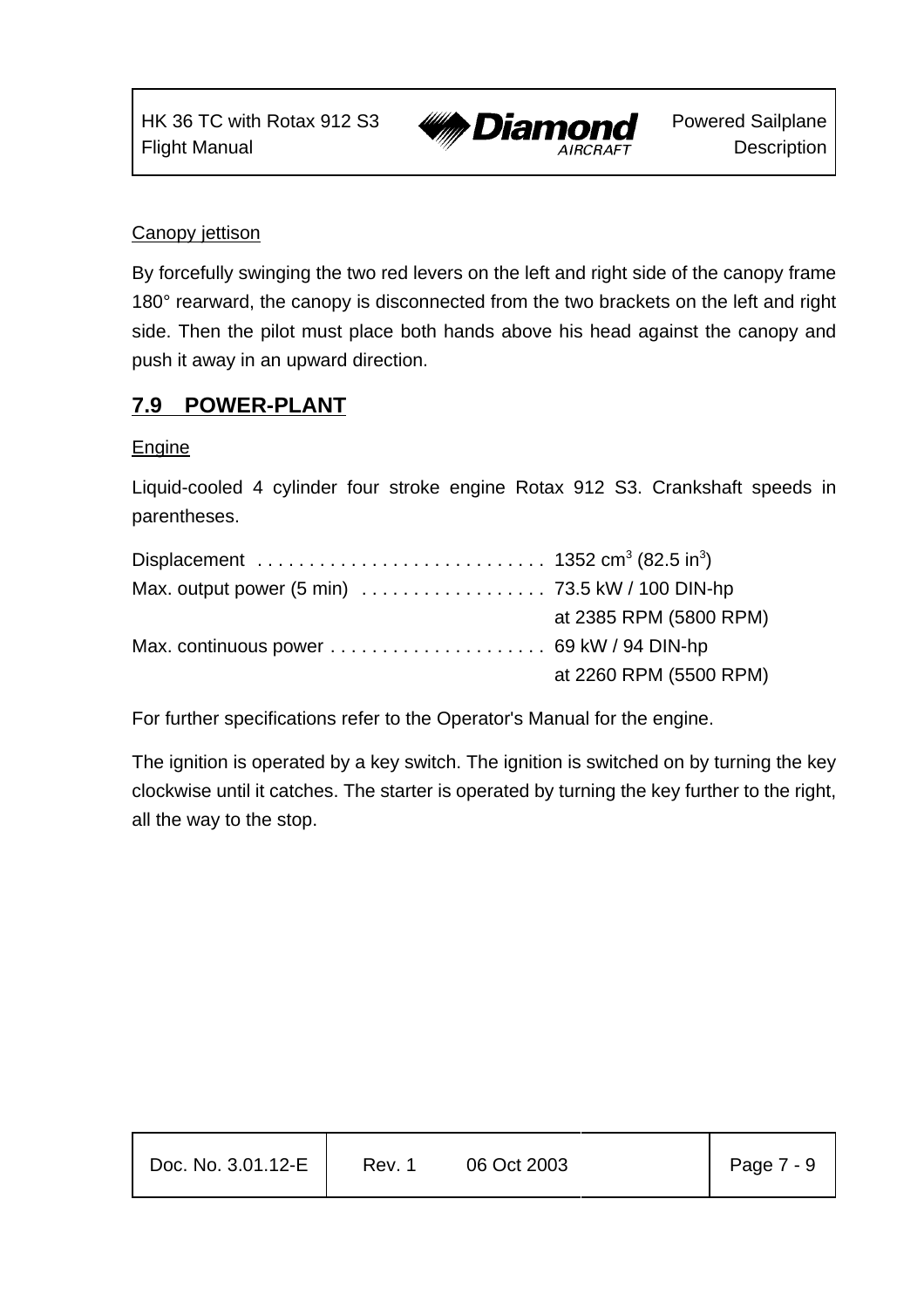

Carburetor heat, throttle control, propeller speed control

These three functions are combined in a unit (throttle quadrant) on the center console.

*Carburetor heat:*

Small rectangular lever,

Lever fully rearward = carburetor heat ON

The carburetor heat is normally OFF (lever fully forward).

*Throttle control:*

Large round lever,

Lever fully forward = FULL THROTTLE

*Propeller speed control:*

Black star-shaped lever,

| Lever fully forward   | $=$ TAKE-OFF |
|-----------------------|--------------|
| Lever rearward to cam | $=$ CRUISE   |
| Lever fully rearward  | $=$ SOARING  |

### Choke

Small black draw-button on the instrument panel (self-resetting),

Choke button pulled  $=$  choke ON

| Doc. No. 3.01.12-E | Rev. 1 | 06 Oct 2003 | Page 7 - 10 |
|--------------------|--------|-------------|-------------|
|                    |        |             |             |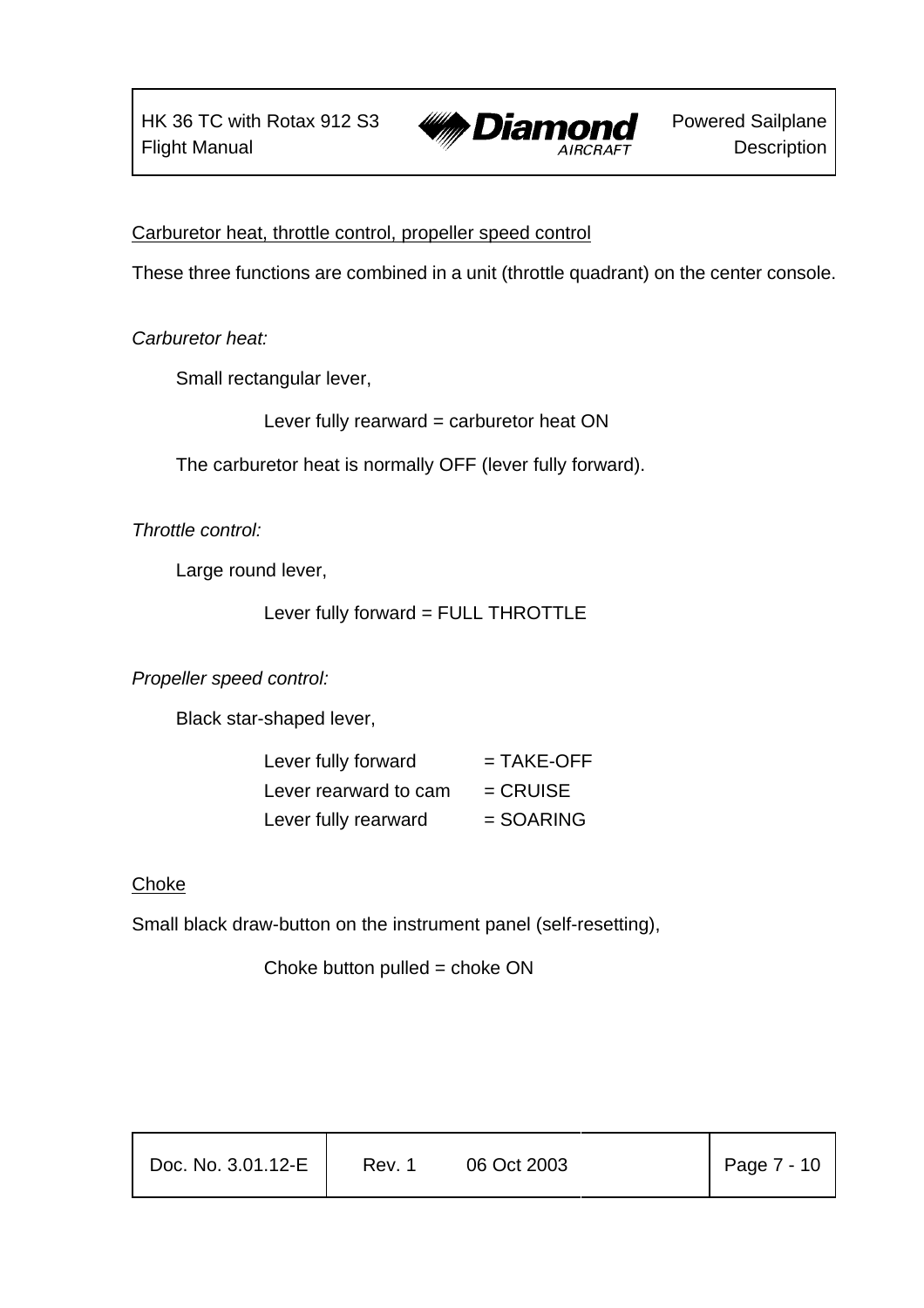

### Cowl flap

For the operation of the cowl flap, there is a T-grip on the center console next to the cabin heat button. To arrest the T-grip, turn it 90° clockwise.

T-grip pulled = cowl flap CLOSED

The cowl flap is closed during soaring in order to reduce drag. At outside temperatures below 0 °C (32 °F), partial closing of the cowl flap avoids continuous operation with an oil temperature below 80 °C.

## **NOTE**

Continuous operation with oil temperatures below 80 °C may lead to increased accumulation of condensation in the engine oil, which can be recognized by white foam in the oil tank.

## **CAUTION**

Leave the cowl flap at least half open while the engine is running in order to avoid overheating. Pay special attention to the engine temperatures.

| Doc. No. 3.01.12-E | Rev. 1 | 06 Oct 2003 | $\vert$ Page 7 - 11 |
|--------------------|--------|-------------|---------------------|
|                    |        |             |                     |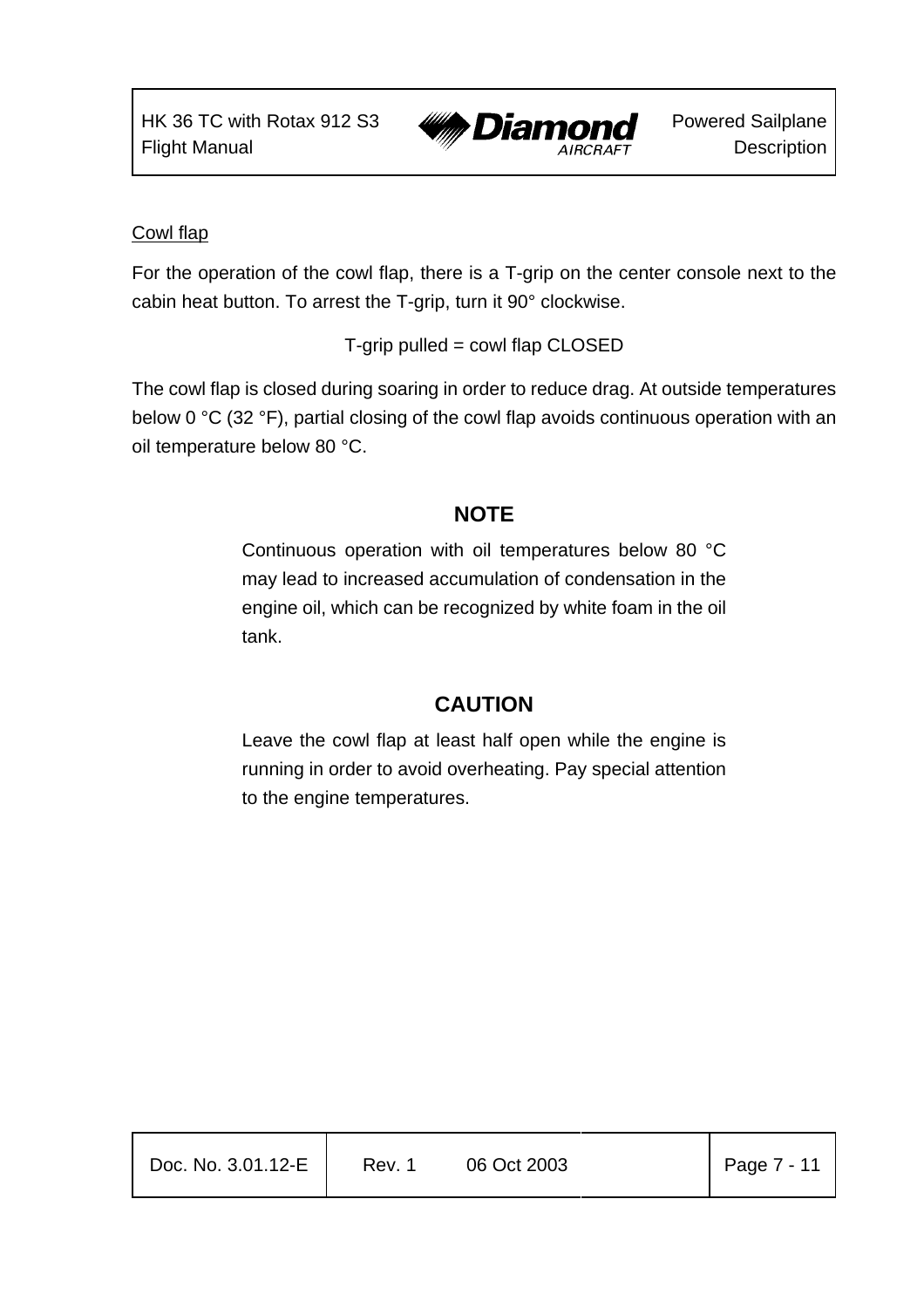

#### Propeller

| Hydro-mechanical constant speed propeller<br>mt-Propeller MTV-21-A-C-F/CF175-05 |  |
|---------------------------------------------------------------------------------|--|
| Pitch angles:                                                                   |  |
|                                                                                 |  |
|                                                                                 |  |
|                                                                                 |  |
|                                                                                 |  |

#### Governor

Woodward A 210790 or McCauley DCFU290D17B/T1

#### Propeller speed control

### **NOTE**

The propeller speed control works differently from the usual systems in so far as hydraulic pressure is needed to *reduce* the blade pitch.

Small pitch is achieved by applying hydraulic pressure supplied by the governor. A spring moves the propeller to the feathered pitch position.

Propeller adjustments are made through the propeller speed control installed into the center console on the right of the throttle control. Pulling the control back to the cam causes an RPM reduction. The governor keeps the selected RPM constant, independent of airspeed and throttle control position. If the engine power selected with the throttle control is not sufficient to maintain the selected RPM, the propeller blades will move to the lowest possible pitch (maximum RPM at this power setting).

| Doc. No. 3.01.12-E | Rev. 1 | 06 Oct 2003 | Page 7 - 12 |
|--------------------|--------|-------------|-------------|
|                    |        |             |             |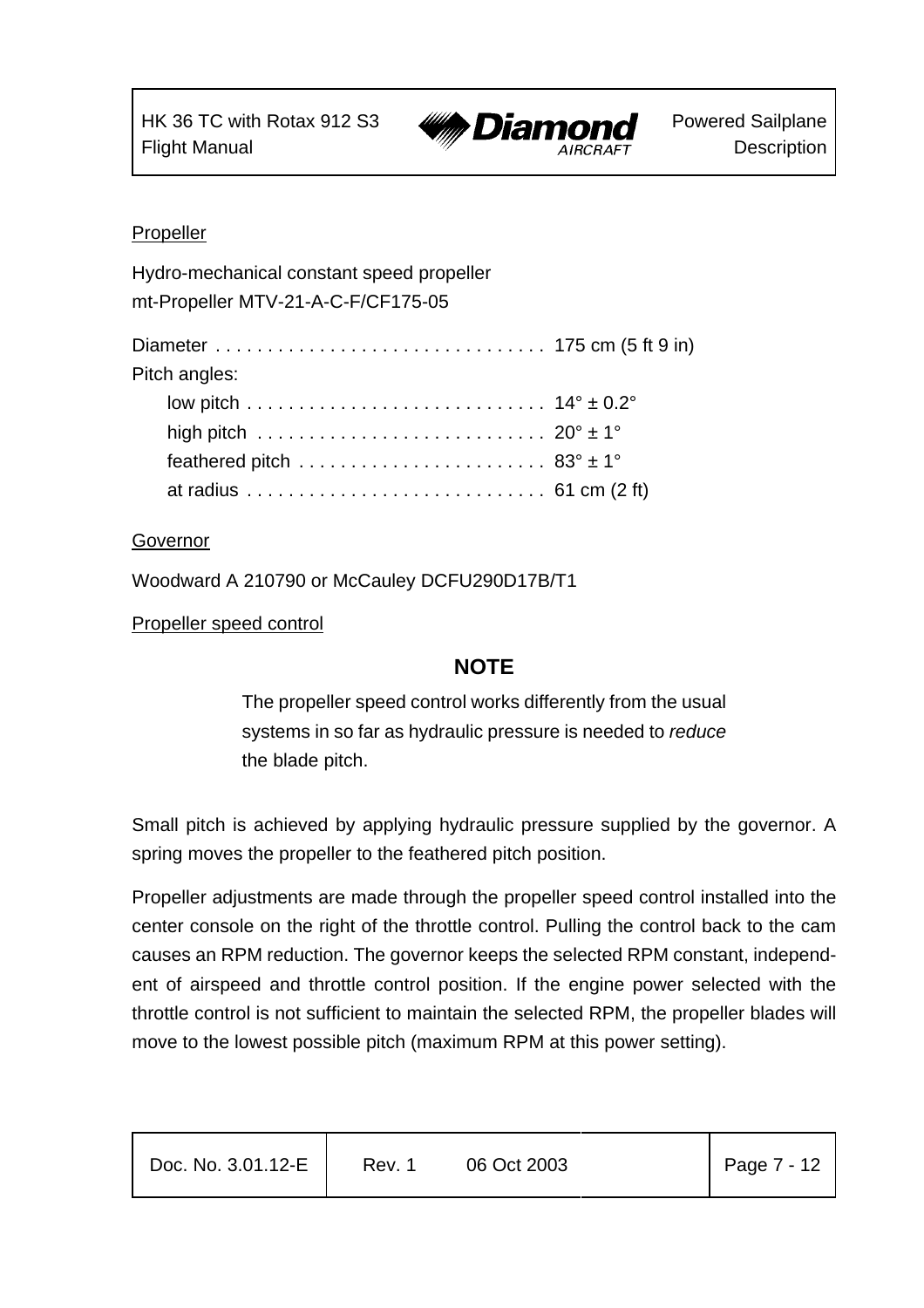HK 36 TC with Rotax 912 S3 Flight Manual



Powered Sailplane **Description** 

If the propeller speed control is moved fully rearward over the cam (FEATHER position) and the propeller speed is higher than 500 RPM, the blades will move into the feathered pitch position. At too low RPMs, claws controlled by centrifugal force extend and keep the blades in low pitch position. Thus, it is impossible to feather the propeller at engine standstill.

During flight the propeller carries on rotating due to windmilling, even with the ignition switched OFF. The propeller stops rotating only when it is feathered. Therefore a propeller brake is not required.

The propeller governor is flanged to the engine. It is driven directly by the engine. The propeller control circuit is part of the engine oil circuit.

In case of defects in the oil system, the propeller is supplied with hydraulic pressure from the pressure accumulator. Without the engine running, the propeller pitch change mechanism will remain operative for at least two minutes. As soon as the oil pressure in the pressure accumulator is used up, the propeller blades will move into the feathered pitch position.

### **CAUTION**

The propeller speed control must not be moved over the cam to the FEATHER position as long as the engine is running.

| Doc. No. 3.01.12-E | Rev. 1 | 06 Oct 2003 | Page $7 - 13$ |
|--------------------|--------|-------------|---------------|
|                    |        |             |               |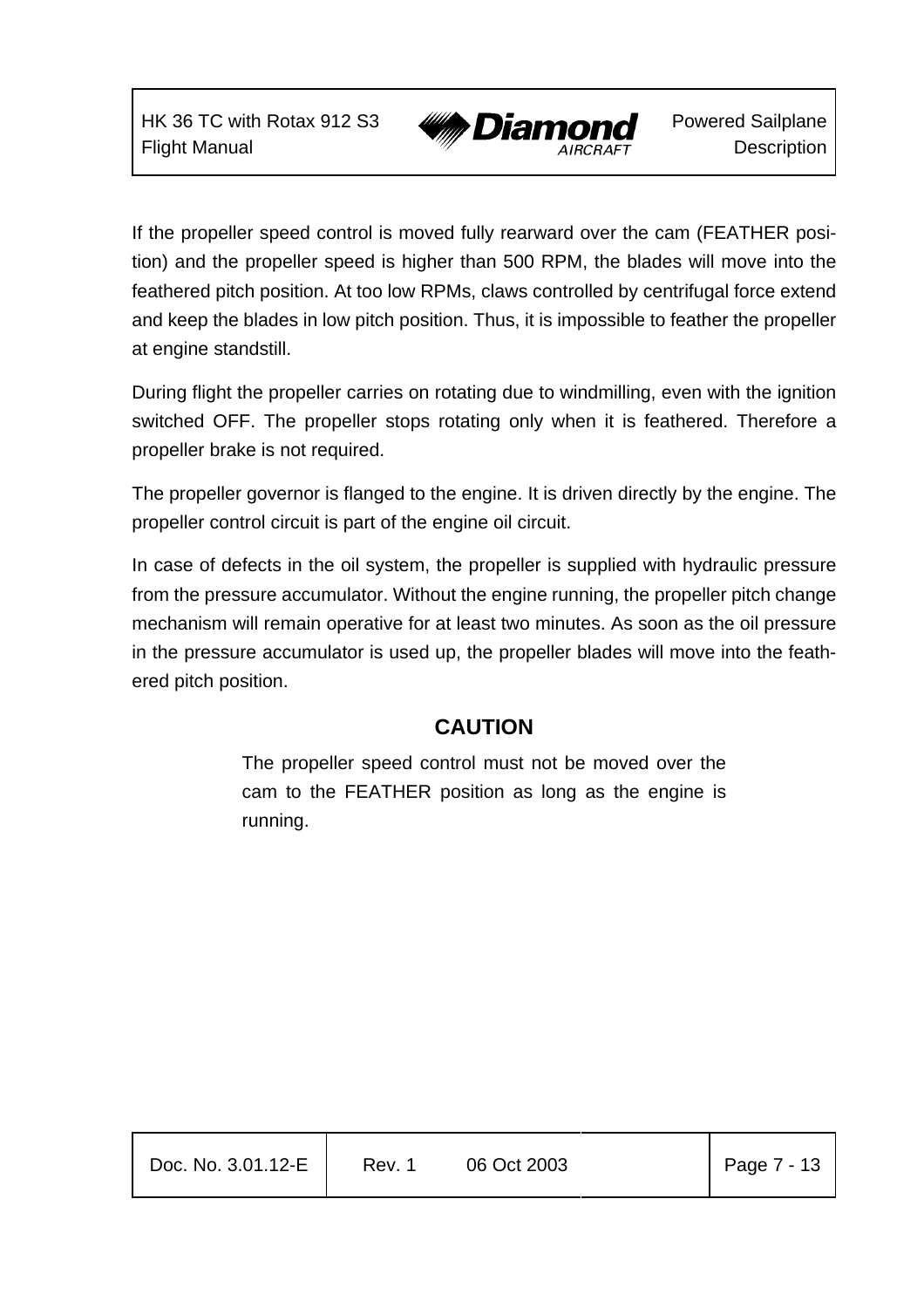

## **7.10 FUEL SYSTEM**

The aluminum tank is located behind the backrest beneath the baggage compartment. The standard version holds 54 liters (14.3 US gal), the long range version 77 liters (20.3 US gal) of usable fuel. At its lowest spot, the tank is connected to the drain on the bottom side of the fuselage.

The fuel passes through a finger filter before it reaches the electric fuel pump with integrated filter; from there it goes to the fuel shut-off valve, the engine-driven fuel pump and finally to the float chambers of the two carburetors.

#### Fuel shut-off valve

The fuel shut-off valve is located on the left side of the center console near the pilot's feet.

Tap in flight direction  $=$  valve OPEN

### Fuel drainage

To drain the tank sump, activate the spring loaded drain by pushing the brass tube in with a drain cup. The brass tube protrudes approximately 30 mm (1.2 in) from the fuselage contour and is located on the left hand side of the fuselage bottom, approximately at the same station as the fuel filler.

### Fuel quantity indication

The fuel quantity indicator is adjusted for flight attitude. A slightly low indication is possible on the ground when the tank is partially filled.

| Doc. No. 3.01.12-E | Rev. 1 | 06 Oct 2003 | Page $7 - 14$ |
|--------------------|--------|-------------|---------------|
|                    |        |             |               |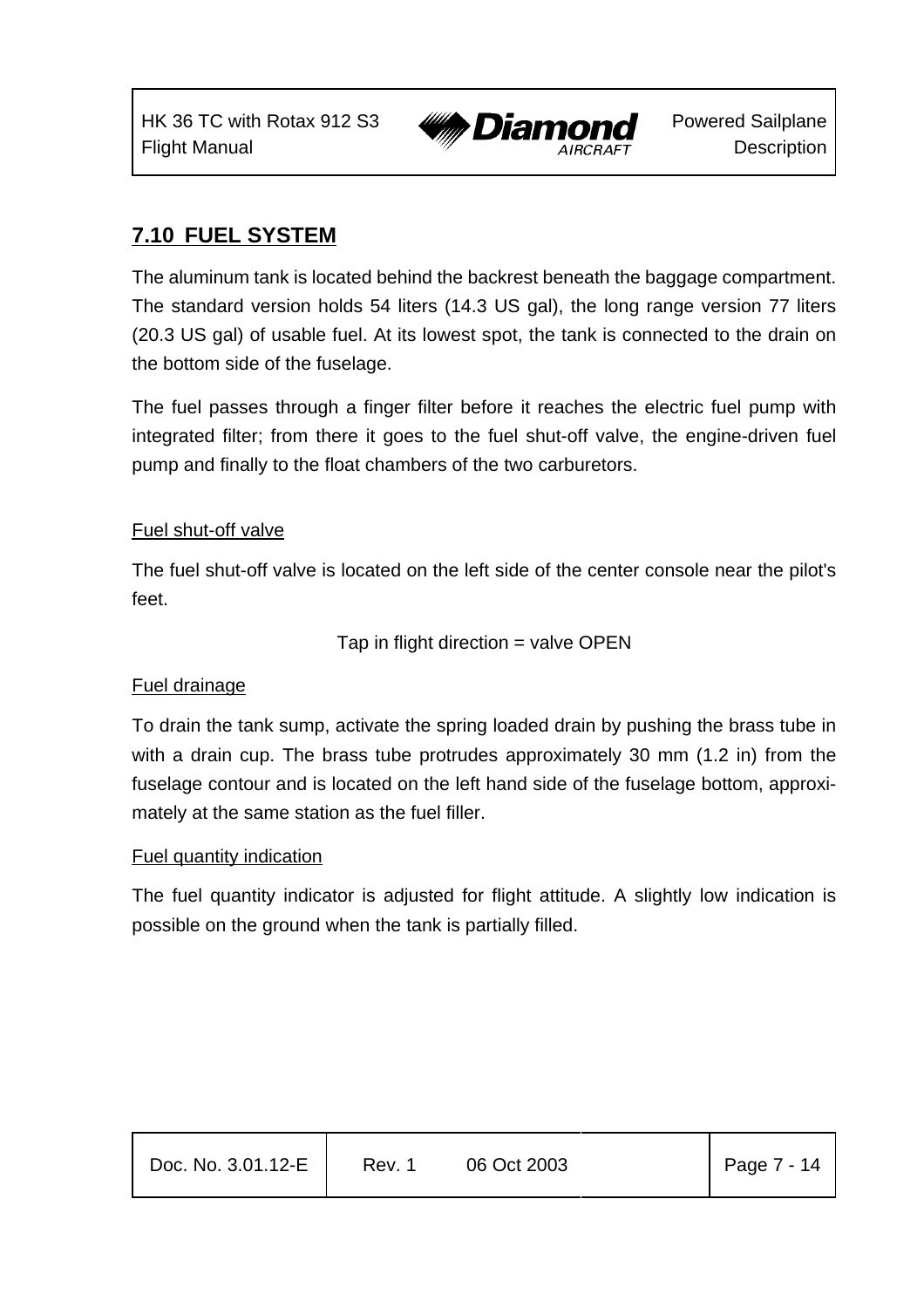

## **7.11 ELECTRICAL SYSTEM**

The master switch is a toggle type. The mode select switch is situated to the right of the master switch.

## **CAUTION**

Starting the engine is only possible if the mode select switch is in the POWER FLIGHT position.

In the SOARING position, all electrical equipment, except for the COM equipment and the electric vertical speed indicator (optional), is without power.

The NAV and COM equipment is located in the center section of the instrument panel. The transmit button for the radio is integrated into the control stick. The radio loudspeaker is installed in the baggage compartment. A backrest-mounted connection set for two headsets is optional.

## **7.12 PITOT AND STATIC SYSTEM**

Static pressure, total head and the pressure for the compensation of the vertical speed indicator are measured by means of a Pitot tube which is mounted to the vertical stabilizer. The tube is removable. A safe connection of the lines is established automatically when the Pitot tube is inserted all the way to the stop in the mount.

The lowest point in the Pitot and static lines is bridged by means of bypass lines. Water that might have entered the system can accumulate there. Removal of water must be done during scheduled inspections (refer to the Airplane Maintenance Manual).

| Doc. No. 3.01.12-E | Rev. 1 | 06 Oct 2003 | Page 7 - 15 |
|--------------------|--------|-------------|-------------|
|                    |        |             |             |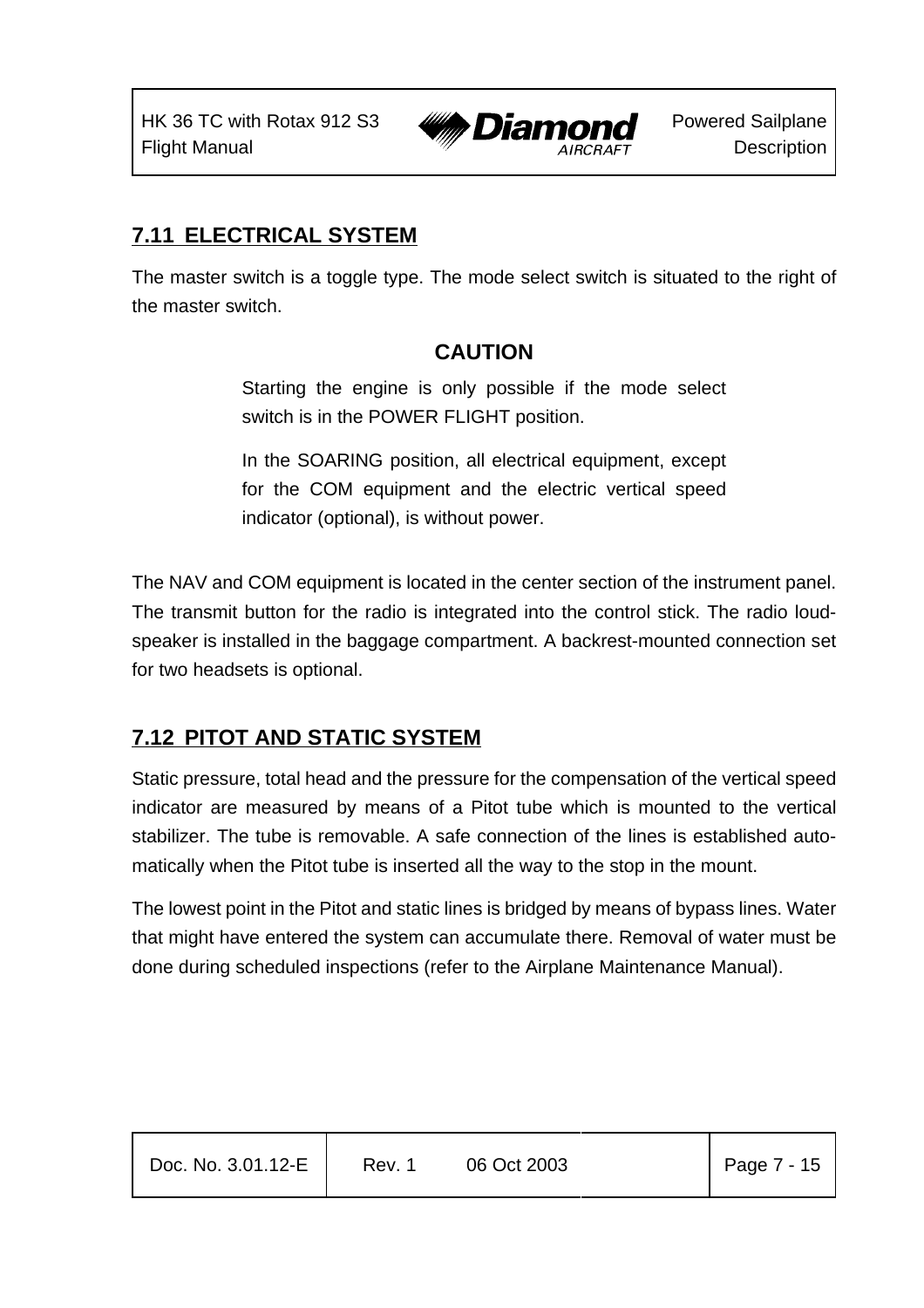

## **7.13 MISCELLANEOUS EQUIPMENT**

For the operation of additional avionics, refer to the manuals of the respective manufacturers.

## **7.14 PLACARDS / INSCRIPTIONS**

### **7.14.1 LIMITATION PLACARDS**

Limitation placards are shown in Section 2.16 LIMITATION PLACARDS.

### **7.14.2 PLACARDS FOR COCKPIT CONTROLS**

| <b>Placard</b>                                                                                                                                | <b>Place</b>                                    | <b>Remark</b> |
|-----------------------------------------------------------------------------------------------------------------------------------------------|-------------------------------------------------|---------------|
| Air Brakes                                                                                                                                    | next to air brake<br>levers                     | 2 pieces      |
| Nose Down<br>Nose Up<br>Trim<br>$\overline{\phantom{a}}$<br>$\overline{\phantom{a}}$                                                          | center console,<br>next to trim lever           |               |
| <b>OFF</b><br><b>Carburetor Heat</b><br>ON<br><b>Full Throttle</b><br>Idle<br><b>Propeller Speed Control</b><br>Take-Off<br>Cruise<br>Feather | center console,<br>next to throttle<br>quadrant |               |

| Doc. No. 3.01.12-E | Rev. 1 | 06 Oct 2003 | Page $7 - 16$ |
|--------------------|--------|-------------|---------------|
|                    |        |             |               |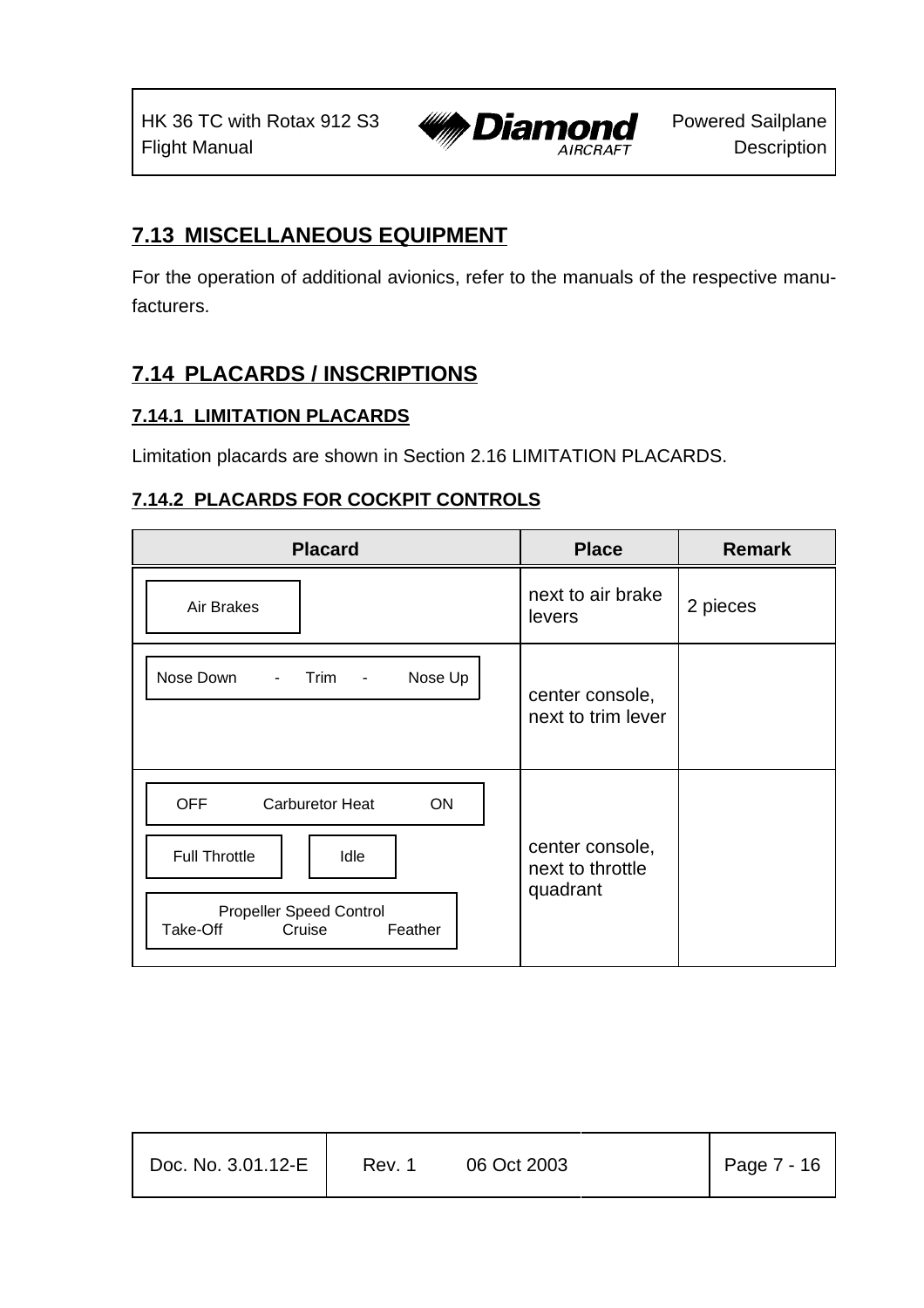

| <b>Placard</b>                                                                                 | <b>Place</b>                               | <b>Remark</b>                       |
|------------------------------------------------------------------------------------------------|--------------------------------------------|-------------------------------------|
| Cabin heat<br>Cowl Flap -<br>pull to close<br>pull - ON<br>Choke<br>pull - ON                  | instrument pa-<br>nel, center sec-<br>tion |                                     |
| Cabin Air                                                                                      | LH and RH air<br>vent                      | 2 pieces                            |
| <b>CLOSED</b><br><b>Fuel Valve OPEN</b>                                                        | next to fuel shut-<br>off valve            | placard<br>"CLOSED":<br>colored red |
| Parking<br>Brake - pull                                                                        | next to parking<br>brake button            |                                     |
| <b>CANOPY JETTISON:</b><br>Pull both handles fully<br>rearward.<br>Push canopy up and<br>away. | behind levers for<br>canopy jettison       | colored red,<br>2 pieces            |

| Doc. No. 3.01.12-E | Rev. 1 | 06 Oct 2003 | Page $7 - 17$ |
|--------------------|--------|-------------|---------------|
|                    |        |             |               |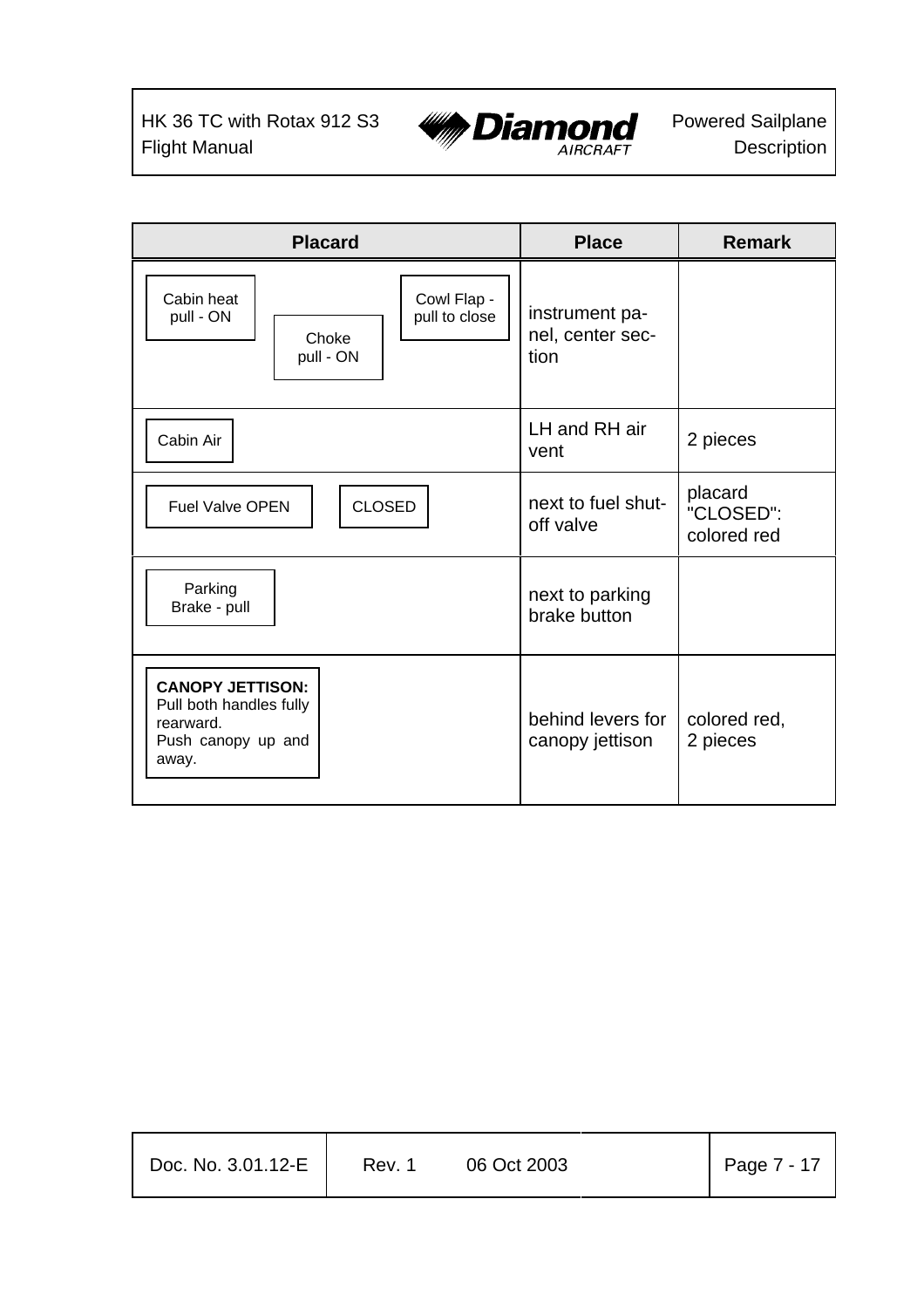

## **7.14.3 PLACARDS FOR ELECTRICAL EQUIPMENT**

|                               |              | <b>Placard</b>           |     |                       |    | <b>Place</b>                                                         | <b>Remark</b>              |
|-------------------------------|--------------|--------------------------|-----|-----------------------|----|----------------------------------------------------------------------|----------------------------|
| ON<br>Power Flt.              | 0N           | ON                       | ON  | ON                    | ON |                                                                      |                            |
| Master<br>Soaring<br>Fuel Pr. | Fuel<br>Pump | Position<br>Lights       | ACL | Landing<br>Light      | IC |                                                                      | shaded areas<br>are red on |
|                               |              |                          |     |                       |    | instrument pa-<br>nel, center sec-<br>tion                           | placards                   |
| Fuel Qty./<br>Oil Temp.       |              |                          |     |                       |    |                                                                      |                            |
| Oil<br>Press./<br><b>CHT</b>  |              |                          |     |                       |    | instrument pa-<br>nel,<br>RH section,                                |                            |
| Generator                     |              |                          |     |                       |    | next to circuit<br>breakers                                          |                            |
| Battery/<br>Main CB           |              |                          |     |                       |    |                                                                      |                            |
| Attitude<br>Gyro              |              | <b>Direction</b><br>Gyro |     | Turn &<br><b>Bank</b> |    | instrument pa-<br>nel,<br>RH section,<br>next to circuit<br>breakers | optional                   |

| Doc. No. 3.01.12-E | Rev. 1 | 06 Oct 2003 | Page $7 - 18$ |
|--------------------|--------|-------------|---------------|
|                    |        |             |               |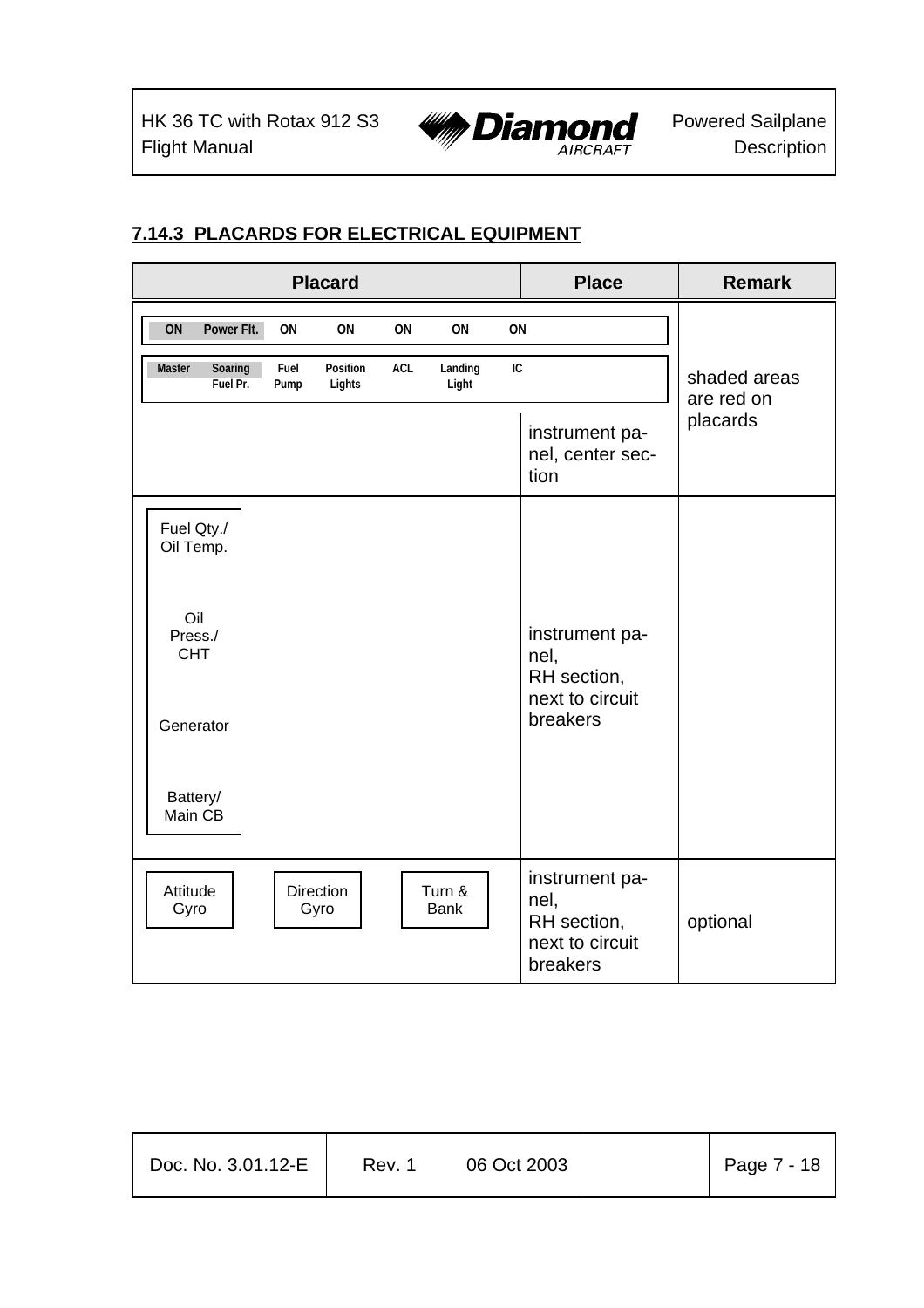

| <b>Placard</b>                                                                                                                | <b>Place</b>                                                         | <b>Remark</b> |
|-------------------------------------------------------------------------------------------------------------------------------|----------------------------------------------------------------------|---------------|
| <b>COM</b><br><b>GPS</b><br><b>NAV</b><br><b>ADF</b><br><b>MKR</b><br>COM/<br>COM/<br><b>XPDR</b><br><b>NAV</b><br><b>GPS</b> | instrument pa-<br>nel,<br>RH section,<br>next to circuit<br>breakers | optional      |
| QDR<br>QDMR<br>Vol.                                                                                                           | instrument pa-<br>nel, center sec-<br>tion                           | optional      |
| <b>Headset Pilot</b><br><b>Headset Copilot</b>                                                                                | backrest,<br>top side                                                | optional      |

| Doc. No. $3.01.12-E$ | Rev. 1 | 06 Oct 2003 | Page 7 - 19 |
|----------------------|--------|-------------|-------------|
|                      |        |             |             |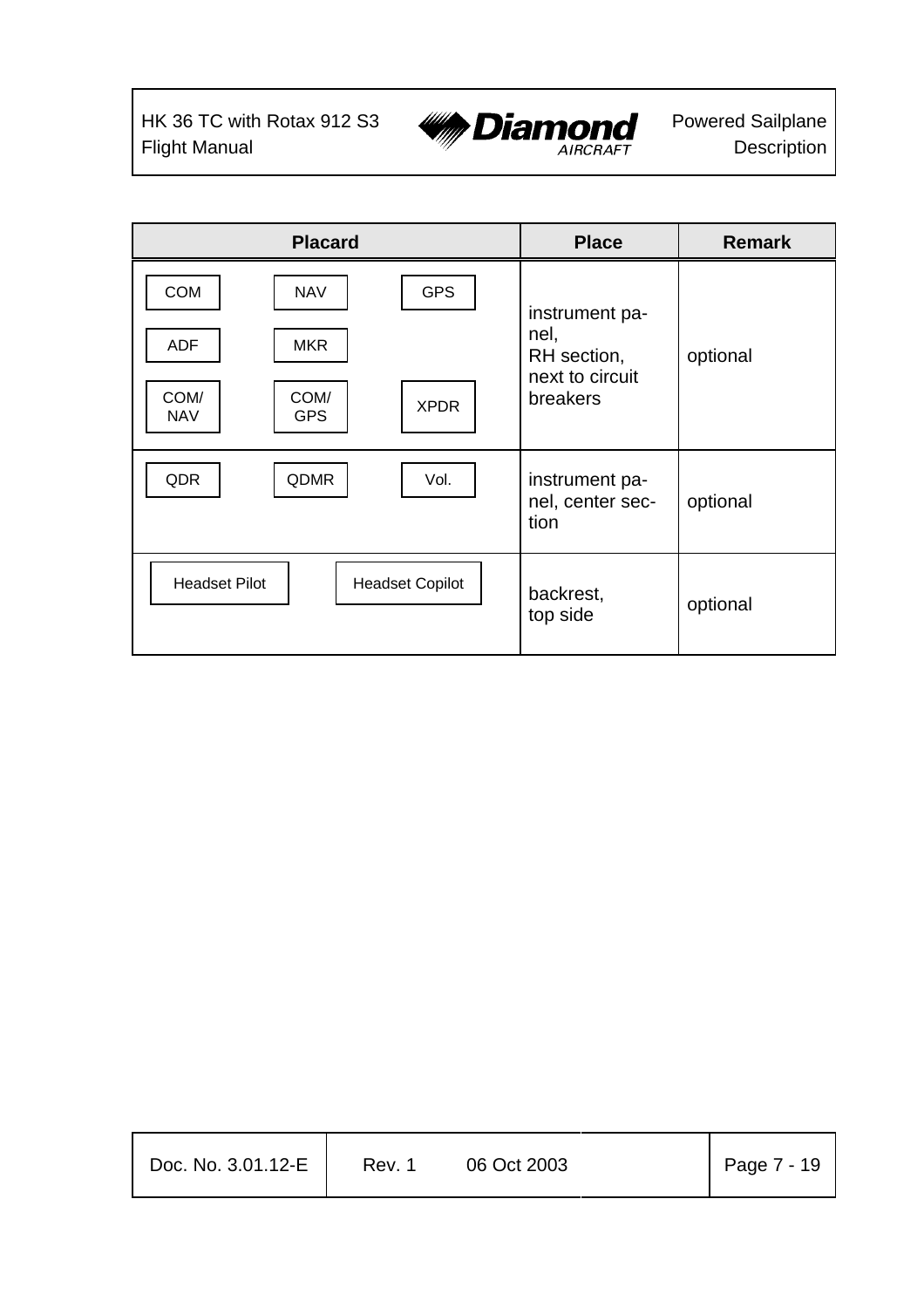%



### **7.14.4 MISCELLANEOUS PLACARDS**

| <b>Placard</b>                                                                                                    | <b>Place</b>                                               | <b>Remark</b> |
|-------------------------------------------------------------------------------------------------------------------|------------------------------------------------------------|---------------|
| 79 I (20.9 US gal)<br>AVGAS 100 LL,<br>Auto Super min. 95 RON<br>leaded or unleaded<br>usable: 77 I (20.3 US gal) | next to tank filler<br>cap                                 |               |
| <b>SAE 15W-40</b><br>Oil 3.0 I<br>or according to<br><b>Flight Manual</b>                                         | oil filler cap                                             |               |
| CAUTION!<br>DO NOT USE AVIATION<br><b>GRADE ENGINE OIL!</b>                                                       | oil inspection<br>door in upper<br>cowling, inside         | colored red   |
| Coolant                                                                                                           | coolant dis-<br>patcher vessel;<br>equalizing<br>reservoir | 2 pieces      |
| Coolant<br>Level                                                                                                  | next to caution<br>light for coolant<br>level              |               |
| usable<br>77 I (20.3 gal)                                                                                         | on fuel quantity<br>indicator                              |               |
| Oil<br><b>CHT</b><br>Temp.                                                                                        | oil and cylinder<br>head tempera-<br>ture indicators       |               |

| Doc. No. 3.01.12-E | Rev. 1 | 06 Oct 2003 |  | Page 7 - 20 |
|--------------------|--------|-------------|--|-------------|
|--------------------|--------|-------------|--|-------------|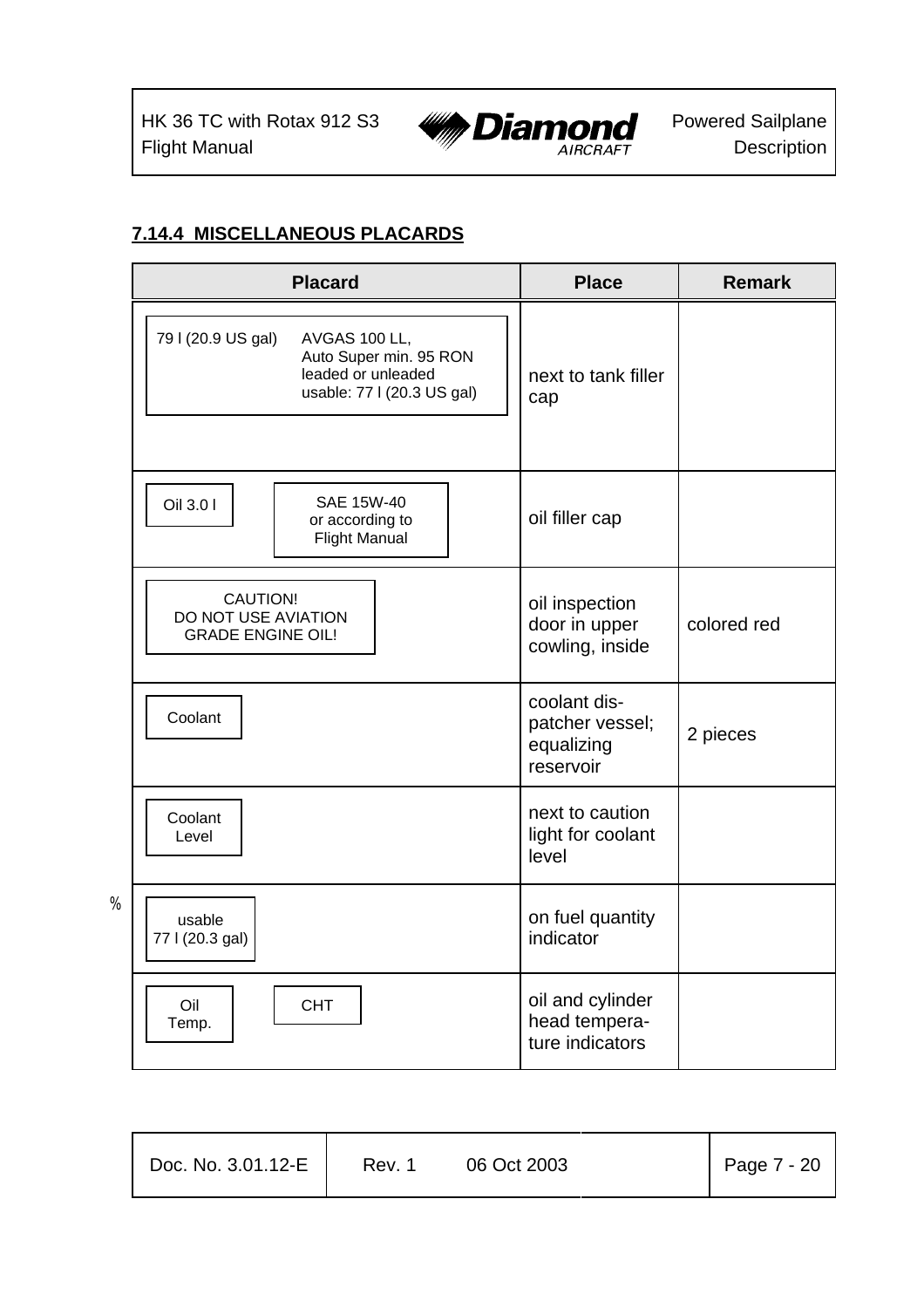

| <b>Placard</b>   | <b>Place</b>           | <b>Remark</b> |
|------------------|------------------------|---------------|
| 2.3 bar / 33 psi | next to main<br>wheels | 2 pieces      |
| 1.8 bar / 26 psi | next to nose<br>wheel  |               |

The placard for the Start-Check is shown in Section 4.4 PREFLIGHT INSPECTION.

- % Placards for optional equipment are also included in the supplements to the Flight
- % Manual (Chapter 9).

| Doc. No. 3.01.12-E | Rev. 1 | 06 Oct 2003 | Page 7 - 21 |
|--------------------|--------|-------------|-------------|
|                    |        |             |             |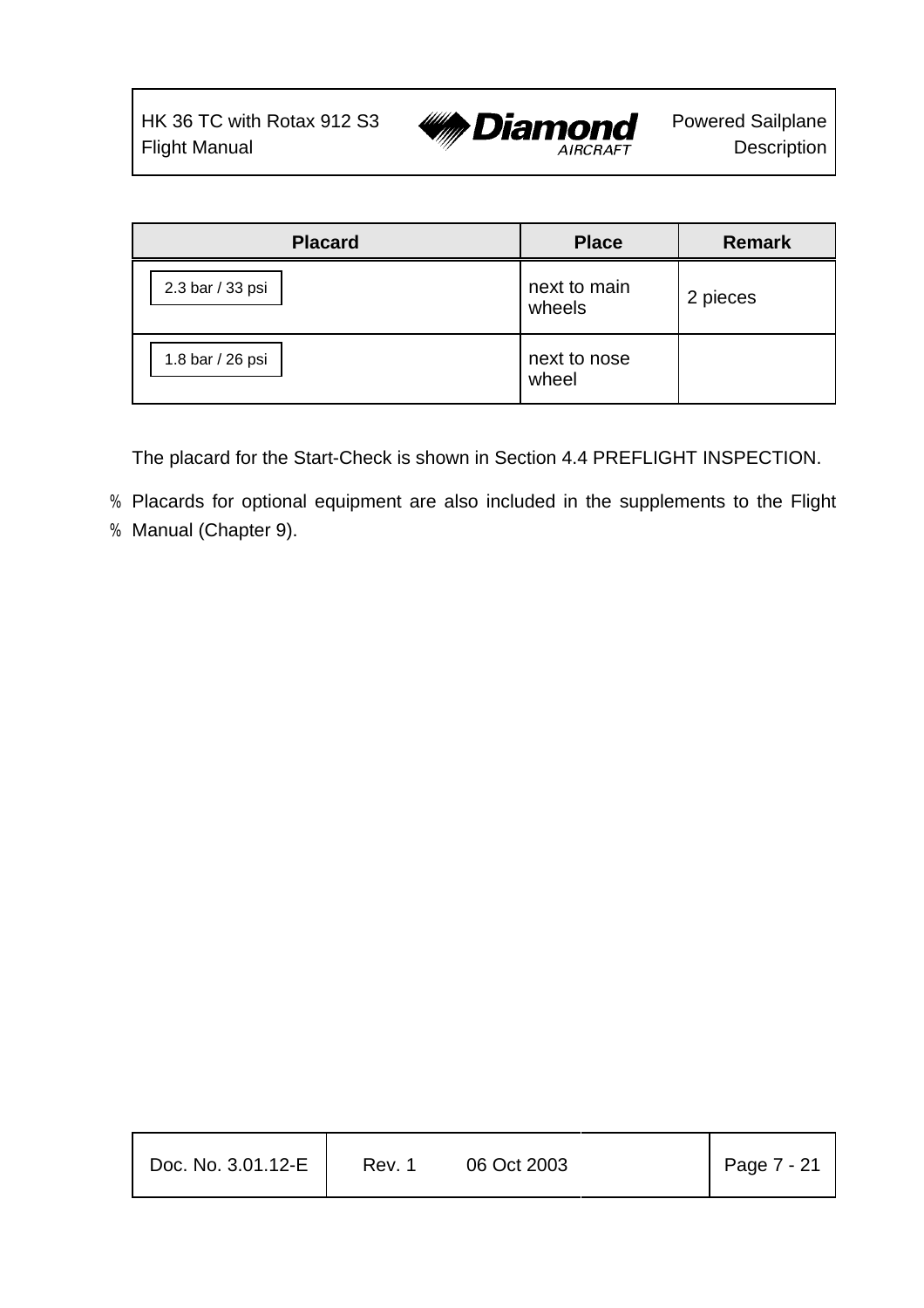

# **CHAPTER 8 POWERED SAILPLANE HANDLING, CARE AND MAINTENANCE**

#### Page

| 8.2 POWERED SAILPLANE INSPECTION PERIODS  2     |
|-------------------------------------------------|
| 8.3 POWERED SAILPLANE ALTERATIONS OR REPAIRS  2 |
| 8.4 GROUND HANDLING / ROAD TRANSPORT  2         |
|                                                 |
|                                                 |

| Doc. No. 3.01.12-E | Rev. 1 | 06 Oct 2003 | Page 8 - 1 |
|--------------------|--------|-------------|------------|
|                    |        |             |            |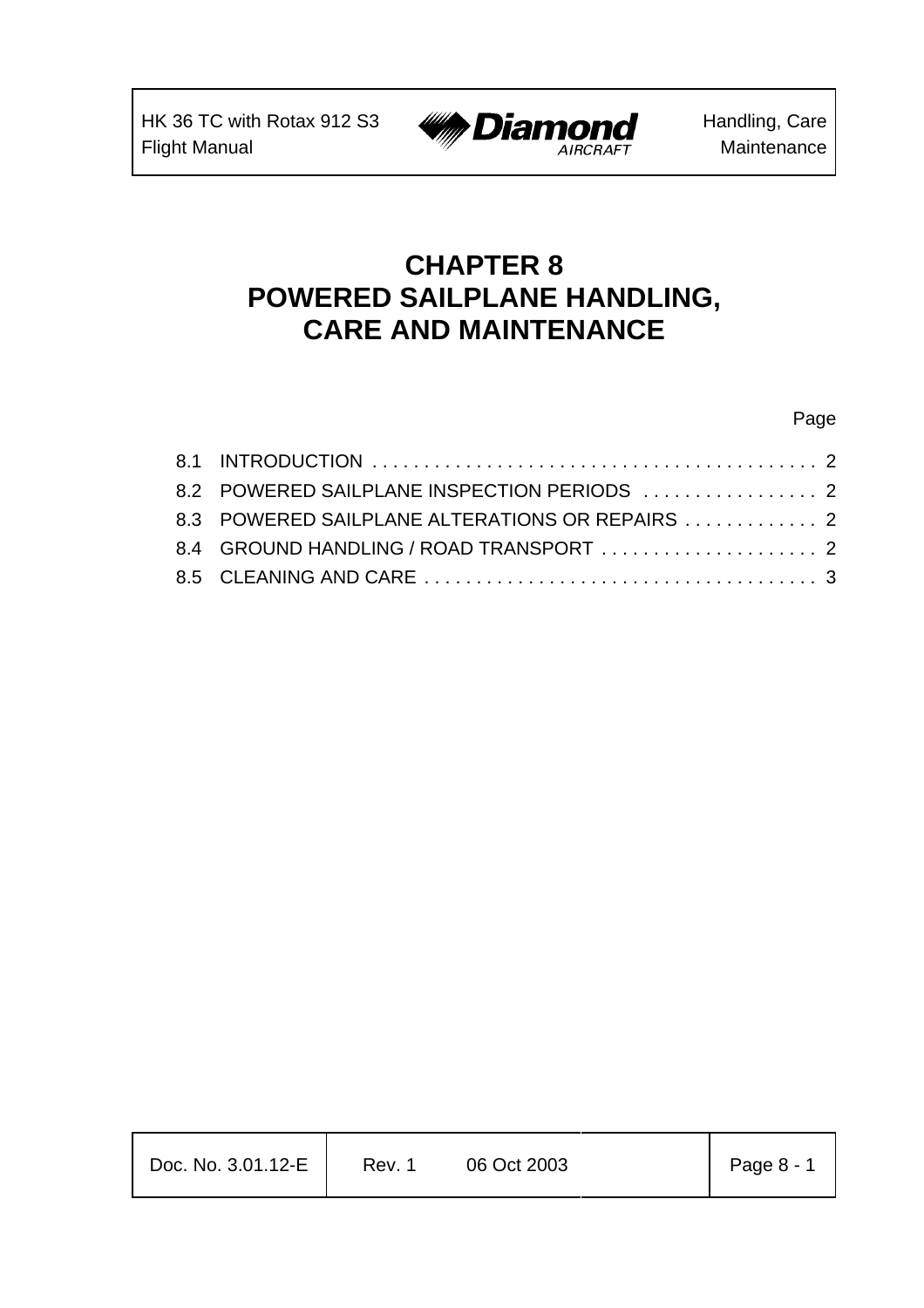HK 36 TC with Rotax 912 S3 Flight Manual



Handling, Care **Maintenance** 

## **8.1 INTRODUCTION**

Chapter 8 contains the manufacturer's recommended procedures for proper ground handling and servicing of the powered sailplane. The Airplane Maintenance Manual lists certain inspection and maintenance requirements which must be followed if the Powered Sailplane is to retain a new plane performance and reliability. It is wise to adhere to the Lubrication Schedule and perform preventative maintenance based on climatic and operating conditions encountered.

## **8.2 POWERED SAILPLANE INSPECTION PERIODS**

Inspections are scheduled every 100, 200 and 600 hours. The respective inspection checklists are prescribed in the Airplane Maintenance Manual (Doc. No. 3.02.21), Section 3.

## **8.3 POWERED SAILPLANE ALTERATIONS OR REPAIRS**

Alterations or repairs of the powered sailplane may only be carried out as prescribed in the Airplane Maintenance Manual and only by authorized personnel. In exceptional % cases (e.g., ferry flights or test flights after maintenance), powered sailplane operation without winglets, spinner, or wheel fairings is admissible.

## **8.4 GROUND HANDLING / ROAD TRANSPORT**

For ground handling, a tow bar attached to the nose wheel should be used. Road transport using a trailer is described in the Airplane Maintenance Manual, Paragraph 1.2.

| Doc. No. 3.01.12-E | Rev. 1 | 06 Oct 2003 | Page $8 - 2$ |
|--------------------|--------|-------------|--------------|
|                    |        |             |              |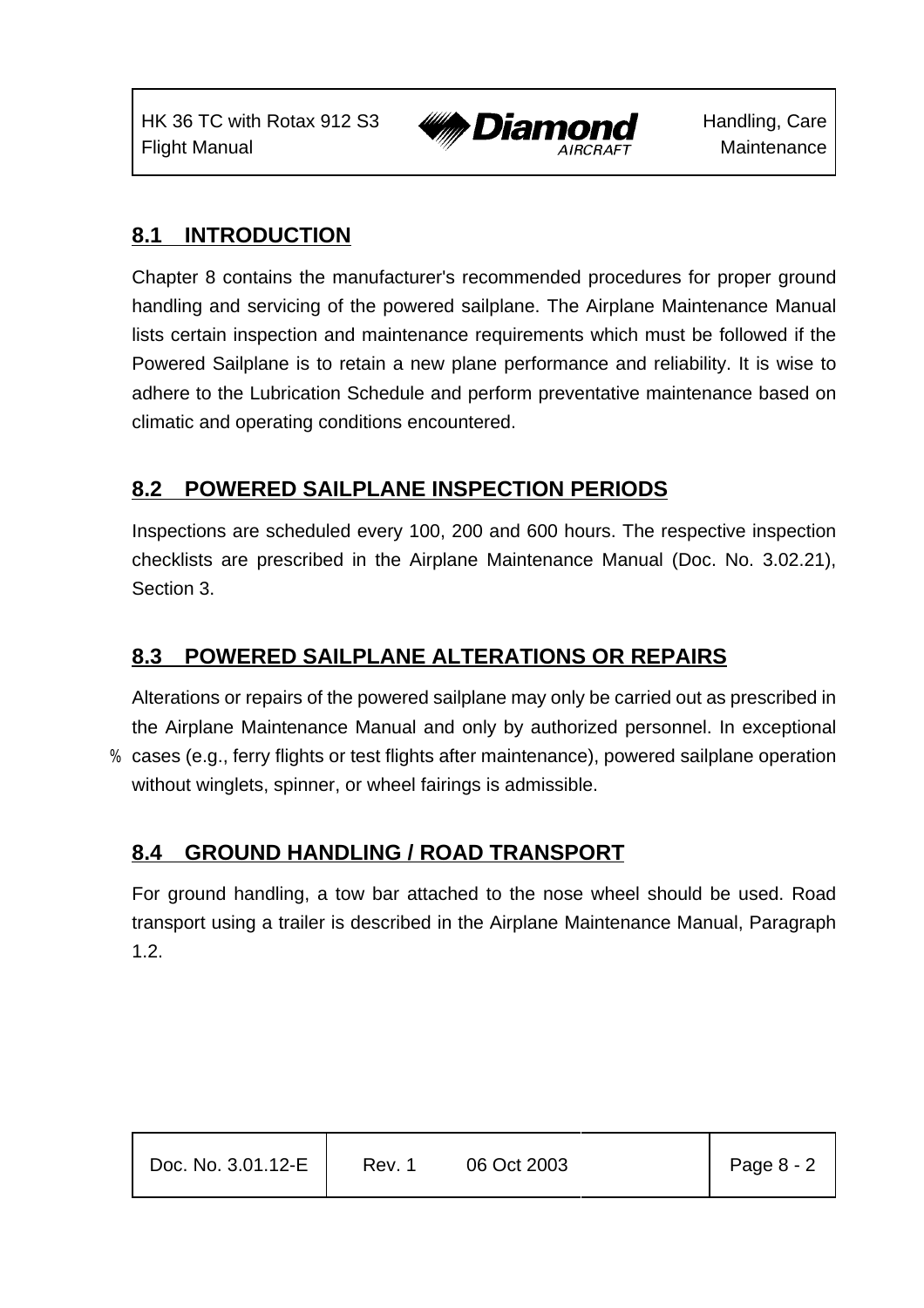

## **8.5 CLEANING AND CARE**

It is advisable to remove insects with a wet sponge at the end of every flying day.

## **CAUTION**

Excessive dirt accumulation degrades flight performance.

Refer to the Airplane Maintenance Manual, Paragraph 1.4, for further care measures.

| Doc. No. 3.01.12-E | Rev. 1 | 06 Oct 2003 | Page 8 - 3 |
|--------------------|--------|-------------|------------|
|                    |        |             |            |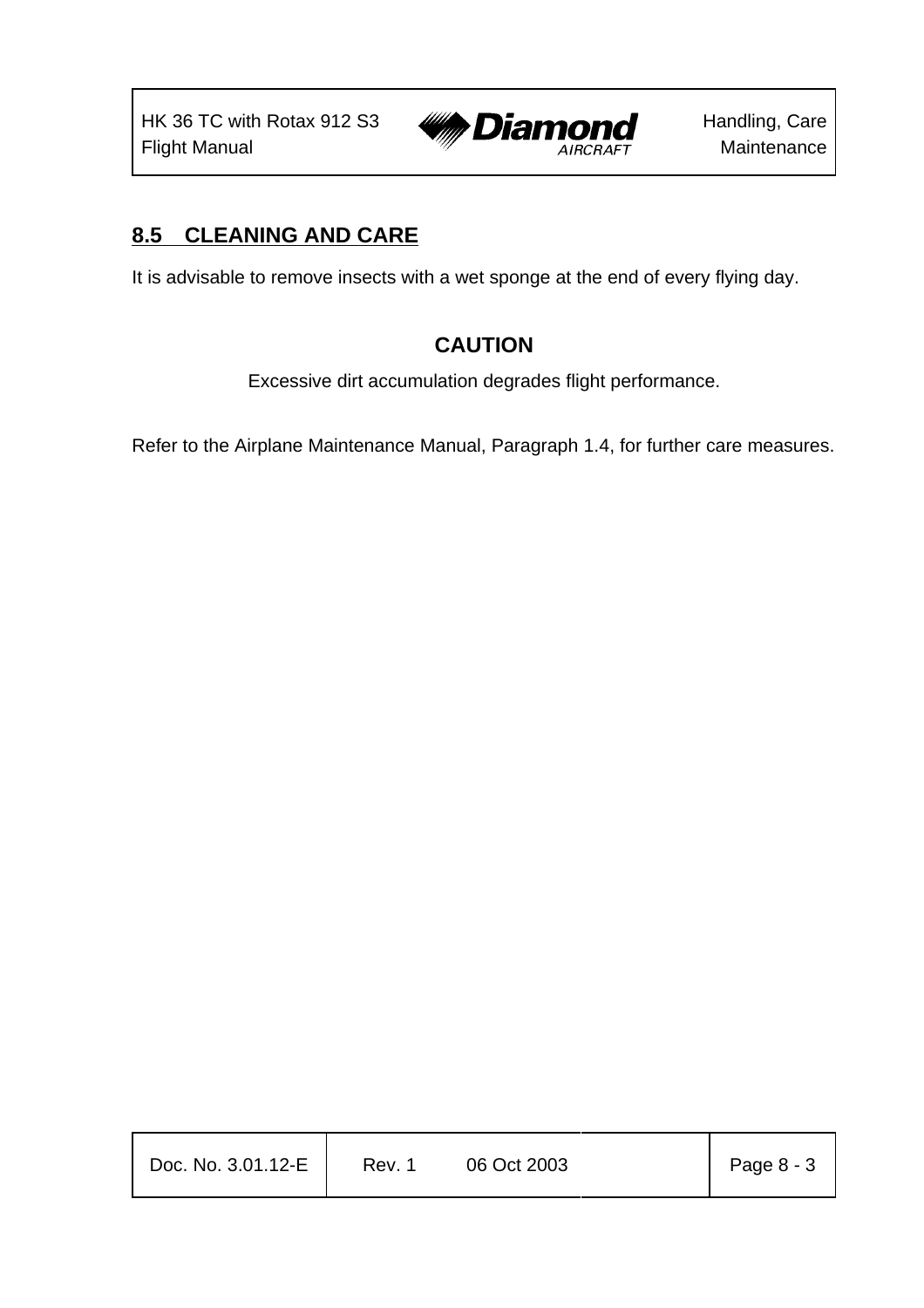

# **CHAPTER 9 SUPPLEMENTS**

| Doc. No. 3.01.12-E | Rev. 1 | 06 Oct 2003 | Page 9 - 1 |
|--------------------|--------|-------------|------------|
|                    |        |             |            |

Page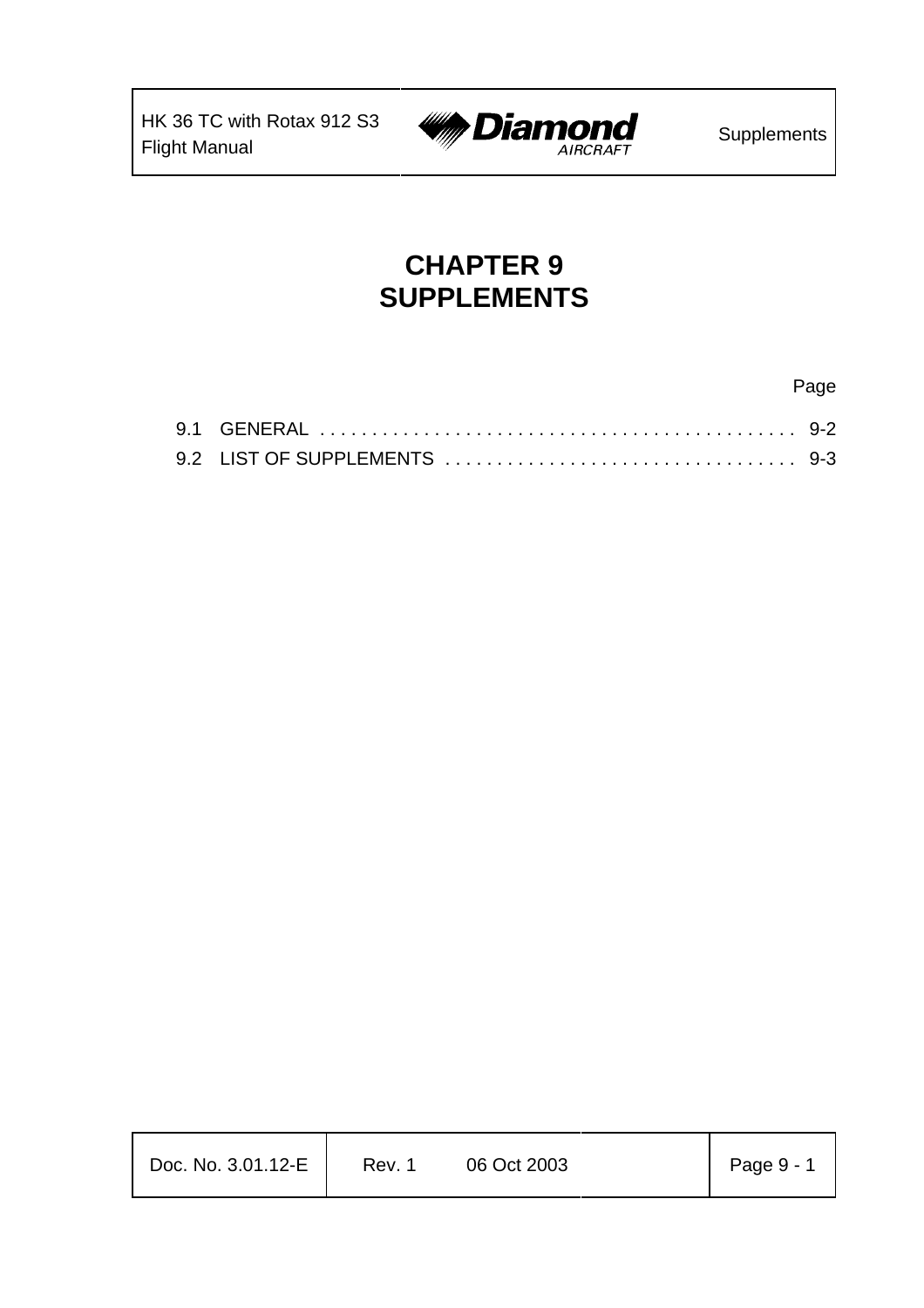

## **9.1 GENERAL**

Chapter 9 contains information concerning additional (optional) equipment of the HK 36 TC.

Unless otherwise stated, the procedures given in the Supplements must be applied in % addition to the procedures given in the main part of the Flight Manual.

All approved supplements are listed in the List of Supplements in this Chapter.

% The Flight Manual contains exactly those Supplements which correspond to the installed equipment.

| Doc. No. 3.01.12-E | Rev. 1 | 06 Oct 2003 | Page $9 - 2$ |
|--------------------|--------|-------------|--------------|
|                    |        |             |              |